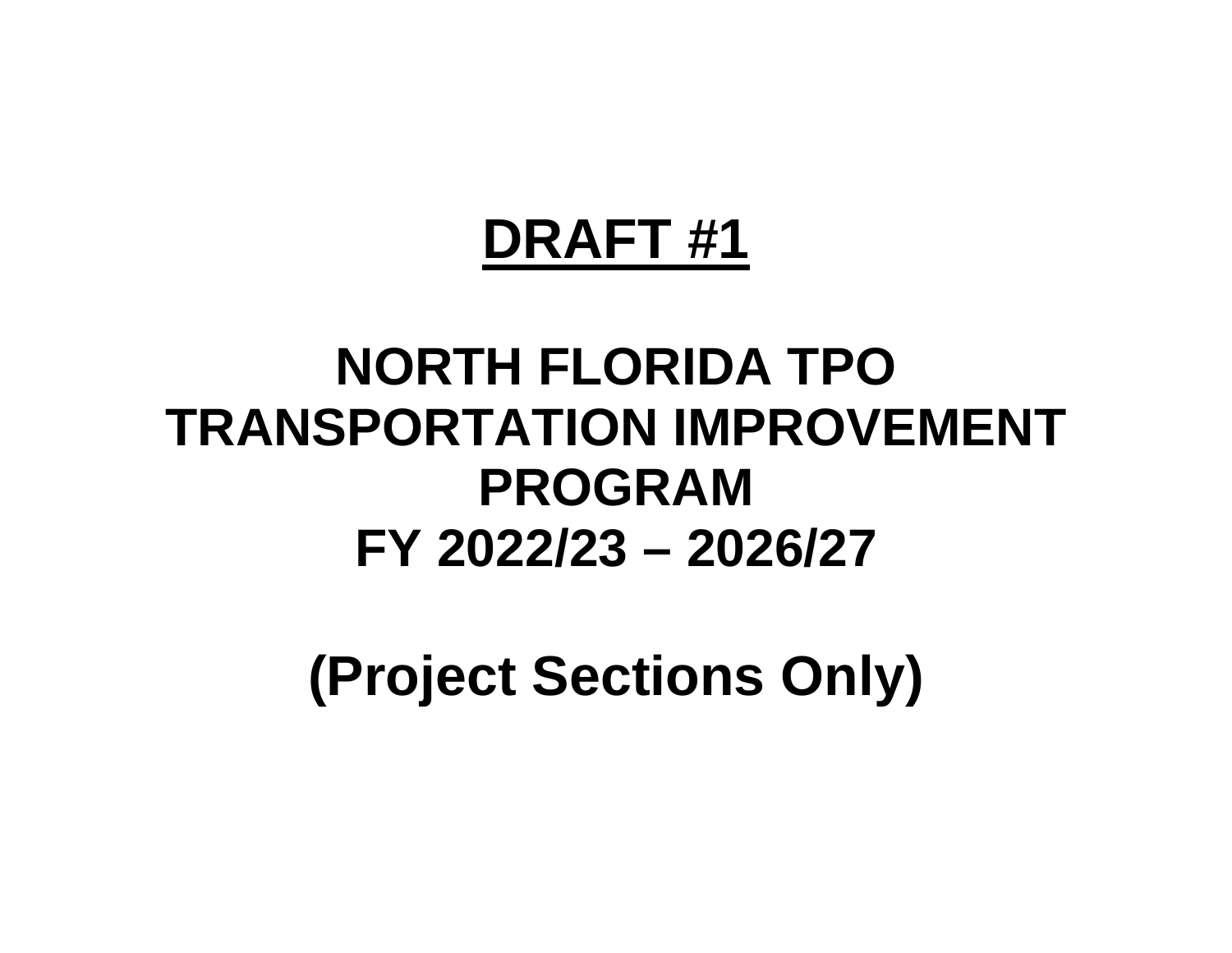# **Table of Contents**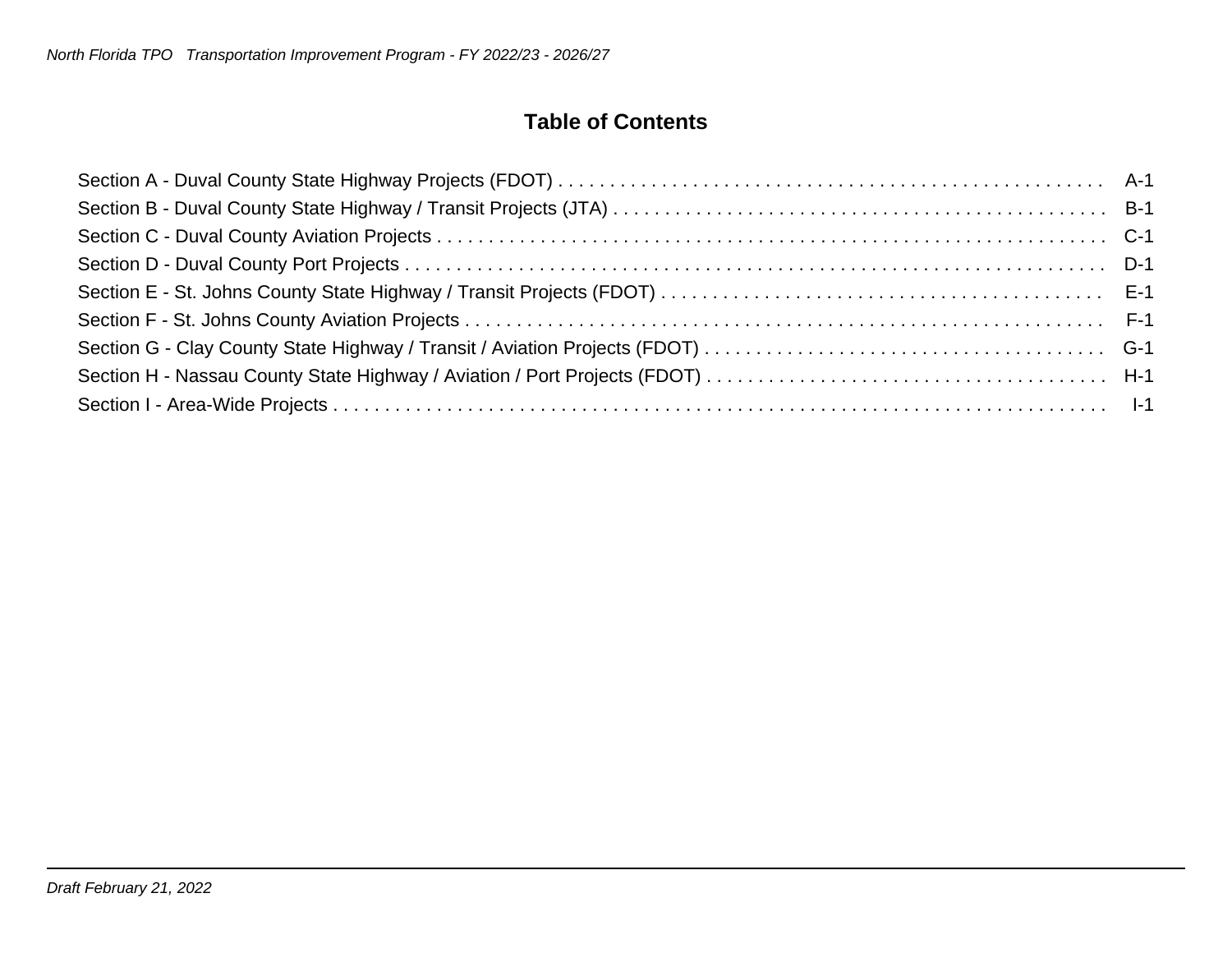| Section A - Duval County State Highway Projects (FDOT) |
|--------------------------------------------------------|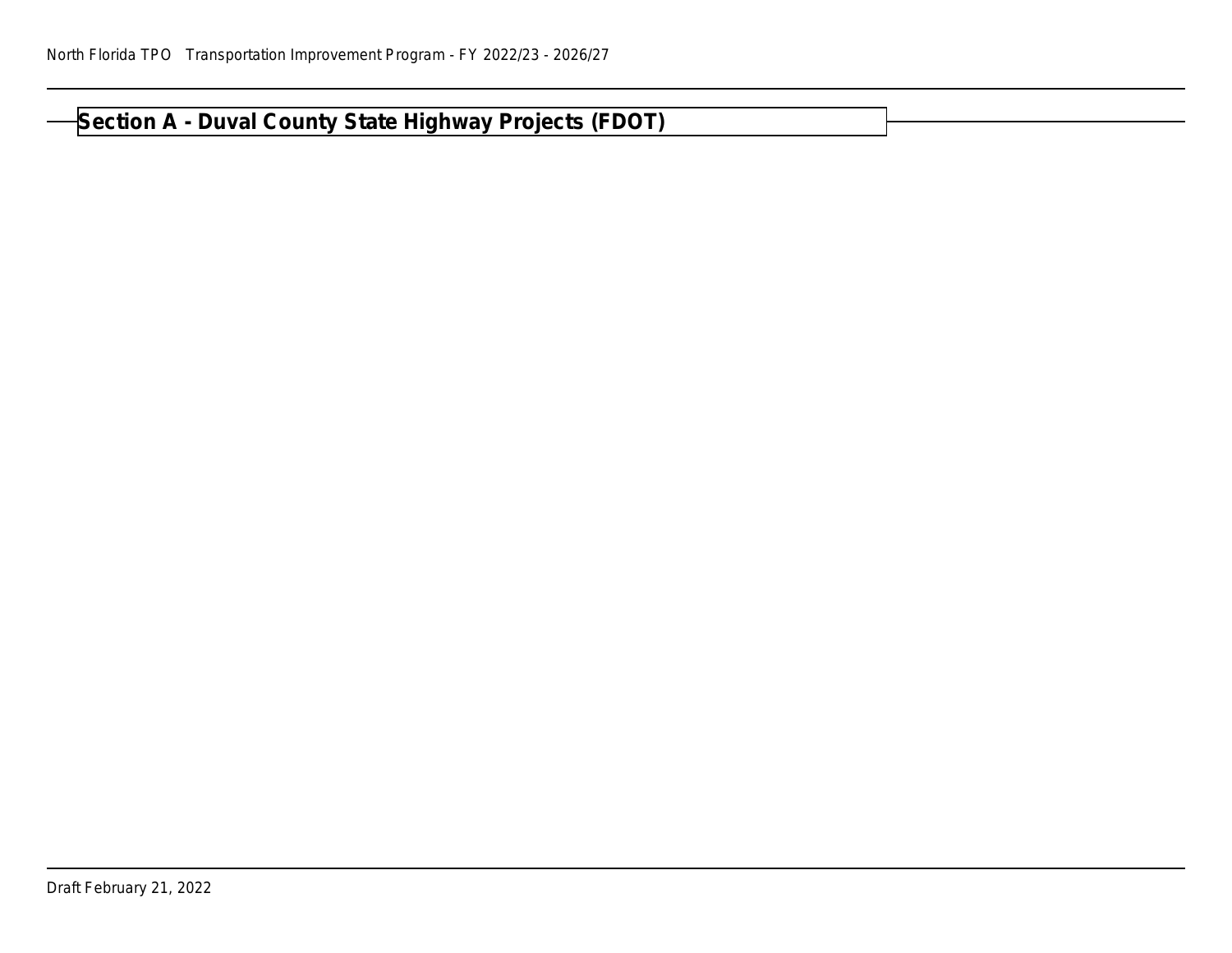# **Phase Fund Source 2022/23 2023/24 2024/25 2025/26 2026/27 Total 103RD ST/TIMUQUANA RD (SR134) FROM SHINDLER DR TO FIRESTONE DR - 4376141 \*Non-SIS\* RESURFACING Length: 2.055 Responsible Agency: FDOT** RRU LF 1,266,112 0 0 0 0 **1,266,112** CST ACSS 938,810 0 0 0 0 **938,810** CST DS 2,586,040 0 0 0 0 **2,586,040** CST DIH 102,700 0 0 0 0 **102,700** CST SA 408,559 0 0 0 0 **408,559** CST DDR 2,905,337 0 0 0 0 **2,905,337 Total 8,207,558 0 0 0 0 8,207,558** *Prior Cost < 2022/23 1,434,184 Future Cost > 2026/27 0 Total Project Cost 9,641,742* **ANDREW ROBINSON ELEMENTARY - VARIOUS STREETS WITHIN 2 MILES - 4411961 <b>\*WILLER** \*\* Non-SIS\* **SIDEWALK Length: 1.000 Responsible Agency: COJ** CST SR2T 0 951,607 0 0 0 **951,607 Total 0 951,607 0 0 0 951,607** *Prior Cost < 2022/23 191,396 Future Cost > 2026/27 0 Total Project Cost 1,143,003* **ARLINGTON EXPWAY (SR 15) FROM ATLANTIC BLVD TO ML KING - 4357581 \*SIS\* ITS COMMUNICATION SYSTEM Length: 6.000 Responsible Agency: FDOT** PE DIH 0 44,298 0 0 0 **44,298** PE DITS 0 590,639 0 0 0 **590,639** RRU DITS 0 0 50,000 0 0 **50,000 Total 0 634,937 50,000 0 0 684,937** *Prior Cost < 2022/23 0 Future Cost > 2026/27 0 Total Project Cost 684,937*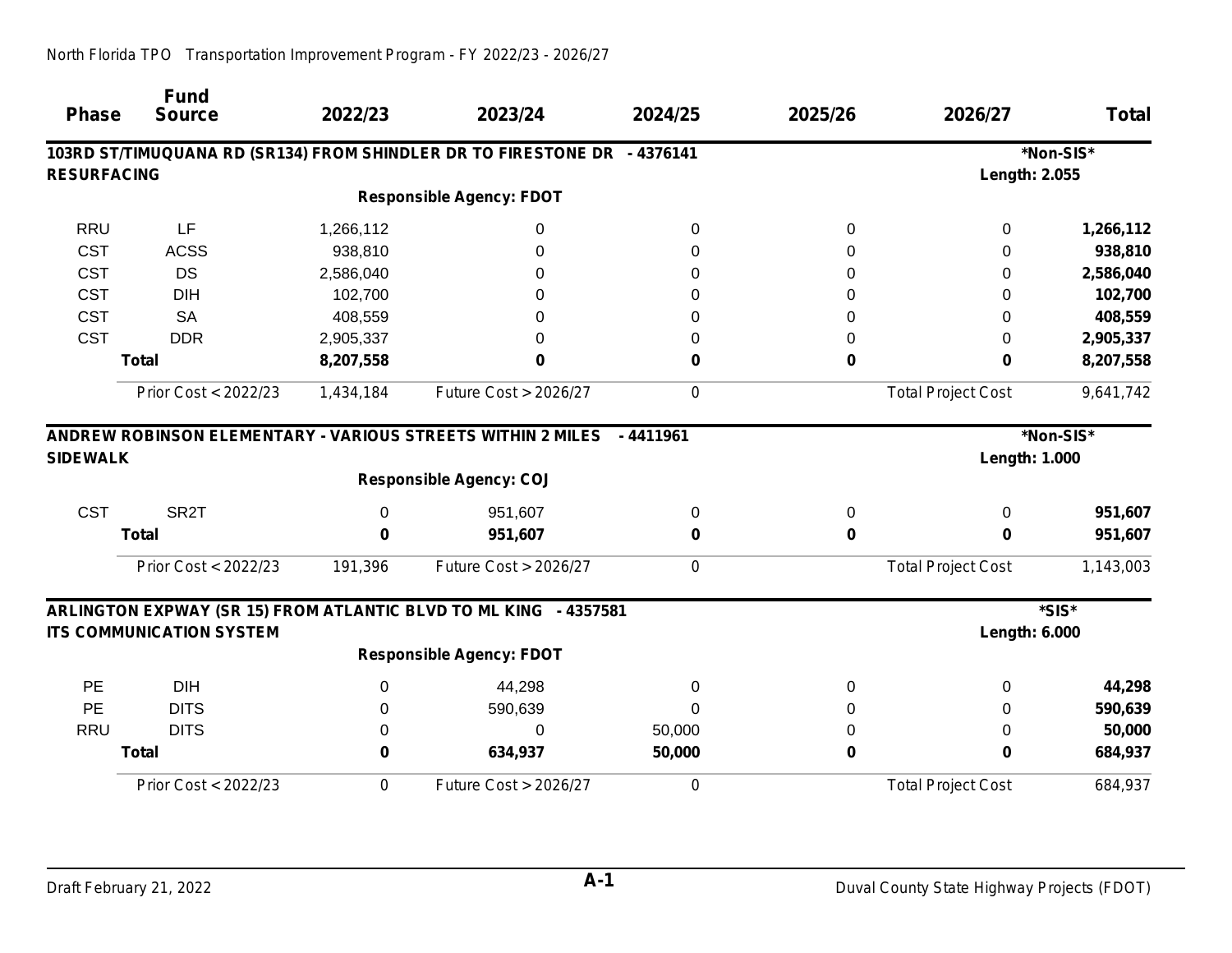| <b>Phase</b>       | <b>Fund</b><br><b>Source</b> | 2022/23   | 2023/24                                                              | 2024/25   | 2025/26 | 2026/27                   | Total     |
|--------------------|------------------------------|-----------|----------------------------------------------------------------------|-----------|---------|---------------------------|-----------|
|                    |                              |           | ATLANTIC BLVD (SR 10) EAST OF LAURINA ST TO SILVERSMITH CREEK BRIDGE | - 4393021 |         |                           | *Non-SIS* |
| <b>SIDEWALK</b>    |                              |           |                                                                      |           |         | Length: .187              |           |
|                    |                              |           | <b>Responsible Agency: FDOT</b>                                      |           |         |                           |           |
| <b>PE</b>          | SU                           | $\Omega$  | 488,902                                                              | 0         | 0       | 0                         | 488,902   |
| <b>PE</b>          | <b>SA</b>                    | 0         | 9,167                                                                |           |         |                           | 9,167     |
| <b>CST</b>         | SU                           | 0         | 0                                                                    |           | 895,847 |                           | 895,847   |
| <b>CST</b>         | <b>SA</b>                    | 0         |                                                                      |           | 13,678  |                           | 13,678    |
|                    | <b>Total</b>                 | $\bf{0}$  | 498,069                                                              | 0         | 909,525 | 0                         | 1,407,594 |
|                    | Prior Cost < 2022/23         | 0         | <b>Future Cost &gt; 2026/27</b>                                      | 0         |         | <b>Total Project Cost</b> | 1,407,594 |
|                    |                              |           | ATLANTIC BLVD (SR 10) FROM SAN MATEO AVE TO UNIVERSITY BLVD          | - 4436281 |         |                           | *Non-SIS* |
| <b>LANDSCAPING</b> |                              |           |                                                                      |           |         | <b>Length: 2.160</b>      |           |
|                    |                              |           | <b>Responsible Agency: FDOT</b>                                      |           |         |                           |           |
| <b>CST</b>         | <b>DIH</b>                   | 47,088    | 0                                                                    |           | 0       | 0                         | 47,088    |
| <b>CST</b>         | <b>DDR</b>                   | 1,941,303 |                                                                      |           |         | 0                         | 1,941,303 |
|                    | <b>Total</b>                 | 1,988,391 | 0                                                                    | 0         | 0       | 0                         | 1,988,391 |
|                    | Prior Cost < 2022/23         | 425,500   | <b>Future Cost &gt; 2026/27</b>                                      | 0         |         | <b>Total Project Cost</b> | 2,413,891 |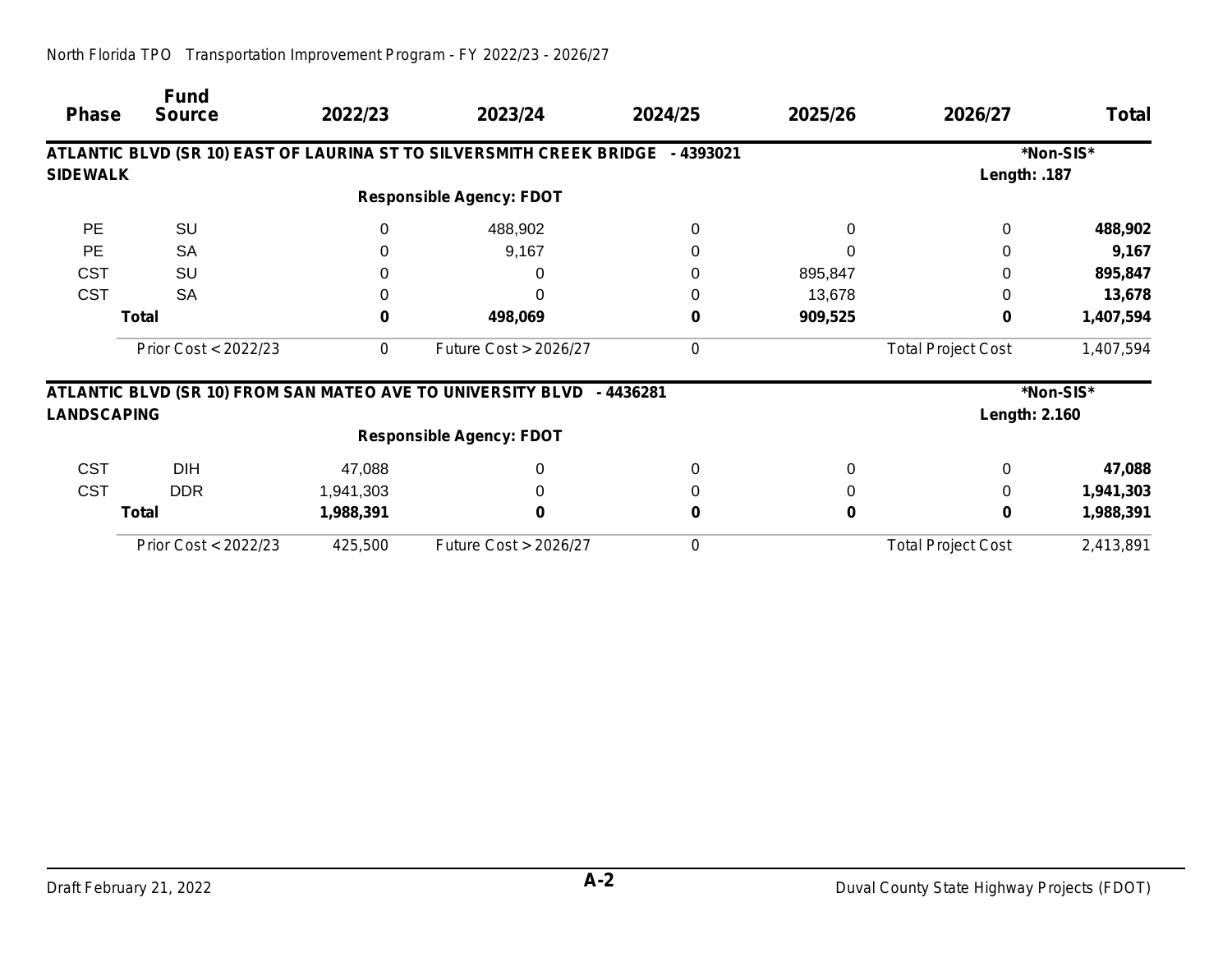| <b>Phase</b>       | <b>Fund</b><br><b>Source</b> | 2022/23      | 2023/24                                                             | 2024/25    | 2025/26 | 2026/27                   | <b>Total</b> |
|--------------------|------------------------------|--------------|---------------------------------------------------------------------|------------|---------|---------------------------|--------------|
|                    |                              |              | ATLANTIC BLVD (SR10) FROM KERNAN OVERPASS TO MAYPORT ROAD - 4454301 |            |         |                           | *Non-SIS*    |
| <b>RESURFACING</b> |                              |              |                                                                     |            |         | <b>Length: 4.013</b>      |              |
|                    |                              |              | <b>Responsible Agency: FDOT</b>                                     |            |         |                           |              |
| <b>CST</b>         | LF                           | $\mathbf{0}$ | 158,459                                                             | 0          | 0       | 0                         | 158,459      |
| <b>CST</b>         | DS                           | 0            | 2,606,649                                                           |            | 0       | 0                         | 2,606,649    |
| <b>CST</b>         | <b>DIH</b>                   | 0            | 45,298                                                              |            | 0       | 0                         | 45,298       |
| <b>CST</b>         | <b>SA</b>                    | 0            | 556,123                                                             |            | 0       | 0                         | 556,123      |
| <b>CST</b>         | <b>DDR</b>                   | 0            | 6,123,183                                                           |            | 0       | 0                         | 6,123,183    |
| <b>CST</b>         | <b>ACNR</b>                  | 0            | 3,145,779                                                           |            | 0       | 0                         | 3,145,779    |
|                    | <b>Total</b>                 | 0            | 12,635,491                                                          | 0          | 0       | 0                         | 12,635,491   |
|                    | Prior Cost < 2022/23         | 1,318,518    | Future Cost > 2026/27                                               | 0          |         | <b>Total Project Cost</b> | 13,954,009   |
|                    |                              |              | BAYMEADOWS RD (SR152) FROM BAYBERRY RD TO SOUTHSIDE BLVD (SR115)    | $-4471231$ |         |                           | *Non-SIS*    |
| <b>RESURFACING</b> |                              |              |                                                                     |            |         | <b>Length: 1.844</b>      |              |
|                    |                              |              | <b>Responsible Agency: FDOT</b>                                     |            |         |                           |              |
| <b>RRU</b>         | LF                           | 82,056       | 460,112                                                             | 0          | 0       | 0                         | 542,168      |
| <b>CST</b>         | <b>DS</b>                    | 0            | 1,851,224                                                           |            | 0       | 0                         | 1,851,224    |
| <b>CST</b>         | <b>DIH</b>                   | 0            | 31,038                                                              |            | 0       |                           | 31,038       |
| <b>CST</b>         | <b>SA</b>                    | $\Omega$     | 1,431,593                                                           |            | 0       | 0                         | 1,431,593    |
| <b>CST</b>         | <b>DDR</b>                   | $\Omega$     | 2,834,084                                                           |            | 0       | 0                         | 2,834,084    |
|                    | <b>Total</b>                 | 82,056       | 6,608,051                                                           | 0          | 0       | 0                         | 6,690,107    |
|                    | Prior Cost < 2022/23         | 149,741      | Future Cost > 2026/27                                               | 0          |         | <b>Total Project Cost</b> | 6,839,848    |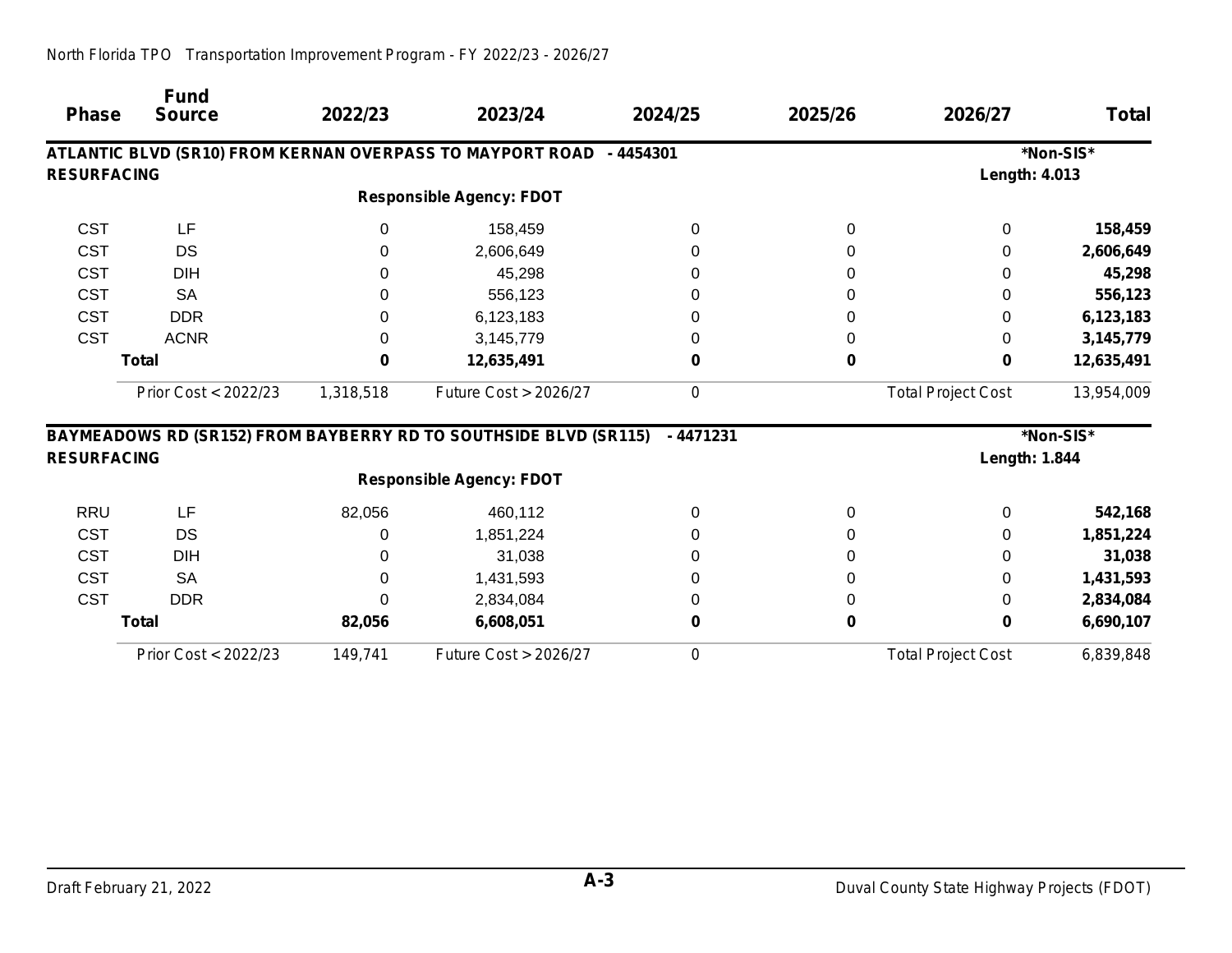| <b>Phase</b>       | <b>Fund</b><br><b>Source</b> | 2022/23            | 2023/24                                                                      | 2024/25    | 2025/26     | 2026/27                   | <b>Total</b>     |
|--------------------|------------------------------|--------------------|------------------------------------------------------------------------------|------------|-------------|---------------------------|------------------|
| <b>RESURFACING</b> |                              |                    | BEACH BLVD ( US 90/ SR 212) FROM ST JOHNS BLUFF TO GERONA DRIVE - 2097243    |            |             | <b>Length: 3.769</b>      | *Non-SIS*        |
|                    |                              |                    | <b>Responsible Agency: Managed by FDOT</b>                                   |            |             |                           |                  |
| <b>PE</b>          | <b>DDR</b>                   |                    |                                                                              | $\Omega$   |             | $\Omega$                  | 400,000          |
| PE                 | <b>SA</b>                    | 400,000<br>179,737 | 0<br>0                                                                       | 0          | 0<br>0      | 0                         | 179,737          |
| <b>PE</b>          | <b>DS</b>                    | 472,367            | 0                                                                            | O          | 0           | $\Omega$                  | 472,367          |
| <b>CST</b>         | <b>DS</b>                    | 0                  | 0                                                                            | 15,633,296 | 0           | 0                         | 15,633,296       |
| <b>CST</b>         | <b>DIH</b>                   | 0                  | 0                                                                            | 56,999     | 0           | 0                         | 56,999           |
| <b>CST</b>         | <b>SA</b>                    | $\Omega$           | $\Omega$                                                                     | 308,303    | 0           | 0                         | 308,303          |
|                    | <b>Total</b>                 | 1,052,104          | 0                                                                            | 15,998,598 | 0           | 0                         | 17,050,702       |
|                    | Prior Cost < 2022/23         | 5,597              | Future Cost > 2026/27                                                        | 0          |             | <b>Total Project Cost</b> | 17,056,299       |
|                    | <b>INTERSECTION (MODIFY)</b> |                    | <b>Responsible Agency: FDOT</b>                                              |            |             | <b>Length: 0.611</b>      |                  |
| <b>CST</b>         | <b>ACSS</b>                  | 0                  | 779,177                                                                      | 0          | 0           | $\Omega$                  | 779,177          |
|                    | <b>Total</b>                 | 0                  | 779,177                                                                      | 0          | $\bf{0}$    | 0                         | 779,177          |
|                    | Prior Cost < 2022/23         | 39,615             | Future Cost > 2026/27                                                        | 0          |             | <b>Total Project Cost</b> | 818,792          |
|                    |                              |                    | BEACH BLVD (US 90 / SR 212) FROM CEDAR SWAMP CREEK TO BROUGHAM AVE - 4328491 |            |             |                           | *Non-SIS*        |
|                    | <b>DRAINAGE/RETENTION</b>    |                    |                                                                              |            |             |                           | Length: 1.400 MI |
|                    |                              |                    | <b>Responsible Agency: FDOT</b>                                              |            |             |                           |                  |
| <b>DSB</b>         | <b>DS</b>                    | 44,566             | 0                                                                            | $\Omega$   | 0           | $\Omega$                  | 44,566           |
| <b>DSB</b>         | <b>DDR</b>                   | 2,820,109          | 0                                                                            | 0          | 0           | 0                         | 2,820,109        |
| <b>DSB</b>         | <b>ACSA</b>                  | 1,042,740          | 0                                                                            | 0          | 0           | $\Omega$                  | 1,042,740        |
|                    | <b>Total</b>                 | 3,907,415          | 0                                                                            | 0          | $\mathbf 0$ | $\bf{0}$                  | 3,907,415        |
|                    | Prior Cost < 2022/23         | 930,081            | Future Cost > 2026/27                                                        | 0          |             | <b>Total Project Cost</b> | 4,837,496        |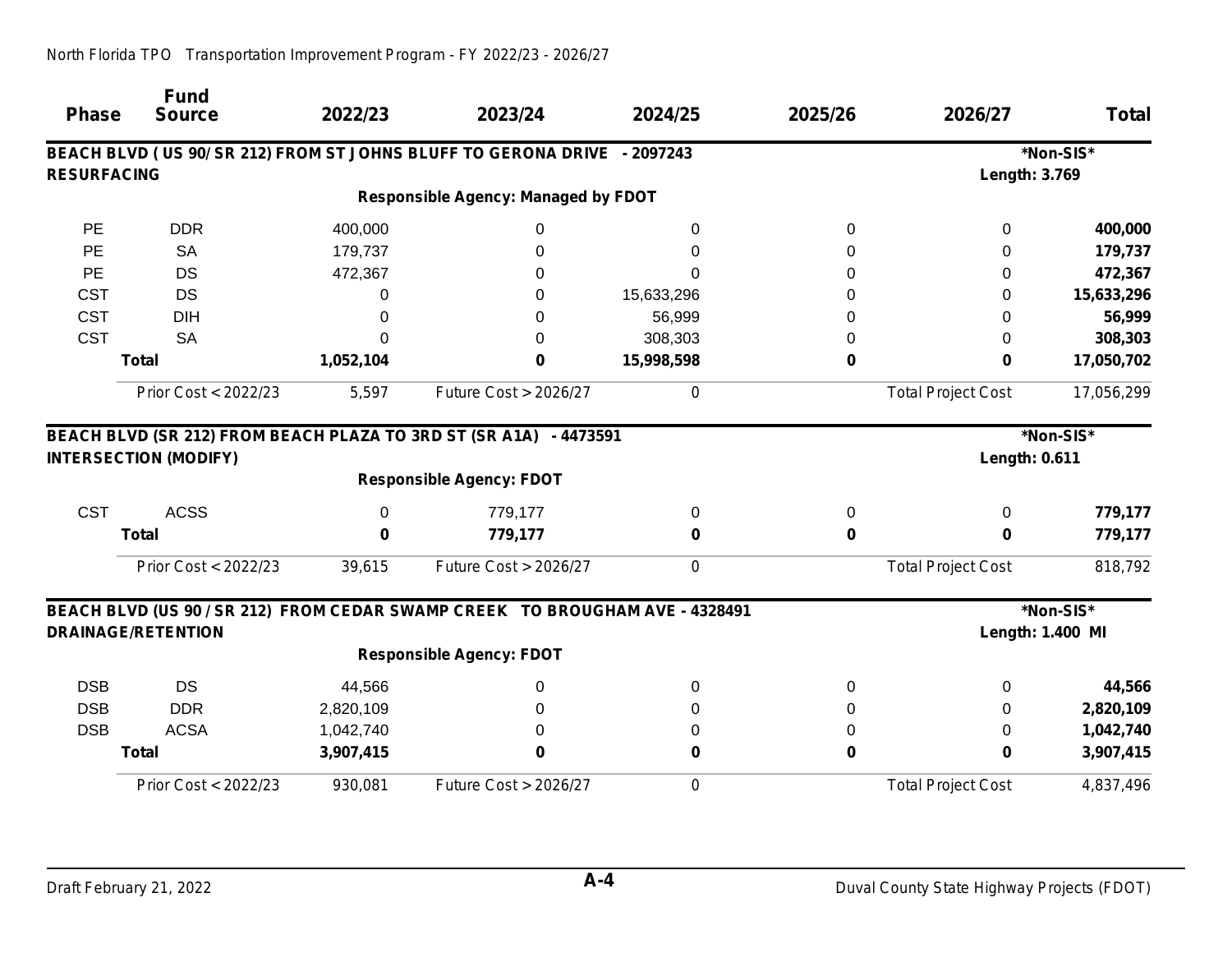| <b>Phase</b>       | <b>Fund</b><br><b>Source</b>       | 2022/23   | 2023/24                                                         | 2024/25 | 2025/26   | 2026/27                   | <b>Total</b> |
|--------------------|------------------------------------|-----------|-----------------------------------------------------------------|---------|-----------|---------------------------|--------------|
|                    | <b>BEACH BLVD (US 90 / SR 212)</b> |           | FROM LINDEN AVE TO MARION RD - 4324031                          |         |           |                           | *Non-SIS*    |
|                    | <b>TRAFFIC SIGNAL UPDATE</b>       |           |                                                                 |         |           | Length: 2.685 MI          |              |
|                    |                                    |           | <b>Responsible Agency: FDOT</b>                                 |         |           |                           |              |
| <b>RRU</b>         | LF                                 | 0         | 0                                                               | 0       | 55,112    | 0                         | 55,112       |
| <b>CST</b>         | DS                                 | $\Omega$  | 0                                                               | 0       | 3,237,589 | $\Omega$                  | 3,237,589    |
| <b>CST</b>         | <b>DIH</b>                         | $\Omega$  | 0                                                               | O       | 80,940    |                           | 80,940       |
| <b>CST</b>         | <b>SA</b>                          | 0         | 0                                                               | 0       | 880,220   |                           | 880,220      |
| <b>CST</b>         | <b>DDR</b>                         | O         | 0                                                               | 0       | 566,578   | 0                         | 566,578      |
|                    | <b>Total</b>                       | n         | $\bf{0}$                                                        | 0       | 4,820,439 | 0                         | 4,820,439    |
|                    | Prior Cost < 2022/23               | 1,032,288 | Future Cost > 2026/27                                           | 0       |           | <b>Total Project Cost</b> | 5,852,727    |
|                    |                                    |           | BEACH BLVD (US 90 / SR 212) FROM 12TH STREET TO SRA1A - 4454201 |         |           |                           | *Non-SIS*    |
| <b>RESURFACING</b> |                                    |           |                                                                 |         |           | <b>Length: 0.621</b>      |              |
|                    |                                    |           | <b>Responsible Agency: FDOT</b>                                 |         |           |                           |              |
| <b>CST</b>         | <b>DIH</b>                         | 0         | 7,655                                                           | 0       | 0         | 0                         | 7,655        |
| <b>CST</b>         | <b>SA</b>                          | 0         | 145,817                                                         |         | 0         | 0                         | 145,817      |
| <b>CST</b>         | <b>DDR</b>                         |           | 798,923                                                         |         | 0         |                           | 798,923      |
| <b>CST</b>         | <b>ACNR</b>                        | 0         | 1,258,470                                                       |         | 0         | 0                         | 1,258,470    |
|                    | <b>Total</b>                       | 0         | 2,210,865                                                       | 0       | 0         | 0                         | 2,210,865    |
|                    | Prior Cost < 2022/23               | 557,168   | Future Cost > 2026/27                                           | 0       |           | <b>Total Project Cost</b> | 2,768,033    |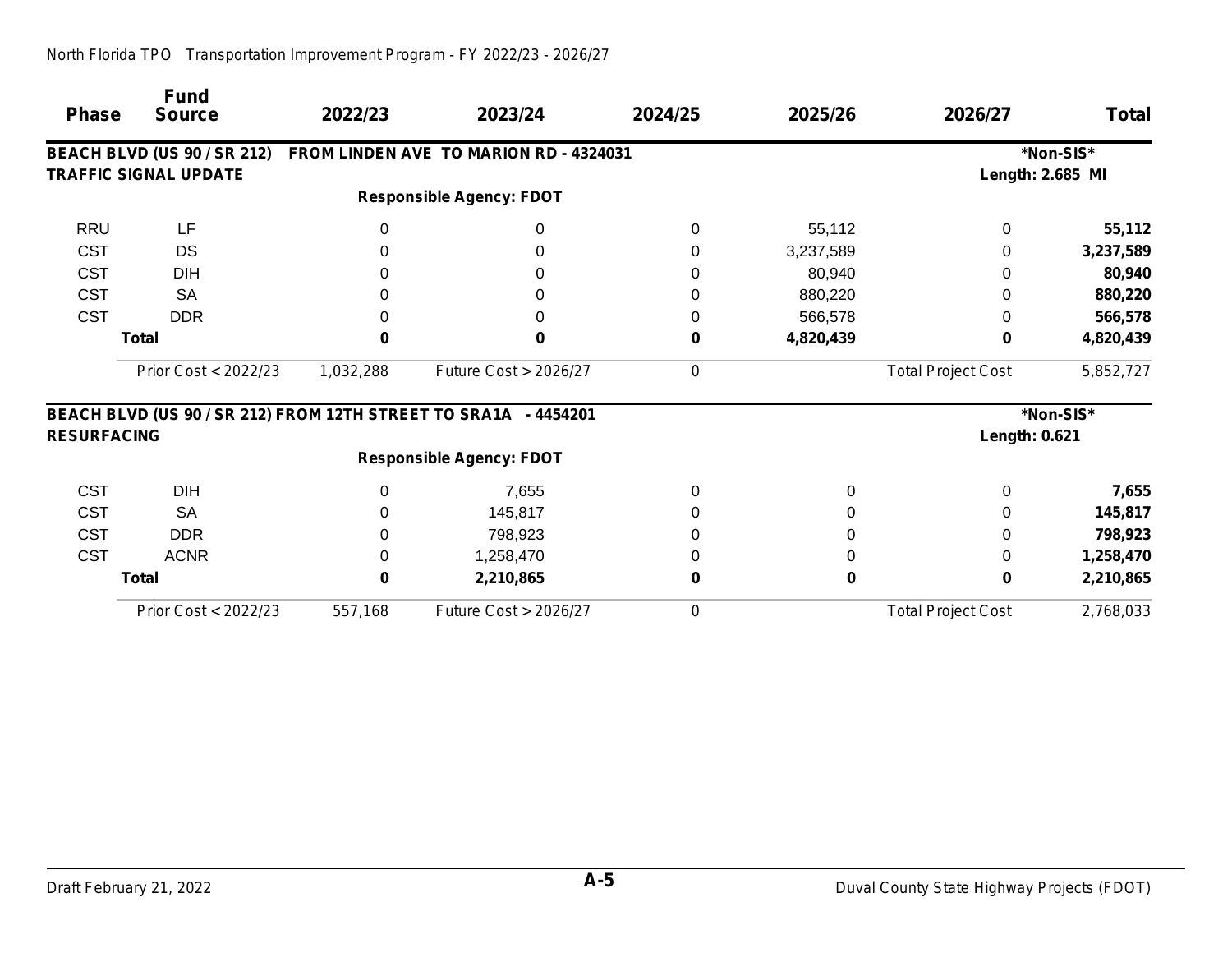| <b>Phase</b>           | <b>Fund</b><br><b>Source</b> | 2022/23                                           | 2023/24                                                                 | 2024/25  | 2025/26   | 2026/27                   | <b>Total</b> |
|------------------------|------------------------------|---------------------------------------------------|-------------------------------------------------------------------------|----------|-----------|---------------------------|--------------|
|                        |                              |                                                   | BEAVER ST (US 90 / SR 10) FROM MCCARGO STREET TO EDGEWOOD AVE - 4453541 |          |           |                           | *Non-SIS*    |
| <b>RESURFACING</b>     |                              |                                                   |                                                                         |          |           | <b>Length: 3.09</b>       |              |
|                        |                              |                                                   | <b>Responsible Agency: FDOT</b>                                         |          |           |                           |              |
| <b>RRU</b>             | LF                           | 300,056                                           | 2,575,112                                                               | $\Omega$ | 0         | 0                         | 2,875,168    |
| <b>CST</b>             | DS                           |                                                   | 1,477,240                                                               |          | 0         | 0                         | 1,477,240    |
| <b>CST</b>             | <b>DIH</b>                   |                                                   | 76,865                                                                  |          | 0         | 0                         | 76,865       |
| <b>CST</b>             | <b>SA</b>                    | 0                                                 | 2,466,195                                                               |          | 0         | 0                         | 2,466,195    |
| <b>CST</b>             | <b>DDR</b>                   | ∩                                                 | 3,386,231                                                               |          | 0         | 0                         | 3,386,231    |
|                        | <b>Total</b>                 | 300,056                                           | 9,981,643                                                               | 0        | 0         | 0                         | 10,281,699   |
|                        | Prior Cost < 2022/23         | 992,665                                           | Future Cost > 2026/27                                                   | 0        |           | <b>Total Project Cost</b> | 11,274,364   |
|                        |                              | BEAVER ST (US 90) (SR 10) AT CHAFFEE RD - 4373731 |                                                                         |          |           |                           | *Non-SIS*    |
| <b>TRAFFIC SIGNALS</b> |                              |                                                   |                                                                         |          |           | Length: .001              |              |
|                        |                              |                                                   | <b>Responsible Agency: FDOT</b>                                         |          |           |                           |              |
| <b>ROW</b>             | SU                           | 450,000                                           | 176,974                                                                 | 0        | 0         | $\Omega$                  | 626,974      |
| <b>ROW</b>             | <b>SA</b>                    | 7,200                                             | 4,800                                                                   |          |           | 0                         | 12,000       |
| <b>RRU</b>             | SU                           |                                                   | 0                                                                       | 100,000  | 0         | 0                         | 100,000      |
| <b>CST</b>             | SU                           |                                                   |                                                                         | $\Omega$ | 3,393,332 | 0                         | 3,393,332    |
| <b>CST</b>             | <b>SA</b>                    |                                                   |                                                                         | $\Omega$ | 58,632    | 0                         | 58,632       |
|                        | <b>Total</b>                 | 457,200                                           | 181,774                                                                 | 100,000  | 3,451,964 | 0                         | 4,190,938    |
|                        | Prior Cost < 2022/23         | 770,201                                           | Future Cost > 2026/27                                                   | 0        |           | <b>Total Project Cost</b> | 4,961,139    |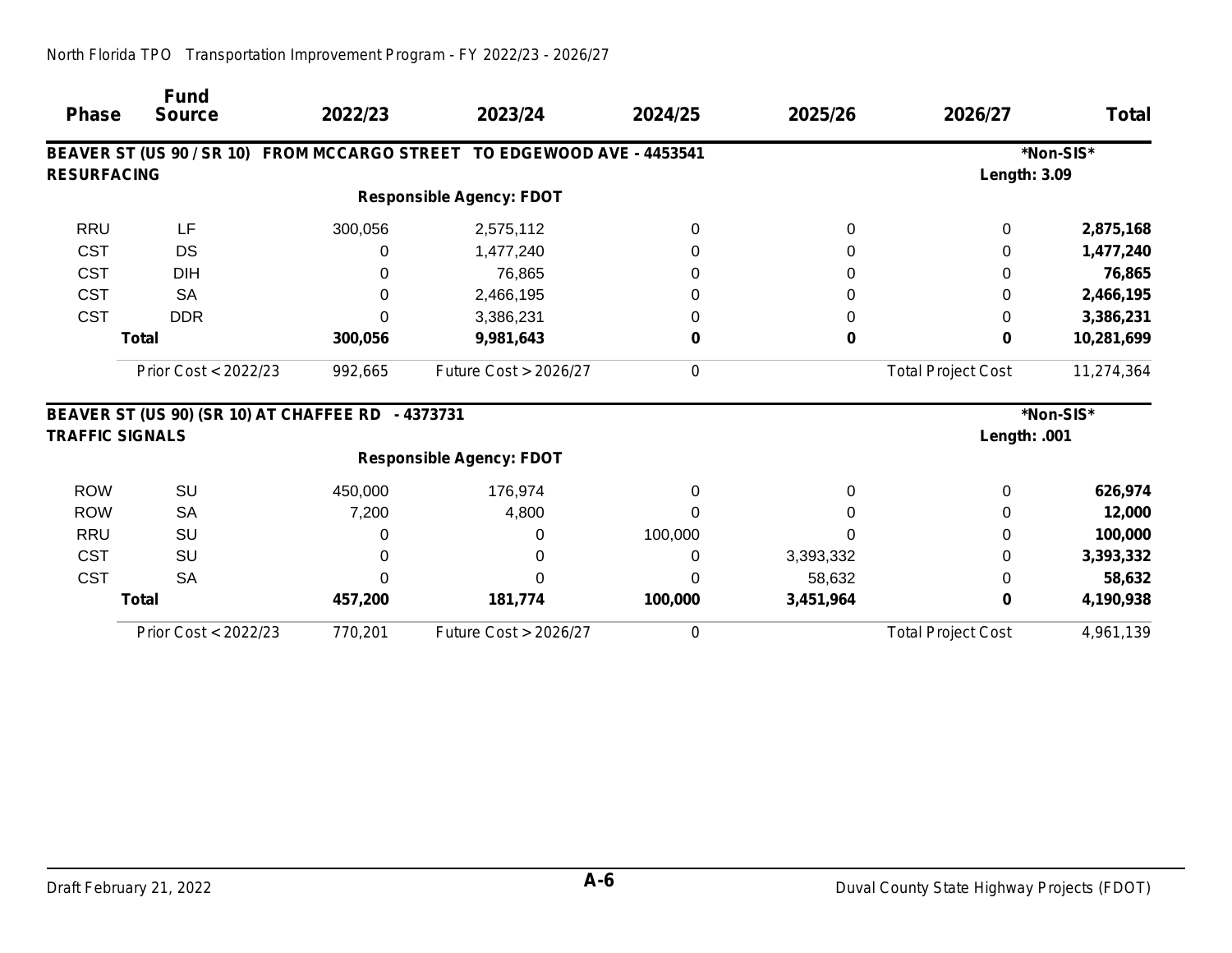| <b>Phase</b>       | <b>Fund</b><br><b>Source</b>          | 2022/23    | 2023/24                                                                                             | 2024/25   | 2025/26   | 2026/27                   | <b>Total</b> |
|--------------------|---------------------------------------|------------|-----------------------------------------------------------------------------------------------------|-----------|-----------|---------------------------|--------------|
|                    |                                       |            | BLANDING BLVD (SR21) FROM WILSON BLVD TO ROOSEVELT - 4471271                                        |           |           |                           | *Non-SIS*    |
| <b>RESURFACING</b> |                                       |            |                                                                                                     |           |           | <b>Length: 2.283</b>      |              |
|                    |                                       |            | <b>Responsible Agency: FDOT</b>                                                                     |           |           |                           |              |
| <b>CST</b>         | <b>DIH</b>                            | 0          | 22,180                                                                                              | $\Omega$  | 0         | 0                         | 22,180       |
| <b>CST</b>         | <b>SA</b>                             | 0          | 791,931                                                                                             | 0         | 0         | 0                         | 791,931      |
| <b>CST</b>         | <b>DDR</b>                            | 0          | 1,980,057                                                                                           | 0         | 0         | 0                         | 1,980,057    |
| <b>CST</b>         | <b>ACNR</b>                           | 0          | 4,436,098                                                                                           | 0         | 0         | 0                         | 4,436,098    |
|                    | <b>Total</b>                          | 0          | 7,230,266                                                                                           | 0         | 0         | 0                         | 7,230,266    |
|                    | Prior Cost < 2022/23                  | 845,795    | Future Cost > 2026/27                                                                               | 0         |           | <b>Total Project Cost</b> | 8,076,061    |
|                    | <b>TRAFFIC SIGNAL UPDATE</b>          |            | CASSAT AVE SR (111) FROM BLANDING BLVD TO I-10 EB RAMP - 4451461<br><b>Responsible Agency: FDOT</b> |           |           | <b>Length: 2.815</b>      | *Non-SIS*    |
| <b>ROW</b>         | <b>DIH</b>                            | 17,500     | 10,000                                                                                              | $\Omega$  | 0         | 0                         | 27,500       |
| <b>ROW</b>         | <b>DDR</b>                            | 95,000     | 5,840                                                                                               | 0         | 0         | 0                         | 100,840      |
| <b>ROW</b>         | <b>DS</b>                             | 0          | 38,367                                                                                              | 0         | 0         | 0                         | 38,367       |
|                    | <b>Total</b>                          | 112,500    | 54,207                                                                                              | 0         | 0         | 0                         | 166,707      |
|                    | Prior Cost < 2022/23                  | 1,311,362  | Future Cost > 2026/27                                                                               | 0         |           | <b>Total Project Cost</b> | 1,478,069    |
|                    | <b>TRAFFIC CONTROL DEVICES/SYSTEM</b> |            | D2-DUVAL COUNTY TRAFFIC SIGNAL MAINTENANCE AGREEMENT - 4135311                                      |           |           | Length: .000              | *Non-SIS*    |
|                    |                                       |            | <b>Responsible Agency: FDOT</b>                                                                     |           |           |                           |              |
| <b>OPS</b>         | <b>DITS</b>                           | 1,747,472  | 1,357,750                                                                                           | 413,583   | 267,059   | 1,494,632                 | 5,280,496    |
| <b>OPS</b>         | <b>DDR</b>                            | 1,553,095  | 2,039,036                                                                                           | 3,085,674 | 3,340,955 | 2,229,058                 | 12,247,818   |
|                    | <b>Total</b>                          | 3,300,567  | 3,396,786                                                                                           | 3,499,257 | 3,608,014 | 3,723,690                 | 17,528,314   |
|                    | Prior Cost < 2022/23                  | 30,743,422 | Future Cost > 2026/27                                                                               | 0         |           | <b>Total Project Cost</b> | 48,271,736   |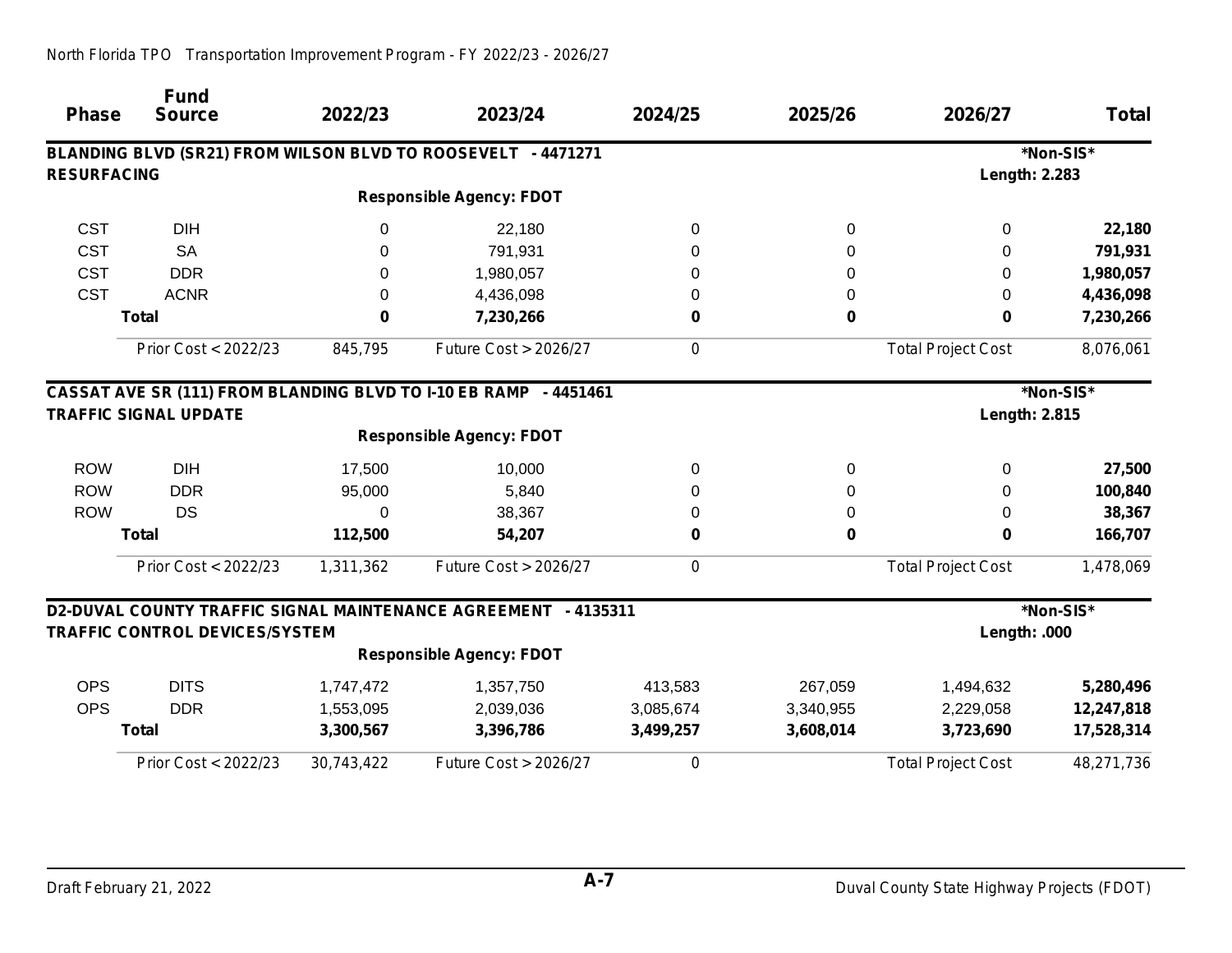|                 | <b>Fund</b>                                                    |           |                                            |           |           |                           |                      |
|-----------------|----------------------------------------------------------------|-----------|--------------------------------------------|-----------|-----------|---------------------------|----------------------|
| <b>Phase</b>    | <b>Source</b>                                                  | 2022/23   | 2023/24                                    | 2024/25   | 2025/26   | 2026/27                   | <b>Total</b>         |
|                 | <b>DUVAL COUNTY ROUTINE MAINTENANCE - 2144534</b>              |           |                                            |           |           |                           | *Non-SIS*            |
|                 | <b>ROUTINE MAINTENANCE</b>                                     |           |                                            |           |           |                           |                      |
|                 |                                                                |           | <b>Responsible Agency: Managed by FDOT</b> |           |           |                           |                      |
| <b>MNT</b>      | D                                                              | 4,000,000 | 4,000,000                                  | 4,000,000 | 4,000,000 | 4,000,000                 | 20,000,000           |
|                 | <b>Total</b>                                                   | 4,000,000 | 4,000,000                                  | 4,000,000 | 4,000,000 | 4,000,000                 | 20,000,000           |
|                 | Prior Cost < 2022/23                                           | 0         | <b>Future Cost &gt; 2026/27</b>            | 0         |           | <b>Total Project Cost</b> | 20,000,000           |
|                 | <b>DUVAL COUNTY ROUTINE MAINTENANCE - INTERSTATE - 2151174</b> |           |                                            |           |           |                           | *Non-SIS*            |
|                 | <b>ROUTINE MAINTENANCE</b>                                     |           |                                            |           |           |                           |                      |
|                 |                                                                |           | <b>Responsible Agency: Managed by FDOT</b> |           |           |                           |                      |
| <b>MNT</b>      | D                                                              | 750,000   | 750,000                                    | 750,000   | 750,000   | 750,000                   | 3,750,000            |
|                 | <b>Total</b>                                                   | 750,000   | 750,000                                    | 750,000   | 750,000   | 750,000                   | 3,750,000            |
|                 | Prior Cost < 2022/23                                           | 0         | Future Cost > 2026/27                      | 0         |           | <b>Total Project Cost</b> | 3,750,000            |
|                 | EDGEWOOD AVE (SR 111) - 4428481                                |           |                                            |           |           |                           | *SIS*                |
| <b>LIGHTING</b> |                                                                |           |                                            |           |           |                           | <b>Length: 7.006</b> |
|                 |                                                                |           | <b>Responsible Agency: FDOT</b>            |           |           |                           |                      |
| <b>CST</b>      | <b>ACSS</b>                                                    | 4,201,120 | 0                                          | 0         | 0         | 0                         | 4,201,120            |
| <b>CST</b>      | <b>SA</b>                                                      | 71,658    | 0                                          | 0         | 0         | 0                         | 71,658               |
|                 | <b>Total</b>                                                   | 4,272,778 | 0                                          | 0         | 0         | 0                         | 4,272,778            |
|                 | Prior Cost < 2022/23                                           | 1,311,103 | Future Cost > 2026/27                      | 0         |           | <b>Total Project Cost</b> | 5,583,881            |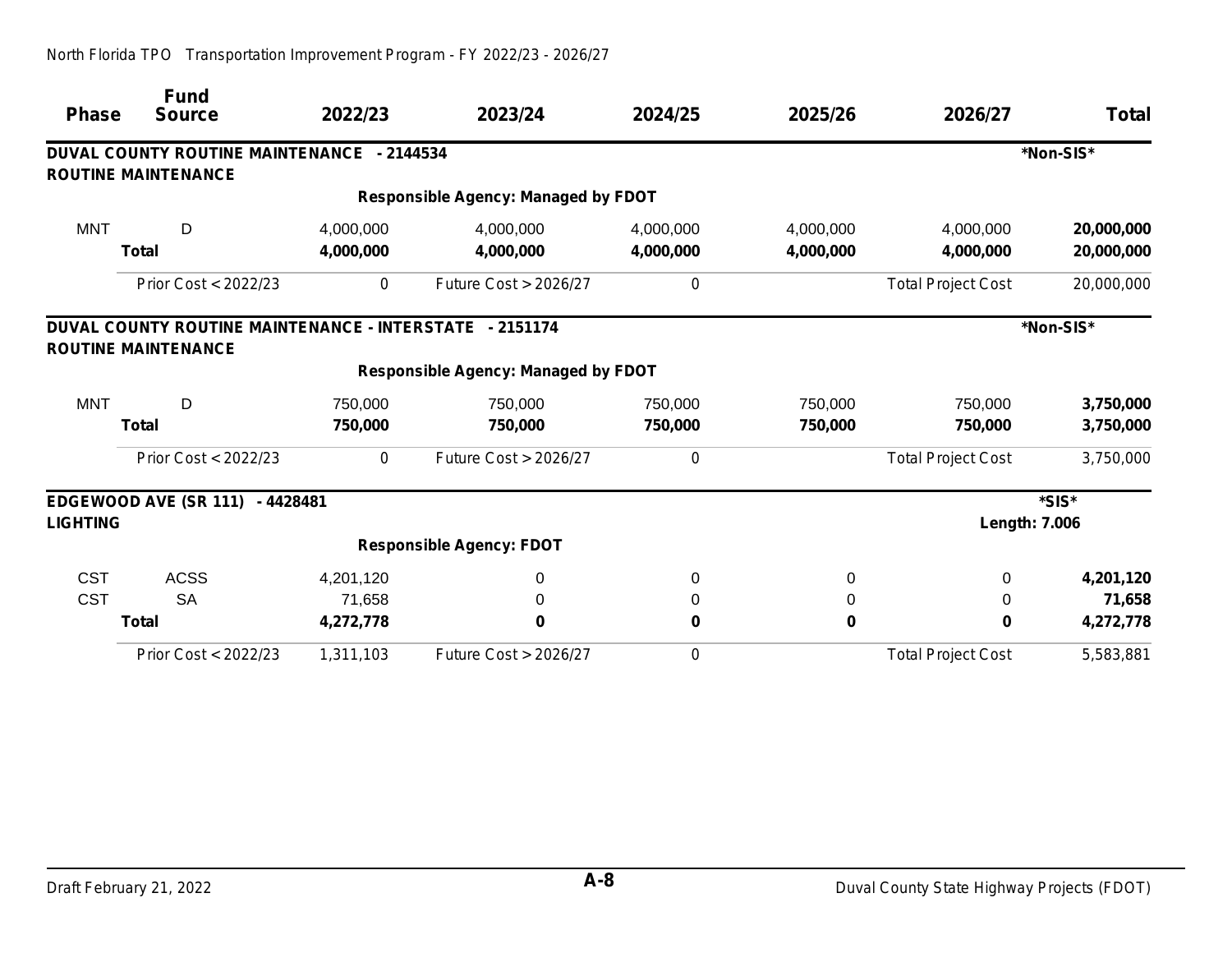# **Phase Fund Source 2022/23 2023/24 2024/25 2025/26 2026/27 Total EDGEWOOD AVE (SR111) FROM BEAVER STREET (US 90) TO OLD KINGS ROAD - 4454291 \*Non-SIS\* RESURFACING Length: 4.720 Responsible Agency: FDOT** RRU SA 50,000 0 0 0 0 **50,000** RRU LF 20,056 105,112 0 0 0 **125,168** CST LF 0 105,659 0 0 0 **105,659** CST DIH 0 35,924 0 0 0 **35,924** CST SA 0 1,275,993 0 0 0 **1,275,993** CST DDR 0 5,204,422 0 0 0 **5,204,422 Total 70,056 6,727,110 0 0 0 6,797,166** *Prior Cost < 2022/23 1,143,916 Future Cost > 2026/27 0 Total Project Cost 7,941,082* **EDGEWOOD AVE (SR111) NEAR BEAVER ST CROSSING 621275X RRMP:SP 637.85 - 4454252 \*Non-SIS\* RAILROAD CROSSING Length: 0.200 Responsible Agency: FDOT** RRU DDR 877,000 0 0 0 0 **877,000 Total 877,000 0 0 0 0 877,000** *Prior Cost < 2022/23 0 Future Cost > 2026/27 0 Total Project Cost 877,000*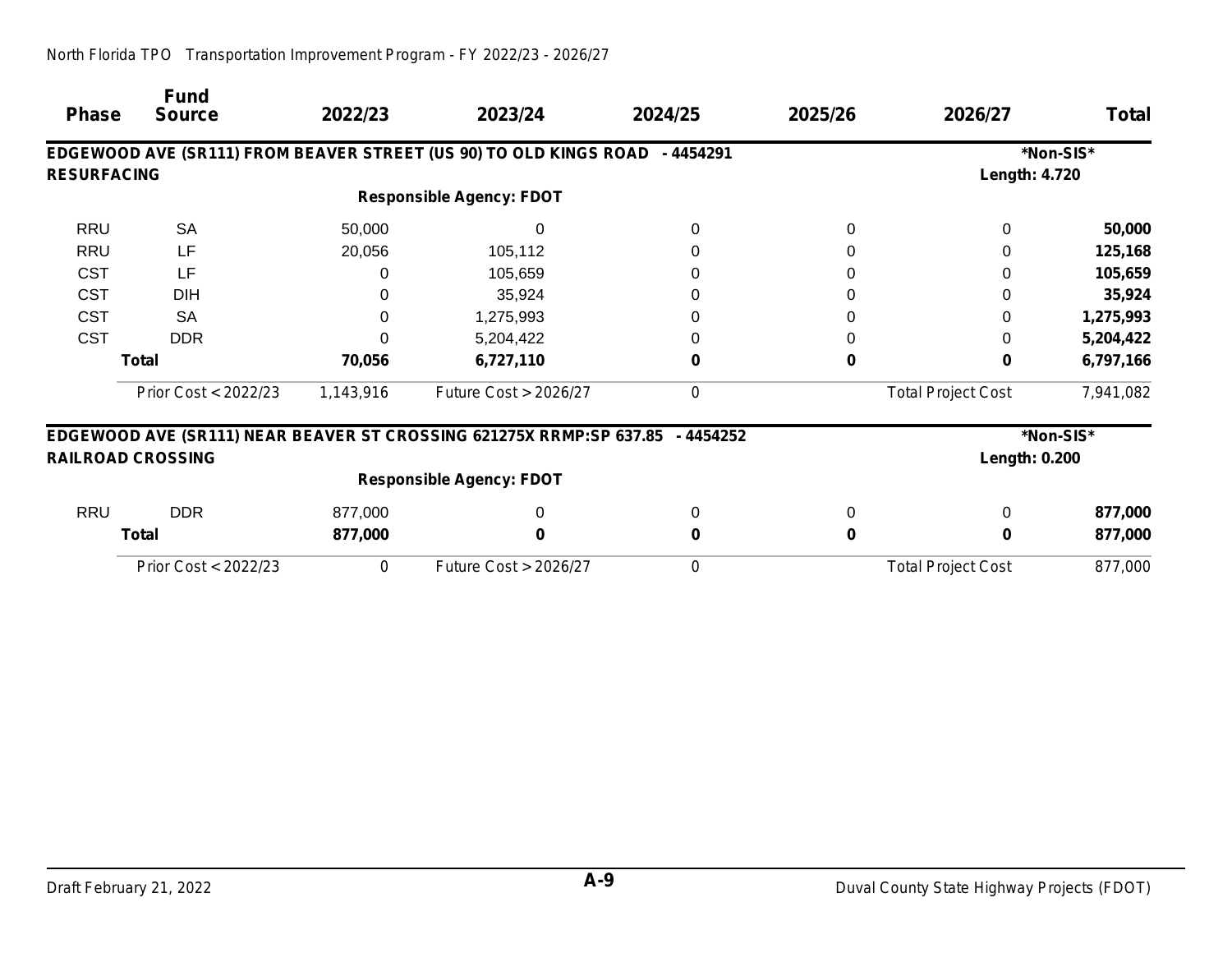# **Phase Fund Source 2022/23 2023/24 2024/25 2025/26 2026/27 Total EDGEWOOD AVE SOUTH FROM ROOSEVELT BLVD (US 17/SR 5)TO CASSAT AVE (SR111) - 4435171 \*Non-SIS\* BIKE LANE/SIDEWALK Length: 1.378 Responsible Agency: FDOT** CST LF 1,027,000 0 0 0 0 **1,027,000** CST ACSU 662,301 0 0 0 0 **662,301** CST GFSU 1,030,792 0 0 0 0 **1,030,792** CST CM 1,027,000 0 0 0 0 **1,027,000** CST SU 1,531,516 0 0 0 0 **1,531,516** CST SA 21,394 0 0 0 0 **21,394** CST ACSA 51,350 0 0 0 0 **51,350 Total 5,351,353 0 0 0 0 5,351,353** *Prior Cost < 2022/23 3,224,339 Future Cost > 2026/27 0 Total Project Cost 8,575,692* **EMERSON ST (SR 126) FROM US 1 TO SPRING PARK RD - 4453431 \*Non-SIS\* RESURFACING Length: .564 Responsible Agency: FDOT** DSB DIH 22,633 0 0 0 0 **22,633** DSB DDR 1,719,346 0 0 0 0 **1,719,346** DSB SA 727,555 0 0 0 0 **727,555 Total 2,469,534 0 0 0 0 2,469,534** *Prior Cost < 2022/23 204,232 Future Cost > 2026/27 0 Total Project Cost 2,673,766*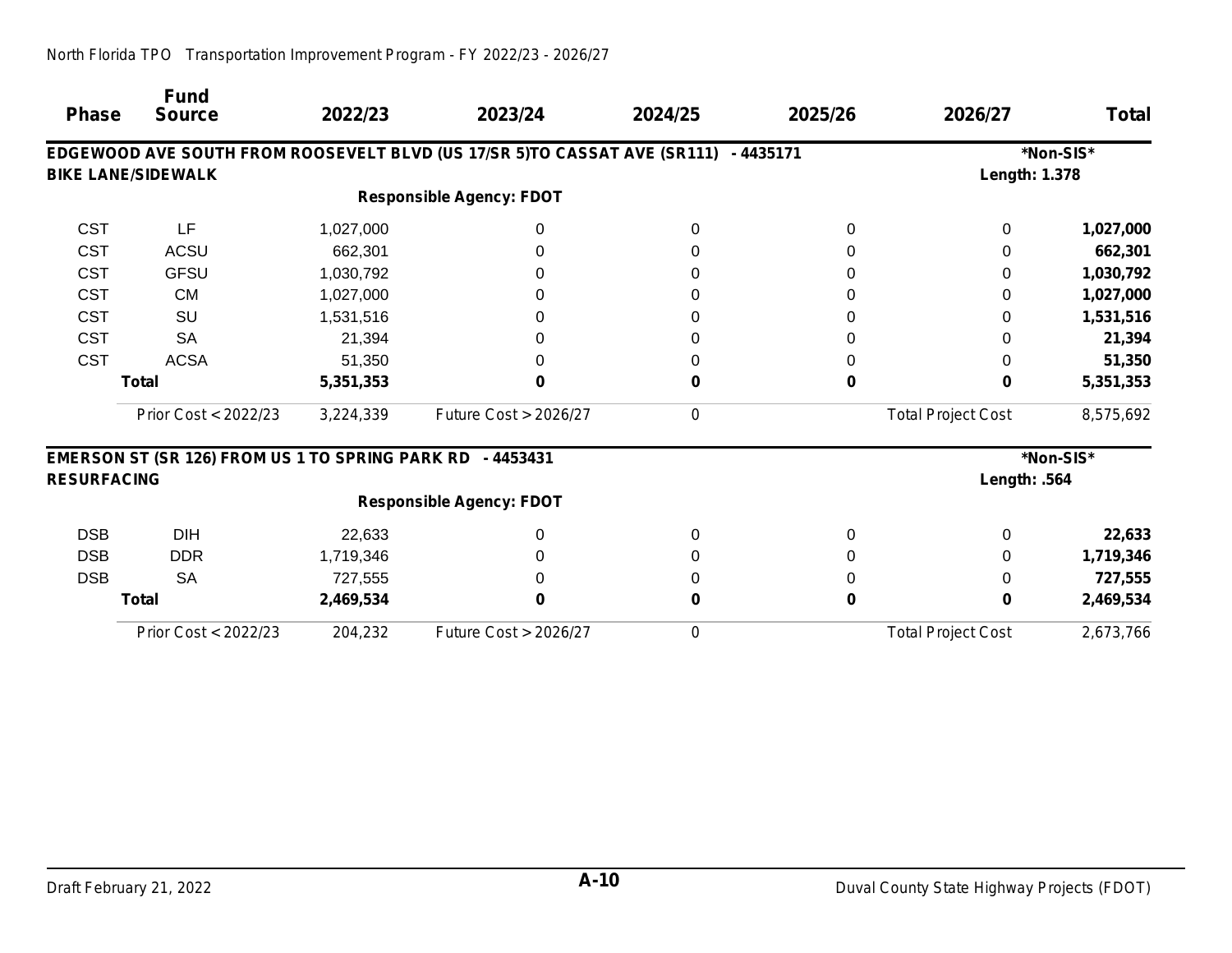| <b>Phase</b>       | <b>Fund</b><br><b>Source</b>  | 2022/23  | 2023/24                                                                          | 2024/25 | 2025/26 | 2026/27                   | <b>Total</b> |
|--------------------|-------------------------------|----------|----------------------------------------------------------------------------------|---------|---------|---------------------------|--------------|
|                    |                               |          | EMERSON ST XWAY (SR 228A) AND EMERSON ST EXT (SR 126) - 4471261                  |         |         |                           | *Non-SIS*    |
| <b>RESURFACING</b> |                               |          |                                                                                  |         |         | Length: 1.165             |              |
|                    |                               |          | <b>Responsible Agency: Managed by FDOT</b>                                       |         |         |                           |              |
| <b>CST</b>         | <b>DIH</b>                    | 0        | 35,353                                                                           | 0       | 0       | $\Omega$                  | 35,353       |
| <b>CST</b>         | <b>SA</b>                     |          | 1,676,666                                                                        |         | 0       | 0                         | 1,676,666    |
| <b>CST</b>         | <b>DDR</b>                    | 0        | 5,513,772                                                                        |         | 0       | 0                         | 5,513,772    |
|                    | <b>Total</b>                  | 0        | 7,225,791                                                                        |         | 0       | 0                         | 7,225,791    |
|                    | Prior Cost < 2022/23          | 681,821  | Future Cost > 2026/27                                                            | 0       |         | <b>Total Project Cost</b> | 7,907,612    |
|                    |                               |          | FLAGLER CENTER BLVD IN DUVAL CO, CROSSING 2730573, RRMP: 15.54 - 4292312         |         |         |                           | *Non-SIS*    |
|                    | <b>RAIL SAFETY PROJECT</b>    |          |                                                                                  |         |         | Length: 0.2               |              |
|                    |                               |          | <b>Responsible Agency: Managed by FDOT</b>                                       |         |         |                           |              |
| <b>RRU</b>         | <b>RHP</b>                    | 0        | 20,124                                                                           | 0       | 0       | 0                         | 20,124       |
| <b>CST</b>         | <b>SA</b>                     |          | 2,500                                                                            | O       | 0       |                           | 2,500        |
| <b>RRU</b>         | <b>RHH</b>                    | 0        | 770,400                                                                          | Ω       | 0       | 0                         | 770,400      |
|                    | <b>Total</b>                  | 0        | 793,024                                                                          | 0       | 0       | 0                         | 793,024      |
|                    | Prior Cost < 2022/23          | 0        | Future Cost > 2026/27                                                            | 0       |         | <b>Total Project Cost</b> | 793,024      |
|                    |                               |          | GOLFAIR BLVD (SR 122) FROM W OF WALGREEN RD/STUART ST TO E OF DAVIS ST - 4455611 |         |         |                           | *Non-SIS*    |
|                    | PEDESTRIAN SAFETY IMPROVEMENT |          |                                                                                  |         |         | Length: .208              |              |
|                    |                               |          | <b>Responsible Agency: FDOT</b>                                                  |         |         |                           |              |
| <b>CST</b>         | LF                            | 4,290    | 0                                                                                | 0       | 0       | 0                         | 4,290        |
| <b>CST</b>         | <b>ACSS</b>                   | 898,951  | 0                                                                                | 0       | 0       | 0                         | 898,951      |
|                    | <b>Total</b>                  | 903,241  | 0                                                                                | 0       | 0       | 0                         | 903,241      |
|                    | Prior Cost < 2022/23          | 180, 172 | Future Cost > 2026/27                                                            | 0       |         | <b>Total Project Cost</b> | 1,083,413    |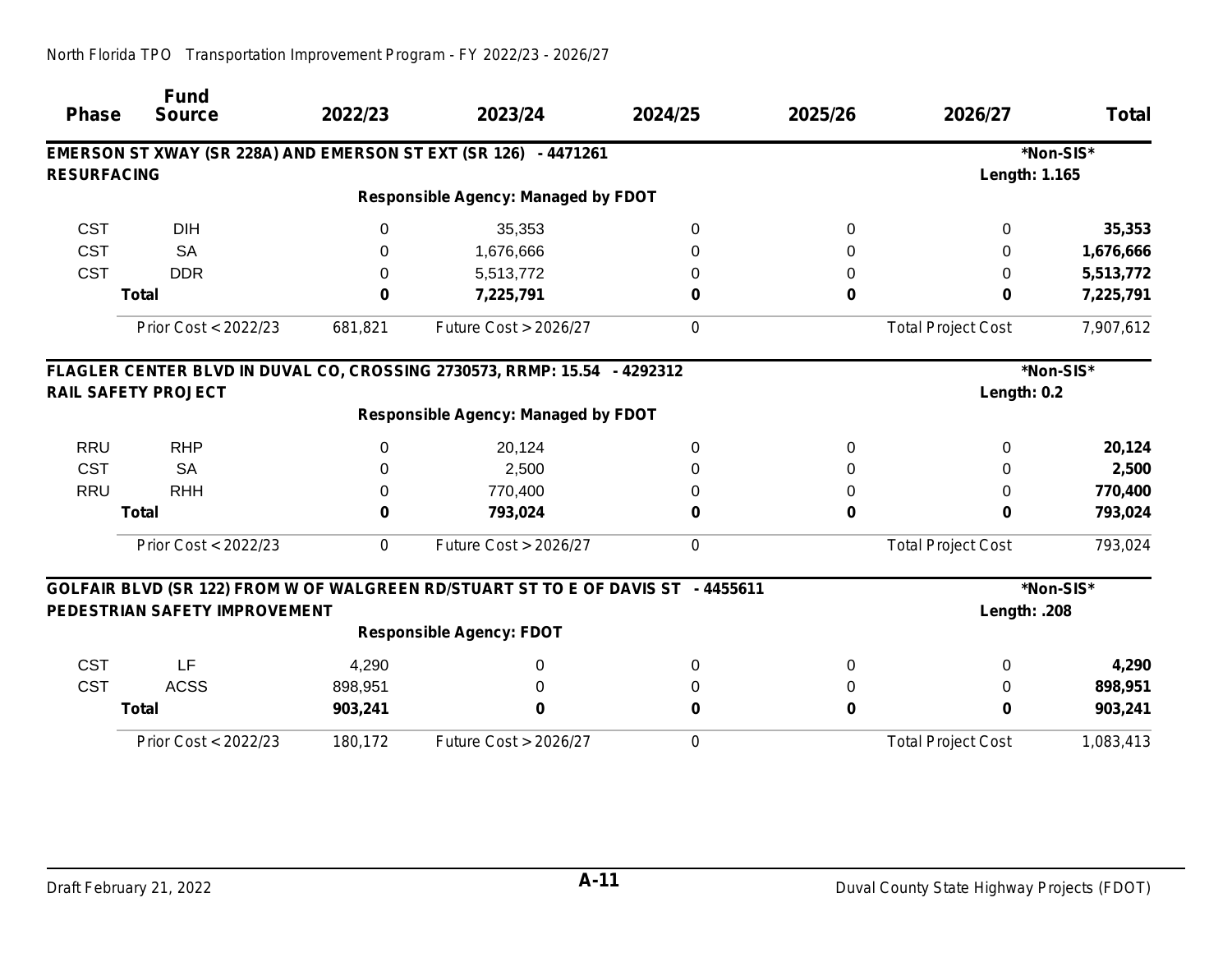| <b>Phase</b> | <b>Fund</b><br><b>Source</b>                          | 2022/23   | 2023/24                                                                     | 2024/25      | 2025/26 | 2026/27                   | <b>Total</b> |
|--------------|-------------------------------------------------------|-----------|-----------------------------------------------------------------------------|--------------|---------|---------------------------|--------------|
|              |                                                       |           | HECKSCHER DR (SR 105) FROM BROWN'S CREEK BR TO CLAPBOARD CREEK BR - 4360701 |              |         |                           | *Non-SIS*    |
|              | <b>DRAINAGE IMPROVEMENTS</b>                          |           |                                                                             |              |         | Length: 1.440             |              |
|              |                                                       |           | <b>Responsible Agency: FDOT</b>                                             |              |         |                           |              |
| <b>PE</b>    | <b>DIH</b>                                            | 1,001     | 0                                                                           | 0            | 0       | 0                         | 1,001        |
| PE           | <b>DDR</b>                                            | 250,000   | $\Omega$                                                                    | 0            | 0       | 0                         | 250,000      |
|              | <b>Total</b>                                          | 251,001   | $\bf{0}$                                                                    | $\bf{0}$     | 0       | 0                         | 251,001      |
|              | Prior Cost < 2022/23                                  | 0         | Future Cost > 2026/27                                                       | 0            |         | <b>Total Project Cost</b> | 251,001      |
|              |                                                       |           | HECKSCHER DR (SR 105) OVER BROWNS CREEK BRIDGE #720059 - 4488251            |              |         |                           | *SIS*        |
|              | <b>BRIDGE REPLACEMENT</b>                             |           |                                                                             |              |         | <b>Length: 2.144</b>      |              |
|              |                                                       |           | <b>Responsible Agency: Managed by FDOT</b>                                  |              |         |                           |              |
| <b>PE</b>    | <b>ACBR</b>                                           | 4,786,631 | 0                                                                           | $\Omega$     | 0       | 0                         | 4,786,631    |
| <b>ROW</b>   | <b>ACBR</b>                                           | 0         | 0                                                                           | 210,112      | 0       | 0                         | 210,112      |
| <b>ROW</b>   | <b>SA</b>                                             | 0         | 0                                                                           | 25,548       | 0       | 0                         | 25,548       |
| <b>CST</b>   | <b>ACBR</b>                                           | 0         | 0                                                                           | <sup>0</sup> | 0       | 30,314,990                | 30,314,990   |
|              | <b>Total</b>                                          | 4,786,631 | 0                                                                           | 235,660      | 0       | 30,314,990                | 35,337,281   |
|              | Prior Cost < 2022/23                                  | 900,000   | Future Cost > 2026/27                                                       | 0            |         | <b>Total Project Cost</b> | 36,237,281   |
|              | HECKSHER DR (SR105) @ I-295(SR9A) TURN LANE - 4461231 |           |                                                                             |              |         |                           | *SIS*        |
|              | <b>ADD RIGHT TURN LANE(S)</b>                         |           |                                                                             |              |         | Length: 0.361             |              |
|              |                                                       |           | <b>Responsible Agency: FDOT</b>                                             |              |         |                           |              |
| <b>CST</b>   | <b>DIH</b>                                            | 0         | 0                                                                           | 61,509       | 0       | 0                         | 61,509       |
| <b>CST</b>   | <b>DDR</b>                                            | 0         | 0                                                                           | 3,575,172    | 0       | 0                         | 3,575,172    |
|              | <b>Total</b>                                          | 0         | 0                                                                           | 3,636,681    | 0       | 0                         | 3,636,681    |
|              | Prior Cost < 2022/23                                  | 0         | Future Cost > 2026/27                                                       | 0            |         | <b>Total Project Cost</b> | 3,636,681    |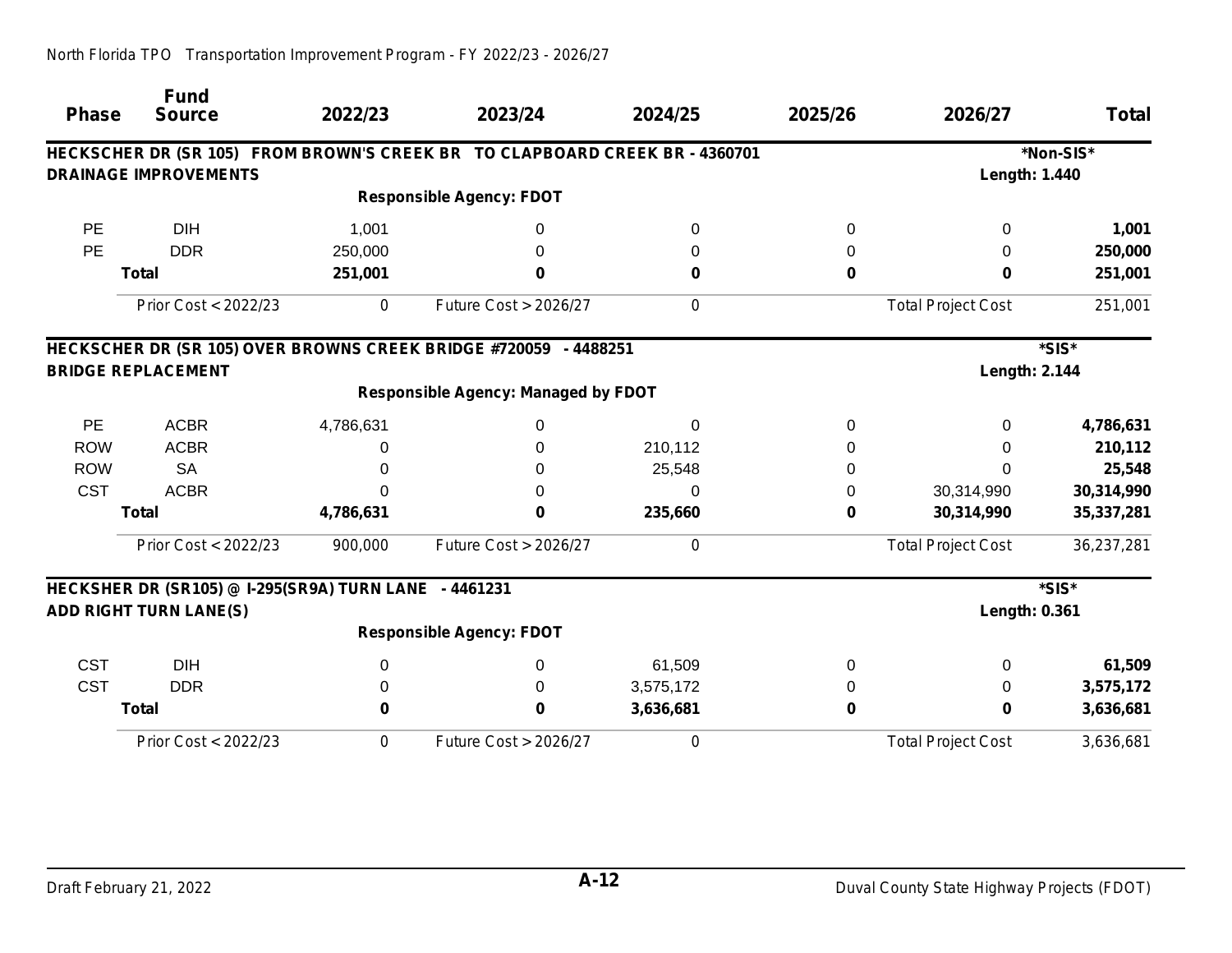| <b>Phase</b>       | <b>Fund</b><br><b>Source</b>                      | 2022/23  | 2023/24                                                                    | 2024/25    | 2025/26 | 2026/27                   | <b>Total</b> |
|--------------------|---------------------------------------------------|----------|----------------------------------------------------------------------------|------------|---------|---------------------------|--------------|
|                    |                                                   |          | HECKSHER DRIVE (SR105) FROM BROWARD RIVER TO BLOUNT ISLAND DRIVE - 4432551 |            |         |                           | *SIS*        |
| <b>RESURFACING</b> |                                                   |          |                                                                            |            |         | Length: 3.691             |              |
|                    |                                                   |          | <b>Responsible Agency: Managed by FDOT</b>                                 |            |         |                           |              |
|                    |                                                   |          |                                                                            |            |         |                           |              |
| PE                 | <b>DIH</b>                                        | $\Omega$ | 0                                                                          | 261,629    | 0       | $\Omega$                  | 261,629      |
| PE                 | <b>DDR</b>                                        | O        | 0                                                                          | 7,586,422  | 0       | 0                         | 7,586,422    |
| PE                 | DS                                                |          | 0                                                                          | 1,474,622  |         | 0                         | 1,474,622    |
| PE                 | <b>SA</b>                                         |          | 0                                                                          | 1,574,270  |         | $\Omega$                  | 1,574,270    |
| <b>RRU</b>         | <b>DDR</b>                                        |          | 0                                                                          |            | 0       | 25,000                    | 25,000       |
| <b>RRU</b>         | <b>SA</b>                                         |          |                                                                            |            | 0       | 50,000                    | 50,000       |
| <b>CST</b>         | <b>DIH</b>                                        |          |                                                                            |            | 0       | 201,281                   | 201,281      |
| <b>CST</b>         | <b>DDR</b>                                        |          | 0                                                                          |            | 0       | 16,676,531                | 16,676,531   |
| <b>CST</b>         | DI                                                |          | ი                                                                          |            | 0       | 43,590,000                | 43,590,000   |
| <b>CST</b>         | <b>SA</b>                                         |          |                                                                            |            | 0       | 11,228,065                | 11,228,065   |
|                    | <b>Total</b>                                      | 0        | O                                                                          | 10,896,943 | 0       | 71,770,877                | 82,667,820   |
|                    | Prior Cost < 2022/23                              | 0        | Future Cost > 2026/27                                                      | 0          |         | <b>Total Project Cost</b> | 82,667,820   |
|                    | HENDRICKS AVE (SR 13) AT SAN MARCO BLVD - 2096974 |          |                                                                            |            |         |                           | *Non-SIS*    |
|                    | <b>INTERSECTION (MODIFY)</b>                      |          |                                                                            |            |         | <b>Length: 0.02</b>       |              |
|                    |                                                   |          | <b>Responsible Agency: Managed by FDOT</b>                                 |            |         |                           |              |
| PE                 | <b>ACCM</b>                                       | 89,930   | 0                                                                          | $\Omega$   | 0       | $\Omega$                  | 89,930       |
| PE                 | <b>CM</b>                                         | 321,800  |                                                                            |            |         | 0                         | 321,800      |
| <b>CST</b>         | CM                                                | 0        | 1,011,596                                                                  |            |         | 0                         | 1,011,596    |
|                    | <b>Total</b>                                      | 411,730  | 1,011,596                                                                  |            | 0       | 0                         | 1,423,326    |
|                    | Prior Cost < 2022/23                              | 0        | Future Cost > 2026/27                                                      | 0          |         | <b>Total Project Cost</b> | 1,423,326    |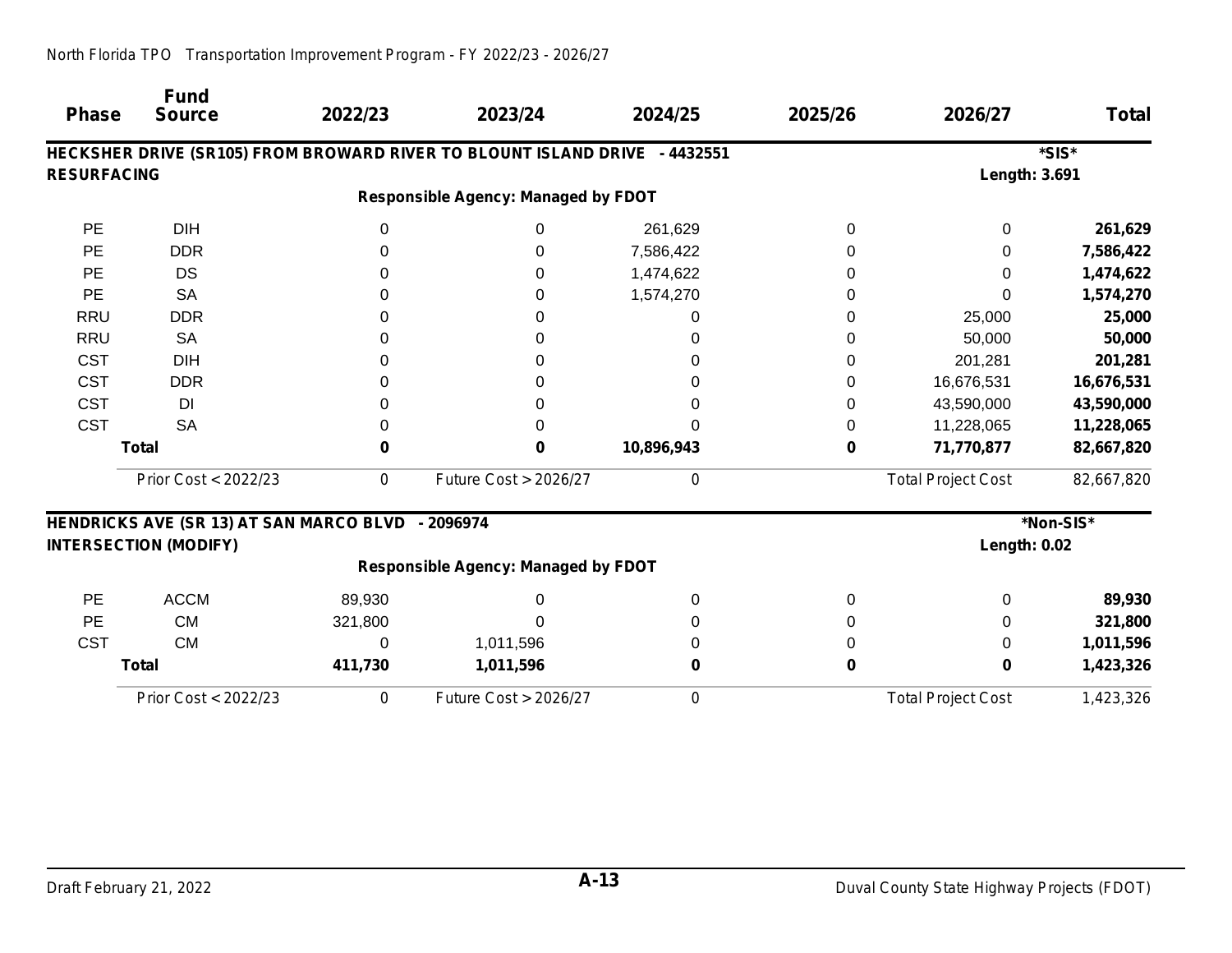| <b>Phase</b>       | <b>Fund</b>                             | 2022/23   | 2023/24                                                               | 2024/25  | 2025/26     | 2026/27                   | <b>Total</b> |
|--------------------|-----------------------------------------|-----------|-----------------------------------------------------------------------|----------|-------------|---------------------------|--------------|
|                    | <b>Source</b>                           |           |                                                                       |          |             |                           |              |
|                    |                                         |           | I-10 (SR 8) & US 301 (SR 200) INTERCHANGE ON & OFF RAMPS - 4319751    |          |             |                           | *SIS*        |
| <b>LANDSCAPING</b> |                                         |           |                                                                       |          |             | Length: .508              |              |
|                    |                                         |           | <b>Responsible Agency: FDOT</b>                                       |          |             |                           |              |
| <b>CST</b>         | <b>DS</b>                               | 0         | 15,463                                                                | 0        | $\mathbf 0$ | 0                         | 15,463       |
| <b>CST</b>         | <b>DIH</b>                              | 0         | 30,000                                                                |          | 0           | 0                         | 30,000       |
| <b>CST</b>         | <b>DDR</b>                              | 0         | 1,851,167                                                             |          | 0           | $\Omega$                  | 1,851,167    |
|                    | <b>Total</b>                            | 0         | 1,896,630                                                             |          | $\mathbf 0$ | 0                         | 1,896,630    |
|                    | Prior Cost < 2022/23                    | 391,855   | Future Cost > 2026/27                                                 | 0        |             | <b>Total Project Cost</b> | 2,288,485    |
|                    |                                         |           | I-10 (SR 8) FROM NASSAU COUNTY LINE TO FIRST COAST EXPRESSWAY (SR 23) | -4475591 |             |                           | *SIS*        |
| <b>RESURFACING</b> |                                         |           |                                                                       |          |             | <b>Length: 8.787</b>      |              |
|                    |                                         |           | <b>Responsible Agency: FDOT</b>                                       |          |             |                           |              |
| <b>CST</b>         | <b>ACNP</b>                             | 0         | 15,678,598                                                            | 0        | 0           | $\Omega$                  | 15,678,598   |
|                    | <b>Total</b>                            | 0         | 15,678,598                                                            | 0        | 0           | 0                         | 15,678,598   |
|                    | Prior Cost < 2022/23                    | 1,696,680 | Future Cost > 2026/27                                                 | 0        |             | <b>Total Project Cost</b> | 17,375,278   |
|                    | I-10 (SR8) FROM SR23 TO I-295 - 4407651 |           |                                                                       |          |             |                           | *SIS*        |
|                    | <b>ADD LANES &amp; RECONSTRUCT</b>      |           |                                                                       |          |             | Length: 7.526             |              |
|                    |                                         |           | <b>Responsible Agency: Managed by FDOT</b>                            |          |             |                           |              |
| <b>PDE</b>         | <b>DDR</b>                              | 0         | 0                                                                     | 0        | 0           | 1,000,000                 | 1,000,000    |
| <b>PDE</b>         | <b>DIH</b>                              | 0         | 0                                                                     | 0        | 0           | 15,000                    | 15,000       |
|                    | <b>Total</b>                            | 0         | 0                                                                     | 0        | $\mathbf 0$ | 1,015,000                 | 1,015,000    |
|                    | Prior Cost < 2022/23                    | 0         | Future Cost > 2026/27                                                 | 0        |             | <b>Total Project Cost</b> | 1,015,000    |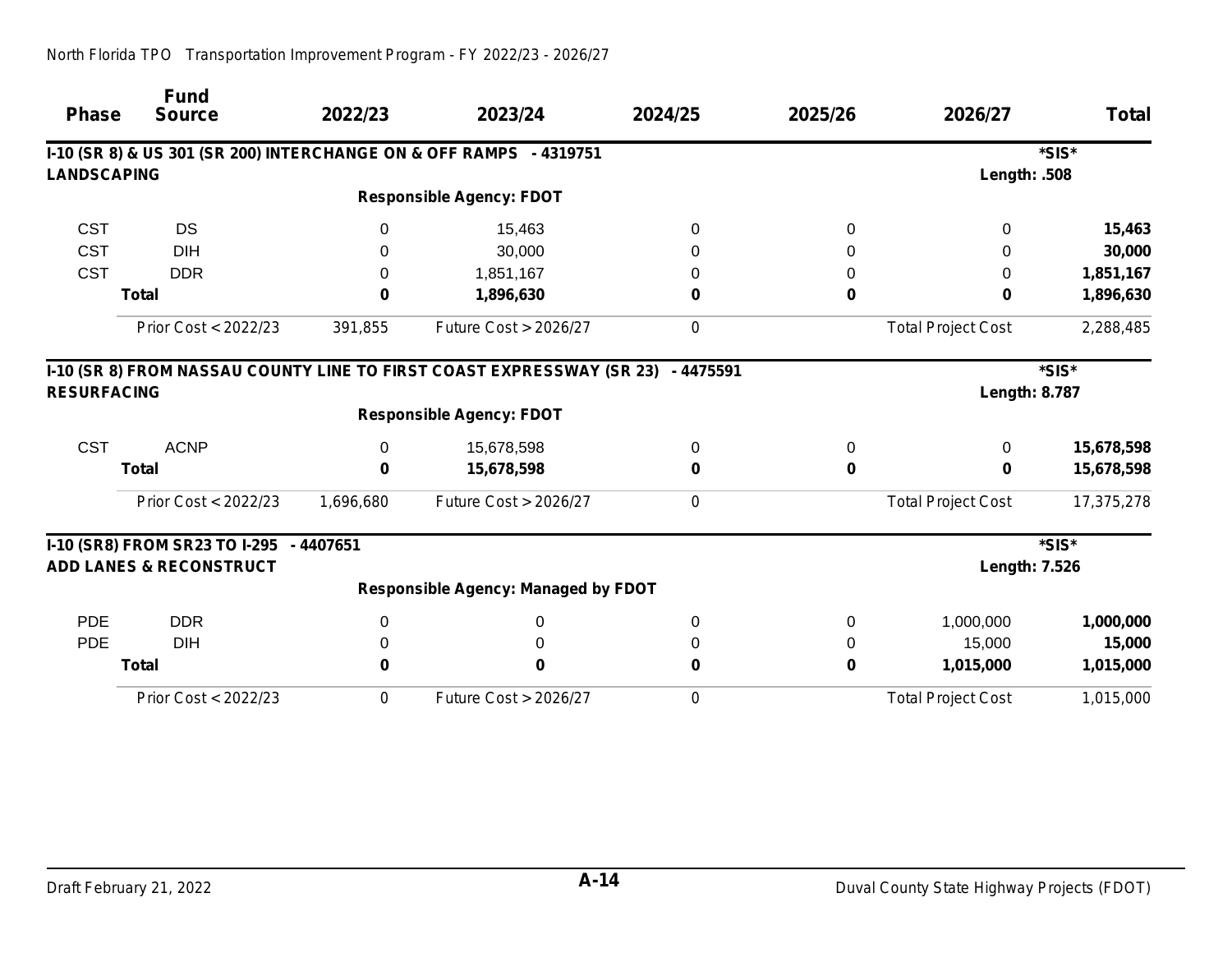| <b>Phase</b>       | <b>Fund</b><br><b>Source</b>                         | 2022/23   | 2023/24                                    | 2024/25   | 2025/26 | 2026/27                   | Total      |
|--------------------|------------------------------------------------------|-----------|--------------------------------------------|-----------|---------|---------------------------|------------|
|                    | I-10 FROM I-295 TO I-95 - 4424081                    |           |                                            |           |         |                           | *SIS*      |
| <b>LANDSCAPING</b> |                                                      |           |                                            |           |         | <b>Length: 4.749</b>      |            |
|                    |                                                      |           | <b>Responsible Agency: FDOT</b>            |           |         |                           |            |
| <b>PE</b>          | <b>DIH</b>                                           | 500       | 0                                          |           |         | 0                         | 500        |
| PE                 | <b>DDR</b>                                           | 47,723    |                                            |           |         | 0                         | 47,723     |
| <b>RRU</b>         | LF                                                   | 20,056    | 105,112                                    |           |         | 0                         | 125,168    |
| <b>PE</b>          | <b>DS</b>                                            | 452,277   | 0                                          |           |         | 0                         | 452,277    |
| <b>CST</b>         | LF                                                   |           |                                            | 108,661   |         | 0                         | 108,661    |
| <b>CST</b>         | <b>DIH</b>                                           |           |                                            | 543       |         |                           | 543        |
| <b>CST</b>         | <b>DDR</b>                                           |           |                                            | 2,622,690 |         | 0                         | 2,622,690  |
|                    | <b>Total</b>                                         | 520,556   | 105,112                                    | 2,731,894 |         | 0                         | 3,357,562  |
|                    | Prior Cost < 2022/23                                 | 0         | <b>Future Cost &gt; 2026/27</b>            | 0         |         | <b>Total Project Cost</b> | 3,357,562  |
|                    | I-10(SR8) FROM CHAFFEE ROAD TO I-295(SR9A) - 4475571 |           |                                            |           |         |                           | *SIS*      |
| <b>RESURFACING</b> |                                                      |           |                                            |           |         | <b>Length: 4.755</b>      |            |
|                    |                                                      |           | <b>Responsible Agency: Managed by FDOT</b> |           |         |                           |            |
| <b>CST</b>         | <b>ACNP</b>                                          | $\Omega$  | 20,720,350                                 | $\Omega$  |         | $\mathbf 0$               | 20,720,350 |
|                    | <b>Total</b>                                         | $\bf{0}$  | 20,720,350                                 | 0         | O       | 0                         | 20,720,350 |
|                    | Prior Cost < 2022/23                                 | 1,818,239 | Future Cost > 2026/27                      | 0         |         | <b>Total Project Cost</b> | 22,538,589 |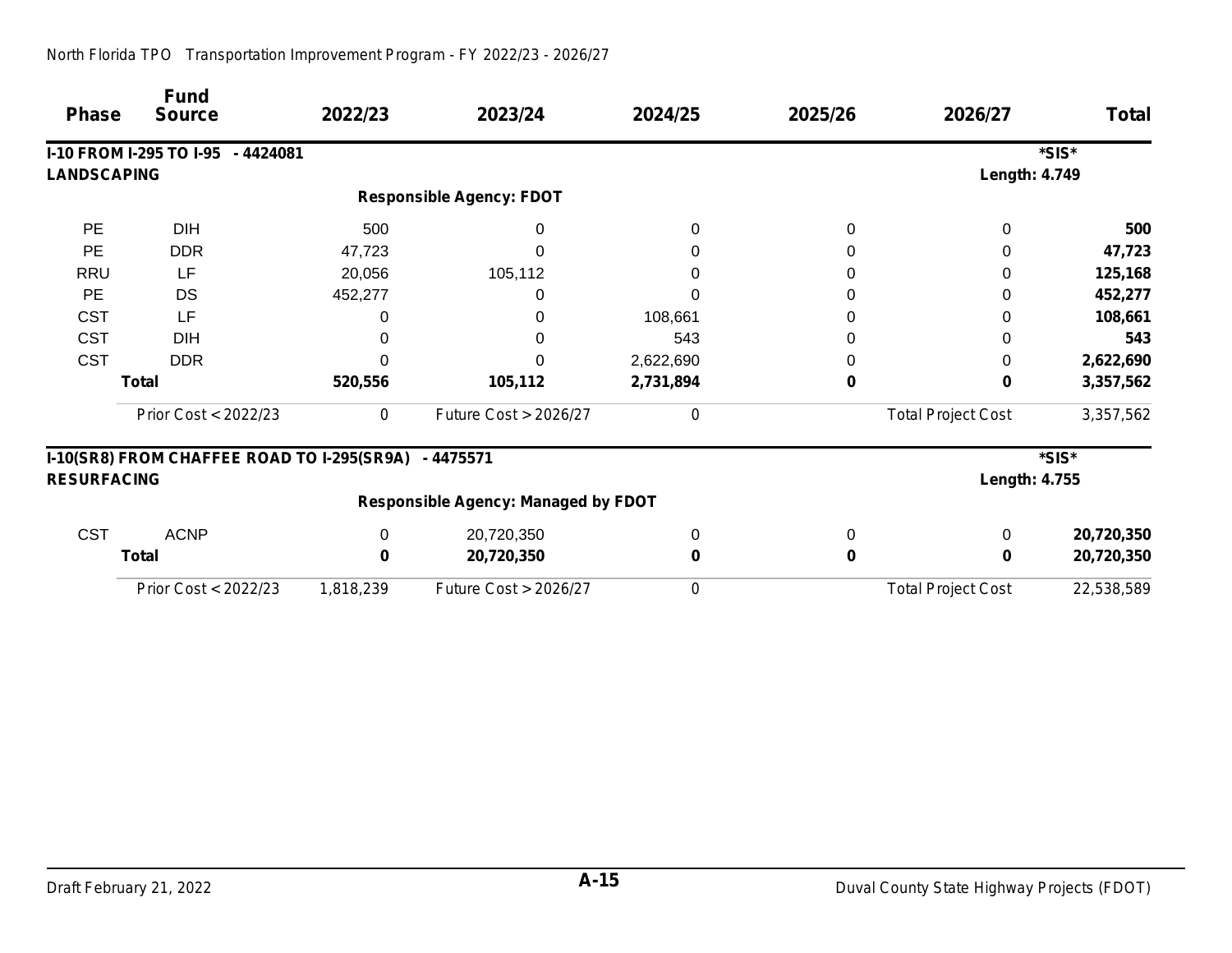| <b>Phase</b> | <b>Fund</b><br><b>Source</b>       | 2022/23     | 2023/24                                                                        | 2024/25            | 2025/26     | 2026/27                   | <b>Total</b>     |
|--------------|------------------------------------|-------------|--------------------------------------------------------------------------------|--------------------|-------------|---------------------------|------------------|
|              |                                    |             | I-295 (SR 9A) FROM SOUTHSIDE CONNECTOR (SR 113) TO JTB BLVD (SR 202) - 2093014 |                    |             |                           | *SIS*            |
|              | ADD LANES & RECONSTRUCT            |             |                                                                                | <b>LRTP No: 59</b> |             |                           | Length: 8.391 mi |
|              |                                    |             | <b>Responsible Agency: FDOT</b>                                                |                    |             |                           |                  |
| PE           | <b>DDR</b>                         | 3,650,000   | 0                                                                              | $\Omega$           | 0           | $\Omega$                  | 3,650,000        |
| <b>ROW</b>   | <b>BNIR</b>                        | 7,773,077   | 0                                                                              | 0                  | 0           | 0                         | 7,773,077        |
| <b>ROW</b>   | <b>ACNP</b>                        | 117,000     | 2,870,085                                                                      | 0                  | 0           | 0                         | 2,987,085        |
| <b>ROW</b>   | <b>DI</b>                          | 5,289,424   | 0                                                                              | 0                  | 0           | $\Omega$                  | 5,289,424        |
|              | <b>Total</b>                       | 16,829,501  | 2,870,085                                                                      | 0                  | 0           | 0                         | 19,699,586       |
|              | Prior Cost < 2022/23               | 15,383,603  | Future Cost $>$ 2026/27                                                        | 399, 139, 947      |             | <b>Total Project Cost</b> | 434,223,136      |
|              |                                    |             | I-295 (SR 9A) FROM BUCKMAN BRIDGE TO I-95 (MANAGE LANES) - 2133457             |                    |             |                           | *SIS*            |
|              | <b>ADD LANES &amp; RECONSTRUCT</b> |             |                                                                                |                    |             |                           | Length: 4.990 MI |
|              |                                    |             | <b>Responsible Agency: FDOT</b>                                                |                    |             |                           |                  |
| <b>OPS</b>   | <b>TOBJ</b>                        | 285,000     | 285,000                                                                        | 285,000            | 250,000     | 325,000                   | 1,430,000        |
| <b>MNT</b>   | <b>TMBJ</b>                        | 130,295     | 130,295                                                                        | 130,295            | 130,295     | 135,119                   | 656,299          |
| CAP          | <b>DSBJ</b>                        | 0           | 0                                                                              | 175,000            | $\mathbf 0$ | 0                         | 175,000          |
|              | <b>Total</b>                       | 415,295     | 415,295                                                                        | 590,295            | 380,295     | 460,119                   | 2,261,299        |
|              | Prior Cost < 2022/23               | 121,533,303 | Future Cost > 2026/27                                                          | 1,929,668          |             | <b>Total Project Cost</b> | 125,724,270      |
|              |                                    |             | I-295 (SR 9A) FROM J TURNER BUTLER (SR 202) TO SR 9B (MANAGE LANES) - 2093013  |                    |             |                           | *SIS*            |
|              | ADD LANES & RECONSTRUCT            |             |                                                                                | <b>LRTP No: 21</b> |             |                           | Length: 7.713 MI |
|              |                                    |             | <b>Responsible Agency: FDOT</b>                                                |                    |             |                           |                  |
| <b>OPS</b>   | <b>TOBJ</b>                        | 360,000     | 360,000                                                                        | 360,000            | 325,000     | 325,000                   | 1,730,000        |
| <b>MNT</b>   | <b>TMBJ</b>                        | 209,845     | 209,845                                                                        | 159,845            | 159,845     | 165,434                   | 904,814          |
|              | <b>Total</b>                       | 569,845     | 569,845                                                                        | 519,845            | 484,845     | 490,434                   | 2,634,814        |
|              | Prior Cost < 2022/23               | 218,530,300 | Future Cost > 2026/27                                                          | 2,176,378          |             | <b>Total Project Cost</b> | 223,341,492      |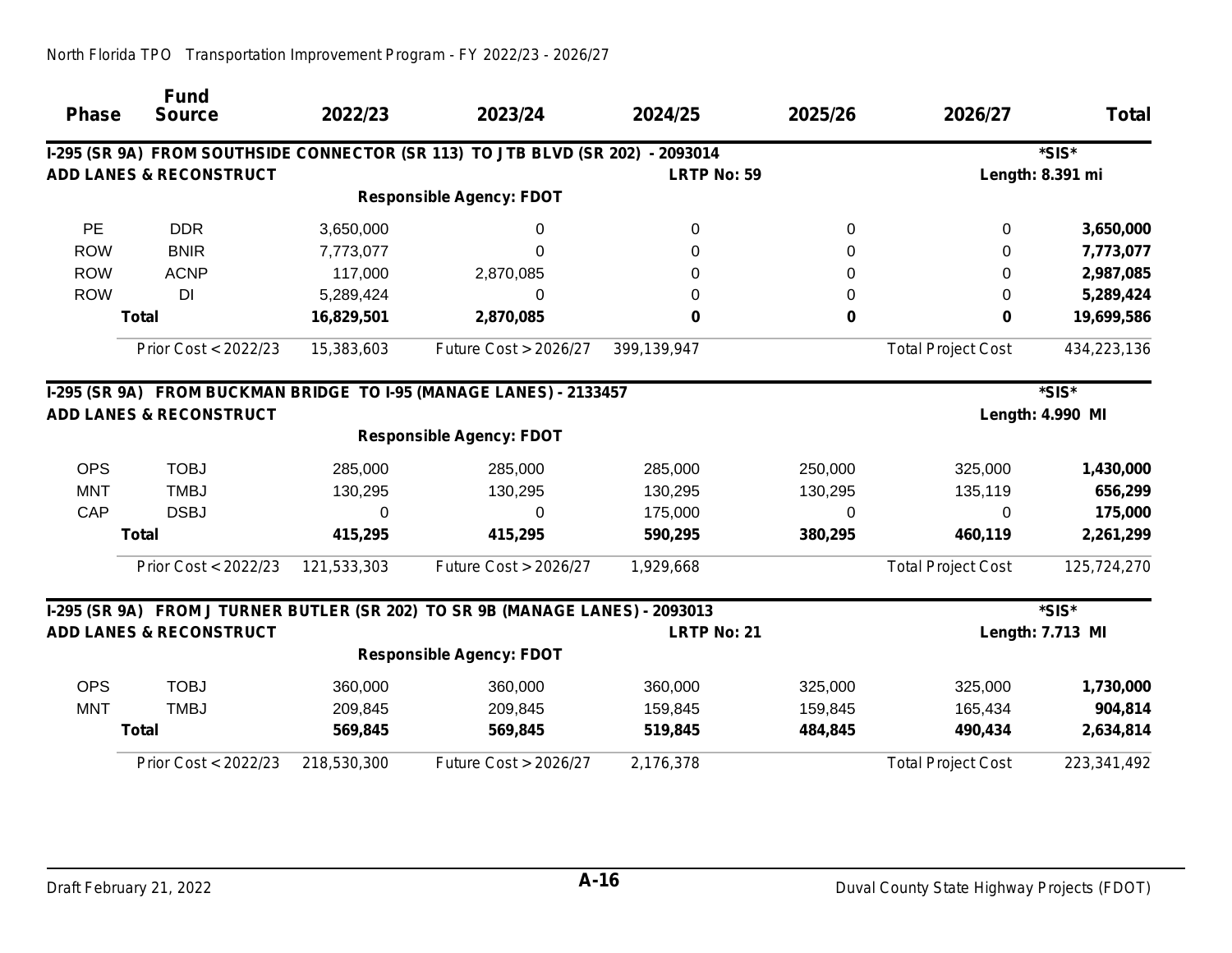|              | <b>Fund</b>                               |            |                                                                                        |         |         |                           |              |
|--------------|-------------------------------------------|------------|----------------------------------------------------------------------------------------|---------|---------|---------------------------|--------------|
| <b>Phase</b> | <b>Source</b>                             | 2022/23    | 2023/24                                                                                | 2024/25 | 2025/26 | 2026/27                   | <b>Total</b> |
|              |                                           |            | I-295 (SR 9A) FROM SOUTH OF HECKSCHER DR (SR 105) TO NORTH OF PULASKI RD - 2096584     |         |         |                           | *SIS*        |
|              | <b>ADD LANES &amp; REHABILITATE PVMNT</b> |            |                                                                                        |         |         | Length: 5.505             |              |
|              |                                           |            | <b>Responsible Agency: FDOT</b>                                                        |         |         |                           |              |
| <b>ROW</b>   | <b>BNIR</b>                               | 4,653,459  | 0                                                                                      | 0       | 0       | 0                         | 4,653,459    |
| <b>ROW</b>   | <b>DIH</b>                                | 90,698     | 0                                                                                      |         | 0       | 0                         | 90,698       |
|              | <b>Total</b>                              | 4,744,157  | 0                                                                                      | 0       | 0       | 0                         | 4,744,157    |
|              | Prior Cost < 2022/23                      | 18,285,472 | <b>Future Cost &gt; 2026/27</b>                                                        | 0       |         | <b>Total Project Cost</b> | 23,029,629   |
|              |                                           |            | I-295 (SR 9A) AT NORMANDY BLVD (SR 228) OPERATIONAL IMPROVEMENTS - 4358441             |         |         |                           | *SIS*        |
|              | <b>INTERCHANGE - ADD LANES</b>            |            |                                                                                        |         |         | Length: .231              |              |
|              |                                           |            | <b>Responsible Agency: FDOT</b>                                                        |         |         |                           |              |
| <b>CST</b>   | <b>SA</b>                                 | 53,881     | 0                                                                                      | 0       | 0       | 0                         | 53,881       |
| <b>CST</b>   | <b>ACNP</b>                               | 3,586,908  |                                                                                        |         | 0       |                           | 3,586,908    |
|              | <b>Total</b>                              | 3,640,789  | 0                                                                                      | 0       | 0       | 0                         | 3,640,789    |
|              | Prior Cost < 2022/23                      | 660,455    | <b>Future Cost &gt; 2026/27</b>                                                        | 0       |         | <b>Total Project Cost</b> | 4,301,244    |
|              |                                           |            | I-295 (SR 9A) EXPRESS TOLL OPERATIONS J TURNER BUTLER BLVD (SR 202) TO SR 9B - 4352532 |         |         |                           | *Non-SIS*    |
|              | <b>TOLL COLLECTION</b>                    |            |                                                                                        |         |         | Length: .000              |              |
|              |                                           |            | <b>Responsible Agency: FDOT</b>                                                        |         |         |                           |              |
| <b>OPS</b>   | <b>TOBJ</b>                               | 27,000     | 575,000                                                                                | 575,000 | 575,000 | 575,000                   | 2,327,000    |
|              | <b>Total</b>                              | 27,000     | 575,000                                                                                | 575,000 | 575,000 | 575,000                   | 2,327,000    |
|              | Prior Cost < 2022/23                      | 491,379    | Future Cost > 2026/27                                                                  | 0       |         | <b>Total Project Cost</b> | 2,818,379    |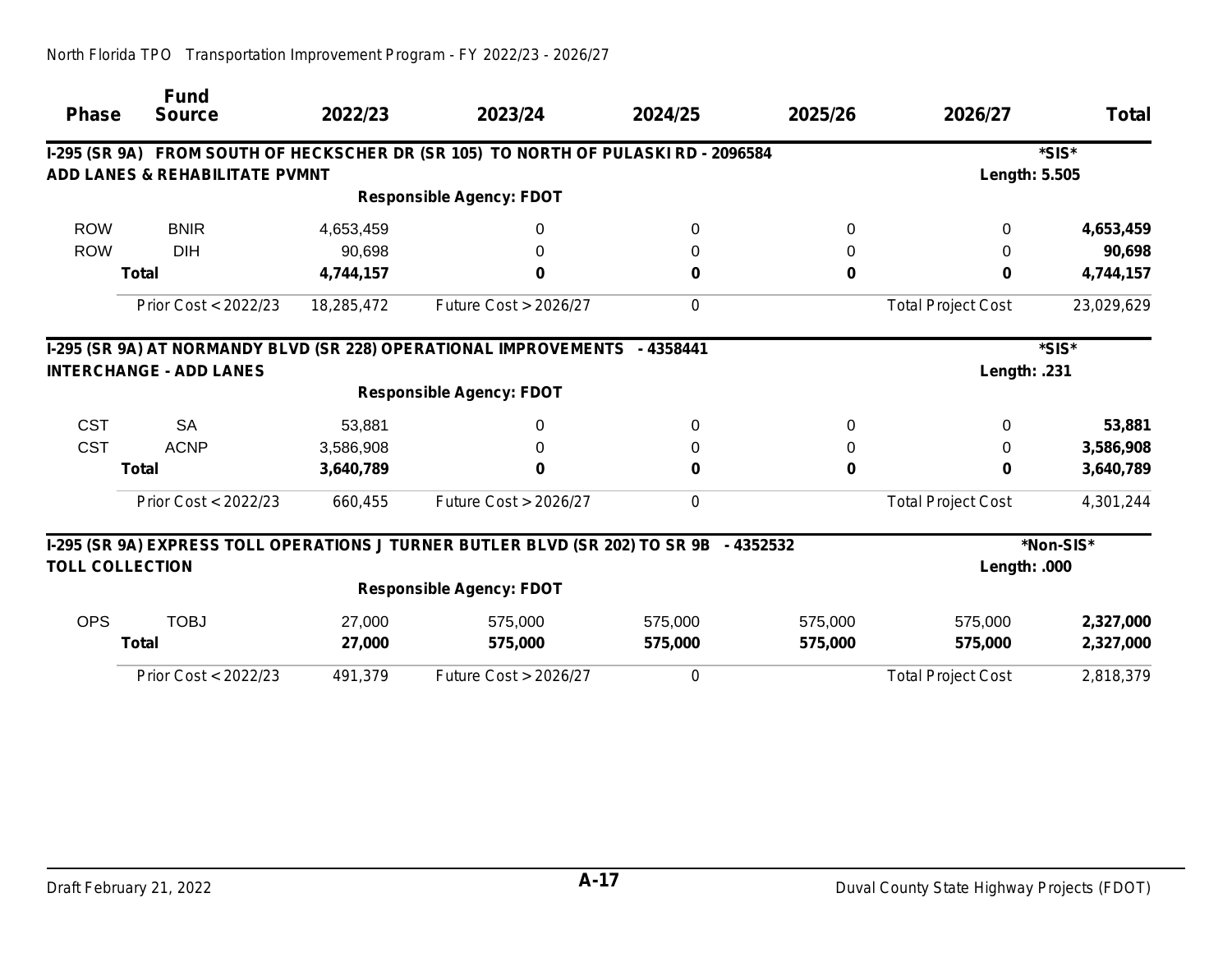| <b>Phase</b>       | <b>Fund</b><br><b>Source</b>                                | 2022/23    | 2023/24                                                       | 2024/25 | 2025/26     | 2026/27                   | <b>Total</b> |
|--------------------|-------------------------------------------------------------|------------|---------------------------------------------------------------|---------|-------------|---------------------------|--------------|
|                    |                                                             |            |                                                               |         |             |                           |              |
|                    |                                                             |            | I-295 (SR 9A) FROM DAME POINT BRIDGE TO MONUMENT RD - 4460791 |         |             |                           | *SIS*        |
| <b>RESURFACING</b> |                                                             |            |                                                               |         |             | <b>Length: 2.041</b>      |              |
|                    |                                                             |            | <b>Responsible Agency: FDOT</b>                               |         |             |                           |              |
| <b>CST</b>         | <b>DDR</b>                                                  | 51,350     | 0                                                             | 0       | $\mathbf 0$ | 0                         | 51,350       |
| <b>CST</b>         | <b>ACNP</b>                                                 | 6,296,558  | 0                                                             |         | 0           | 0                         | 6,296,558    |
|                    | <b>Total</b>                                                | 6,347,908  | 0                                                             | 0       | 0           | 0                         | 6,347,908    |
|                    | Prior Cost < 2022/23                                        | 793,560    | Future Cost > 2026/27                                         | 0       |             | <b>Total Project Cost</b> | 7,141,468    |
|                    | I-295 (SR 9A) FROM MORSE AVE TO BEAVER ST (US 90) - 4456431 |            |                                                               |         |             |                           | *SIS*        |
| <b>RESURFACING</b> |                                                             |            |                                                               |         |             | Length: 6.861             |              |
|                    |                                                             |            | <b>Responsible Agency: FDOT</b>                               |         |             |                           |              |
| <b>CST</b>         | <b>DDR</b>                                                  | 154,050    | 0                                                             | 0       | 0           | $\Omega$                  | 154,050      |
| <b>CST</b>         | <b>ACNP</b>                                                 | 25,218,979 | 0                                                             |         | 0           | 0                         | 25,218,979   |
|                    | <b>Total</b>                                                | 25,373,029 | 0                                                             | 0       | 0           | 0                         | 25,373,029   |
|                    | Prior Cost < 2022/23                                        | 1,884,386  | Future Cost > 2026/27                                         | 0       |             | <b>Total Project Cost</b> | 27,257,415   |
|                    | I-295 (SR 9A) FROM PULASKI RD TO NEW BERLIN RD - 4460461    |            |                                                               |         |             |                           | *SIS*        |
| <b>RESURFACING</b> |                                                             |            |                                                               |         |             | Length: 3.455             |              |
|                    |                                                             |            | <b>Responsible Agency: FDOT</b>                               |         |             |                           |              |
| <b>CST</b>         | <b>DDR</b>                                                  | 0          | 72,446                                                        | 0       | 0           | $\Omega$                  | 72,446       |
| <b>CST</b>         | <b>ACNP</b>                                                 | 0          | 7,497,774                                                     |         | 0           | 0                         | 7,497,774    |
|                    | <b>Total</b>                                                | 0          | 7,570,220                                                     | 0       | 0           | 0                         | 7,570,220    |
|                    | Prior Cost < 2022/23                                        | 1,227,241  | Future Cost > 2026/27                                         | 0       |             | <b>Total Project Cost</b> | 8,797,461    |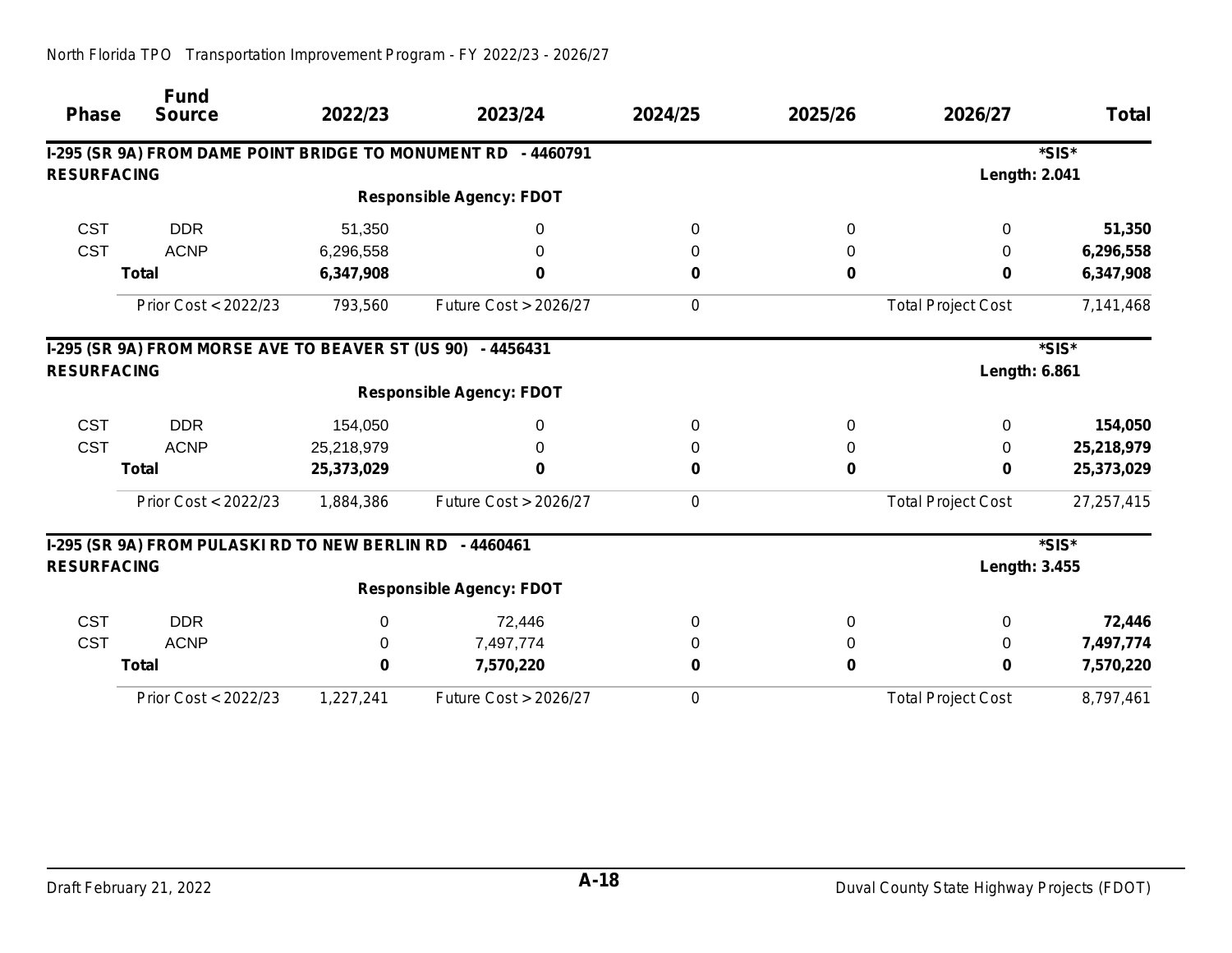|                    | <b>Fund</b>                                                   |           |                                                                             |         |         |                           |              |
|--------------------|---------------------------------------------------------------|-----------|-----------------------------------------------------------------------------|---------|---------|---------------------------|--------------|
| <b>Phase</b>       | <b>Source</b>                                                 | 2022/23   | 2023/24                                                                     | 2024/25 | 2025/26 | 2026/27                   | <b>Total</b> |
|                    | I-295 (SR 9A) FROM ST. JOHNS BLUFF RD TO BEACH BLVD - 4460471 |           |                                                                             |         |         |                           | *SIS*        |
| <b>RESURFACING</b> |                                                               |           |                                                                             |         |         | <b>Length: 2.454</b>      |              |
|                    |                                                               |           | <b>Responsible Agency: FDOT</b>                                             |         |         |                           |              |
| <b>CST</b>         | <b>DIH</b>                                                    | 10,363    | 0                                                                           | 0       | 0       | 0                         | 10,363       |
| <b>CST</b>         | <b>DDR</b>                                                    | 51,350    | 0                                                                           | 0       | 0       | 0                         | 51,350       |
| <b>CST</b>         | <b>ACNP</b>                                                   | 8,707,339 | 0                                                                           | O       | 0       | 0                         | 8,707,339    |
|                    | <b>Total</b>                                                  | 8,769,052 | 0                                                                           | 0       | 0       | 0                         | 8,769,052    |
|                    | Prior Cost < 2022/23                                          | 1,243,405 | Future Cost > 2026/27                                                       | 0       |         | <b>Total Project Cost</b> | 10,012,457   |
|                    | I-295 (SR 9A) FROM UNF INTERCHANGE TO SR 9B - 4376531         |           |                                                                             |         |         |                           | *SIS*        |
| <b>LANDSCAPING</b> |                                                               |           |                                                                             |         |         | <b>Length: 6.975</b>      |              |
|                    |                                                               |           | <b>Responsible Agency: FDOT</b>                                             |         |         |                           |              |
| <b>CST</b>         | <b>DIH</b>                                                    | 116,565   | 119,856                                                                     | 0       | 0       | $\Omega$                  | 236,421      |
| <b>CST</b>         | <b>DDR</b>                                                    | 3,780,809 | 0                                                                           | 0       | 0       | 0                         | 3,780,809    |
|                    | <b>Total</b>                                                  | 3,897,374 | 119,856                                                                     | ŋ       | 0       | 0                         | 4,017,230    |
|                    | Prior Cost < 2022/23                                          | 634,181   | Future Cost > 2026/27                                                       | 0       |         | <b>Total Project Cost</b> | 4,651,411    |
|                    |                                                               |           | I-295 (SR 9A) MANAGE LANES BUCKMAN BRIDGE TO I-95 TOLL OPERATIONS - 4352531 |         |         |                           | *Non-SIS*    |
|                    | <b>TOLL COLLECTION</b>                                        |           |                                                                             |         |         | Length: .000              |              |
|                    |                                                               |           | <b>Responsible Agency: FDOT</b>                                             |         |         |                           |              |
| <b>OPS</b>         | <b>TOBJ</b>                                                   | 303,000   | 220,000                                                                     | 220,000 | 220,000 | 220,000                   | 1,183,000    |
|                    | <b>Total</b>                                                  | 303,000   | 220,000                                                                     | 220,000 | 220,000 | 220,000                   | 1,183,000    |
|                    | Prior Cost < 2022/23                                          | 435,530   | Future Cost > 2026/27                                                       | 0       |         | <b>Total Project Cost</b> | 1,618,530    |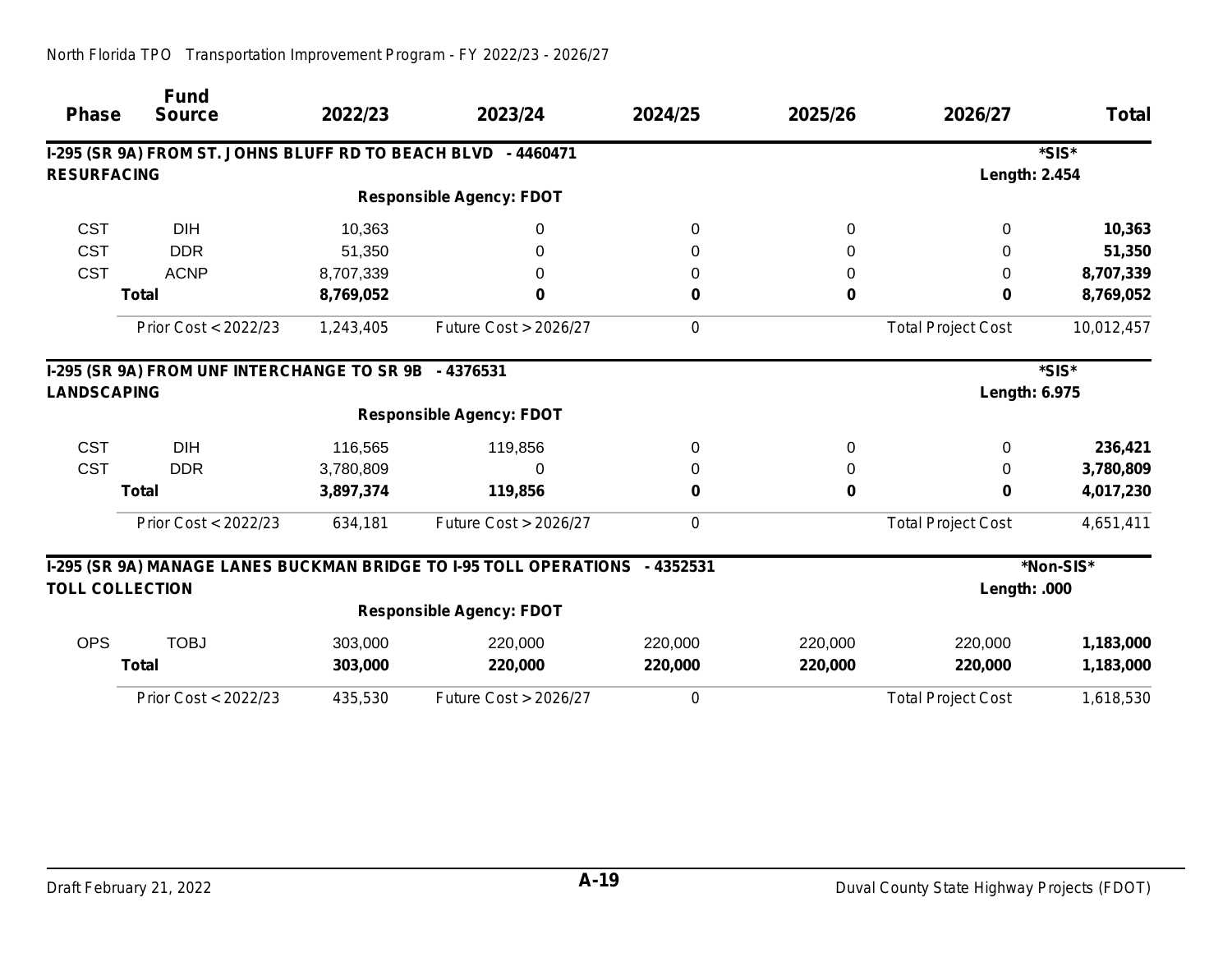| <b>Phase</b> | <b>Fund</b><br><b>Source</b>                                       | 2022/23   | 2023/24                                                           | 2024/25            | 2025/26   | 2026/27                   | <b>Total</b>  |  |
|--------------|--------------------------------------------------------------------|-----------|-------------------------------------------------------------------|--------------------|-----------|---------------------------|---------------|--|
|              |                                                                    |           |                                                                   |                    |           |                           |               |  |
|              | <b>I-295 FROM N OF COMMONWEALTH TO N OF NEW KINGS RD - 2132611</b> |           |                                                                   |                    |           |                           | *SIS*         |  |
|              | <b>ADD LANES &amp; RECONSTRUCT</b>                                 |           |                                                                   | <b>LRTP No: 60</b> |           | Length: 5.537             |               |  |
|              |                                                                    |           | <b>Responsible Agency: FDOT</b>                                   |                    |           |                           |               |  |
| <b>PDE</b>   | DI                                                                 | 1,000,000 | 0                                                                 | 0                  | 0         | $\Omega$                  | 1,000,000     |  |
|              | <b>Total</b>                                                       | 1,000,000 | 0                                                                 | 0                  | 0         | 0                         | 1,000,000     |  |
|              | Prior Cost < 2022/23                                               | 50,000    | <b>Future Cost &gt; 2026/27</b>                                   | 16,336,282         |           | <b>Total Project Cost</b> | 17,386,282    |  |
|              |                                                                    |           | I-295 FROM N OF NEW KINGS RD TO S OF I-95 N INTERCHANGE - 2132601 |                    |           |                           | *SIS*         |  |
|              | <b>ADD LANES &amp; RECONSTRUCT</b>                                 |           |                                                                   | <b>LRTP No: 63</b> |           |                           | Length: 6.712 |  |
|              |                                                                    |           | <b>Responsible Agency: FDOT</b>                                   |                    |           |                           |               |  |
| <b>PDE</b>   | DI                                                                 | 1,000,000 | 0                                                                 | <sup>0</sup>       | 0         | $\Omega$                  | 1,000,000     |  |
|              | <b>Total</b>                                                       | 1,000,000 | 0                                                                 |                    | 0         | 0                         | 1,000,000     |  |
|              | Prior Cost < 2022/23                                               | 50,000    | Future Cost > 2026/27                                             | 20,796,243         |           | <b>Total Project Cost</b> | 21,846,243    |  |
|              | I-295 FROM SOUTH OF US 17 TO BLANDING BLVD (SR 21) - 2133459       |           |                                                                   |                    |           |                           | *SIS*         |  |
|              | <b>ADD LANES &amp; RECONSTRUCT</b>                                 |           |                                                                   | <b>LRTP No: 58</b> |           | Length: 3.113             |               |  |
|              |                                                                    |           | <b>Responsible Agency: FDOT</b>                                   |                    |           |                           |               |  |
| <b>ROW</b>   | <b>ACNP</b>                                                        | 0         | 0                                                                 | 3,047,749          | 1,073,000 | 4,753                     | 4,125,502     |  |
| <b>ROW</b>   | <b>SA</b>                                                          | 0         | 0                                                                 | 779,714            | 0         | 844,308                   | 1,624,022     |  |
| <b>ROW</b>   | DI                                                                 |           | 0                                                                 | 0                  | 0         | 910,802                   | 910,802       |  |
|              | <b>Total</b>                                                       |           | 0                                                                 | 3,827,463          | 1,073,000 | 1,759,863                 | 6,660,326     |  |
|              | Prior Cost < 2022/23                                               | 6,663,947 | Future Cost > 2026/27                                             | 1,550,000          |           | <b>Total Project Cost</b> | 14,874,273    |  |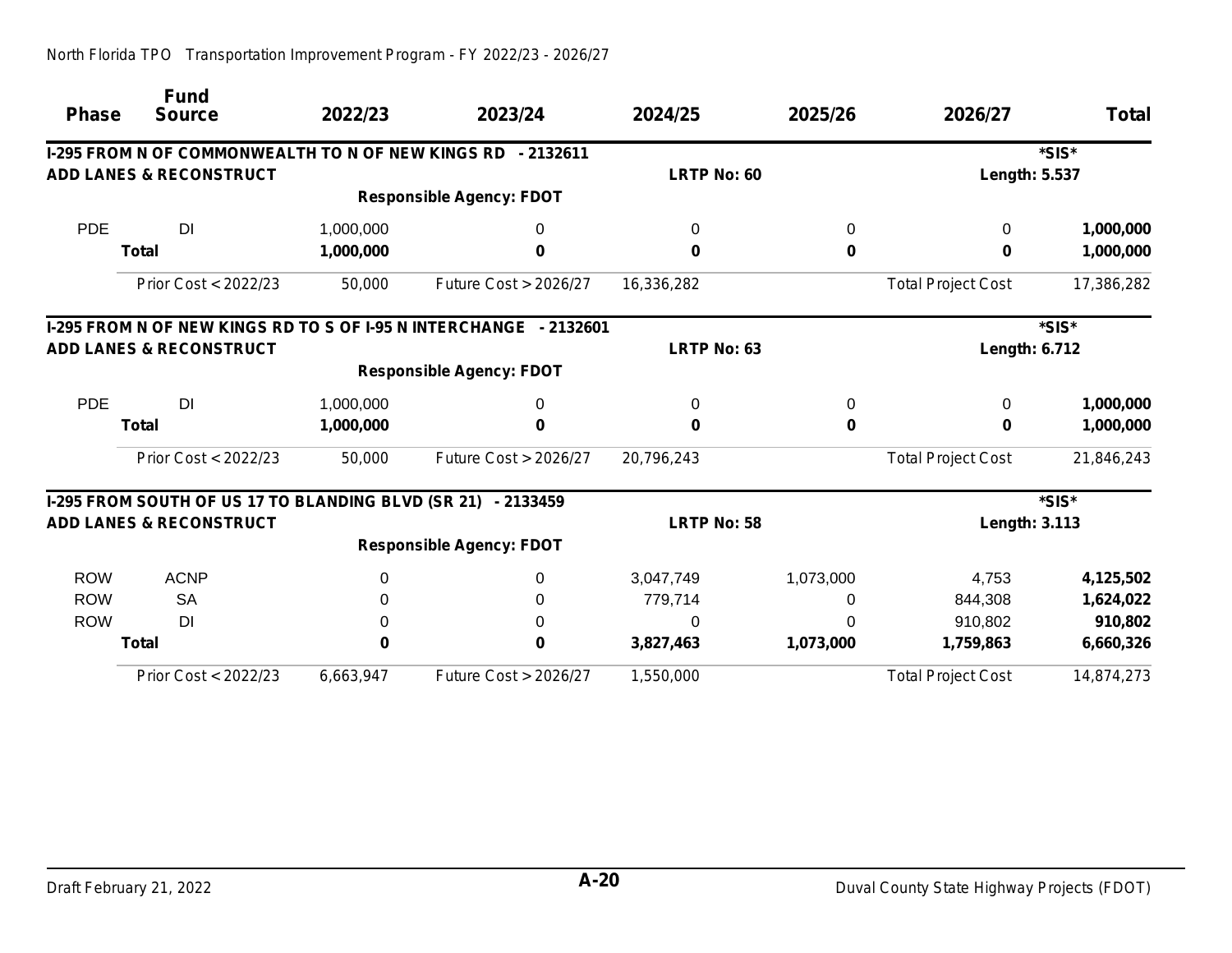| <b>Phase</b>       | <b>Fund</b><br><b>Source</b>                  | 2022/23  | 2023/24                                                             | 2024/25   | 2025/26 | 2026/27                   | Total     |
|--------------------|-----------------------------------------------|----------|---------------------------------------------------------------------|-----------|---------|---------------------------|-----------|
|                    | I-295(SR9A) @ US17(SR5) INTERCHANGE - 4436371 |          |                                                                     |           |         |                           | *SIS*     |
| <b>LANDSCAPING</b> |                                               |          |                                                                     |           |         | <b>Length: 0.340</b>      |           |
|                    |                                               |          | <b>Responsible Agency: FDOT</b>                                     |           |         |                           |           |
| <b>PE</b>          | <b>DIH</b>                                    | 0        | 0                                                                   |           |         | 5,000                     | 5,000     |
| <b>PE</b>          | <b>DDR</b>                                    |          |                                                                     |           |         | 350,000                   | 350,000   |
|                    | <b>Total</b>                                  | 0        | 0                                                                   |           | 0       | 355,000                   | 355,000   |
|                    | Prior Cost < 2022/23                          | 951      | Future Cost > 2026/27                                               | 2,276,746 |         | <b>Total Project Cost</b> | 2,632,697 |
|                    |                                               |          | I-295(SR9A) OVER ST JOHNS RIVER(BUCKMAN BRIDGE) #720249 AND #720343 | - 4470392 |         |                           | *SIS*     |
|                    | <b>BRIDGE-REPAIR/REHABILITATION</b>           |          |                                                                     |           |         | <b>Length: 3.088</b>      |           |
|                    |                                               |          | <b>Responsible Agency: Managed by FDOT</b>                          |           |         |                           |           |
| <b>PE</b>          | <b>DIH</b>                                    | 83,924   |                                                                     |           |         | 0                         | 83,924    |
| <b>PE</b>          | <b>BRRP</b>                                   | 503,544  |                                                                     |           |         |                           | 503,544   |
| <b>CST</b>         | <b>DIH</b>                                    | $\Omega$ | 59,082                                                              |           |         |                           | 59,082    |
| <b>CST</b>         | <b>BRRP</b>                                   | $\Omega$ | 3,714,816                                                           |           |         | 0                         | 3,714,816 |
|                    | <b>Total</b>                                  | 587,468  | 3,773,898                                                           |           | 0       | 0                         | 4,361,366 |
|                    | Prior Cost < 2022/23                          | 0        | <b>Future Cost &gt; 2026/27</b>                                     | 0         |         | <b>Total Project Cost</b> | 4,361,366 |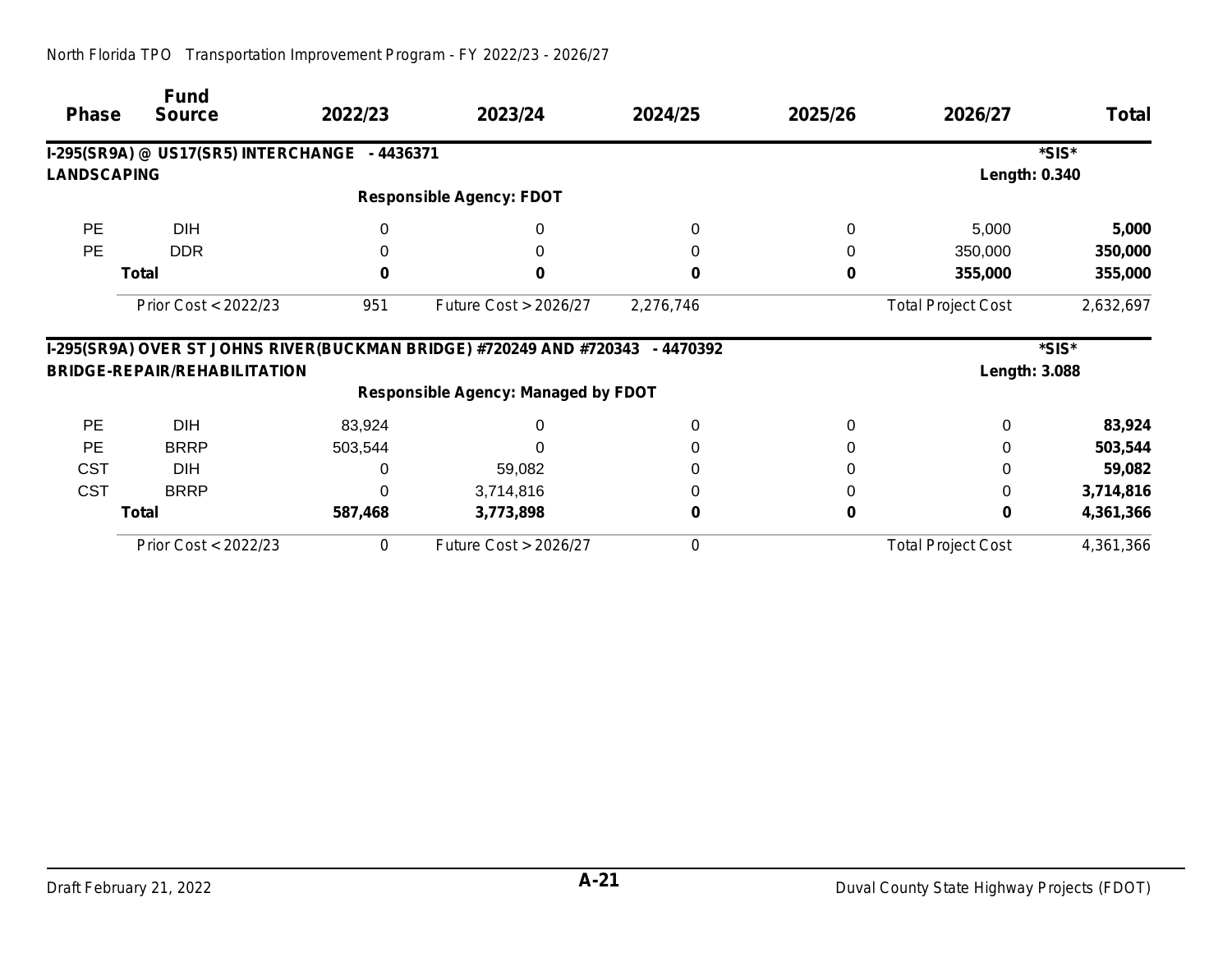| <b>Phase</b> | <b>Fund</b><br><b>Source</b>                             | 2022/23      | 2023/24                                                                     | 2024/25             | 2025/26      | 2026/27                   | <b>Total</b> |
|--------------|----------------------------------------------------------|--------------|-----------------------------------------------------------------------------|---------------------|--------------|---------------------------|--------------|
|              | I-95 (SR 9) FROM ST JOHNS C/L TO I-295 (SR 9A) - 4240265 |              |                                                                             |                     |              |                           | *SIS*        |
|              | <b>ADD LANES &amp; RECONSTRUCT</b>                       |              |                                                                             | <b>LRTP No: 27</b>  |              | Length: 5.548             |              |
|              |                                                          |              | <b>Responsible Agency: FDOT</b>                                             |                     |              |                           |              |
| <b>ROW</b>   | <b>BNIR</b>                                              | 239,831      | 0                                                                           |                     | 0            | 0                         | 239,831      |
| <b>RRU</b>   | LF                                                       |              | 250,056                                                                     | 1,312,612           | 0            | 0                         | 1,562,668    |
| <b>CST</b>   | DI                                                       |              | 0                                                                           | 40,630,620          | 0            | 0                         | 40,630,620   |
| <b>CST</b>   | <b>STED</b>                                              |              | 0                                                                           | 48,130,356          | 0            | 0                         | 48,130,356   |
| <b>CST</b>   | <b>ACNP</b>                                              |              |                                                                             | 58,079,448          | 2,004,006    | 0                         | 60,083,454   |
|              | <b>Total</b>                                             | 239,831      | 250,056                                                                     | 148,153,036         | 2,004,006    | 0                         | 150,646,929  |
|              | Prior Cost < 2022/23                                     | 15, 161, 607 | <b>Future Cost &gt; 2026/27</b>                                             | 0                   |              | <b>Total Project Cost</b> | 165,808,536  |
|              |                                                          |              | I-95 (SR 9) FROM BAYMEADOWS ROAD TO S OF J TURNER BUTLER (SR 202) - 4461531 |                     |              |                           | *SIS*        |
|              | <b>ADD LANES &amp; RECONSTRUCT</b>                       |              |                                                                             | <b>LRTP No: 829</b> |              | <b>Length: 2.088</b>      |              |
|              |                                                          |              | <b>Responsible Agency: FDOT</b>                                             |                     |              |                           |              |
| <b>DSB</b>   | <b>ACNP</b>                                              | 38,323,308   | 0                                                                           | 0                   | $\mathbf{0}$ | 0                         | 38,323,308   |
| <b>RRU</b>   | LF                                                       | 262,612      |                                                                             |                     | $\mathbf{0}$ | 0                         | 262,612      |
| <b>PE</b>    | <b>ACNP</b>                                              | 445,432      |                                                                             |                     | 0            | 0                         | 445,432      |
|              | <b>Total</b>                                             | 39,031,352   |                                                                             |                     | 0            | 0                         | 39,031,352   |
|              | Prior Cost < 2022/23                                     | 70,051       | <b>Future Cost &gt; 2026/27</b>                                             | 0                   |              | <b>Total Project Cost</b> | 39, 101, 403 |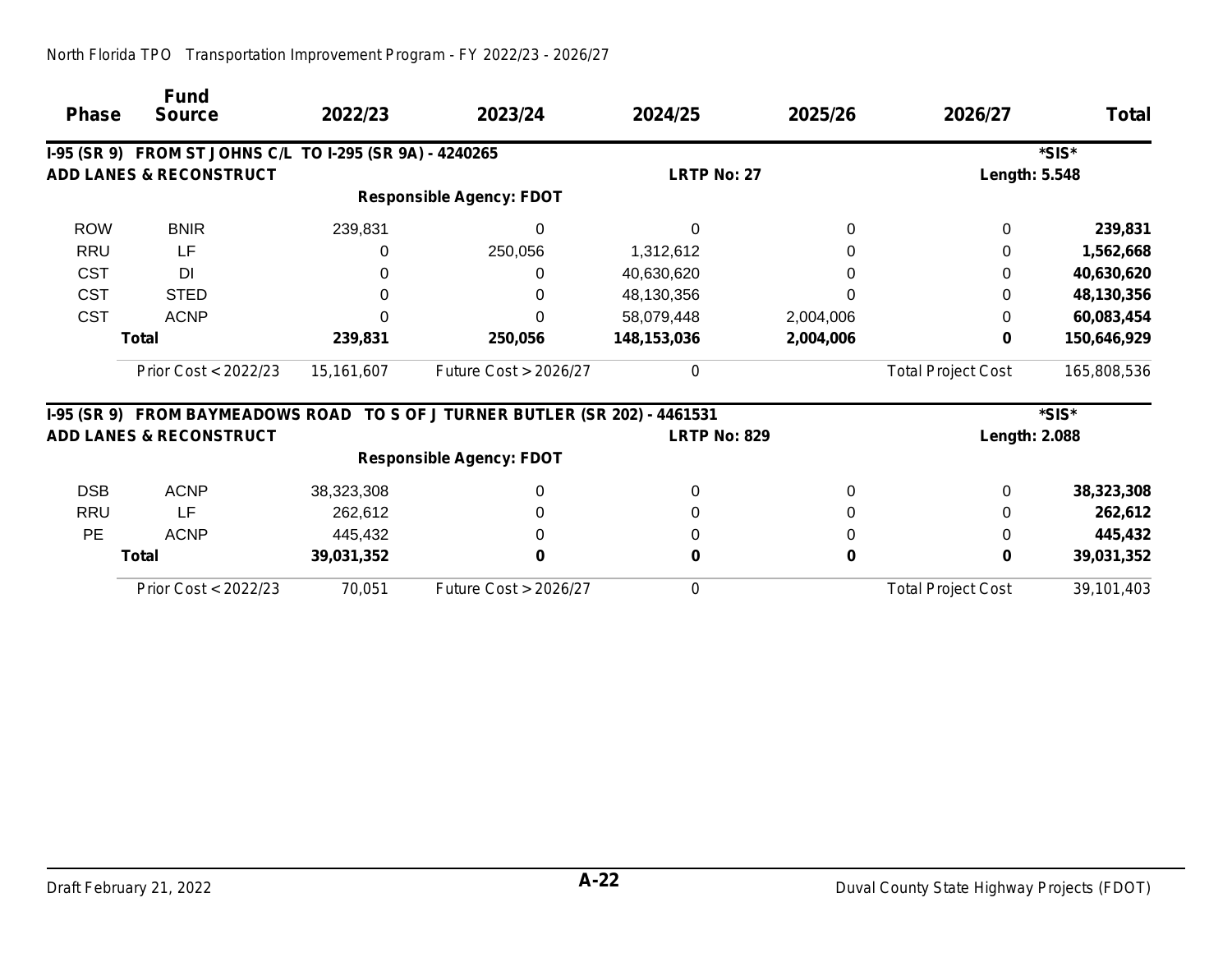| <b>Phase</b>       | <b>Fund</b><br><b>Source</b>                              | 2022/23    | 2023/24                         | 2024/25            | 2025/26 | 2026/27                   | <b>Total</b> |
|--------------------|-----------------------------------------------------------|------------|---------------------------------|--------------------|---------|---------------------------|--------------|
|                    | I-95 (SR 9) @ SR 115 (US 1) / ML KING / 20TH ST - 4338992 |            |                                 |                    |         |                           | *SIS*        |
|                    | <b>INTERCHANGE - ADD LANES</b>                            |            |                                 | <b>LRTP No: 26</b> |         | Length: 1.934             |              |
|                    |                                                           |            | <b>Responsible Agency: FDOT</b> |                    |         |                           |              |
| <b>RRU</b>         | LF                                                        | 1,500,056  | 0                               |                    | 0       | $\Omega$                  | 1,500,056    |
| <b>RRU</b>         | <b>ACFP</b>                                               | 500,000    |                                 |                    |         | $\Omega$                  | 500,000      |
| <b>CST</b>         | <b>ACFP</b>                                               | 51,628,046 | 696,971                         |                    |         | 0                         | 52,325,017   |
|                    | <b>Total</b>                                              | 53,628,102 | 696,971                         | 0                  | 0       | 0                         | 54,325,073   |
|                    | Prior Cost < 2022/23                                      | 4,364,301  | <b>Future Cost &gt; 2026/27</b> | 0                  |         | <b>Total Project Cost</b> | 58,689,374   |
|                    | I-95 (SR 9) AT NORTH 1-295 INTERCHANGE - 4376511          |            |                                 |                    |         |                           | *SIS*        |
| <b>LANDSCAPING</b> |                                                           |            |                                 |                    |         | <b>Length: 2.780</b>      |              |
|                    |                                                           |            | <b>Responsible Agency: FDOT</b> |                    |         |                           |              |
| <b>CST</b>         | <b>DIH</b>                                                | $\Omega$   | 119,856                         | 0                  | 0       | 0                         | 119,856      |
| <b>CST</b>         | <b>DDR</b>                                                | $\Omega$   | 3,469,180                       |                    |         | 0                         | 3,469,180    |
|                    | <b>Total</b>                                              | 0          | 3,589,036                       | 0                  | 0       | 0                         | 3,589,036    |
|                    | Prior Cost < 2022/23                                      | 550,457    | Future Cost > 2026/27           | 0                  |         | <b>Total Project Cost</b> | 4,139,493    |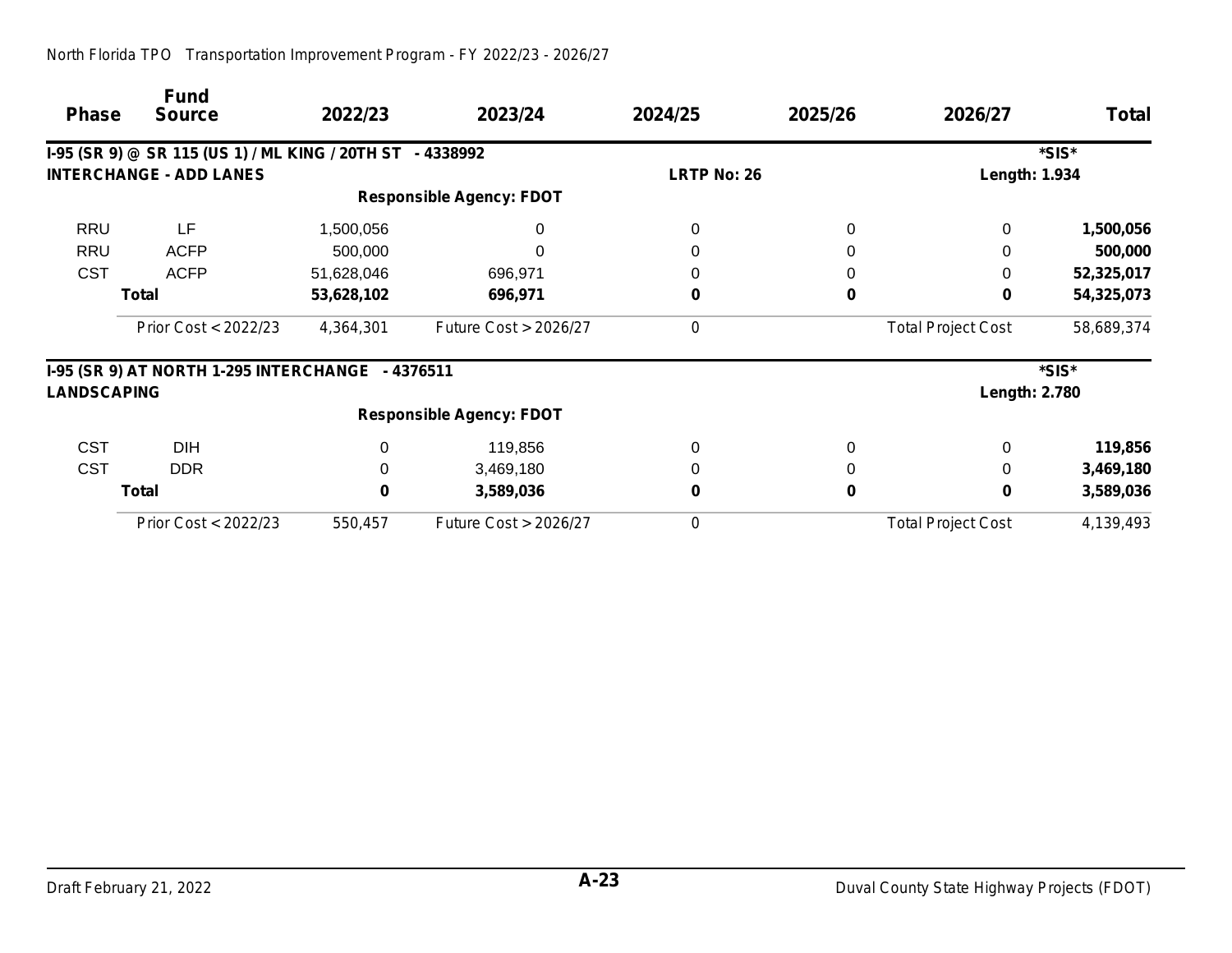|              | <b>Fund</b><br><b>Source</b>        | 2022/23     | 2023/24                                                                        |                    |             | 2026/27                   | Total            |
|--------------|-------------------------------------|-------------|--------------------------------------------------------------------------------|--------------------|-------------|---------------------------|------------------|
| <b>Phase</b> |                                     |             |                                                                                | 2024/25            | 2025/26     |                           |                  |
|              |                                     |             | I-95 (SR 9) FROM SOUTH OF JTB (SR 202) TO ATLANTIC BLVD - 4322592              |                    |             |                           | *SIS*            |
|              | <b>ADD LANES &amp; RECONSTRUCT</b>  |             |                                                                                | <b>LRTP No: 28</b> |             |                           | Length: 5.928 MI |
|              |                                     |             | <b>Responsible Agency: FDOT</b>                                                |                    |             |                           |                  |
| <b>DSB</b>   | DI                                  | 111,826,921 | 0                                                                              | 0                  | 0           | $\Omega$                  | 111,826,921      |
| <b>DSB</b>   | <b>ACNP</b>                         | 211,483,345 | 0                                                                              | 0                  | 5,103,414   | 0                         | 216,586,759      |
| <b>ROW</b>   | <b>BNIR</b>                         | 2,459,695   | 0                                                                              |                    |             | 0                         | 2,459,695        |
| PE           | <b>ACNP</b>                         | 2,658,240   | 0                                                                              |                    |             | 0                         | 2,658,240        |
| <b>RRU</b>   | <b>ACNP</b>                         | 3,000,056   | 0                                                                              |                    |             | 0                         | 3,000,056        |
| <b>DSB</b>   | <b>STED</b>                         | 30,318,935  |                                                                                |                    |             | 0                         | 30,318,935       |
|              | <b>Total</b>                        | 361,747,192 |                                                                                |                    | 5,103,414   | 0                         | 366,850,606      |
|              | Prior Cost < 2022/23                | 77,055,058  | <b>Future Cost &gt; 2026/27</b>                                                | 0                  |             | <b>Total Project Cost</b> | 443,905,664      |
|              |                                     |             | I-95 (SR9) OVER MYRTLE AVE RAMP BR NO. 720163 FROM I-10 TO BEAVER ST - 4427781 |                    |             |                           | *SIS*            |
|              | <b>BRIDGE-REPAIR/REHABILITATION</b> |             |                                                                                |                    |             | Length: .270              |                  |
|              |                                     |             | <b>Responsible Agency: FDOT</b>                                                |                    |             |                           |                  |
| <b>ROW</b>   | <b>DIH</b>                          | 0           | 20,000                                                                         | O                  | $\Omega$    | 0                         | 20,000           |
| <b>ROW</b>   | <b>BRRP</b>                         | 0           | 1,658,900                                                                      |                    |             | 0                         | 1,658,900        |
| <b>RRU</b>   | <b>BRRP</b>                         |             | 0                                                                              | 550,000            | 2,000,000   | 0                         | 2,550,000        |
| <b>DSB</b>   | <b>DIH</b>                          |             | 0                                                                              | 0                  | 2,750,831   | 0                         | 2,750,831        |
| <b>DSB</b>   | <b>BRRP</b>                         | 0           | 0                                                                              | 0                  | 162,660,276 | 0                         | 162,660,276      |
| <b>PE</b>    | <b>BRRP</b>                         | 0           | 0                                                                              | U                  | 1,310,324   | 0                         | 1,310,324        |
|              | <b>Total</b>                        |             | 1,678,900                                                                      | 550,000            | 168,721,431 | 0                         | 170,950,331      |
|              | Prior Cost < 2022/23                | 6, 159, 757 | Future Cost > 2026/27                                                          | 0                  |             | <b>Total Project Cost</b> | 177,110,088      |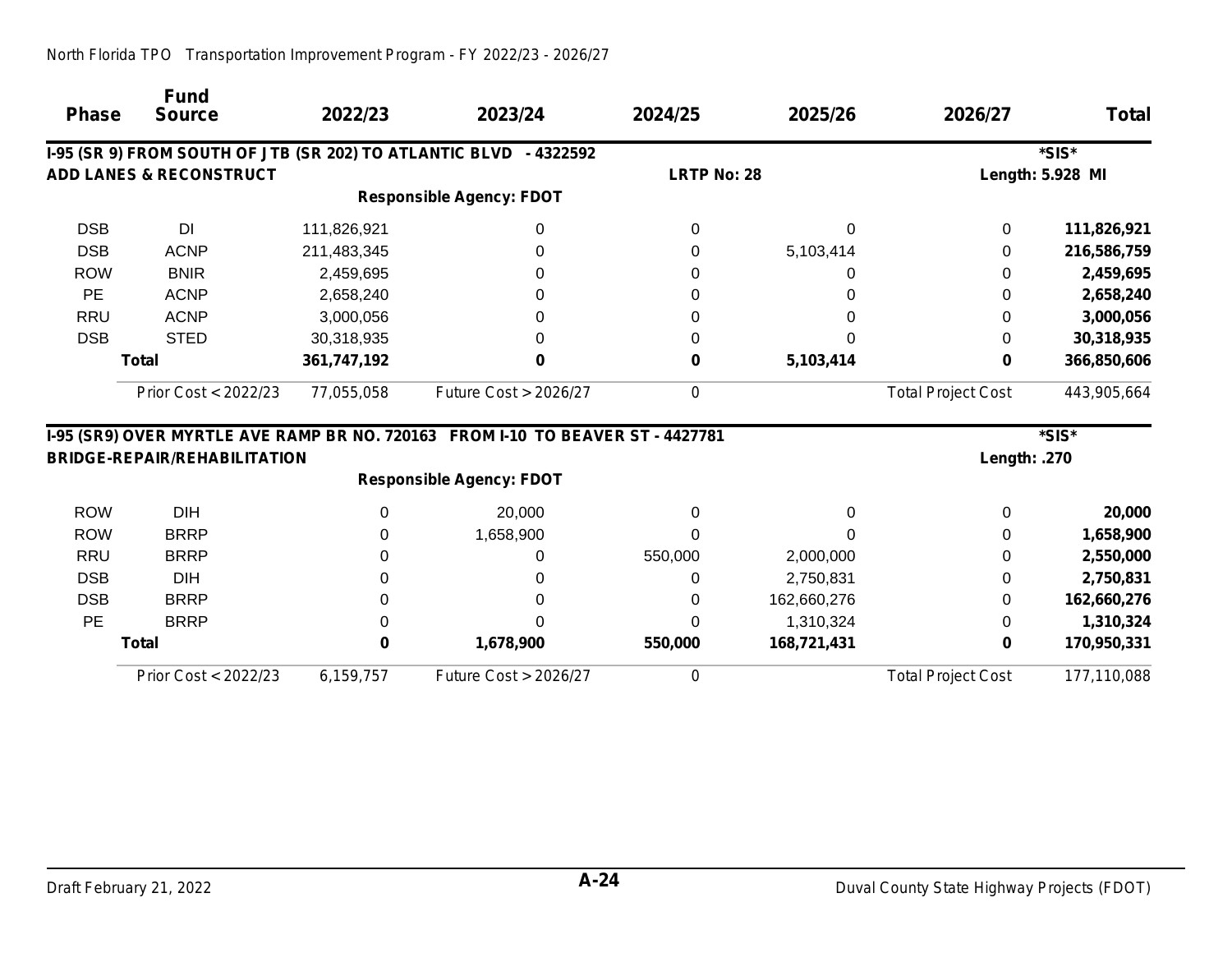| North Florida TPO Transportation Improvement Program - FY 2022/23 - 2026/27 |  |
|-----------------------------------------------------------------------------|--|
|                                                                             |  |

|                    | <b>Fund</b>                                         |          |                                                                  |           |         |                           |              |
|--------------------|-----------------------------------------------------|----------|------------------------------------------------------------------|-----------|---------|---------------------------|--------------|
| <b>Phase</b>       | <b>Source</b>                                       | 2022/23  | 2023/24                                                          | 2024/25   | 2025/26 | 2026/27                   | <b>Total</b> |
|                    | I-95(SR9) FROM AIRPORT ROAD TO OWENS ROAD - 4460491 |          |                                                                  |           |         |                           | *SIS*        |
| <b>RESURFACING</b> |                                                     |          |                                                                  |           |         | <b>Length: 0.838</b>      |              |
|                    |                                                     |          | <b>Responsible Agency: FDOT</b>                                  |           |         |                           |              |
| <b>CST</b>         | <b>ACNP</b>                                         | $\Omega$ | 8,979,190                                                        | 0         | 0       | 0                         | 8,979,190    |
|                    | <b>Total</b>                                        | 0        | 8,979,190                                                        | $\bf{0}$  | 0       | 0                         | 8,979,190    |
|                    | Prior Cost < 2022/23                                | 543,649  | <b>Future Cost &gt; 2026/27</b>                                  | 0         |         | <b>Total Project Cost</b> | 9,522,839    |
|                    | I-95(SR9) FROM COLE ROAD TO AIRPORT ROAD - 4436351  |          |                                                                  |           |         |                           | *SIS*        |
| <b>LANDSCAPING</b> |                                                     |          |                                                                  |           |         | <b>Length: 0.93</b>       |              |
|                    |                                                     |          | <b>Responsible Agency: FDOT</b>                                  |           |         |                           |              |
| <b>CST</b>         | <b>DS</b>                                           | $\Omega$ | 0                                                                | 1,971,090 | 0       | 0                         | 1,971,090    |
| <b>CST</b>         | <b>DIH</b>                                          | 0        | 0                                                                | 1,086     | 0       | 0                         | 1,086        |
|                    | <b>Total</b>                                        | 0        | 0                                                                | 1,972,176 | 0       | 0                         | 1,972,176    |
|                    | Prior Cost < 2022/23                                | 355,000  | <b>Future Cost &gt; 2026/27</b>                                  | 0         |         | <b>Total Project Cost</b> | 2,327,176    |
|                    |                                                     |          | I-95(SR9) FROM FOREST STREET BRIDGE TO RAILROAD BRIDGE - 4460481 |           |         |                           | *SIS*        |
| <b>RESURFACING</b> |                                                     |          |                                                                  |           |         | Length: 0.61              |              |
|                    |                                                     |          | <b>Responsible Agency: FDOT</b>                                  |           |         |                           |              |
| <b>CST</b>         | <b>ACNP</b>                                         | $\Omega$ | 5,522,772                                                        | $\Omega$  | 0       | 0                         | 5,522,772    |
|                    | <b>Total</b>                                        | 0        | 5,522,772                                                        | 0         | 0       | 0                         | 5,522,772    |
|                    | Prior Cost < 2022/23                                | 419,641  | Future Cost > 2026/27                                            | 0         |         | <b>Total Project Cost</b> | 5,942,413    |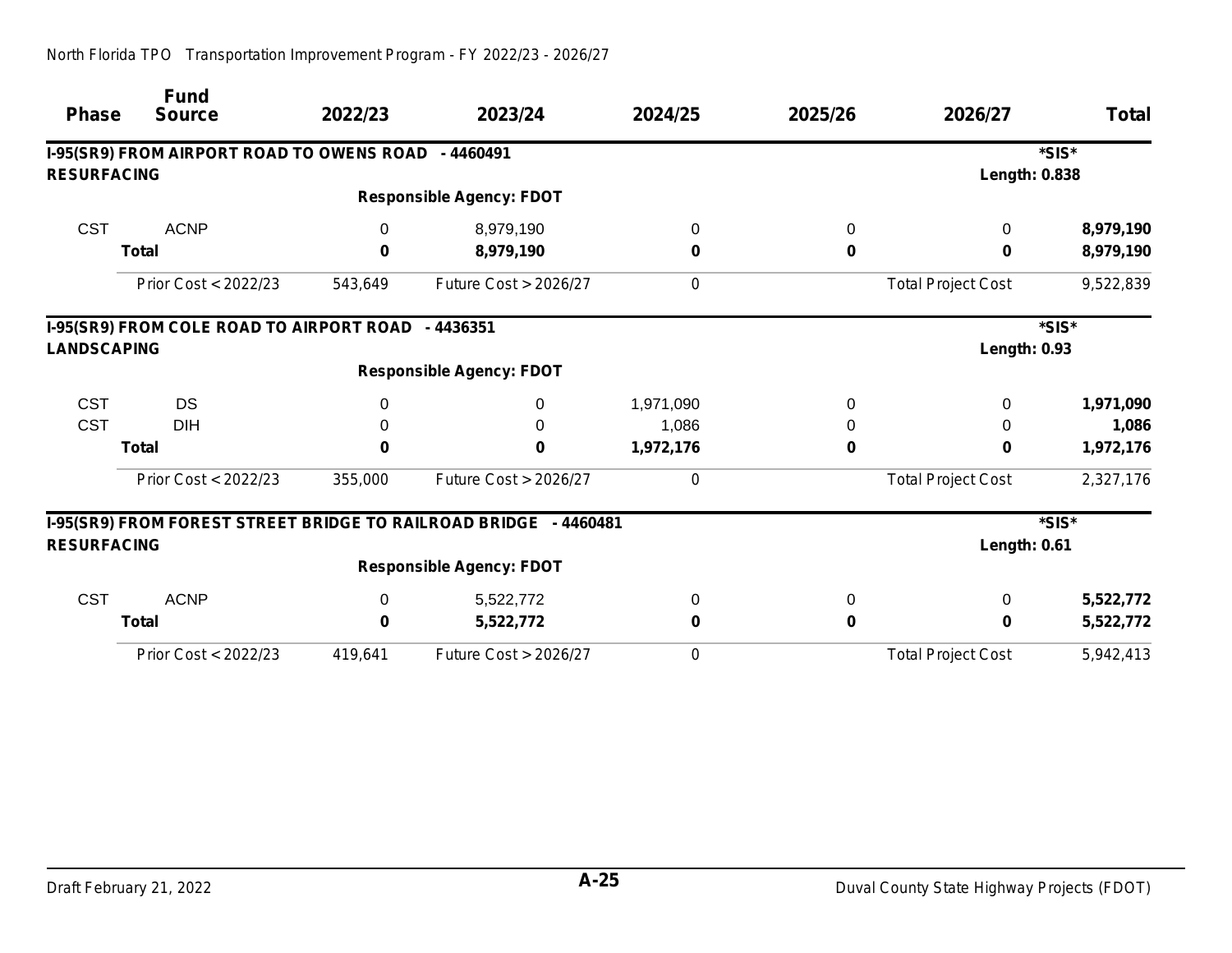| <b>Phase</b> | <b>Fund</b><br><b>Source</b>                                  | 2022/23    | 2023/24                                    | 2024/25             | 2025/26   | 2026/27                   | <b>Total</b> |
|--------------|---------------------------------------------------------------|------------|--------------------------------------------|---------------------|-----------|---------------------------|--------------|
|              | I-95(SR9) FROM I-295(SR9A) TO BAYMEADOWS RD (SR152) - 4355772 |            |                                            |                     |           |                           | *SIS*        |
|              | <b>ADD LANES &amp; RECONSTRUCT</b>                            |            |                                            | <b>LRTP No: 829</b> |           | <b>Length: 3.425</b>      |              |
|              |                                                               |            | <b>Responsible Agency: FDOT</b>            |                     |           |                           |              |
| <b>ROW</b>   | <b>BNIR</b>                                                   | 1,685,620  | 0                                          | 0                   | 0         | 0                         | 1,685,620    |
| <b>ROW</b>   | <b>ACNP</b>                                                   | 13,000     | 0                                          |                     | 0         | 0                         | 13,000       |
| <b>CST</b>   | DI                                                            | 0          | 0                                          | 46,262,057          | 0         | 0                         | 46,262,057   |
| <b>CST</b>   | <b>GMR</b>                                                    | 0          | 0                                          | 20,214,355          | 0         | 0                         | 20,214,355   |
| <b>CST</b>   | <b>ACNP</b>                                                   | $\Omega$   | $\Omega$                                   | 57,217,838          | 0         | 0                         | 57,217,838   |
|              | <b>Total</b>                                                  | 1,698,620  | 0                                          | 123,694,250         | 0         | 0                         | 125,392,870  |
|              | Prior Cost < 2022/23                                          | 0          | Future Cost > 2026/27                      | 0                   |           | <b>Total Project Cost</b> | 125,392,870  |
|              | <b>ADV TRAVELER INFORMATION SYSTM</b>                         |            | <b>Responsible Agency: Managed by FDOT</b> |                     |           |                           |              |
| <b>CST</b>   | <b>SU</b>                                                     | 0          | 0                                          | 1,000,000           | 1,000,000 | 1,000,000                 | 3,000,000    |
|              | <b>Total</b>                                                  | 0          | 0                                          | 1,000,000           | 1,000,000 | 1,000,000                 | 3,000,000    |
|              | Prior Cost < 2022/23                                          | 0          | Future Cost > 2026/27                      | 0                   |           | <b>Total Project Cost</b> | 3,000,000    |
|              | ITS SYSTEM MANAGER CONSULTANT                                 | $-4260011$ |                                            |                     |           |                           | *Non-SIS*    |
|              | <b>TRAFFIC CONTROL DEVICES/SYSTEM</b>                         |            |                                            |                     |           | Length: .000              |              |
|              |                                                               |            | <b>Responsible Agency: FDOT</b>            |                     |           |                           |              |
| PE           | SU                                                            | 100,000    | 100,000                                    | 100,000             | 100,000   | 100,000                   | 500,000      |
|              | <b>Total</b>                                                  | 100,000    | 100,000                                    | 100,000             | 100,000   | 100,000                   | 500,000      |
|              | Prior Cost < 2022/23                                          | 2,950,034  | Future Cost > 2026/27                      | 0                   |           | <b>Total Project Cost</b> | 3,450,034    |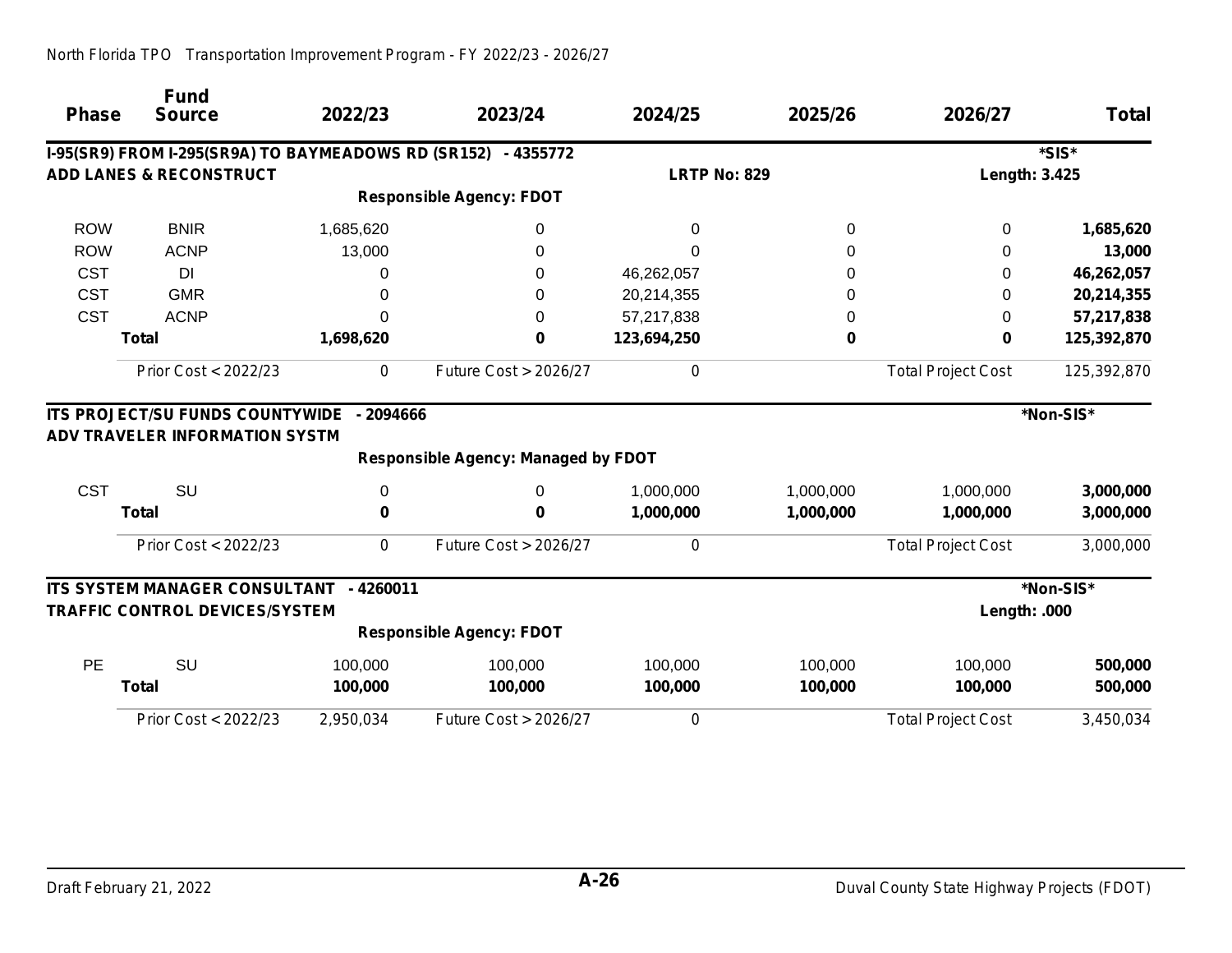| <b>Phase</b>       | <b>Fund</b><br><b>Source</b>        | 2022/23      | 2023/24                                                                                                                      | 2024/25  | 2025/26    | 2026/27                   | <b>Total</b> |
|--------------------|-------------------------------------|--------------|------------------------------------------------------------------------------------------------------------------------------|----------|------------|---------------------------|--------------|
|                    |                                     |              | J TURNER BUTLER (SR 202) FROM INTERCOASTAL WATERWAY BRIDGE TO SR A1A - 4471281                                               |          |            |                           | *Non-SIS*    |
| <b>RESURFACING</b> |                                     |              |                                                                                                                              |          |            | <b>Length: 1.794</b>      |              |
|                    |                                     |              | <b>Responsible Agency: FDOT</b>                                                                                              |          |            |                           |              |
| <b>CST</b>         | <b>DS</b>                           | $\Omega$     | 316,632                                                                                                                      | $\Omega$ | 0          | 0                         | 316,632      |
| <b>CST</b>         | <b>DIH</b>                          | $\Omega$     | 43,250                                                                                                                       | 0        | 0          | 0                         | 43,250       |
| <b>CST</b>         | <b>SA</b>                           | <sup>0</sup> | 670,615                                                                                                                      |          | 0          | 0                         | 670,615      |
| <b>CST</b>         | <b>DDR</b>                          | 0            | 2,272,270                                                                                                                    |          | 0          | $\Omega$                  | 2,272,270    |
| <b>CST</b>         | <b>ACNR</b>                         | 0            | 4,117,800                                                                                                                    |          | 0          | 0                         | 4,117,800    |
|                    | <b>Total</b>                        | 0            | 7,420,567                                                                                                                    | 0        | 0          | 0                         | 7,420,567    |
|                    | Prior Cost < 2022/23                | 179,418      | Future Cost > 2026/27                                                                                                        | 0        |            | <b>Total Project Cost</b> | 7,599,985    |
|                    | <b>BRIDGE-REPAIR/REHABILITATION</b> |              | J TURNER BUTLER (SR 202) / INTERCOASTAL WATERWAY BRIDGE NUMBERS 720442 & 720509 - 4427801<br><b>Responsible Agency: FDOT</b> |          |            | Length: .871              | *Non-SIS*    |
| <b>CST</b>         | <b>DIH</b>                          | 73,439       | 0                                                                                                                            | 0        | 0          | 0                         | 73,439       |
| <b>CST</b>         | <b>BRRP</b>                         | 4,617,474    | 0                                                                                                                            |          | 0          | 0                         | 4,617,474    |
|                    | <b>Total</b>                        | 4,690,913    | 0                                                                                                                            | 0        | 0          | 0                         | 4,690,913    |
|                    | Prior Cost < 2022/23                | 270,069      | Future Cost > 2026/27                                                                                                        | 0        |            | <b>Total Project Cost</b> | 4,960,982    |
|                    | <b>J TURNER BUTLER BLVD (SR202)</b> |              | FROM EAST OF I-95 TO US1 & US1 FROM S OF JTB TO N OF MUSTANG RD - 4389282                                                    |          |            |                           | *SIS*        |
|                    | <b>ADD LANES &amp; RECONSTRUCT</b>  |              |                                                                                                                              |          |            | <b>Length: 0.88</b>       |              |
|                    |                                     |              | <b>Responsible Agency: FDOT</b>                                                                                              |          |            |                           |              |
| <b>CST</b>         | <b>ACFP</b>                         | 0            | 0                                                                                                                            | 0        | 30,114,883 | 0                         | 30,114,883   |
|                    | <b>Total</b>                        | 0            | 0                                                                                                                            | 0        | 30,114,883 | 0                         | 30,114,883   |
|                    | Prior Cost < 2022/23                | 2,620,525    | Future Cost > 2026/27                                                                                                        | 0        |            | <b>Total Project Cost</b> | 32,735,408   |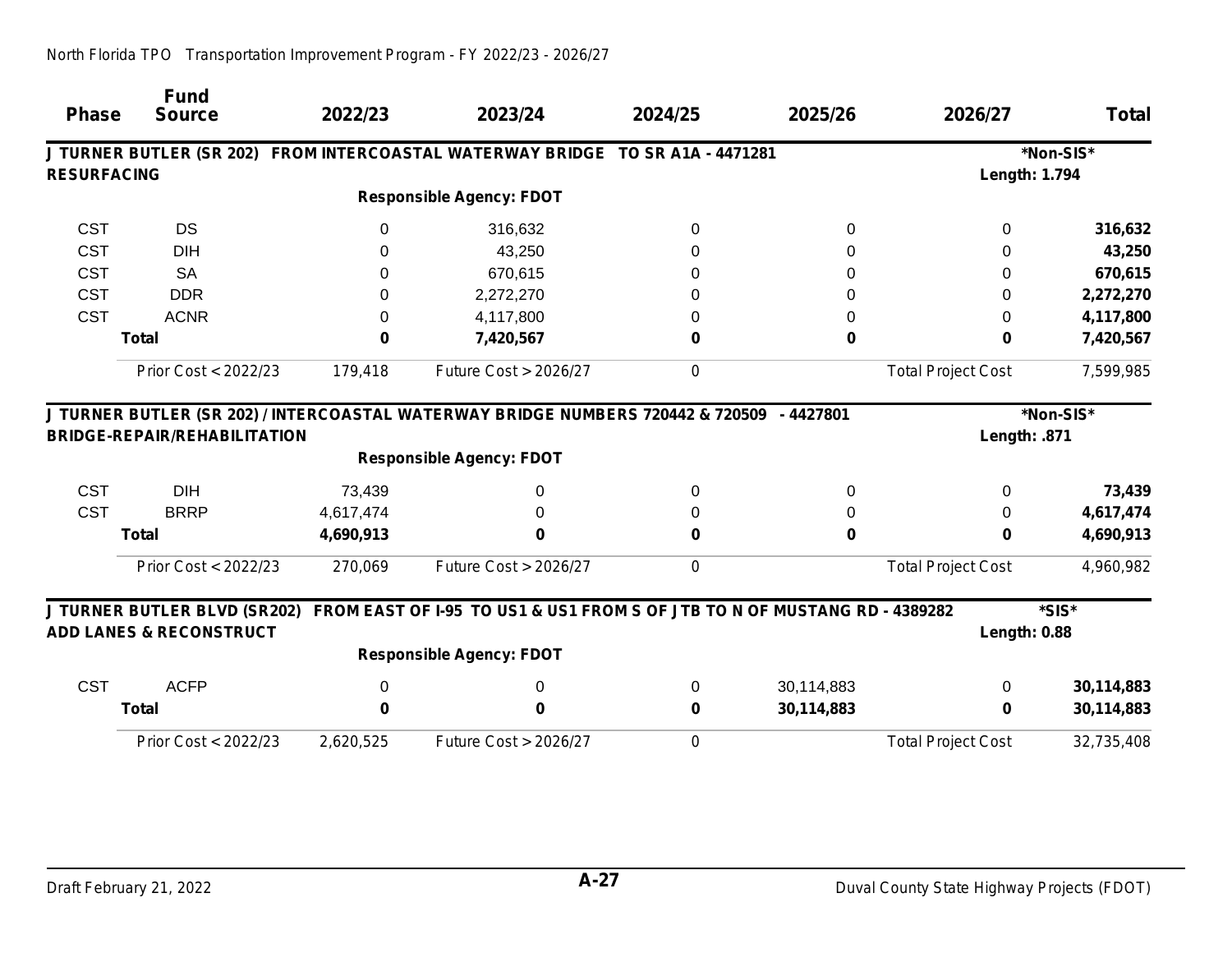| <b>Phase</b> | <b>Fund</b><br><b>Source</b>                              | 2022/23       | 2023/24                                                                   | 2024/25  | 2025/26 | 2026/27                   | <b>Total</b> |
|--------------|-----------------------------------------------------------|---------------|---------------------------------------------------------------------------|----------|---------|---------------------------|--------------|
|              | JACKSONVILLE BRIDGE FACILITY - CONSTRUCT CANOPY - 4353668 |               |                                                                           |          |         |                           | *Non-SIS*    |
|              | <b>FIXED CAPITAL OUTLAY</b>                               |               |                                                                           |          |         |                           |              |
|              |                                                           |               | <b>Responsible Agency: Managed by FDOT</b>                                |          |         |                           |              |
| <b>CST</b>   | <b>FCO</b>                                                | $\Omega$      | 85,000                                                                    | 0        | 0       | 0                         | 85,000       |
|              | <b>Total</b>                                              | 0             | 85,000                                                                    | 0        | 0       | ŋ                         | 85,000       |
|              | Prior Cost < 2022/23                                      | $\mathcal{O}$ | <b>Future Cost &gt; 2026/27</b>                                           | 0        |         | <b>Total Project Cost</b> | 85,000       |
|              | <b>FIXED CAPITAL OUTLAY</b>                               |               | JACKSONVILLE BRIDGE FACILITY - SECURITY PERIMETER FENCE REPLACEMENT       | -4353667 |         |                           | *Non-SIS*    |
|              |                                                           |               | <b>Responsible Agency: Managed by FDOT</b>                                |          |         |                           |              |
| <b>CST</b>   | <b>FCO</b>                                                | 45,000        | 0                                                                         | 0        | 0       | 0                         | 45,000       |
|              | <b>Total</b>                                              | 45,000        | 0                                                                         | 0        | 0       | n                         | 45,000       |
|              | Prior Cost < 2022/23                                      | 0             | <b>Future Cost &gt; 2026/27</b>                                           | 0        |         | <b>Total Project Cost</b> | 45,000       |
|              | <b>FIXED CAPITAL OUTLAY</b>                               |               | JACKSONVILLE TROUT RIVER MATERIALS LAB - SECURITY SYSTEM DESIGN - 2138361 |          |         |                           | *Non-SIS*    |
|              |                                                           |               | <b>Responsible Agency: Managed by FDOT</b>                                |          |         |                           |              |
| PE           | <b>FCO</b>                                                | 25,500        | 0                                                                         | 0        | 0       | 0                         | 25,500       |
|              | <b>Total</b>                                              | 25,500        | 0                                                                         | 0        | 0       | 0                         | 25,500       |
|              | Prior Cost < 2022/23                                      | 0             | Future Cost > 2026/27                                                     | 0        |         | <b>Total Project Cost</b> | 25,500       |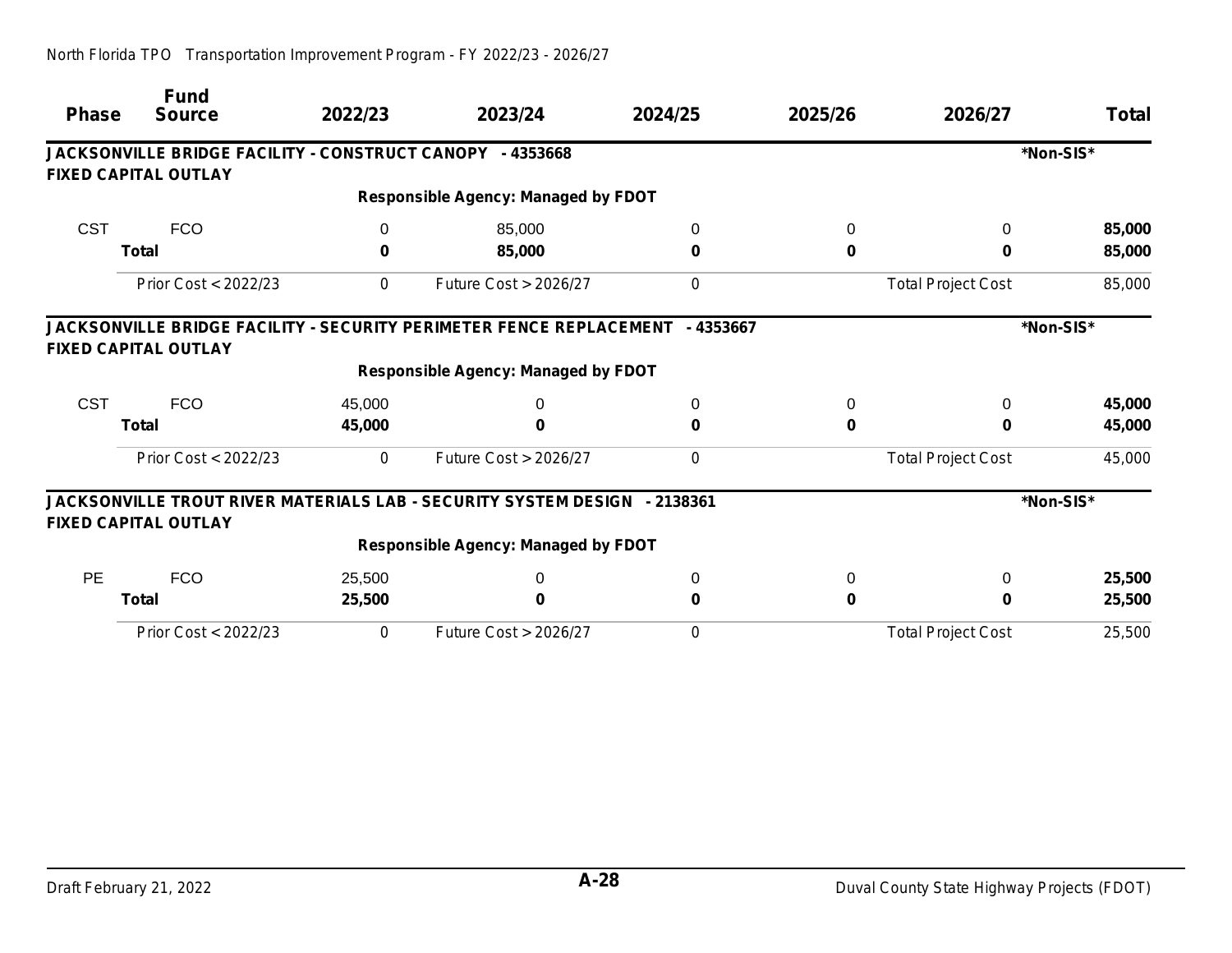| <b>Phase</b> | <b>Fund</b><br><b>Source</b>                                                     | 2022/23 | 2023/24                                    | 2024/25  | 2025/26 | 2026/27                   | <b>Total</b> |
|--------------|----------------------------------------------------------------------------------|---------|--------------------------------------------|----------|---------|---------------------------|--------------|
|              | <b>JACKSONVILLE URBAN OFFICE - ASBESTOS ABATEMENT</b>                            |         | -4239897                                   |          |         |                           | *Non-SIS*    |
|              | <b>FIXED CAPITAL OUTLAY</b>                                                      |         |                                            |          |         |                           |              |
|              |                                                                                  |         | <b>Responsible Agency: Managed by FDOT</b> |          |         |                           |              |
| <b>CST</b>   | <b>FCO</b>                                                                       | 0       | 0                                          | 0        | 0       | 20,000                    | 20,000       |
|              | <b>Total</b>                                                                     | 0       | 0                                          | 0        | 0       | 20,000                    | 20,000       |
|              | Prior Cost < 2022/23                                                             | 0       | <b>Future Cost &gt; 2026/27</b>            | 0        |         | <b>Total Project Cost</b> | 20,000       |
|              | JACKSONVILLE URBAN OFFICE - CARPET REPLACEMENT<br><b>FIXED CAPITAL OUTLAY</b>    |         | -4239898                                   |          |         |                           | *Non-SIS*    |
|              |                                                                                  |         | <b>Responsible Agency: Managed by FDOT</b> |          |         |                           |              |
| <b>MNT</b>   | D                                                                                | 0       | 0                                          | $\Omega$ | 0       | 325,000                   | 325,000      |
|              | <b>Total</b>                                                                     | 0       | 0                                          | 0        | 0       | 325,000                   | 325,000      |
|              | Prior Cost < 2022/23                                                             | 0       | Future Cost > 2026/27                      | 0        |         | <b>Total Project Cost</b> | 325,000      |
|              | JACKSONVILLE URBAN OFFICE - RENOVATIONS - 4239899<br><b>FIXED CAPITAL OUTLAY</b> |         |                                            |          |         |                           | *Non-SIS*    |
|              |                                                                                  |         | <b>Responsible Agency: Managed by FDOT</b> |          |         |                           |              |
| <b>CST</b>   | <b>FCO</b>                                                                       | 0       | 0                                          | 0        | 0       | 100,000                   | 100,000      |
|              | <b>Total</b>                                                                     | 0       | 0                                          | 0        | 0       | 100,000                   | 100,000      |
|              | Prior Cost < 2022/23                                                             | 0       | Future Cost > 2026/27                      | 0        |         | <b>Total Project Cost</b> | 100,000      |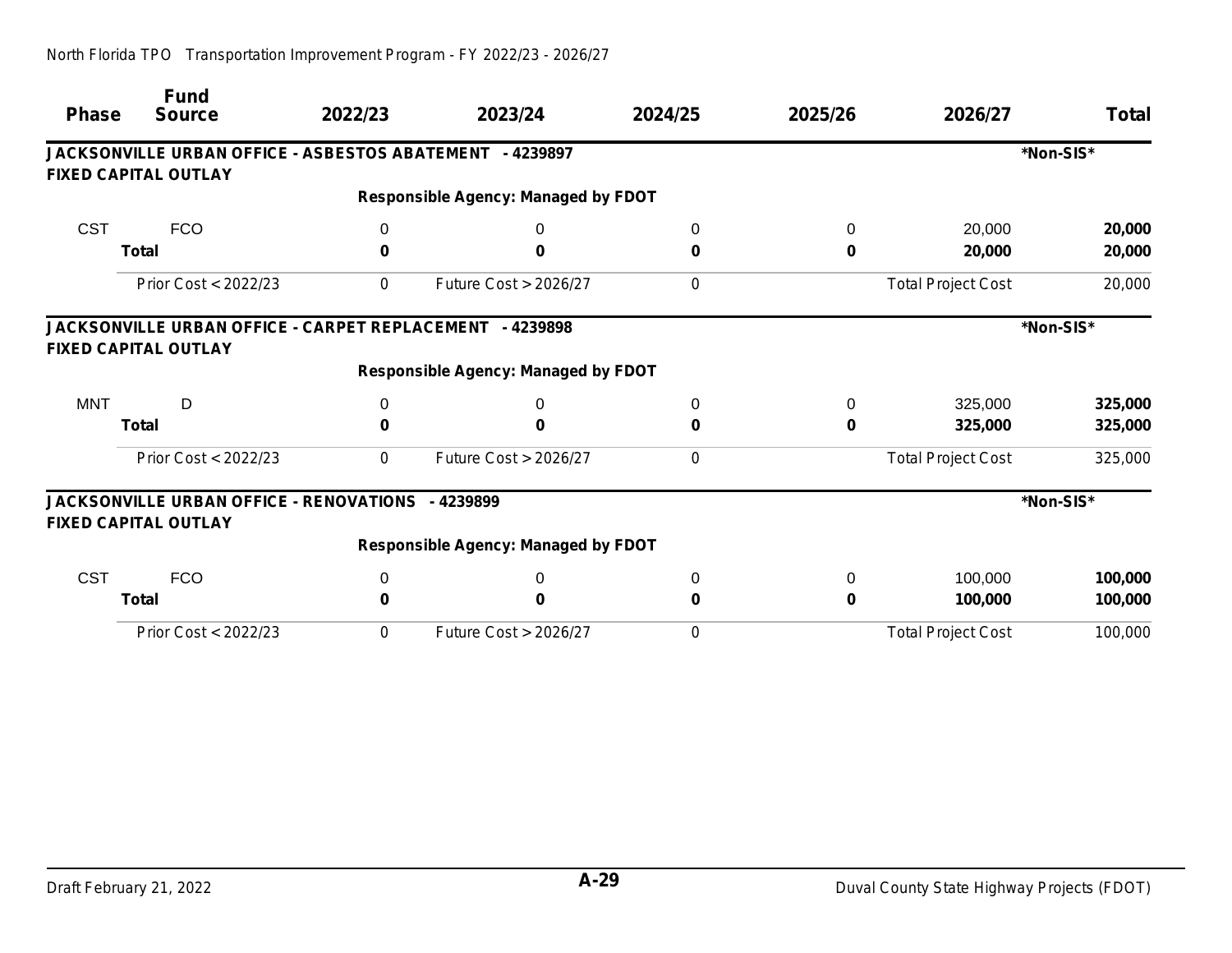| <b>Phase</b> | <b>Fund</b><br><b>Source</b>                              | 2022/23    | 2023/24                                                       | 2024/25   | 2025/26     | 2026/27                   | <b>Total</b>     |
|--------------|-----------------------------------------------------------|------------|---------------------------------------------------------------|-----------|-------------|---------------------------|------------------|
|              |                                                           |            | LEM TURNER ROAD (SR 115) TROUT RIVER BRIDGE #720033 - 4374372 |           |             |                           | *Non-SIS*        |
|              | <b>BRIDGE REPLACEMENT</b>                                 |            |                                                               |           |             | Length: .160              |                  |
|              |                                                           |            | <b>Responsible Agency: FDOT</b>                               |           |             |                           |                  |
| PE           | <b>ACBR</b>                                               | 10,155,786 | 0                                                             | 0         | 0           | 656,468                   | 10,812,254       |
| <b>ROW</b>   | <b>ACBR</b>                                               |            | 0                                                             | 4,795,633 | 0           | 0                         | 4,795,633        |
| <b>ROW</b>   | <b>SA</b>                                                 | 0          | 0                                                             | 20,000    | 0           | $\Omega$                  | 20,000           |
| <b>DSB</b>   | <b>ACBR</b>                                               | 0          | 0                                                             | 0         | $\mathbf 0$ | 64,319,254                | 64,319,254       |
| <b>ENV</b>   | <b>ACBR</b>                                               |            | 0                                                             | 0         | 0           | 450,000                   | 450,000          |
|              | <b>Total</b>                                              | 10,155,786 | 0                                                             | 4,815,633 | 0           | 65,425,722                | 80,397,141       |
|              | Prior Cost < 2022/23                                      | 1,166,994  | Future Cost > 2026/27                                         | 0         |             | <b>Total Project Cost</b> | 81,564,135       |
|              | MAIN ST (SR 5/US 1) AT ST JOHNS RIVER BR 720022 - 4283591 |            |                                                               |           |             |                           | *Non-SIS*        |
|              | <b>BRIDGE-REPAIR/REHABILITATION</b>                       |            |                                                               |           |             |                           | Length: 0.318 mi |
|              |                                                           |            | <b>Responsible Agency: FDOT</b>                               |           |             |                           |                  |
| <b>PE</b>    | <b>BRRP</b>                                               | $\Omega$   | 0                                                             | 0         | 3,521,698   | 0                         | 3,521,698        |
|              | <b>Total</b>                                              | O          | $\bf{0}$                                                      | 0         | 3,521,698   | 0                         | 3,521,698        |
|              | Prior Cost < 2022/23                                      | 159,073    | Future Cost > 2026/27                                         | 0         |             | <b>Total Project Cost</b> | 3,680,771        |
|              | MAIN ST (US 1/SR 5) FROM E 15TH ST TO W 17TH ST - 4433041 |            |                                                               |           |             |                           | *Non-SIS*        |
|              | <b>TRAFFIC CONTROL DEVICES/SYSTEM</b>                     |            |                                                               |           |             | Length: .104              |                  |
|              |                                                           |            | <b>Responsible Agency: FDOT</b>                               |           |             |                           |                  |
| <b>CST</b>   | <b>DIH</b>                                                | 5,497      | 0                                                             | 0         | 0           | $\Omega$                  | 5,497            |
| <b>CST</b>   | <b>DDR</b>                                                | 327,039    | 0                                                             | 0         | 0           | 0                         | 327,039          |
|              | <b>Total</b>                                              | 332,536    | 0                                                             | 0         | 0           | $\bf{0}$                  | 332,536          |
|              | Prior Cost < 2022/23                                      | 190,075    | Future Cost > 2026/27                                         | 0         |             | <b>Total Project Cost</b> | 522,611          |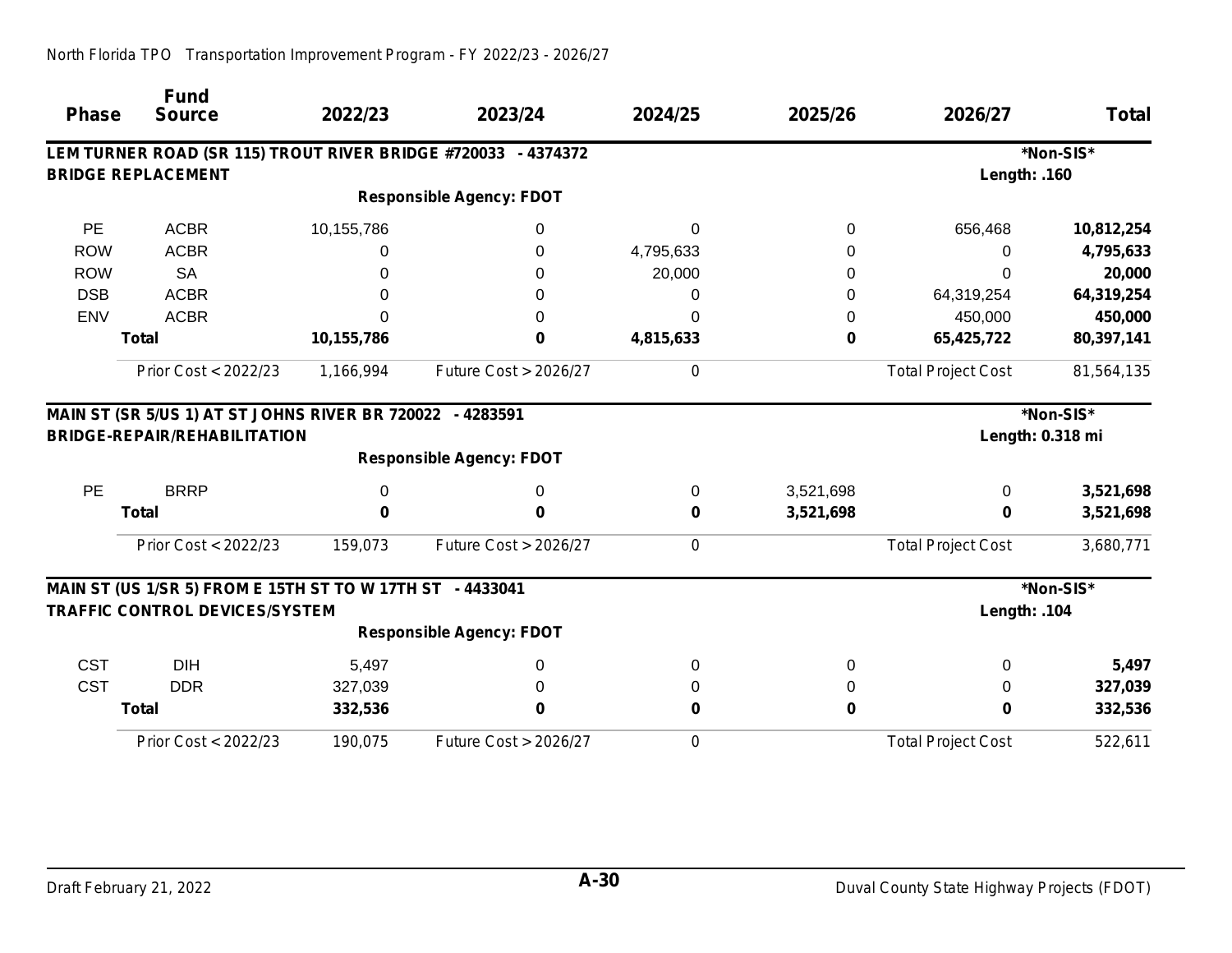| <b>Phase</b> | <b>Fund</b><br><b>Source</b>                      | 2022/23   | 2023/24                                                                         | 2024/25  | 2025/26 | 2026/27                   | <b>Total</b> |
|--------------|---------------------------------------------------|-----------|---------------------------------------------------------------------------------|----------|---------|---------------------------|--------------|
|              |                                                   |           | MAIN ST (US 17 / SR 5) AT S OF NEW BERLIN RD INTERSECTION TO OCEANWAY - 4393071 |          |         |                           | *Non-SIS*    |
|              | <b>ADD RIGHT TURN LANE(S)</b>                     |           |                                                                                 |          |         | Length: .451              |              |
|              |                                                   |           | <b>Responsible Agency: FDOT</b>                                                 |          |         |                           |              |
| <b>RRU</b>   | <b>ACSS</b>                                       | 50,000    | 0                                                                               | $\Omega$ | 0       | 0                         | 50,000       |
| <b>RRU</b>   | LF                                                | 262,612   | $\Omega$                                                                        | 0        | 0       | 0                         | 262,612      |
| <b>CST</b>   | LF                                                | 0         | 27,147                                                                          | 0        | 0       | 0                         | 27,147       |
| <b>CST</b>   | <b>ACSS</b>                                       | 0         | 1,439,839                                                                       | O        | 0       | 0                         | 1,439,839    |
|              | <b>Total</b>                                      | 312,612   | 1,466,986                                                                       | 0        | 0       | 0                         | 1,779,598    |
|              | Prior Cost < 2022/23                              | 242,510   | Future Cost > 2026/27                                                           | 0        |         | <b>Total Project Cost</b> | 2,022,108    |
|              | MAIN ST (US 17 / SR 5) AT NEW BERLIN RD - 4343901 |           |                                                                                 |          |         |                           | *Non-SIS*    |
|              | <b>TRAFFIC SIGNAL UPDATE</b>                      |           |                                                                                 |          |         | Length: .008              |              |
|              |                                                   |           | <b>Responsible Agency: FDOT</b>                                                 |          |         |                           |              |
| <b>RRU</b>   | <b>DS</b>                                         | 450,000   | $\Omega$                                                                        | $\Omega$ | 0       | 0                         | 450,000      |
| <b>CST</b>   | <b>DIH</b>                                        | 0         | 14,135                                                                          | 0        | 0       | 0                         | 14,135       |
| <b>CST</b>   | <b>DDR</b>                                        | $\Omega$  | 840,983                                                                         | 0        | 0       | 0                         | 840,983      |
|              | <b>Total</b>                                      | 450,000   | 855,118                                                                         | 0        | 0       | 0                         | 1,305,118    |
|              | Prior Cost < 2022/23                              | 262,941   | Future Cost > 2026/27                                                           | 0        |         | <b>Total Project Cost</b> | 1,568,059    |
|              |                                                   |           | MAIN ST (US 17 / SR 5) FROM KATHERINE RD TO MAX LEGGETT PKWY - 2094119          |          |         |                           | *Non-SIS*    |
|              | <b>ADD LANES &amp; RECONSTRUCT</b>                |           |                                                                                 |          |         | Length: 1.366             |              |
|              |                                                   |           | <b>Responsible Agency: Managed by FDOT</b>                                      |          |         |                           |              |
| PE           | <b>DIH</b>                                        | 338,001   | 0                                                                               | 0        | 0       | 0                         | 338,001      |
| <b>PE</b>    | LF                                                | 2,100,001 | $\Omega$                                                                        | 0        | 0       | 0                         | 2,100,001    |
|              | <b>Total</b>                                      | 2,438,002 | 0                                                                               | 0        | 0       | 0                         | 2,438,002    |
|              | Prior Cost < 2022/23                              | 0         | Future Cost > 2026/27                                                           | 0        |         | <b>Total Project Cost</b> | 2,438,002    |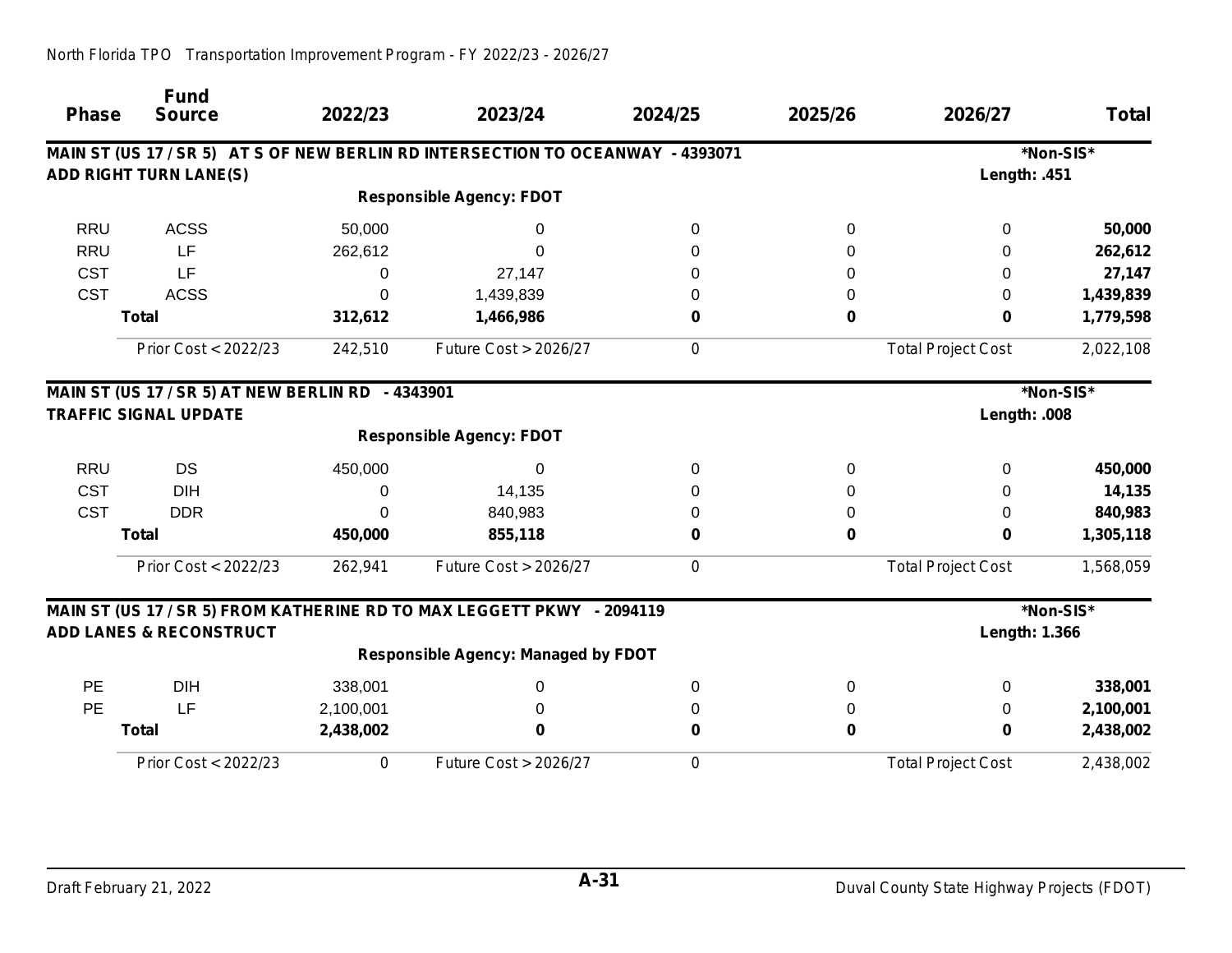|                    | <b>Fund</b>                                                   |            |                                                                    |           |         |                           |              |
|--------------------|---------------------------------------------------------------|------------|--------------------------------------------------------------------|-----------|---------|---------------------------|--------------|
| <b>Phase</b>       | <b>Source</b>                                                 | 2022/23    | 2023/24                                                            | 2024/25   | 2025/26 | 2026/27                   | <b>Total</b> |
|                    | MAIN ST (US 17 / SR 5) FROM STATE ST TO TROUT RIVER - 4454171 |            |                                                                    |           |         |                           | *Non-SIS*    |
| <b>RESURFACING</b> |                                                               |            |                                                                    |           |         | Length: 4.096             |              |
|                    |                                                               |            | <b>Responsible Agency: FDOT</b>                                    |           |         |                           |              |
| <b>CST</b>         | LF                                                            | 1,232,400  | 0                                                                  | 0         | 0       | 0                         | 1,232,400    |
| <b>CST</b>         | DS                                                            | 3,541,167  | 0                                                                  |           | 0       | 0                         | 3,541,167    |
| <b>CST</b>         | <b>DIH</b>                                                    | 111,480    | 0                                                                  |           | 0       | 0                         | 111,480      |
| <b>CST</b>         | <b>SA</b>                                                     | 668,515    |                                                                    |           | 0       |                           | 668,515      |
| <b>CST</b>         | <b>DDR</b>                                                    | 5,618,945  |                                                                    |           | 0       | 0                         | 5,618,945    |
| <b>CST</b>         | <b>ACNR</b>                                                   | 5,135,000  |                                                                    |           | 0       | 0                         | 5,135,000    |
|                    | <b>Total</b>                                                  | 16,307,507 | 0                                                                  | 0         | 0       | 0                         | 16,307,507   |
|                    | Prior Cost < 2022/23                                          | 2,352,708  | Future Cost > 2026/27                                              | 0         |         | <b>Total Project Cost</b> | 18,660,215   |
|                    |                                                               |            | MAIN ST (US 17 / SR 5) N FROM TROUT RIVER TO N OF SR 104 - 2091376 |           |         |                           | *Non-SIS*    |
| <b>RESURFACING</b> |                                                               |            |                                                                    |           |         | <b>Length: 3.071</b>      |              |
|                    |                                                               |            | <b>Responsible Agency: Managed by FDOT</b>                         |           |         |                           |              |
| PE                 | <b>DIH</b>                                                    | 46,022     | 0                                                                  | $\Omega$  | 0       | $\Omega$                  | 46,022       |
| PE                 | <b>DDR</b>                                                    | 450,000    | 0                                                                  |           | 0       | 0                         | 450,000      |
| PE                 | <b>SA</b>                                                     | 310,794    | 0                                                                  |           | 0       | 0                         | 310,794      |
| PE                 | DS                                                            | 276,166    |                                                                    |           | 0       |                           | 276,166      |
| <b>CST</b>         | <b>DS</b>                                                     |            | 0                                                                  | 9,061,561 | 0       | 0                         | 9,061,561    |
| <b>CST</b>         | <b>DIH</b>                                                    |            | 0                                                                  | 33,320    | 0       | 0                         | 33,320       |
| <b>CST</b>         | <b>SA</b>                                                     |            | 0                                                                  | 422,055   | 0       | 0                         | 422,055      |
|                    | <b>Total</b>                                                  | 1,082,982  | 0                                                                  | 9,516,936 | 0       | 0                         | 10,599,918   |
|                    | Prior Cost < 2022/23                                          | 0          | Future Cost > 2026/27                                              | 0         |         | <b>Total Project Cost</b> | 10,599,918   |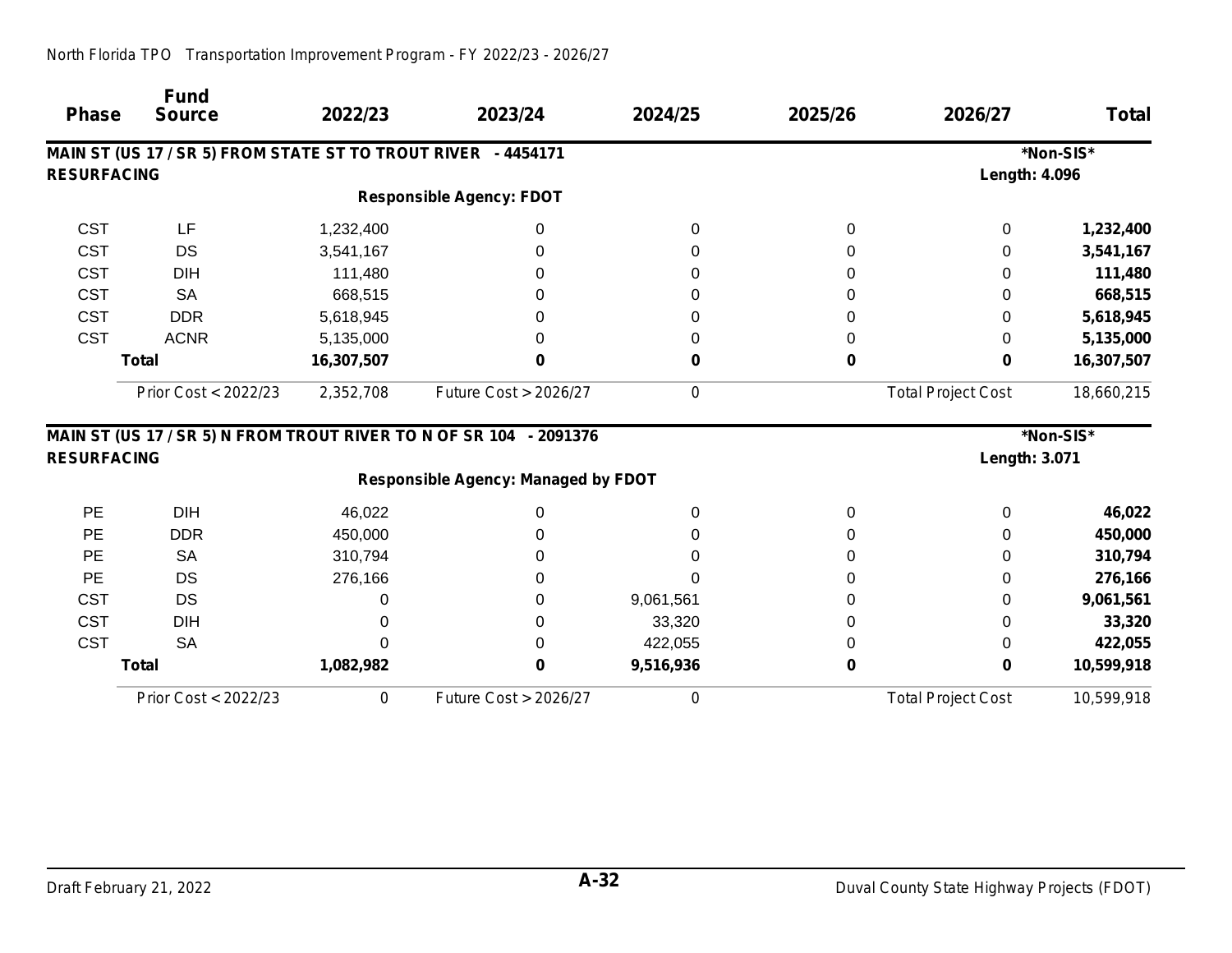| <b>Phase</b>       | <b>Fund</b><br><b>Source</b>       | 2022/23      | 2023/24                                                                                                      | 2024/25    | 2025/26 | 2026/27                   | <b>Total</b> |
|--------------------|------------------------------------|--------------|--------------------------------------------------------------------------------------------------------------|------------|---------|---------------------------|--------------|
| <b>RESURFACING</b> |                                    |              | MAIN ST (US 17 / SR5) FROM NORTH OF BROWARD RIVER TO THE NASSAU COUNTY LINE - 2095733                        |            |         | <b>Length: 9.715</b>      | *Non-SIS*    |
|                    |                                    |              | <b>Responsible Agency: Managed by FDOT</b>                                                                   |            |         |                           |              |
| <b>PE</b>          | <b>DDR</b>                         | 550,000      | $\Omega$                                                                                                     | 0          | 0       | $\Omega$                  | 550,000      |
| PE                 | <b>SA</b>                          | 335,819      | 0                                                                                                            |            | 0       | O                         | 335,819      |
| PE                 | <b>DS</b>                          | 605,983      | 0                                                                                                            |            | 0       | 0                         | 605,983      |
| <b>CST</b>         | <b>DS</b>                          | 0            | $\Omega$                                                                                                     | 2,531,327  | 0       | 0                         | 2,531,327    |
| <b>CST</b>         | <b>DIH</b>                         | 0            | 0                                                                                                            | 73,121     | 0       | 0                         | 73,121       |
| <b>CST</b>         | <b>SA</b>                          | <sup>0</sup> | 0                                                                                                            | 843,410    | 0       | 0                         | 843,410      |
| <b>CST</b>         | <b>ACNR</b>                        |              | 0                                                                                                            | 17,101,321 | 0       | 0                         | 17,101,321   |
|                    | <b>Total</b>                       | 1,491,802    | $\bf{0}$                                                                                                     | 20,549,179 | 0       | 0                         | 22,040,981   |
|                    | Prior Cost < 2022/23               | 354,203      | Future Cost > 2026/27                                                                                        | 0          |         | <b>Total Project Cost</b> | 22,395,184   |
|                    | <b>RAILROAD CROSSING</b>           |              | MAIN ST (US 17) REPLACEMENT CROSSING SURFACE CROSSING NO620878S - 4405221<br><b>Responsible Agency: FDOT</b> |            |         | Length: .200              | *Non-SIS*    |
| <b>RRU</b>         | <b>DS</b>                          | 0            | 0                                                                                                            | 750,000    | 0       | 0                         | 750,000      |
|                    | <b>Total</b>                       | 0            | $\bf{0}$                                                                                                     | 750,000    | 0       | 0                         | 750,000      |
|                    | Prior Cost < 2022/23               | 0            | Future Cost > 2026/27                                                                                        | 0          |         | <b>Total Project Cost</b> | 750,000      |
|                    |                                    |              | MAIN ST (US 17/ SR 5) FROM NEW BERLIN RD TO KATHERINE RD - 2094118                                           |            |         |                           | *Non-SIS*    |
|                    | <b>ADD LANES &amp; RECONSTRUCT</b> |              |                                                                                                              |            |         | <b>Length: 0.76</b>       |              |
|                    |                                    |              | <b>Responsible Agency: Managed by FDOT</b>                                                                   |            |         |                           |              |
| <b>PE</b>          | <b>DIH</b>                         | 380,930      | 0                                                                                                            | 0          | 0       | 0                         | 380,930      |
| PE                 | LF                                 | 2,430,001    | 0                                                                                                            | $\Omega$   | 0       | 0                         | 2,430,001    |
|                    | <b>Total</b>                       | 2,810,931    | 0                                                                                                            | 0          | 0       | 0                         | 2,810,931    |
|                    | Prior Cost < 2022/23               | 0            | Future Cost > 2026/27                                                                                        | 0          |         | <b>Total Project Cost</b> | 2,810,931    |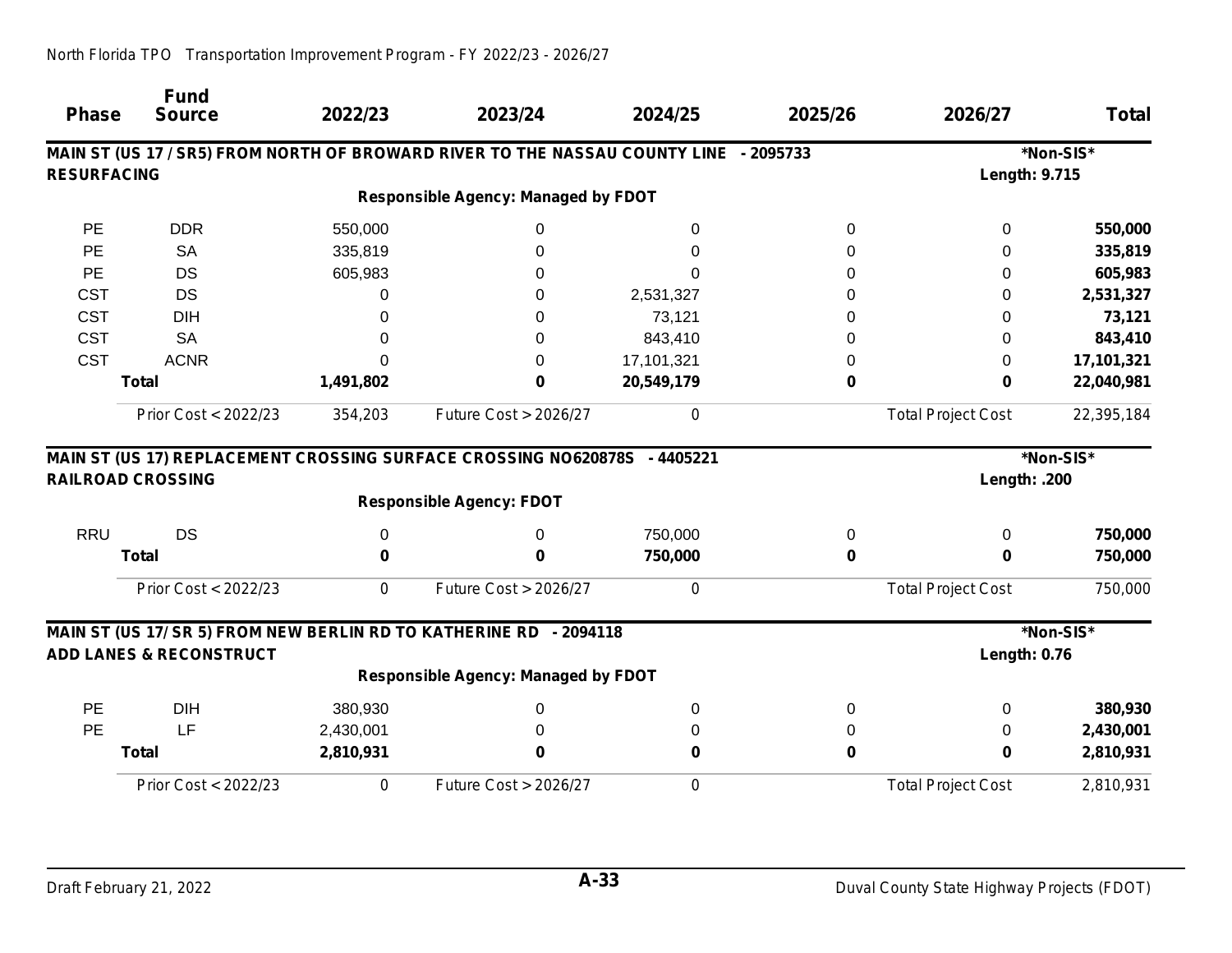| <b>Phase</b>       | <b>Fund</b><br><b>Source</b>                        | 2022/23   | 2023/24                                                               | 2024/25 | 2025/26 | 2026/27                   | <b>Total</b> |
|--------------------|-----------------------------------------------------|-----------|-----------------------------------------------------------------------|---------|---------|---------------------------|--------------|
|                    |                                                     |           | MLK EXPY (US 1 / SR 115) FROM I-95 TO HART EXPRESSWAY - 4357561       |         |         |                           | *SIS*        |
|                    | <b>ITS COMMUNICATION SYSTEM</b>                     |           |                                                                       |         |         | Length: 11.216            |              |
|                    |                                                     |           | <b>Responsible Agency: FDOT</b>                                       |         |         |                           |              |
| <b>CST</b>         | <b>ACNP</b>                                         | 2,618,646 | 0                                                                     | 0       | 0       | 0                         | 2,618,646    |
|                    | <b>Total</b>                                        | 2,618,646 | 0                                                                     | 0       | 0       | $\bf{0}$                  | 2,618,646    |
|                    | Prior Cost < 2022/23                                | 604,824   | <b>Future Cost &gt; 2026/27</b>                                       | 0       |         | <b>Total Project Cost</b> | 3,223,470    |
|                    |                                                     |           | N. UNIVERSITY BLVD (SR 109) FROM TANGLEWOOD TO MERRILL ROAD - 4471242 |         |         |                           | *Non-SIS*    |
| <b>RESURFACING</b> |                                                     |           |                                                                       |         |         | <b>Length: 1.822</b>      |              |
|                    |                                                     |           | <b>Responsible Agency: Responsible</b>                                |         |         |                           |              |
| <b>CST</b>         | <b>DDR</b>                                          | 0         | 6,600,000                                                             | 0       | 0       | $\Omega$                  | 6,600,000    |
|                    | <b>Total</b>                                        | 0         | 6,600,000                                                             | 0       | 0       | 0                         | 6,600,000    |
|                    | Prior Cost < 2022/23                                | 0         | <b>Future Cost &gt; 2026/27</b>                                       | 0       |         | <b>Total Project Cost</b> | 6,600,000    |
|                    | NATHAN DRIVE, RENEE TERRACE AND RYAR ROAD - 4474661 |           |                                                                       |         |         |                           | *Non-SIS*    |
| <b>SIDEWALK</b>    |                                                     |           |                                                                       |         |         | <b>Length: 0.894</b>      |              |
|                    |                                                     |           | <b>Responsible Agency: COJ</b>                                        |         |         |                           |              |
| <b>PE</b>          | SR <sub>2</sub> T                                   | $\Omega$  | 0                                                                     | 153,101 | 0       | $\Omega$                  | 153,101      |
|                    | <b>Total</b>                                        |           | 0                                                                     | 153,101 | 0       | $\bf{0}$                  | 153,101      |
|                    | Prior Cost < 2022/23                                | 0         | Future Cost > 2026/27                                                 | 0       |         | <b>Total Project Cost</b> | 153,101      |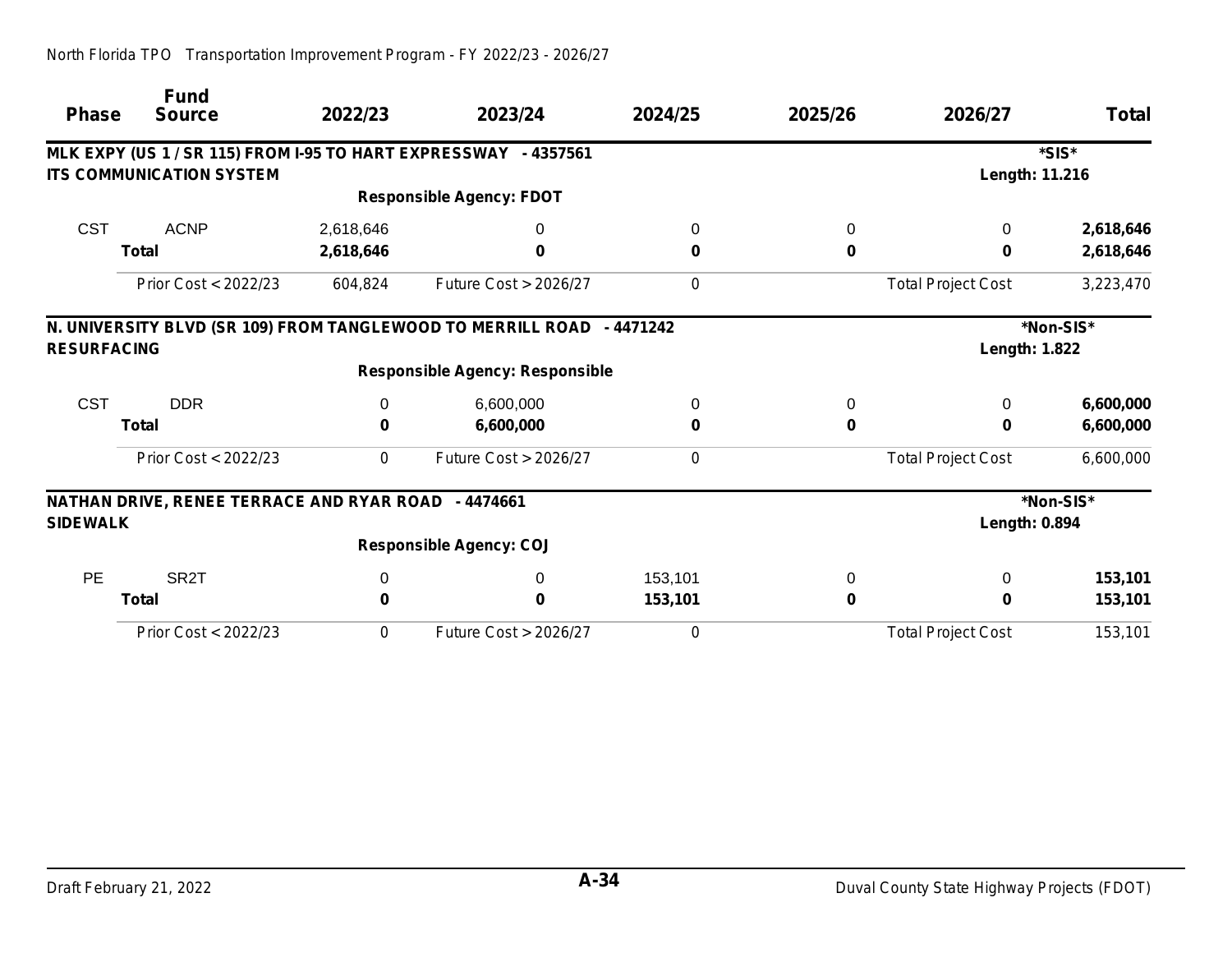| <b>Phase</b>       | <b>Fund</b><br><b>Source</b>          | 2022/23   | 2023/24                                                                       | 2024/25   | 2025/26     | 2026/27                   | <b>Total</b>      |
|--------------------|---------------------------------------|-----------|-------------------------------------------------------------------------------|-----------|-------------|---------------------------|-------------------|
|                    |                                       |           | NORMANDY BLVD (SR 228) FROM NE OF LAMPLIGHTER TO SW OF I-295 (SR9A) - 4453521 |           |             |                           | *Non-SIS*         |
| <b>RESURFACING</b> |                                       |           |                                                                               |           |             | Length: 3.286             |                   |
|                    |                                       |           | <b>Responsible Agency: FDOT</b>                                               |           |             |                           |                   |
| <b>CST</b>         | <b>DS</b>                             | 33,059    | 0                                                                             | 0         | 0           | 0                         | 33,059            |
| <b>CST</b>         | <b>DIH</b>                            | 11,529    | 0                                                                             | 0         | 0           | 0                         | 11,529            |
| <b>CST</b>         | <b>SA</b>                             | 2,845,567 | 0                                                                             | 0         | 0           | 0                         | 2,845,567         |
| <b>CST</b>         | <b>DDR</b>                            | 2,102,779 | 0                                                                             | 0         | 0           | $\Omega$                  | 2,102,779         |
|                    | <b>Total</b>                          | 4,992,934 | 0                                                                             | 0         | $\mathbf 0$ | 0                         | 4,992,934         |
|                    | Prior Cost < 2022/23                  | 697,629   | Future Cost > 2026/27                                                         | 0         |             | <b>Total Project Cost</b> | 5,690,563         |
|                    |                                       |           | NORMANDY BLVD (SR 228) FROM NEW WORLD AVE TO CASSAT AVE (SR 111) - 2096487    |           |             |                           | *Non-SIS*         |
|                    | <b>TRAFFIC CONTROL DEVICES/SYSTEM</b> |           |                                                                               |           |             |                           | Length: 10.281 MI |
|                    |                                       |           | <b>Responsible Agency: FDOT</b>                                               |           |             |                           |                   |
| <b>RRU</b>         | LF                                    | 0         | 0                                                                             | 5,056     | 0           | 0                         | 5,056             |
|                    | <b>Total</b>                          | n         | 0                                                                             | 5,056     | 0           | $\bf{0}$                  | 5,056             |
|                    | Prior Cost < 2022/23                  | 1,285,172 | Future Cost > 2026/27                                                         | 0         |             | <b>Total Project Cost</b> | 1,290,228         |
|                    |                                       |           | NORMANDY BLVD (SR 228) FROM WEST OF LANE AVENUE TO CASSAT AVENUE - 4472122    |           |             |                           | *Non-SIS*         |
| <b>RESURFACING</b> |                                       |           |                                                                               |           |             | <b>Length: 1.468</b>      |                   |
|                    |                                       |           | <b>Responsible Agency: Managed by FDOT</b>                                    |           |             |                           |                   |
| <b>PE</b>          | <b>DDR</b>                            | 467,937   | 0                                                                             | 0         | 0           | 0                         | 467,937           |
| PE                 | <b>SA</b>                             | 121,747   | 0                                                                             | 0         | 0           | 0                         | 121,747           |
| <b>PE</b>          | <b>DS</b>                             | 123,731   | 0                                                                             | 0         | 0           | $\Omega$                  | 123,731           |
| <b>CST</b>         | <b>DIH</b>                            | 0         | 0                                                                             | 14,231    | 0           | $\Omega$                  | 14,231            |
| <b>CST</b>         | <b>SA</b>                             | 0         | 0                                                                             | 1,004,898 | 0           | $\Omega$                  | 1,004,898         |
| <b>CST</b>         | <b>DDR</b>                            | $\Omega$  | 0                                                                             | 3,223,495 | 0           | 0                         | 3,223,495         |
|                    | <b>Total</b>                          | 713,415   | 0                                                                             | 4,242,624 | 0           | 0                         | 4,956,039         |
|                    | Prior Cost < 2022/23                  | 111,721   | <b>Future Cost &gt; 2026/27</b>                                               | 0         |             | <b>Total Project Cost</b> | 5,067,760         |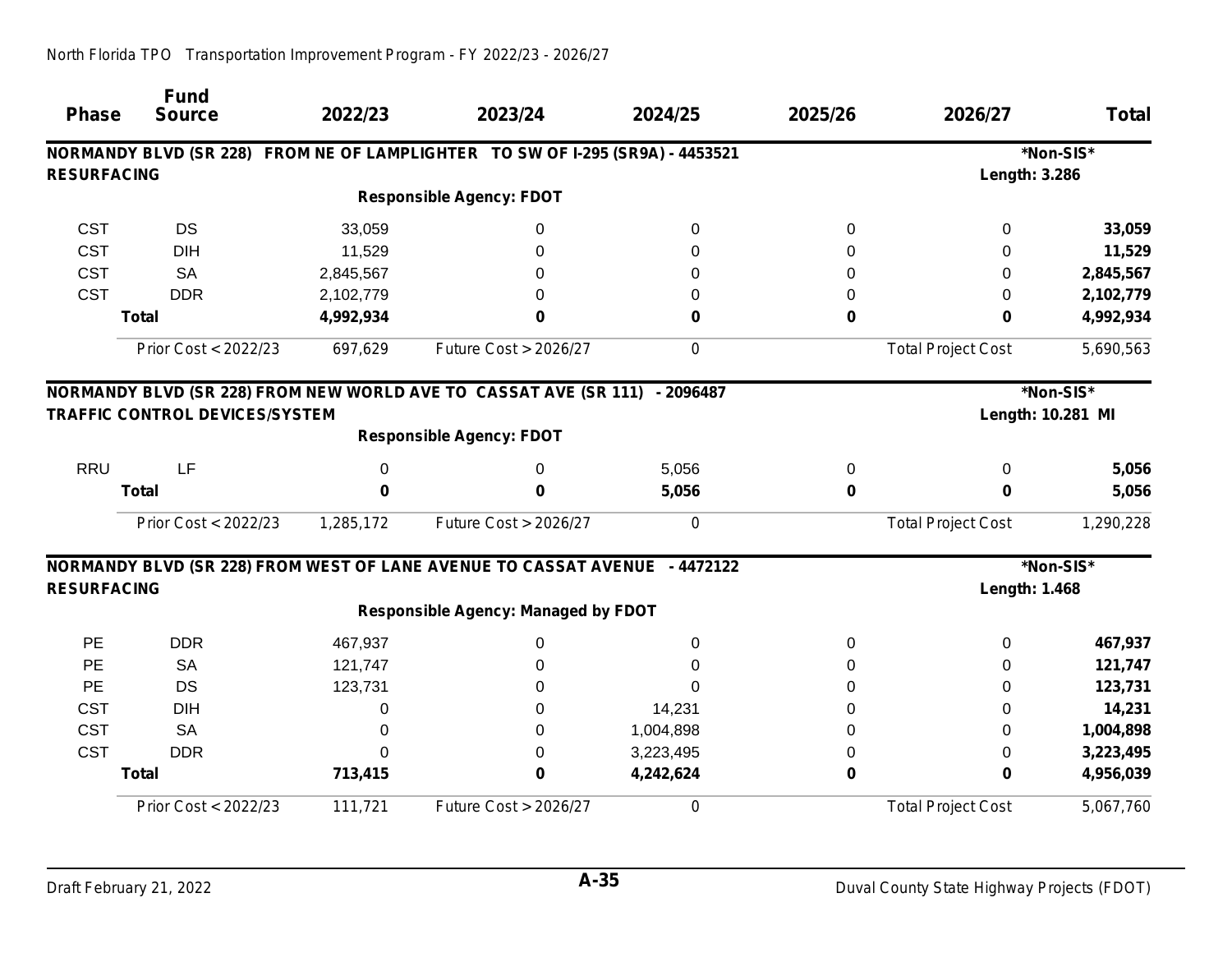| <b>Phase</b>       | <b>Fund</b><br><b>Source</b>                                                              | 2022/23   | 2023/24                                                                      | 2024/25   | 2025/26 | 2026/27                   | <b>Total</b> |
|--------------------|-------------------------------------------------------------------------------------------|-----------|------------------------------------------------------------------------------|-----------|---------|---------------------------|--------------|
|                    |                                                                                           |           | NORMANDY BLVD (SR 228) FROM YELLOW WATER RD TO NORTH OF SOLOMON RD - 4455401 |           |         |                           | *Non-SIS*    |
|                    | <b>ADD LEFT TURN LANE(S)</b>                                                              |           |                                                                              |           |         | Length: .360              |              |
|                    |                                                                                           |           | <b>Responsible Agency: FDOT</b>                                              |           |         |                           |              |
| <b>CST</b>         | <b>ACSS</b>                                                                               | 1,807,568 | 0                                                                            | 0         | 0       | 0                         | 1,807,568    |
|                    | <b>Total</b>                                                                              | 1,807,568 | 0                                                                            | 0         | 0       | 0                         | 1,807,568    |
|                    | Prior Cost < 2022/23                                                                      | 328,352   | Future Cost > 2026/27                                                        | 0         |         | <b>Total Project Cost</b> | 2,135,920    |
|                    | NORTH FLORIDA TPO FY 2026/2027-2027/2028 UPWP - 4393196<br><b>TRANSPORTATION PLANNING</b> |           |                                                                              |           |         |                           | *Non-SIS*    |
|                    |                                                                                           |           | <b>Responsible Agency: Responsible</b>                                       |           |         |                           |              |
| <b>PLN</b>         | PL                                                                                        | 0         | 0                                                                            | 0         | 0       | 1,738,962                 | 1,738,962    |
|                    | <b>Total</b>                                                                              | 0         | 0                                                                            | 0         | 0       | 1,738,962                 | 1,738,962    |
|                    | Prior Cost < 2022/23                                                                      | 0         | <b>Future Cost &gt; 2026/27</b>                                              | 0         |         | <b>Total Project Cost</b> | 1,738,962    |
|                    |                                                                                           |           | POST ST (SR228) FROM CASSAT AVENUE TO OLD ROOSEVELT - 2094432                |           |         |                           | *Non-SIS*    |
| <b>RESURFACING</b> |                                                                                           |           |                                                                              |           |         | <b>Length: 1.659</b>      |              |
|                    |                                                                                           |           | <b>Responsible Agency: Managed by FDOT</b>                                   |           |         |                           |              |
| <b>PE</b>          | <b>DDR</b>                                                                                | 292,583   | 0                                                                            | 0         | 0       | $\Omega$                  | 292,583      |
| <b>PE</b>          | <b>SA</b>                                                                                 | 381,954   | 0                                                                            | 0         | 0       | 0                         | 381,954      |
| <b>PE</b>          | <b>DS</b>                                                                                 | 95,489    | 0                                                                            | 0         | 0       | 0                         | 95,489       |
| <b>CST</b>         | DS                                                                                        | 0         | 0                                                                            | 2,847,493 | 0       | 0                         | 2,847,493    |
| <b>CST</b>         | <b>DIH</b>                                                                                | 0         | 0                                                                            | 11,522    | 0       | 0                         | 11,522       |
| <b>CST</b>         | <b>SA</b>                                                                                 | O         | 0                                                                            | 576,066   | 0       | 0                         | 576,066      |
|                    | <b>Total</b>                                                                              | 770,026   | 0                                                                            | 3,435,081 | 0       | 0                         | 4,205,107    |
|                    | Prior Cost < 2022/23                                                                      | 79,574    | <b>Future Cost &gt; 2026/27</b>                                              | 0         |         | <b>Total Project Cost</b> | 4,284,681    |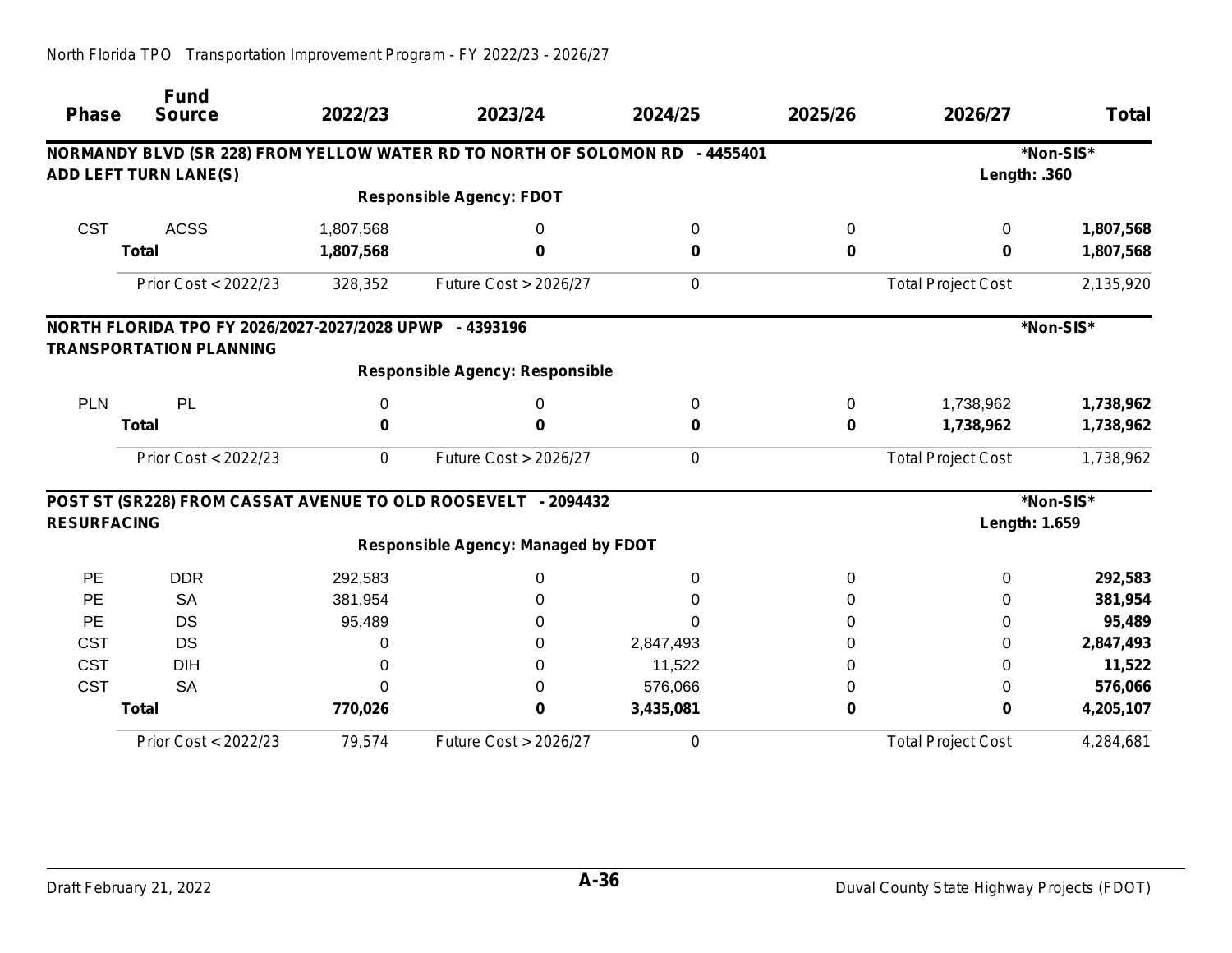| <b>Phase</b>       | <b>Fund</b><br><b>Source</b>        | 2022/23 | 2023/24                                                                                  | 2024/25   | 2025/26 | 2026/27                   | <b>Total</b> |
|--------------------|-------------------------------------|---------|------------------------------------------------------------------------------------------|-----------|---------|---------------------------|--------------|
|                    |                                     |         | REHABILITATE VARIOUS PEDESTRIAN OVERPASSES WITHIN DUVAL CO. - 4355621                    |           |         |                           | *SIS*        |
|                    | <b>BRIDGE-REPAIR/REHABILITATION</b> |         |                                                                                          |           |         | <b>Length: 2.602</b>      |              |
|                    |                                     |         | <b>Responsible Agency: Managed by FDOT</b>                                               |           |         |                           |              |
| <b>CST</b>         | <b>DIH</b>                          | 0       | 83,601                                                                                   |           |         | 0                         | 83,601       |
| <b>CST</b>         | <b>BRRP</b>                         |         | 5,256,458                                                                                |           |         |                           | 5,256,458    |
|                    | <b>Total</b>                        | O       | 5,340,059                                                                                |           |         | 0                         | 5,340,059    |
|                    | Prior Cost < 2022/23                | 400,826 | Future $Cost > 2026/27$                                                                  | 0         |         | <b>Total Project Cost</b> | 5,740,885    |
|                    |                                     |         | ROOSEVELT BLVD (US 17 / SR 15) FROM FROM COLLINS ROAD TO SAN JUAN AVE (SR 128) - 2094442 |           |         |                           | *SIS*        |
| <b>LANDSCAPING</b> |                                     |         |                                                                                          |           |         | Length: 6.503             |              |
|                    |                                     |         | <b>Responsible Agency: Managed by FDOT</b>                                               |           |         |                           |              |
| <b>PE</b>          | <b>DIH</b>                          | 69,061  |                                                                                          |           |         | 0                         | 69,061       |
| <b>PE</b>          | <b>DDR</b>                          | 400,000 |                                                                                          |           |         |                           | 400,000      |
| <b>CST</b>         | <b>DS</b>                           |         |                                                                                          | 1,737,600 |         |                           | 1,737,600    |
| <b>CST</b>         | <b>DIH</b>                          |         |                                                                                          | 50,001    |         |                           | 50,001       |
| <b>CST</b>         | <b>DDR</b>                          |         |                                                                                          | 1,468,651 |         |                           | 1,468,651    |
|                    | <b>Total</b>                        | 469,061 |                                                                                          | 3,256,252 |         | 0                         | 3,725,313    |
|                    | Prior Cost < 2022/23                | 0       | Future Cost > 2026/27                                                                    | 0         |         | <b>Total Project Cost</b> | 3,725,313    |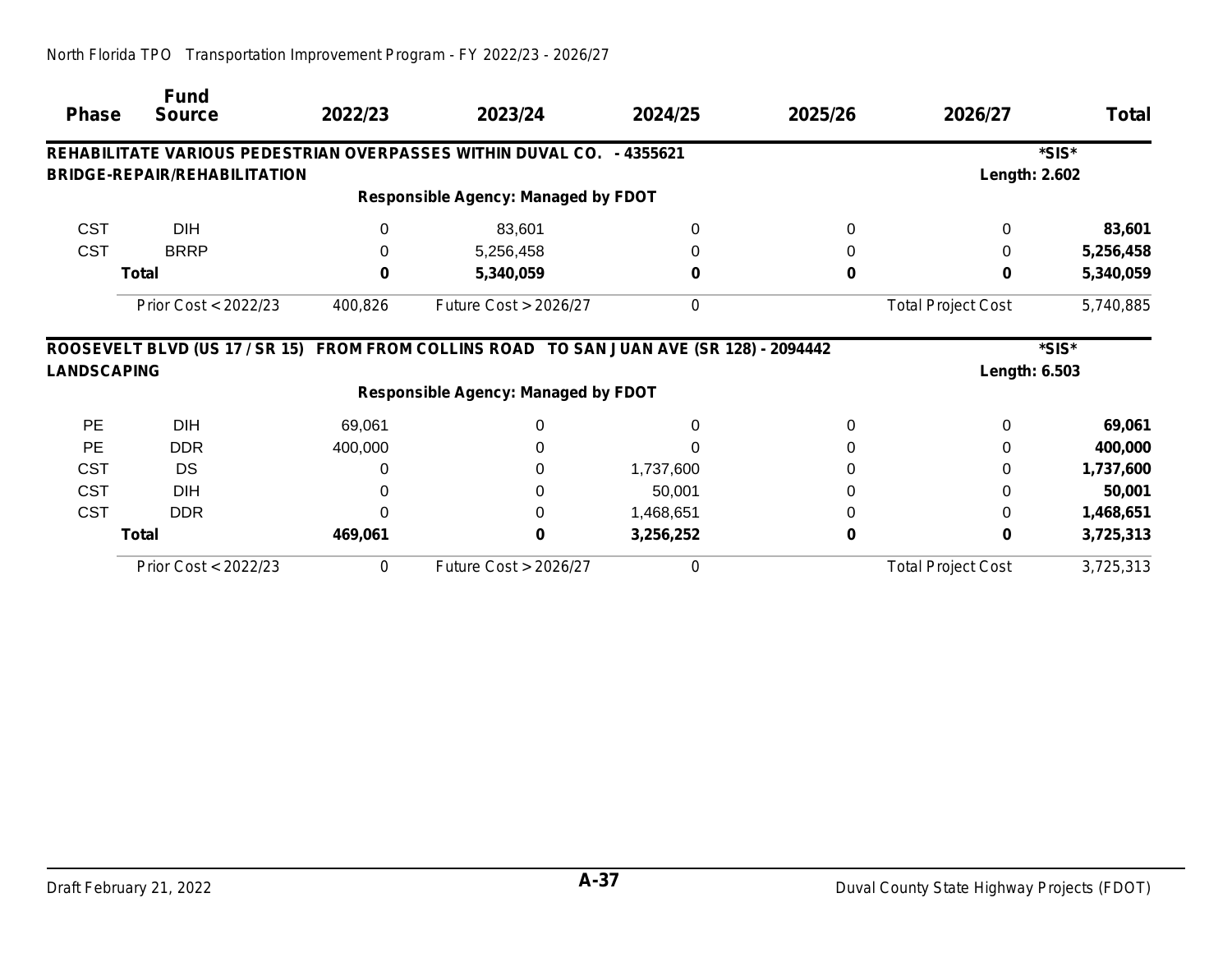| <b>Phase</b>          | <b>Fund</b><br><b>Source</b>                              | 2022/23     | 2023/24                                                           | 2024/25  | 2025/26     | 2026/27                   | <b>Total</b> |
|-----------------------|-----------------------------------------------------------|-------------|-------------------------------------------------------------------|----------|-------------|---------------------------|--------------|
|                       | SAN JOSE BLVD (SR13) FROM I-295 TO SUNBEAM ROAD - 4454261 |             |                                                                   |          |             |                           | *Non-SIS*    |
| <b>RESURFACING</b>    |                                                           |             |                                                                   |          |             | <b>Length: 2.195</b>      |              |
|                       |                                                           |             | <b>Responsible Agency: FDOT</b>                                   |          |             |                           |              |
| <b>CST</b>            | LF                                                        | $\Omega$    | 105,659                                                           | 0        | 0           | $\Omega$                  | 105,659      |
| <b>CST</b>            | <b>DS</b>                                                 | 0           | 7,349,451                                                         | 0        | 0           | 0                         | 7,349,451    |
| <b>CST</b>            | <b>DIH</b>                                                | 0           | 47,143                                                            | 0        | 0           | 0                         | 47,143       |
| <b>CST</b>            | <b>SA</b>                                                 | 0           | 1,415,245                                                         | 0        | 0           | 0                         | 1,415,245    |
| <b>CST</b>            | <b>DDR</b>                                                | 0           | 674,608                                                           | 0        | 0           | 0                         | 674,608      |
|                       | <b>Total</b>                                              | $\mathbf 0$ | 9,592,106                                                         | 0        | 0           | 0                         | 9,592,106    |
|                       | Prior Cost < 2022/23                                      | 1,124,230   | Future Cost > 2026/27                                             | 0        |             | <b>Total Project Cost</b> | 10,716,336   |
|                       |                                                           |             | SAN JOSE BLVD (SR13) FROM JULINGTON CREEK ROAD TO I-295 - 4484951 |          |             |                           | *Non-SIS*    |
| <b>LANDSCAPING</b>    |                                                           |             |                                                                   |          |             | <b>Length: 3.112</b>      |              |
|                       |                                                           |             | <b>Responsible Agency: Managed by FDOT</b>                        |          |             |                           |              |
| <b>CST</b>            | <b>DS</b>                                                 | 528,000     | 0                                                                 | 0        | 0           | 0                         | 528,000      |
| <b>CST</b>            | <b>DIH</b>                                                | 30,810      | 0                                                                 | 0        | 0           | 0                         | 30,810       |
| <b>CST</b>            | <b>DDR</b>                                                | 2,112,000   | 0                                                                 | 0        | 0           | 0                         | 2,112,000    |
|                       | <b>Total</b>                                              | 2,670,810   | $\bf{0}$                                                          | $\bf{0}$ | $\mathbf 0$ | 0                         | 2,670,810    |
|                       | Prior Cost < 2022/23                                      | 409,666     | Future Cost > 2026/27                                             | 0        |             | <b>Total Project Cost</b> | 3,080,476    |
|                       | SAN JOSE BLVD (SR13) SOUTH OF OAK BLUFF LANE - 4454262    |             |                                                                   |          |             |                           | *Non-SIS*    |
| <b>SAFETY PROJECT</b> |                                                           |             |                                                                   |          |             | <b>Length: 0.085</b>      |              |
|                       |                                                           |             | <b>Responsible Agency: Managed by FDOT</b>                        |          |             |                           |              |
| PE                    | <b>ACSS</b>                                               | 1,001       | 0                                                                 | 0        | 0           | $\Omega$                  | 1,001        |
| <b>CST</b>            | <b>ACSS</b>                                               | 277,226     | 0                                                                 | 0        | 0           | 0                         | 277,226      |
|                       | <b>Total</b>                                              | 278,227     | $\bf{0}$                                                          | $\bf{0}$ | 0           | 0                         | 278,227      |
|                       | Prior Cost < 2022/23                                      | 1,500       | Future Cost > 2026/27                                             | 0        |             | <b>Total Project Cost</b> | 279,727      |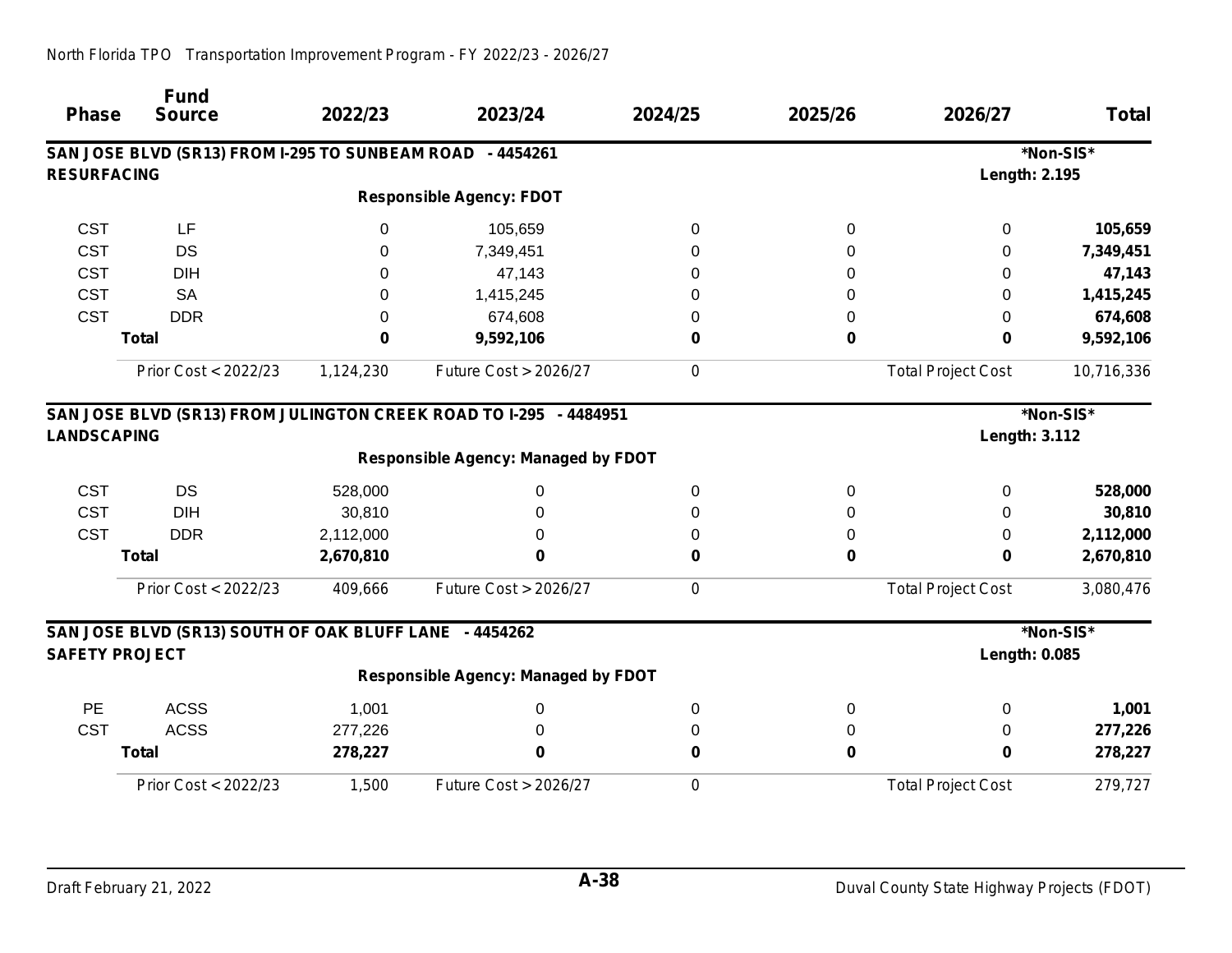| <b>Phase</b> | <b>Fund</b><br><b>Source</b>                            | 2022/23    | 2023/24                                    | 2024/25 | 2025/26     | 2026/27                   | <b>Total</b> |
|--------------|---------------------------------------------------------|------------|--------------------------------------------|---------|-------------|---------------------------|--------------|
|              |                                                         |            |                                            |         |             |                           |              |
|              | SERVICE PATROL DUVAL COUNTY ROAD RANGER - 4087242       |            |                                            |         |             |                           | *SIS*        |
|              | <b>ITS FREEWAY MANAGEMENT</b>                           |            |                                            |         |             | Length: .000              |              |
|              |                                                         |            | <b>Responsible Agency: FDOT</b>            |         |             |                           |              |
| <b>MNT</b>   | SU                                                      | 250,000    | 250,000                                    | 250,000 | 250,000     | 250,000                   | 1,250,000    |
|              | <b>Total</b>                                            | 250,000    | 250,000                                    | 250,000 | 250,000     | 250,000                   | 1,250,000    |
|              | Prior Cost < 2022/23                                    | 6,750,130  | <b>Future Cost &gt; 2026/27</b>            | 0       |             | <b>Total Project Cost</b> | 8,000,130    |
|              | SOUTHSIDE BLVD (SR 115) AT ATLANTIC BLVD (SR 10 /US 90) |            | $-4498431$                                 |         |             |                           | *Non-SIS*    |
|              | <b>INTERSECTION (MODIFY)</b>                            |            |                                            |         |             | <b>Length: 0.114</b>      |              |
|              |                                                         |            | <b>Responsible Agency: Managed by FDOT</b> |         |             |                           |              |
| <b>PE</b>    | <b>ACSS</b>                                             | 25,000     | 0                                          | 0       | 0           | 0                         | 25,000       |
| <b>CST</b>   | <b>ACSS</b>                                             | 0          | 950,327                                    | 0       | 0           | 0                         | 950,327      |
|              | <b>Total</b>                                            | 25,000     | 950,327                                    | 0       | $\mathbf 0$ | $\bf{0}$                  | 975,327      |
|              | Prior Cost < 2022/23                                    | 0          | Future Cost > 2026/27                      | 0       |             | <b>Total Project Cost</b> | 975,327      |
|              | SOUTHSIDE BLVD (SR 115) AT DEERWOOD PARK - 4394681      |            |                                            |         |             |                           | *Non-SIS*    |
|              | <b>INTERSECTION (MODIFY)</b>                            |            |                                            |         |             | Length: .495              |              |
|              |                                                         |            | <b>Responsible Agency: FDOT</b>            |         |             |                           |              |
| <b>RRU</b>   | LF                                                      | 446,412    | 0                                          | 0       | 0           | $\Omega$                  | 446,412      |
| <b>CST</b>   | SU                                                      | 10,038,750 | 0                                          | 0       | 0           | 0                         | 10,038,750   |
| <b>CST</b>   | <b>SA</b>                                               | 171,237    | 0                                          | 0       | 0           | 0                         | 171,237      |
|              | <b>Total</b>                                            | 10,656,399 | 0                                          | 0       | 0           | 0                         | 10,656,399   |
|              | Prior Cost < 2022/23                                    | 2,076,268  | Future Cost > 2026/27                      | 0       |             | <b>Total Project Cost</b> | 12,732,667   |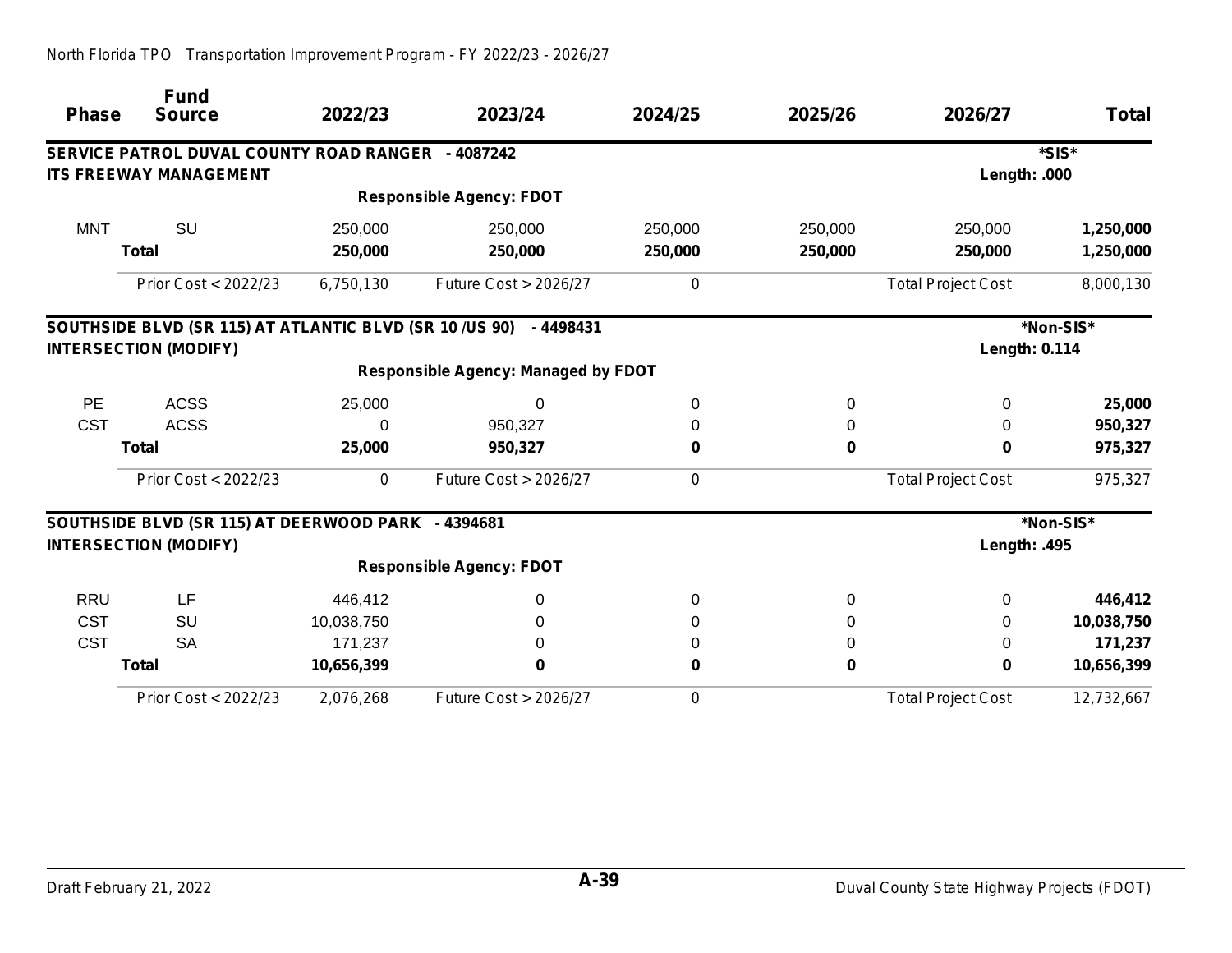| <b>Phase</b>       | <b>Fund</b><br><b>Source</b>                     | 2022/23    | 2023/24                                                             | 2024/25  | 2025/26 | 2026/27                   | <b>Total</b> |
|--------------------|--------------------------------------------------|------------|---------------------------------------------------------------------|----------|---------|---------------------------|--------------|
|                    |                                                  |            |                                                                     |          |         |                           |              |
|                    |                                                  |            | SOUTHSIDE BLVD (SR 115) FROM US 1 TO BUTLER BLVD (SR 202) - 4453401 |          |         |                           | *Non-SIS*    |
| <b>RESURFACING</b> |                                                  |            |                                                                     |          |         | <b>Length: 9.336</b>      |              |
|                    |                                                  |            | <b>Responsible Agency: FDOT</b>                                     |          |         |                           |              |
| <b>CST</b>         | LF                                               | 51,408     | 0                                                                   | $\Omega$ | 0       | 0                         | 51,408       |
| <b>CST</b>         | DS                                               | 6,903,209  | 0                                                                   |          | 0       | 0                         | 6,903,209    |
| <b>CST</b>         | <b>DIH</b>                                       | 63,932     | O                                                                   |          |         | O                         | 63,932       |
| <b>ROW</b>         | <b>DDR</b>                                       | 250        |                                                                     |          |         |                           | 250          |
| <b>CST</b>         | <b>SA</b>                                        | 826,517    |                                                                     |          |         | 0                         | 826,517      |
| <b>CST</b>         | <b>DDR</b>                                       | 3,247,756  |                                                                     |          |         | 0                         | 3,247,756    |
| <b>CST</b>         | <b>ACNR</b>                                      | 6,899,317  |                                                                     |          |         | 0                         | 6,899,317    |
|                    | <b>Total</b>                                     | 17,992,389 | 0                                                                   | n        | 0       | 0                         | 17,992,389   |
|                    | Prior Cost < 2022/23                             | 1,850,414  | Future Cost > 2026/27                                               | 0        |         | <b>Total Project Cost</b> | 19,842,803   |
|                    | SR 115 FROM SOUTEL DRIVE TO NASSAU C/L - 4373201 |            |                                                                     |          |         |                           | *Non-SIS*    |
| <b>RESURFACING</b> |                                                  |            |                                                                     |          |         | Length: 18.934            |              |
|                    |                                                  |            | <b>Responsible Agency: FDOT</b>                                     |          |         |                           |              |
| <b>RRU</b>         | LF                                               | 1,062,141  | 0                                                                   | 0        | 0       | 0                         | 1,062,141    |
| <b>CST</b>         | <b>DS</b>                                        | 8,895,696  |                                                                     |          | 0       | O                         | 8,895,696    |
| <b>CST</b>         | <b>DIH</b>                                       | 87,212     |                                                                     |          | 0       | 0                         | 87,212       |
| <b>CST</b>         | <b>SA</b>                                        | 808,998    |                                                                     |          | 0       | 0                         | 808,998      |
| <b>CST</b>         | <b>DDR</b>                                       | 2,768,766  |                                                                     |          |         | O                         | 2,768,766    |
| <b>CST</b>         | <b>ACNR</b>                                      | 2,465,410  |                                                                     |          |         | 0                         | 2,465,410    |
|                    | <b>Total</b>                                     | 16,088,223 | 0                                                                   |          | 0       | 0                         | 16,088,223   |
|                    | Prior Cost < 2022/23                             | 1,712,259  | Future Cost > 2026/27                                               | 0        |         | <b>Total Project Cost</b> | 17,800,482   |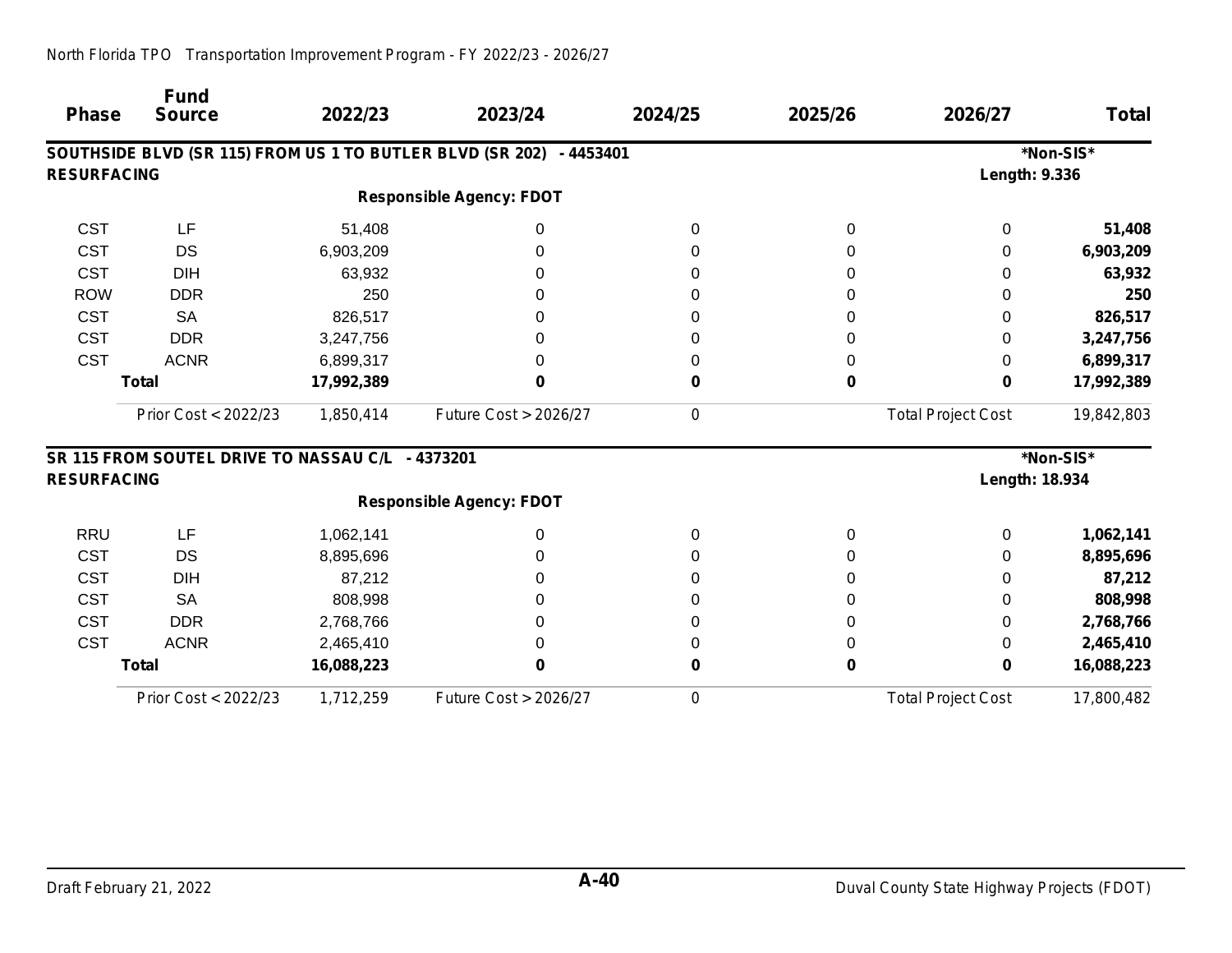| <b>Phase</b>           | <b>Fund</b><br><b>Source</b>           | 2022/23   | 2023/24                                                                 | 2024/25   | 2025/26   | 2026/27                   | <b>Total</b> |
|------------------------|----------------------------------------|-----------|-------------------------------------------------------------------------|-----------|-----------|---------------------------|--------------|
|                        | SR 9B FROM I-295 TO I-95 - 4359321     |           |                                                                         |           |           |                           | *SIS*        |
| <b>LANDSCAPING</b>     |                                        |           |                                                                         |           |           | Length: .772              |              |
|                        |                                        |           | <b>Responsible Agency: FDOT</b>                                         |           |           |                           |              |
| <b>CST</b>             | <b>DIH</b>                             | 31,369    | 0                                                                       | 0         | 0         | 0                         | 31,369       |
|                        | <b>Total</b>                           | 31,369    | 0                                                                       | 0         | 0         | 0                         | 31,369       |
|                        | Prior Cost < 2022/23                   | 4,208,283 | Future Cost > 2026/27                                                   | 0         |           | <b>Total Project Cost</b> | 4,239,652    |
|                        |                                        |           | SR A1A/HECKSCHER DR FROM HUGUENOT PARK TO GEORGE RIVER BRIDGE - 4331641 |           |           |                           | *Non-SIS*    |
| <b>BIKE PATH/TRAIL</b> |                                        |           |                                                                         |           |           | Length: .573              |              |
|                        |                                        |           | <b>Responsible Agency: Managed by FDOT</b>                              |           |           |                           |              |
| <b>CST</b>             | <b>DIH</b>                             | 0         | 0                                                                       | 0         | 88,104    | 0                         | 88,104       |
| <b>CST</b>             | <b>TLWR</b>                            | 0         | 0                                                                       | 0         | 5,121,088 | 0                         | 5,121,088    |
|                        | <b>Total</b>                           | 0         | 0                                                                       | 0         | 5,209,192 | 0                         | 5,209,192    |
|                        | Prior Cost < 2022/23                   | 1,532,959 | Future Cost > 2026/27                                                   | 0         |           | <b>Total Project Cost</b> | 6,742,151    |
|                        | SR101 FROM ATLANTIC BLVD TO 7TH STREET |           | - 4454281                                                               |           |           |                           | *Non-SIS*    |
| <b>RESURFACING</b>     |                                        |           |                                                                         |           |           | Length: 0.383             |              |
|                        |                                        |           | <b>Responsible Agency: Managed by FDOT</b>                              |           |           |                           |              |
| PE                     | <b>DDR</b>                             | 830,386   | 0                                                                       | 0         | 0         | 0                         | 830,386      |
| <b>PE</b>              | <b>SA</b>                              | 71,542    | 0                                                                       | 0         | 0         | $\Omega$                  | 71,542       |
| <b>CST</b>             | <b>DIH</b>                             | 0         | 0                                                                       | 4,898     | 0         | 0                         | 4,898        |
| <b>CST</b>             | <b>SA</b>                              |           | 0                                                                       | 220,385   | 0         | 0                         | 220,385      |
| <b>CST</b>             | <b>DDR</b>                             | 0         | 0                                                                       | 295,072   | 0         | 0                         | 295,072      |
| <b>CST</b>             | <b>ACNR</b>                            | 0         | 0                                                                       | 979,494   | 0         | 0                         | 979,494      |
|                        | <b>Total</b>                           | 901,928   | 0                                                                       | 1,499,849 | 0         | 0                         | 2,401,777    |
|                        | Prior Cost < 2022/23                   | 44,382    | Future Cost > 2026/27                                                   | 0         |           | <b>Total Project Cost</b> | 2,446,159    |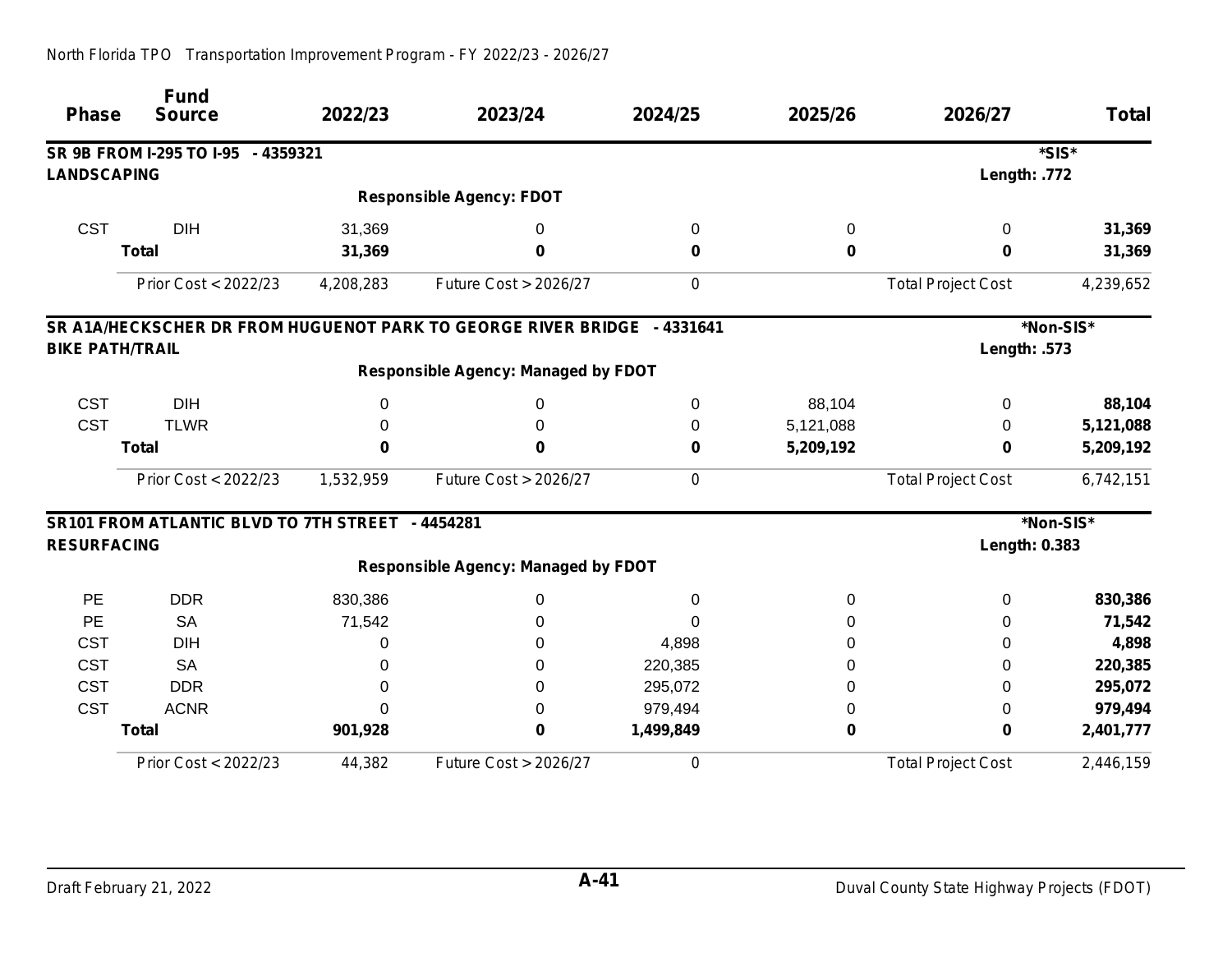| <b>Phase</b>       | <b>Fund</b><br><b>Source</b>                         | 2022/23 | 2023/24                                    | 2024/25   | 2025/26  | 2026/27                   | <b>Total</b> |
|--------------------|------------------------------------------------------|---------|--------------------------------------------|-----------|----------|---------------------------|--------------|
|                    | <b>SR13 @ NEW ROSE CREEK BRIDGE #720029</b>          |         | $-4488531$                                 |           |          |                           | *Non-SIS*    |
|                    | <b>BRIDGE REPLACEMENT</b>                            |         |                                            |           |          | <b>Length: 1.01</b>       |              |
|                    |                                                      |         | <b>Responsible Agency: Managed by FDOT</b> |           |          |                           |              |
| PE                 | <b>ACBR</b>                                          | 518,032 | 0                                          | 0         | $\Omega$ | 0                         | 518,032      |
| <b>ROW</b>         | <b>ACBR</b>                                          |         | 0                                          | 984,822   | 0        | 0                         | 984,822      |
| <b>ROW</b>         | <b>SA</b>                                            |         |                                            | 129,159   |          | 0                         | 129,159      |
| <b>CST</b>         | <b>ACBR</b>                                          |         |                                            | ∩         | 0        | 3,622,435                 | 3,622,435    |
|                    | <b>Total</b>                                         | 518,032 | 0                                          | 1,113,981 | 0        | 3,622,435                 | 5,254,448    |
|                    | Prior Cost < 2022/23                                 | 900,000 | <b>Future Cost &gt; 2026/27</b>            | 0         |          | <b>Total Project Cost</b> | 6, 154, 448  |
|                    | SR134 FROM SAMARITAN WAY TO SHINDLER DRIVE - 2096926 |         |                                            |           |          |                           | *Non-SIS*    |
| <b>RESURFACING</b> |                                                      |         |                                            |           |          | Length: 2.353             |              |
|                    |                                                      |         | <b>Responsible Agency: Managed by FDOT</b> |           |          |                           |              |
| PE                 | <b>DDR</b>                                           | 624,825 | 0                                          | 0         | 0        | 0                         | 624,825      |
| PE                 | <b>SA</b>                                            | 122,120 |                                            |           |          | 0                         | 122,120      |
| PE                 | DS                                                   | 30,530  |                                            |           |          | 0                         | 30,530       |
| <b>CST</b>         | LF                                                   |         | 0                                          | 1,340,683 |          | 0                         | 1,340,683    |
| <b>CST</b>         | <b>DS</b>                                            |         |                                            | 6,106,241 |          |                           | 6,106,241    |
| <b>CST</b>         | <b>DIH</b>                                           |         | 0                                          | 22,103    |          | 0                         | 22,103       |
| <b>CST</b>         | <b>SA</b>                                            |         | 0                                          | 185,411   |          | 0                         | 185,411      |
|                    | <b>Total</b>                                         | 777,475 |                                            | 7,654,438 | 0        | 0                         | 8,431,913    |
|                    | Prior Cost < 2022/23                                 | 154,954 | Future Cost > 2026/27                      | 0         |          | <b>Total Project Cost</b> | 8,586,867    |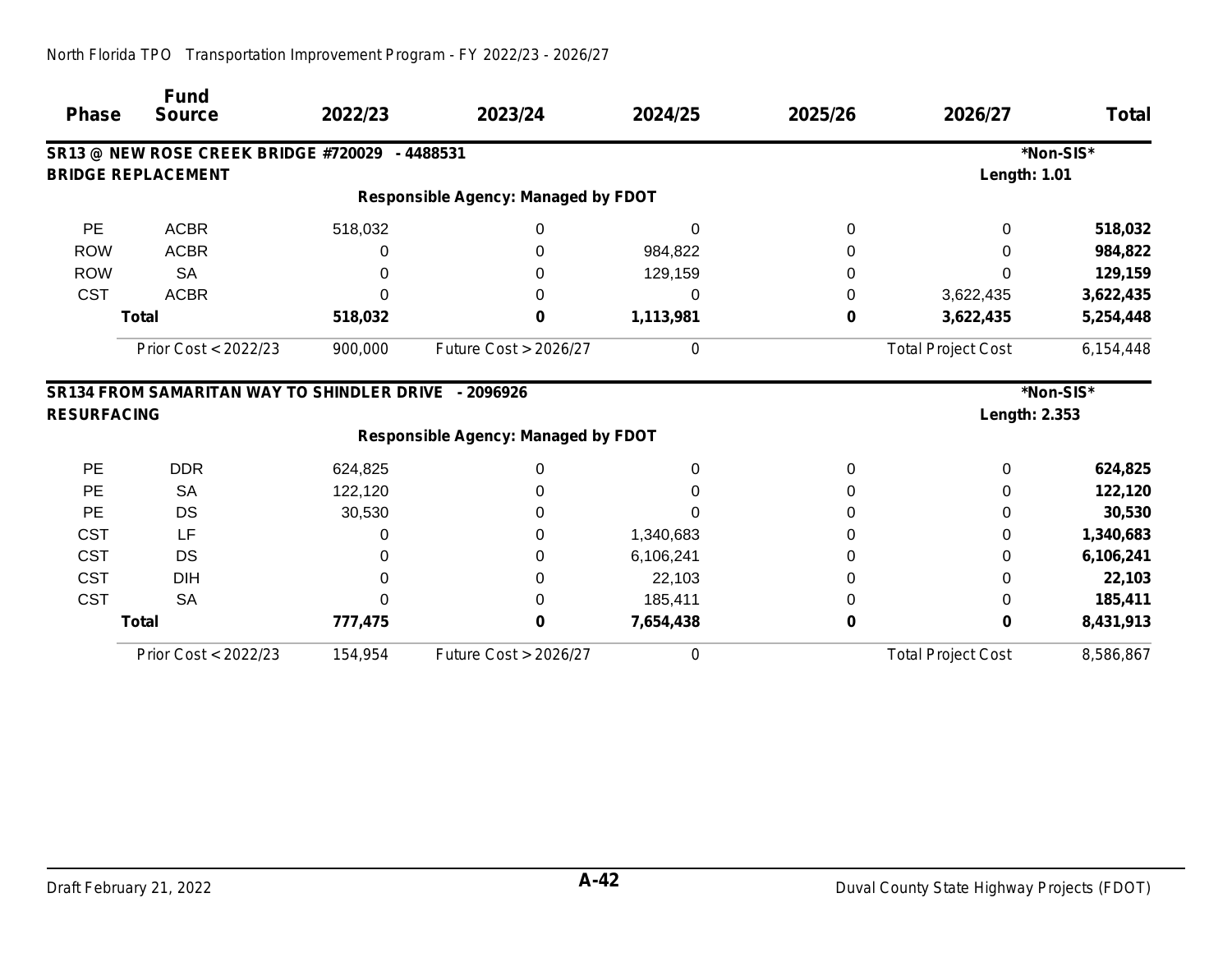|                    | <b>Fund</b>                                         |         |                                                                |           |            |                           |              |
|--------------------|-----------------------------------------------------|---------|----------------------------------------------------------------|-----------|------------|---------------------------|--------------|
| <b>Phase</b>       | <b>Source</b>                                       | 2022/23 | 2023/24                                                        | 2024/25   | 2025/26    | 2026/27                   | <b>Total</b> |
|                    | SR228 FROM HART BRIDGE TO BEACH BOULEVARD - 4373181 |         |                                                                |           |            |                           | *Non-SIS*    |
| <b>RESURFACING</b> |                                                     |         |                                                                |           |            | <b>Length: 2.996</b>      |              |
|                    |                                                     |         | <b>Responsible Agency: Managed by FDOT</b>                     |           |            |                           |              |
| PE                 | <b>DDR</b>                                          | 0       | 1,322,237                                                      | 0         | 0          | 0                         | 1,322,237    |
| PE                 | <b>SA</b>                                           | 0       | 153,900                                                        |           | n          | 0                         | 153,900      |
| <b>CST</b>         | <b>DS</b>                                           |         | 0                                                              | 0         | 1,817,346  | 0                         | 1,817,346    |
| <b>CST</b>         | <b>DIH</b>                                          | 0       |                                                                | 0         | 84,426     | 0                         | 84,426       |
| <b>CST</b>         | <b>SA</b>                                           | O       | 0                                                              | 0         | 13,910,320 | 0                         | 13,910,320   |
| <b>CST</b>         | <b>DDR</b>                                          |         |                                                                | 0         | 7,883,515  | 0                         | 7,883,515    |
|                    | <b>Total</b>                                        | 0       | 1,476,137                                                      | 0         | 23,695,607 | 0                         | 25, 171, 744 |
|                    | Prior Cost < 2022/23                                | 446,518 | Future Cost > 2026/27                                          | 0         |            | <b>Total Project Cost</b> | 25,618,262   |
|                    |                                                     |         | SRA1A(US105) FROM SHAD CREEK TO LITTLE TALBOT ISLAND - 2094414 |           |            |                           | *Non-SIS*    |
| <b>RESURFACING</b> |                                                     |         |                                                                |           |            | <b>Length: 2.67</b>       |              |
|                    |                                                     |         | <b>Responsible Agency: Managed by FDOT</b>                     |           |            |                           |              |
| <b>PE</b>          | <b>DDR</b>                                          | 64,638  | 0                                                              | 0         | 0          | $\Omega$                  | 64,638       |
| PE                 | <b>SA</b>                                           | 368,000 | 0                                                              |           | 0          | 0                         | 368,000      |
| PE                 | DS                                                  | 132,037 | 0                                                              |           | 0          | 0                         | 132,037      |
| <b>CST</b>         | <b>DS</b>                                           |         | 0                                                              | 4,510,705 | 0          | 0                         | 4,510,705    |
| <b>CST</b>         | <b>DIH</b>                                          |         | 0                                                              | 15,933    | 0          | 0                         | 15,933       |
| <b>CST</b>         | <b>SA</b>                                           |         | 0                                                              | 223,237   | 0          | 0                         | 223,237      |
|                    | <b>Total</b>                                        | 564,675 | 0                                                              | 4,749,875 | 0          | 0                         | 5,314,550    |
|                    | Prior Cost < 2022/23                                | 112,916 | Future Cost > 2026/27                                          | 0         |            | <b>Total Project Cost</b> | 5,427,466    |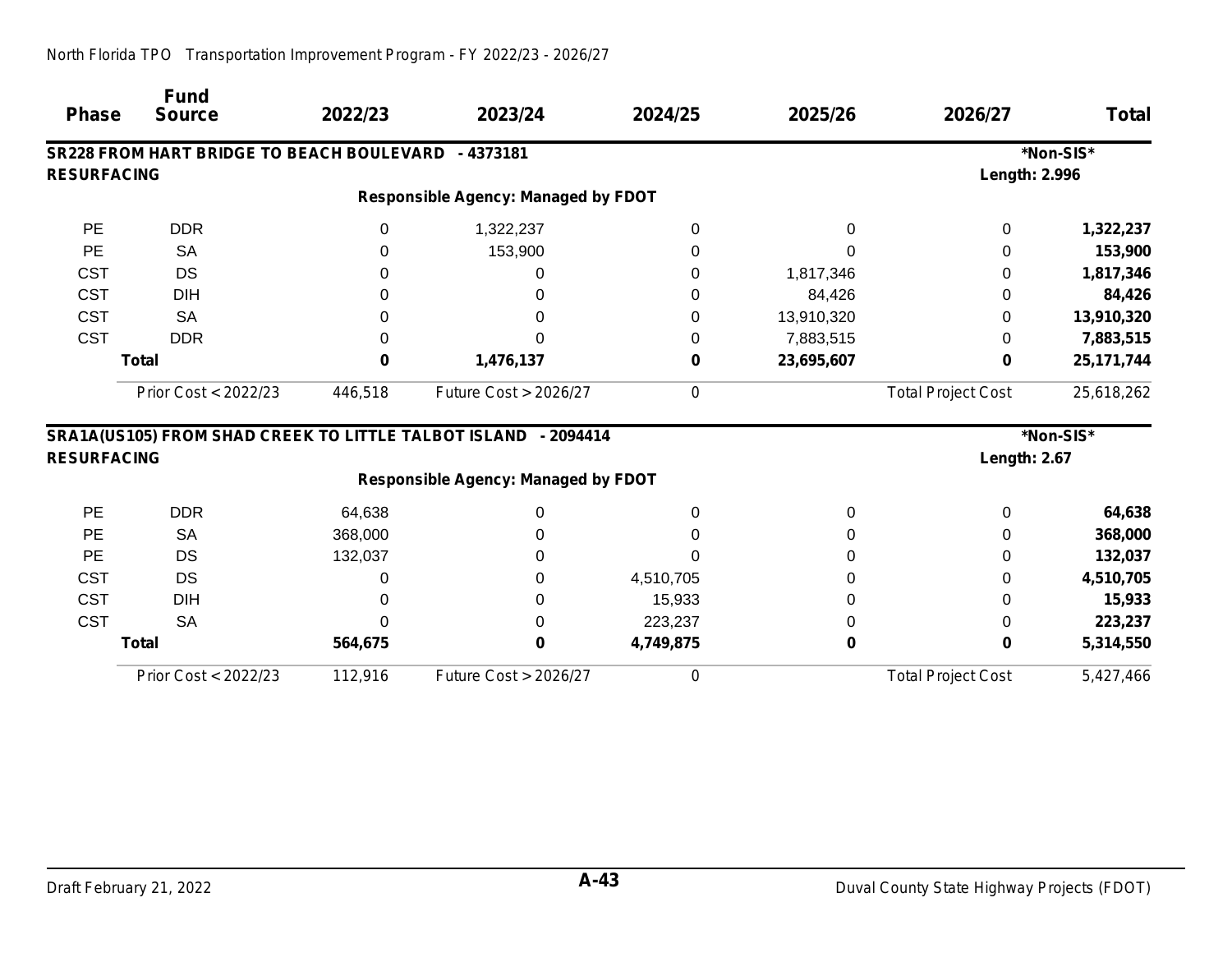| <b>Phase</b>       | <b>Fund</b><br><b>Source</b>                             | 2022/23     | 2023/24                                                            | 2024/25  | 2025/26 | 2026/27                   | <b>Total</b> |
|--------------------|----------------------------------------------------------|-------------|--------------------------------------------------------------------|----------|---------|---------------------------|--------------|
|                    | ST JOHNS AVE (SR211) FROM SAN JUAN AVE TO I-95 - 4454311 |             |                                                                    |          |         |                           | *Non-SIS*    |
| <b>RESURFACING</b> |                                                          |             |                                                                    |          |         | <b>Length: 3.723</b>      |              |
|                    |                                                          |             | <b>Responsible Agency: FDOT</b>                                    |          |         |                           |              |
| <b>RRU</b>         | LF                                                       | 352,656     | 1,851,212                                                          | 0        | 0       | 0                         | 2,203,868    |
| <b>CST</b>         | <b>DS</b>                                                | 0           | 267,992                                                            | 0        | 0       | 0                         | 267,992      |
| <b>CST</b>         | <b>DIH</b>                                               | 0           | 53,772                                                             | 0        | 0       | 0                         | 53,772       |
| <b>CST</b>         | <b>SA</b>                                                | $\Omega$    | 2,836,736                                                          | 0        | 0       | 0                         | 2,836,736    |
| <b>CST</b>         | <b>DDR</b>                                               | $\Omega$    | 6,729,058                                                          | 0        | 0       | 0                         | 6,729,058    |
|                    | <b>Total</b>                                             | 352,656     | 11,738,770                                                         | 0        | 0       | 0                         | 12,091,426   |
|                    | Prior Cost < 2022/23                                     | 1,308,328   | Future Cost > 2026/27                                              | 0        |         | <b>Total Project Cost</b> | 13,399,754   |
|                    | TRAFFIC MANAGEMENT CENTER OPERATIONS - 4177353           |             |                                                                    |          |         |                           | *Non-SIS*    |
|                    | <b>TRAFFIC MANAGEMENT CENTERS</b>                        |             |                                                                    |          |         | Length: .000              |              |
|                    |                                                          |             | <b>Responsible Agency: FDOT</b>                                    |          |         |                           |              |
| <b>OPS</b>         | <b>DITS</b>                                              | 300,000     | 420,000                                                            | 0        | 0       | $\Omega$                  | 720,000      |
|                    | <b>Total</b>                                             | 300,000     | 420,000                                                            | 0        | 0       | 0                         | 720,000      |
|                    | Prior Cost < 2022/23                                     | 8,586,364   | Future Cost > 2026/27                                              | 0        |         | <b>Total Project Cost</b> | 9,306,364    |
|                    |                                                          |             | UNIVERSITY BLVD (SR109) FROM CRUZ ROAD TO WATEREDGE LANE - 4454271 |          |         |                           | *Non-SIS*    |
| <b>RESURFACING</b> |                                                          |             |                                                                    |          |         | <b>Length: 2.107</b>      |              |
|                    |                                                          |             | <b>Responsible Agency: FDOT</b>                                    |          |         |                           |              |
| <b>CST</b>         | <b>DS</b>                                                | $\Omega$    | 404,116                                                            | $\Omega$ | 0       | $\Omega$                  | 404,116      |
| <b>CST</b>         | <b>DIH</b>                                               | 0           | 19,861                                                             | 0        | 0       | 0                         | 19,861       |
| <b>CST</b>         | <b>SA</b>                                                | 0           | 1,171,640                                                          | 0        | 0       | 0                         | 1,171,640    |
| <b>CST</b>         | <b>DDR</b>                                               | 0           | 4,245,730                                                          | 0        | 0       | 0                         | 4,245,730    |
|                    | <b>Total</b>                                             | $\mathbf 0$ | 5,841,347                                                          | 0        | 0       | 0                         | 5,841,347    |
|                    | Prior Cost < 2022/23                                     | 853,920     | Future Cost > 2026/27                                              | 0        |         | <b>Total Project Cost</b> | 6,695,267    |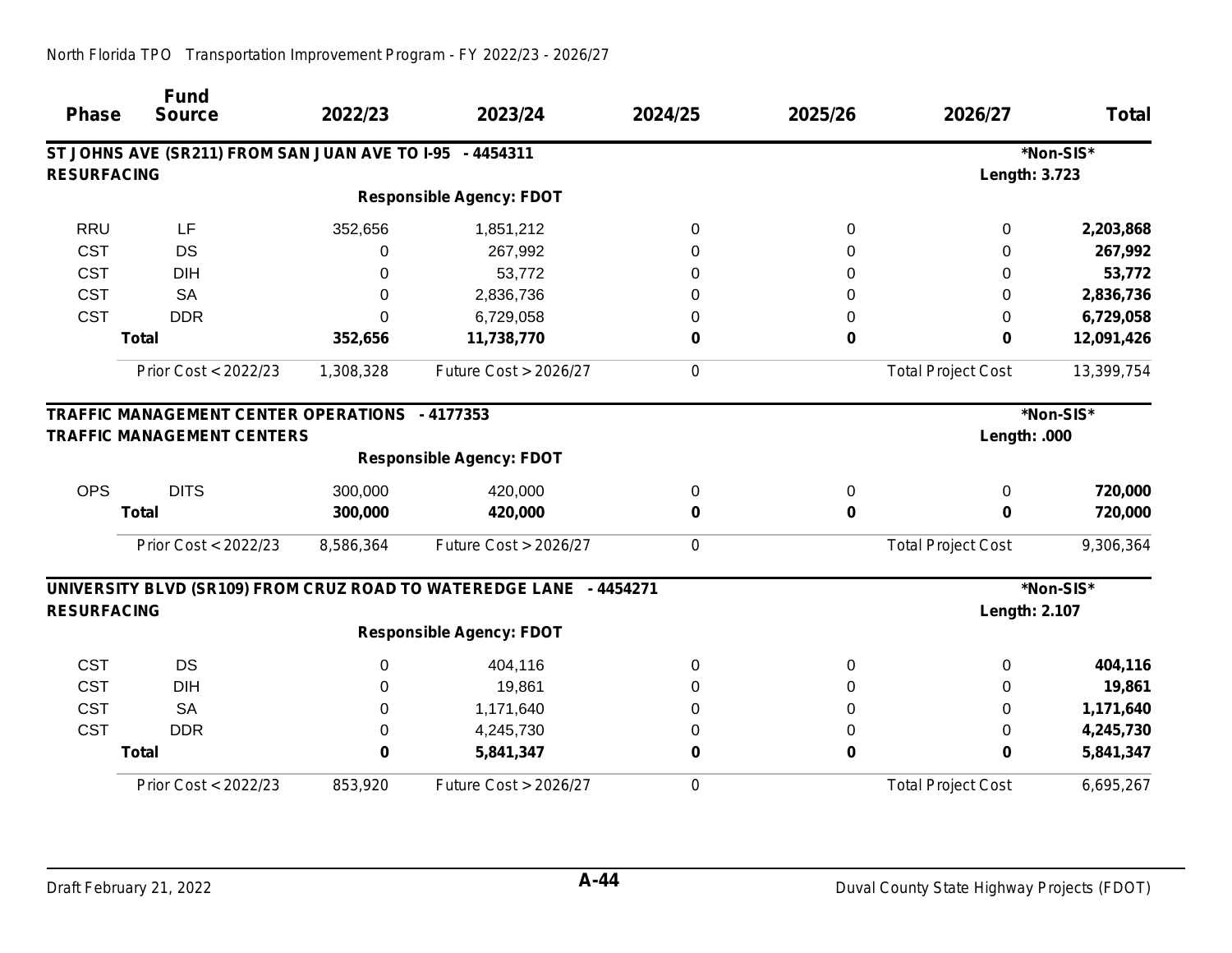### **Phase Fund Source 2022/23 2023/24 2024/25 2025/26 2026/27 Total UNIVERSITY BLVD (SR109) FROM SAN JOSE BLVD (SR13) TO I-95 - 4471251 \*Non-SIS\* RESURFACING Length: 2.127 Responsible Agency: FDOT** RRU LF 200,056 1,050,112 0 0 0 **1,250,168** CST DS 0 3,443,489 0 0 0 **3,443,489** CST DIH 0 35,922 0 0 0 **35,922** CST SA 0 536,307 0 0 0 **536,307** CST DDR 0 176,758 0 0 0 **176,758** CST ACNR 0 1,430,585 0 0 0 **1,430,585 Total 200,056 6,673,173 0 0 0 6,873,229** *Prior Cost < 2022/23 1,076,392 Future Cost > 2026/27 0 Total Project Cost 7,949,621* **US 301 URBAN AREA RAIL DIVERSION PLAN - 4462331 \*SIS\* OTHER ITS Length: 11.100 Responsible Agency: FDOT** PE DIH 0 0 90,524 0 0 **90,524** PE DDR 0 0 543,147 0 0 **543,147 Total 0 0 633,671 0 0 633,671** *Prior Cost < 2022/23 1,536 Future Cost > 2026/27 4,285,630 Total Project Cost 4,920,837* **US1 (SR 5) @ JTB INTERSECTION - 4389281 \*SIS\* RIGHT OF WAY ACTIVITIES Length: .372 Responsible Agency: FDOT** ROW DIH 0 0 0 2,000 0 **2,000** ROW DDR 0 0 0 830,000 0 **830,000 Total 0 0 0 832,000 0 832,000** *Prior Cost < 2022/23 5,040,840 Future Cost > 2026/27 0 Total Project Cost 5,872,840*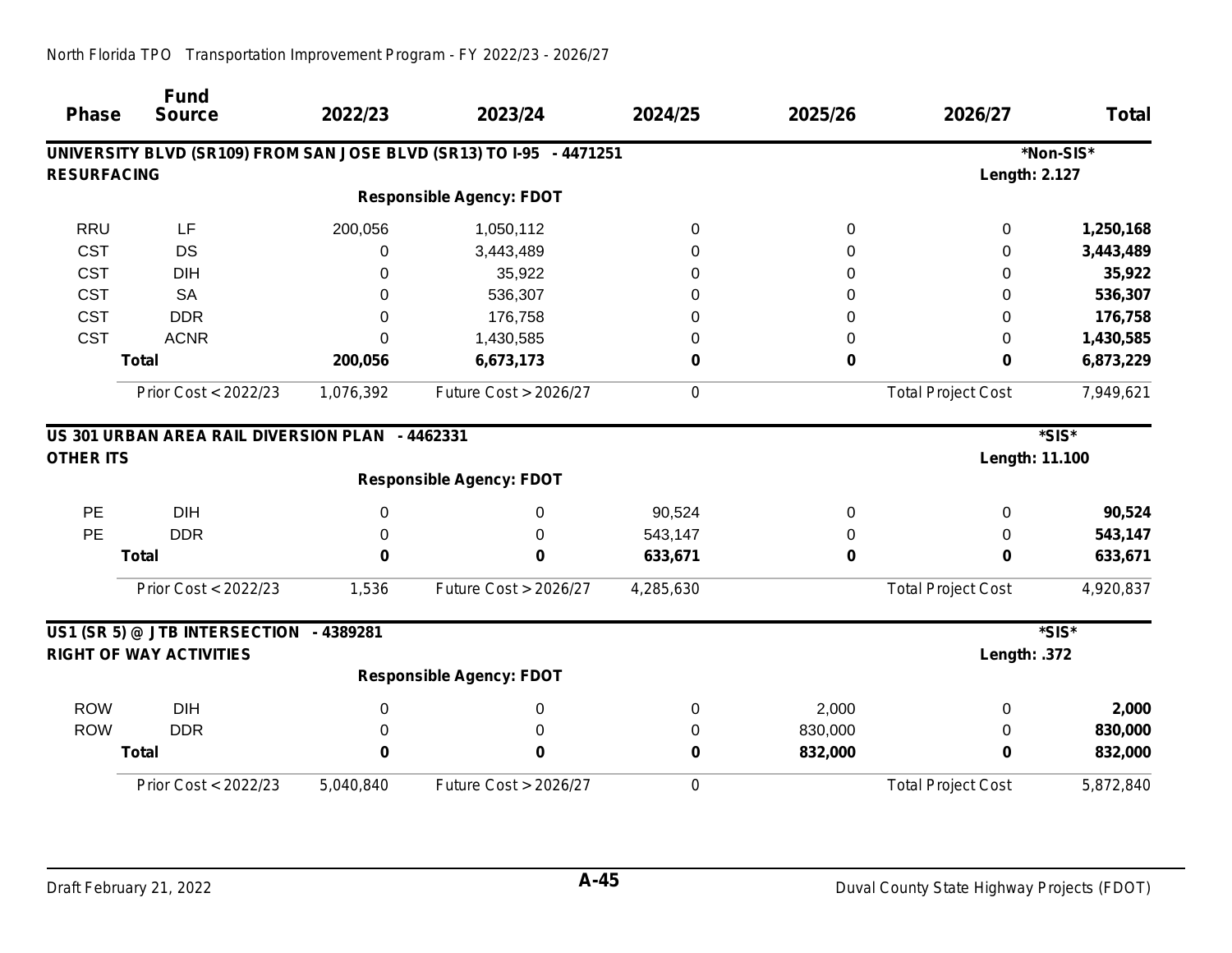| <b>Phase</b>       | <b>Fund</b><br><b>Source</b>                               | 2022/23   | 2023/24                         | 2024/25   | 2025/26 | 2026/27                   | Total      |
|--------------------|------------------------------------------------------------|-----------|---------------------------------|-----------|---------|---------------------------|------------|
|                    | US301(SR200) @ I-10 IMPROVEMENTS - 4288652                 |           |                                 |           |         |                           | *SIS*      |
|                    | <b>INTERCHANGE RAMP (NEW)</b>                              |           |                                 |           |         | Length: .585              |            |
|                    |                                                            |           | <b>Responsible Agency: FDOT</b> |           |         |                           |            |
| <b>CST</b>         | <b>ACFP</b>                                                | 0         | $\Omega$                        | 4,855,132 | 0       | 0                         | 4,855,132  |
|                    | <b>Total</b>                                               | 0         | 0                               | 4,855,132 | 0       | 0                         | 4,855,132  |
|                    | Prior Cost < $2022/23$                                     | 7,035,323 | Future Cost > 2026/27           | 0         |         | <b>Total Project Cost</b> | 11,890,455 |
|                    | WILSON BLVD (SR208) FROM DEBRA DRIVE TO LANE AVE - 4471291 |           |                                 |           |         |                           | *Non-SIS*  |
| <b>RESURFACING</b> |                                                            |           |                                 |           |         | Length: 0.84              |            |
|                    |                                                            |           | <b>Responsible Agency: FDOT</b> |           |         |                           |            |
| <b>CST</b>         | <b>DIH</b>                                                 | $\Omega$  | 10,895                          | 0         | 0       | 0                         | 10,895     |
| <b>CST</b>         | <b>SA</b>                                                  |           | 929,520                         |           | 0       | 0                         | 929,520    |
| <b>CST</b>         | <b>DDR</b>                                                 |           | 1,423,391                       |           | O       | 0                         | 1,423,391  |
|                    | Total                                                      | 0         | 2,363,806                       | 0         | 0       | 0                         | 2,363,806  |
|                    | Prior Cost < 2022/23                                       | 514,721   | <b>Future Cost &gt; 2026/27</b> | 0         |         | <b>Total Project Cost</b> | 2,878,527  |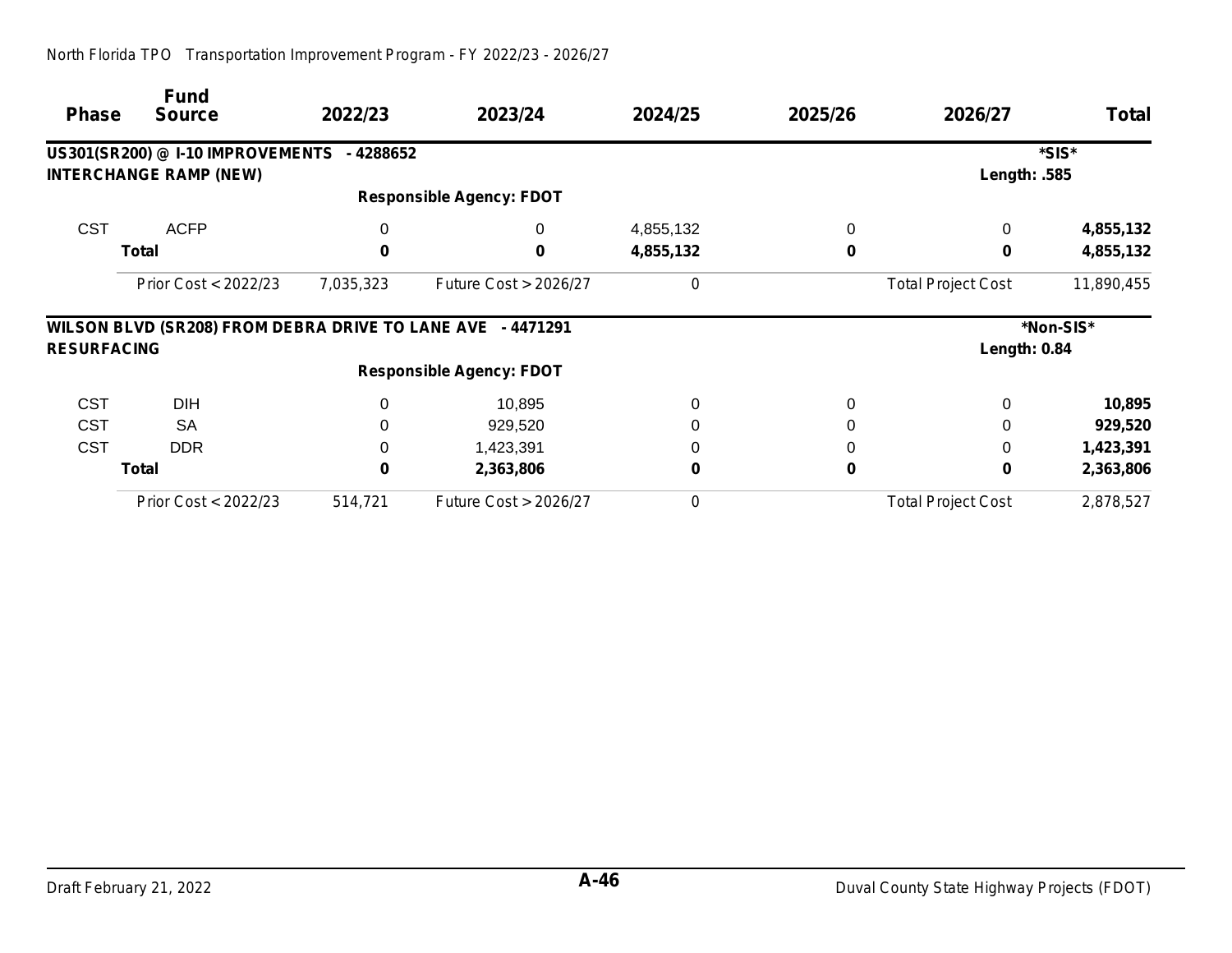# **Section B - Duval County State Highway / Transit Projects (JTA)**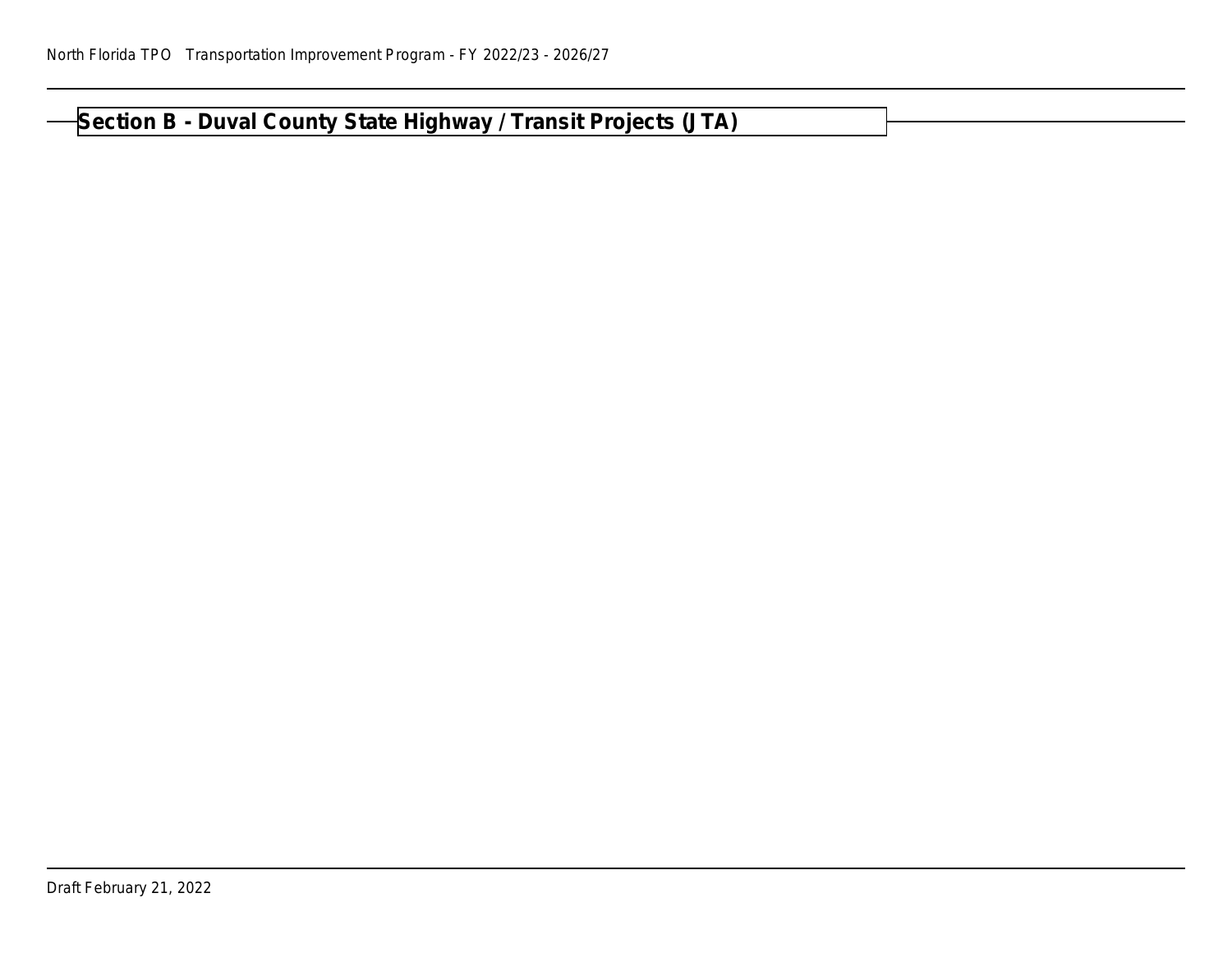| <b>Phase</b> | <b>Fund</b><br><b>Source</b>                               | 2022/23    | 2023/24                                                           | 2024/25    | 2025/26    | 2026/27                   | <b>Total</b>  |
|--------------|------------------------------------------------------------|------------|-------------------------------------------------------------------|------------|------------|---------------------------|---------------|
|              |                                                            |            |                                                                   |            |            |                           |               |
|              | DUVAL COUNTY FED SECT 5311 RURAL TRANSIT FUNDING - 4272561 |            |                                                                   |            |            |                           | *Non-SIS*     |
|              | <b>OPERATING/ADMIN. ASSISTANCE</b>                         |            |                                                                   |            |            | Length: .000              |               |
|              |                                                            |            | <b>Responsible Agency: JTA</b>                                    |            |            |                           |               |
| <b>OPS</b>   | <b>DU</b>                                                  | 165,793    | 170,767                                                           | 175,890    | 181,167    | 186,602                   | 880,219       |
| <b>OPS</b>   | LF                                                         | 165,793    | 170,767                                                           | 175,890    | 181,167    | 186,602                   | 880,219       |
|              | <b>Total</b>                                               | 331,586    | 341,534                                                           | 351,780    | 362,334    | 373,204                   | 1,760,438     |
|              | Prior Cost < 2022/23                                       | 1,576,430  | <b>Future Cost &gt; 2026/27</b>                                   | 0          |            | <b>Total Project Cost</b> | 3,336,868     |
|              |                                                            |            | <b>JACKSONVILLE JTA SECT 5307 FORMULA GRANT CAPITAL PURCHASES</b> | $-4068441$ |            |                           | *Non-SIS*     |
|              | <b>CAPITAL FOR FIXED ROUTE</b>                             |            |                                                                   |            |            | Length: .000              |               |
|              |                                                            |            | <b>Responsible Agency: JTA</b>                                    |            |            |                           |               |
| CAP          | <b>FTA</b>                                                 | 3,703,588  | 3,703,588                                                         | 3,703,588  | 3,703,588  | 3,703,588                 | 18,517,940    |
| CAP          | LF                                                         | 925,900    | 925,900                                                           | 925,900    | 925,900    | 925,900                   | 4,629,500     |
|              | <b>Total</b>                                               | 4,629,488  | 4,629,488                                                         | 4,629,488  | 4,629,488  | 4,629,488                 | 23,147,440    |
|              | Prior Cost < 2022/23                                       | 13,888,464 | <b>Future Cost &gt; 2026/27</b>                                   | 0          |            | <b>Total Project Cost</b> | 37,035,904    |
|              |                                                            |            | <b>JACKSONVILLE JTA SECT 5307 FORMULA GRANT CAPITAL PURCHASES</b> | $-4040201$ |            |                           | *Non-SIS*     |
|              | <b>CAPITAL FOR FIXED ROUTE</b>                             |            |                                                                   |            |            | Length: .000              |               |
|              |                                                            |            | <b>Responsible Agency: JTA</b>                                    |            |            |                           |               |
| CAP          | <b>FTA</b>                                                 | 11,075,432 | 12,000,000                                                        | 12,000,000 | 12,000,000 | 12,000,000                | 59,075,432    |
| CAP          | LF                                                         | 2,693,862  | 3,000,000                                                         | 3,000,000  | 3,000,000  | 3,000,000                 | 14,693,862    |
|              | <b>Total</b>                                               | 13,769,294 | 15,000,000                                                        | 15,000,000 | 15,000,000 | 15,000,000                | 73,769,294    |
|              | Prior Cost < 2022/23                                       | 36,381,804 | Future Cost > 2026/27                                             | 0          |            | <b>Total Project Cost</b> | 110, 151, 098 |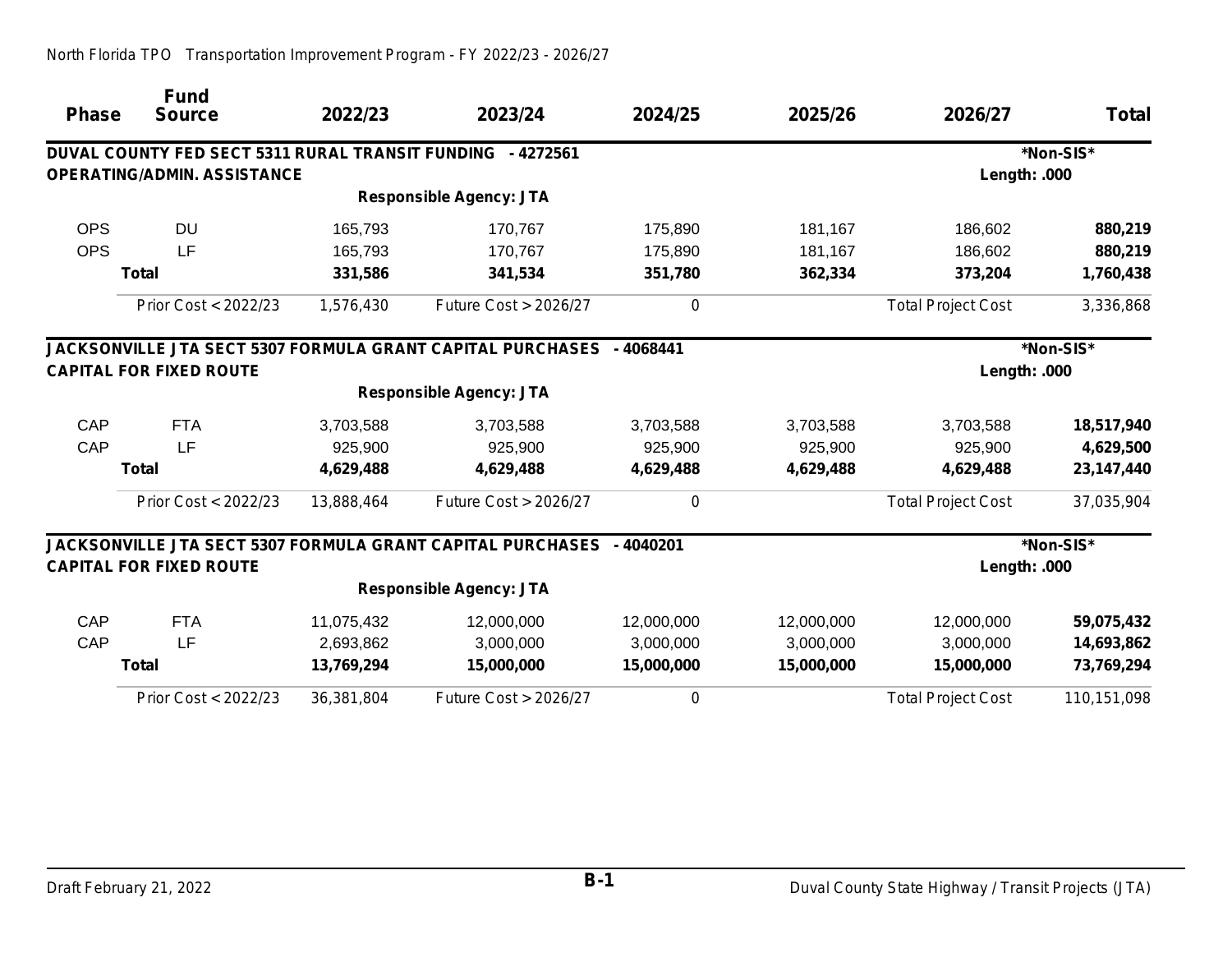| <b>Phase</b> | <b>Fund</b><br><b>Source</b>     | 2022/23     | 2023/24                                                                   | 2024/25    | 2025/26    | 2026/27                   | <b>Total</b> |
|--------------|----------------------------------|-------------|---------------------------------------------------------------------------|------------|------------|---------------------------|--------------|
|              |                                  |             | <b>JACKSONVILLE JTA SECT 5307 FORMULA GRANT CAPITAL PURCHASES</b>         | - 4117601  |            |                           | *Non-SIS*    |
|              | <b>CAPITAL FOR FIXED ROUTE</b>   |             |                                                                           |            |            | Length: .000              |              |
|              |                                  |             | <b>Responsible Agency: JTA</b>                                            |            |            |                           |              |
| CAP          | <b>FTA</b>                       | 2,504,072   | 2,504,072                                                                 | 2,504,072  | 2,504,072  | 2,504,072                 | 12,520,360   |
| CAP          | LF                               | 626,019     | 626,019                                                                   | 626,019    | 626,019    | 626,019                   | 3,130,095    |
|              | <b>Total</b>                     | 3,130,091   | 3,130,091                                                                 | 3,130,091  | 3,130,091  | 3,130,091                 | 15,650,455   |
|              | Prior Cost < 2022/23             | 13,340,555  | Future Cost > 2026/27                                                     | 0          |            | <b>Total Project Cost</b> | 28,991,010   |
|              |                                  |             | JACKSONVILLE JTA SECT 5307 FORMULA GRANT TRANSIT PLANNING TASKS - 4089671 |            |            |                           | *Non-SIS*    |
|              | <b>CAPITAL FOR FIXED ROUTE</b>   |             |                                                                           |            |            | Length: .000              |              |
|              |                                  |             | <b>Responsible Agency: JTA</b>                                            |            |            |                           |              |
| CAP          | <b>FTA</b>                       | 1,535,528   | 1,535,528                                                                 | 1,535,528  | 1,535,528  | 1,535,528                 | 7,677,640    |
| CAP          | LF                               | 307,106     | 307,106                                                                   | 307,106    | 307,106    | 307,106                   | 1,535,530    |
|              | <b>Total</b>                     | 1,842,634   | 1,842,634                                                                 | 1,842,634  | 1,842,634  | 1,842,634                 | 9,213,170    |
|              | Prior Cost < 2022/23             | 17,781,329  | <b>Future Cost &gt; 2026/27</b>                                           | 0          |            | <b>Total Project Cost</b> | 26,994,499   |
|              |                                  |             | JACKSONVILLE JTA STATE BLOCK GRANT OPERATING FUNDS - 4117591              |            |            |                           | *Non-SIS*    |
|              | <b>OPERATING FOR FIXED ROUTE</b> |             |                                                                           |            |            | Length: .000              |              |
|              |                                  |             | <b>Responsible Agency: JTA</b>                                            |            |            |                           |              |
| <b>OPS</b>   | <b>DPTO</b>                      | 270,691     | 182,738                                                                   | 50,684     | 242,935    | 0                         | 747,048      |
| <b>OPS</b>   | <b>DDR</b>                       | 4,994,788   | 5,240,705                                                                 | 5,535,462  | 5,510,796  | 5,926,343                 | 27,208,094   |
| <b>OPS</b>   | LF                               | 5,265,479   | 5,423,443                                                                 | 5,586,146  | 5,753,731  | 5,926,343                 | 27,955,142   |
|              | <b>Total</b>                     | 10,530,958  | 10,846,886                                                                | 11,172,292 | 11,507,462 | 11,852,686                | 55,910,284   |
|              | Prior Cost < 2022/23             | 132,627,571 | Future Cost > 2026/27                                                     | 0          |            | <b>Total Project Cost</b> | 188,537,855  |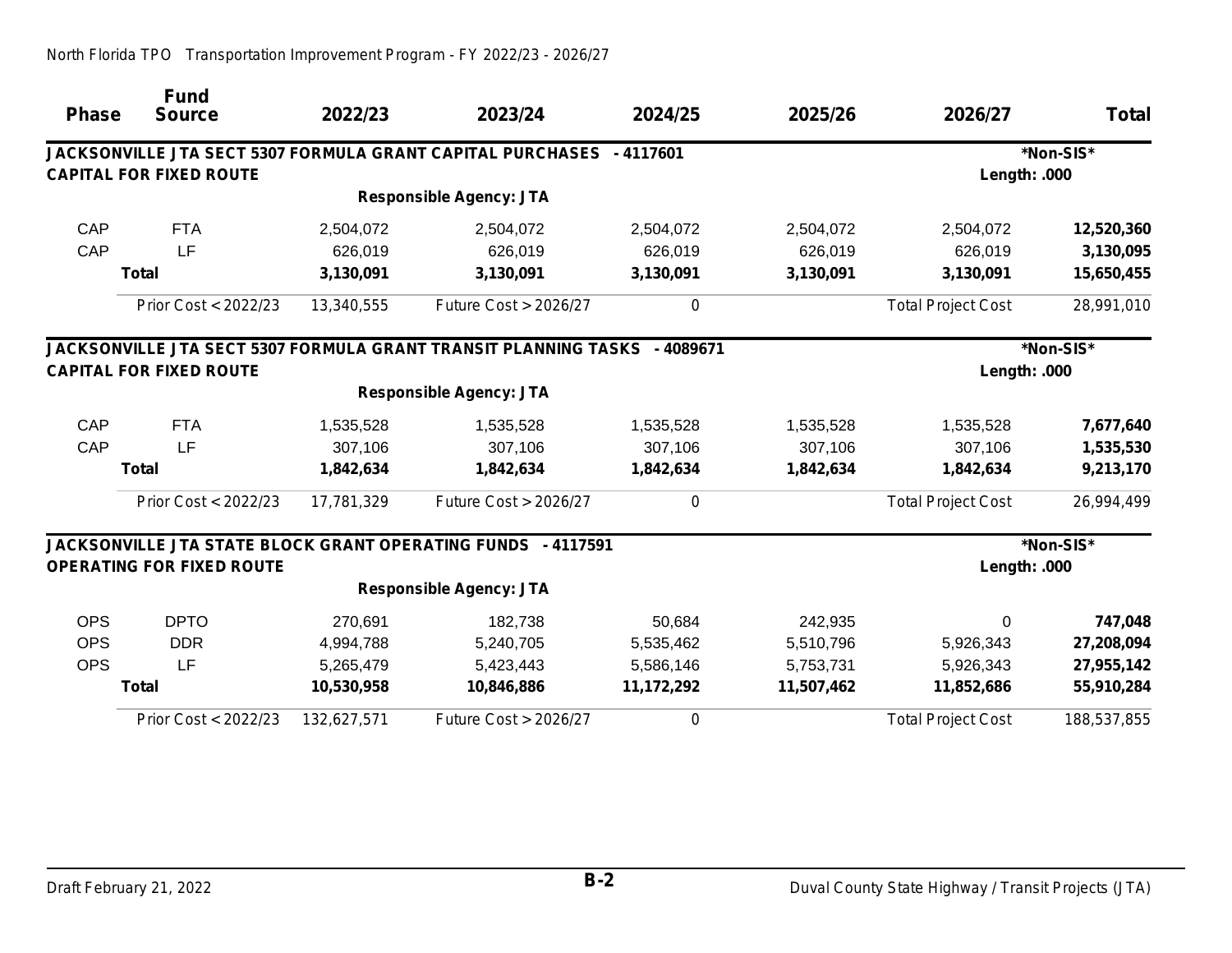| <b>Phase</b> | <b>Fund</b><br><b>Source</b>                          | 2022/23    | 2023/24                               | 2024/25   | 2025/26     | 2026/27                   | <b>Total</b> |
|--------------|-------------------------------------------------------|------------|---------------------------------------|-----------|-------------|---------------------------|--------------|
|              | JTA / STP FUNDS DUVAL COUNTY PURCHASE BUSES/EQUIPMENT |            | $-2159233$                            |           |             |                           | *Non-SIS*    |
|              | PURCHASE VEHICLES/EQUIPMENT                           |            |                                       |           |             | Length: .000              |              |
|              |                                                       |            | <b>Responsible Agency: JTA</b>        |           |             |                           |              |
| CAP          | <b>FTAT</b>                                           | 1,000,000  | 1,000,000                             | 1,000,000 | 1,000,000   | 1,000,000                 | 5,000,000    |
| CAP          | <b>SU</b>                                             | 1,000,000  | 1,000,000                             | 1,000,000 | 1,000,000   | 1,000,000                 | 5,000,000    |
| CAP          | LF                                                    | 250,000    | 250,000                               | 250,000   | 250,000     | 250,000                   | 1,250,000    |
|              | <b>Total</b>                                          | 2,250,000  | 2,250,000                             | 2,250,000 | 2,250,000   | 2,250,000                 | 11,250,000   |
|              | Prior Cost < 2022/23                                  | 31,250,000 | Future Cost > 2026/27                 | 0         |             | <b>Total Project Cost</b> | 42,500,000   |
|              | JTA BLUE LINE FLEX ROUTE - OPERATIONS - 4453331       |            |                                       |           |             |                           | *Non-SIS*    |
|              | <b>URBAN CORRIDOR IMPROVEMENTS</b>                    |            |                                       |           |             | Length: .000              |              |
|              |                                                       |            | <b>Responsible Agency: JTA</b>        |           |             |                           |              |
| <b>OPS</b>   | <b>DPTO</b>                                           | 136,500    | 0                                     | 95,000    | 97,000      | $\Omega$                  | 328,500      |
| <b>OPS</b>   | LF                                                    | 45,500     | 93,000                                | 95,000    | 97,000      | 0                         | 330,500      |
| <b>OPS</b>   | <b>DDR</b>                                            | 0          | 93,000                                | 0         | 0           | 0                         | 93,000       |
|              | <b>Total</b>                                          | 182,000    | 186,000                               | 190,000   | 194,000     | 0                         | 752,000      |
|              | Prior Cost < 2022/23                                  | 730,666    | Future Cost > 2026/27                 | 0         |             | <b>Total Project Cost</b> | 1,482,666    |
|              | JTA CLAY EXPRESS SELECT ROUTE - OPERATIONS - 4462162  |            |                                       |           |             |                           | *Non-SIS*    |
|              | <b>URBAN CORRIDOR IMPROVEMENTS</b>                    |            |                                       |           |             |                           |              |
|              |                                                       |            | <b>Responsible Agency: MANAGED BY</b> |           |             |                           |              |
| <b>OPS</b>   | <b>DPTO</b>                                           | 131,250    | 0                                     | 0         | 0           | $\Omega$                  | 131,250      |
| <b>OPS</b>   | LF                                                    | 131,250    | 0                                     | 0         | 0           | $\Omega$                  | 131,250      |
|              | <b>Total</b>                                          | 262,500    | 0                                     | 0         | $\mathbf 0$ | $\bf{0}$                  | 262,500      |
|              | Prior Cost < 2022/23                                  | 258,500    | Future Cost > 2026/27                 | 0         |             | <b>Total Project Cost</b> | 521,000      |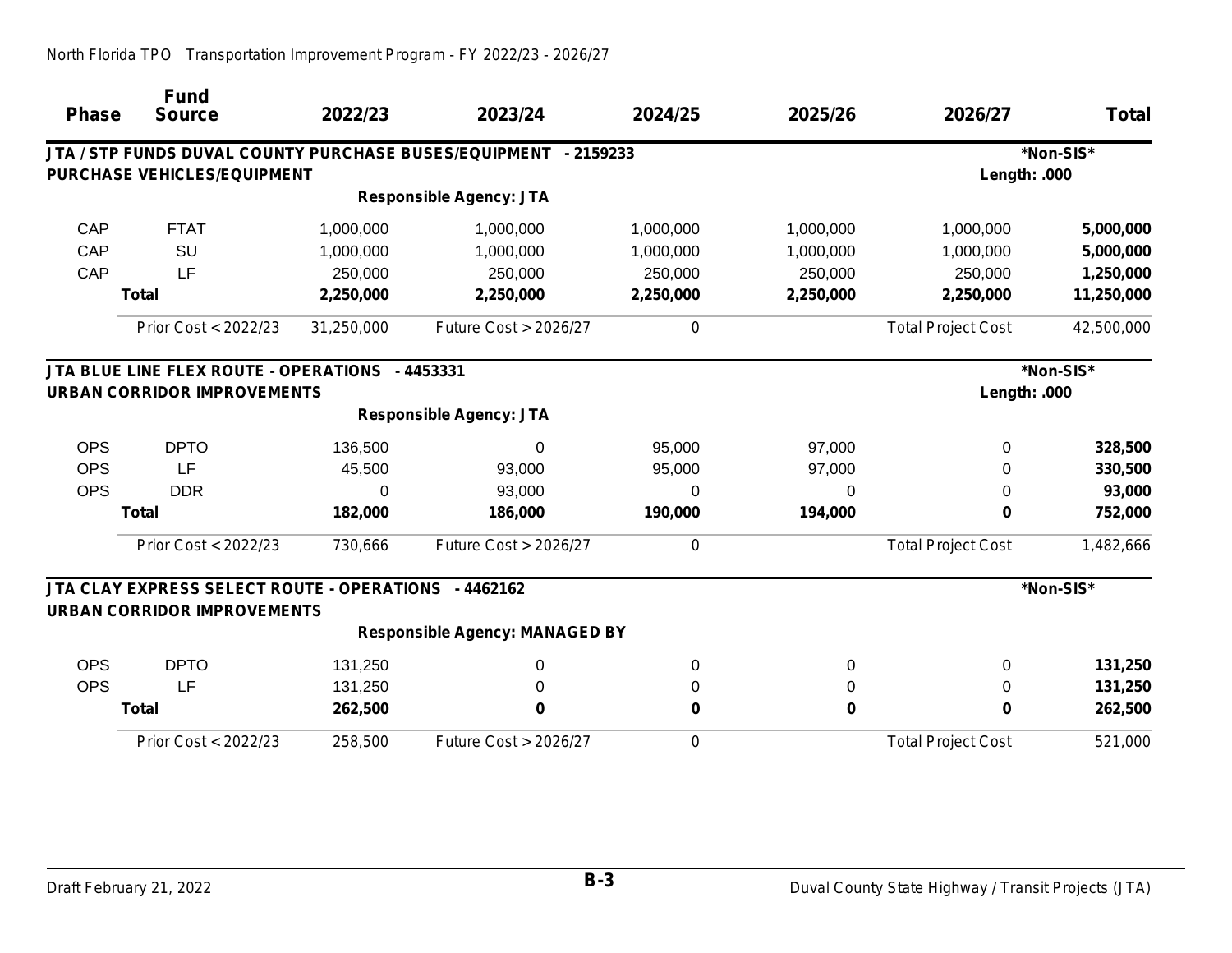| <b>Phase</b>        | <b>Fund</b><br><b>Source</b>                   | 2022/23   | 2023/24                               | 2024/25  | 2025/26 | 2026/27                   | <b>Total</b> |
|---------------------|------------------------------------------------|-----------|---------------------------------------|----------|---------|---------------------------|--------------|
|                     | JTA RED LINE FLEX ROUTE - OPERATIONS - 4453332 |           |                                       |          |         |                           | *Non-SIS*    |
|                     | <b>URBAN CORRIDOR IMPROVEMENTS</b>             |           |                                       |          |         | Length: .000              |              |
|                     |                                                |           | <b>Responsible Agency: JTA</b>        |          |         |                           |              |
| <b>OPS</b>          | <b>DPTO</b>                                    | 84,000    | 0                                     | 58,500   | 60,000  | 0                         | 202,500      |
| <b>OPS</b>          | LF                                             | 29,000    | 57,500                                | 58,500   | 60,000  | 0                         | 205,000      |
| <b>OPS</b>          | <b>DDR</b>                                     | $\Omega$  | 57,500                                | $\Omega$ | 0       | 0                         | 57,500       |
|                     | <b>Total</b>                                   | 113,000   | 115,000                               | 117,000  | 120,000 | 0                         | 465,000      |
|                     | Prior Cost < 2022/23                           | 442,867   | Future Cost > 2026/27                 | 0        |         | <b>Total Project Cost</b> | 907,867      |
|                     | <b>URBAN CORRIDOR IMPROVEMENTS</b>             |           | <b>Responsible Agency: MANAGED BY</b> |          |         |                           | *Non-SIS*    |
| <b>OPS</b>          | <b>DPTO</b>                                    | 183,750   | 0                                     | 0        | 0       | $\Omega$                  | 183,750      |
| <b>OPS</b>          | LF                                             | 61,250    | 0                                     | 0        | 0       | 0                         | 61,250       |
|                     | <b>Total</b>                                   | 245,000   | 0                                     | 0        | 0       | 0                         | 245,000      |
|                     | Prior Cost < 2022/23                           | 767,163   | Future Cost > 2026/27                 | 0        |         | <b>Total Project Cost</b> | 1,012,163    |
| <b>SECTION 5337</b> | JTA STATE OF GOOD REPAIR - 4337161             |           |                                       |          |         |                           | *Non-SIS*    |
|                     | <b>TRANSIT IMPROVEMENT</b>                     |           |                                       |          |         | Length: .000              |              |
|                     |                                                |           | <b>Responsible Agency: JTA</b>        |          |         |                           |              |
| <b>OPS</b>          | LF                                             | 180,230   | 180,230                               | 180,230  | 180,230 | 180,230                   | 901,150      |
| <b>OPS</b>          | <b>FTA</b>                                     | 720,917   | 720,917                               | 720,917  | 730,917 | 730,917                   | 3,624,585    |
|                     | <b>Total</b>                                   | 901,147   | 901,147                               | 901,147  | 911,147 | 911,147                   | 4,525,735    |
|                     | Prior Cost < 2022/23                           | 2,703,441 | Future Cost > 2026/27                 | 0        |         | <b>Total Project Cost</b> | 7,229,176    |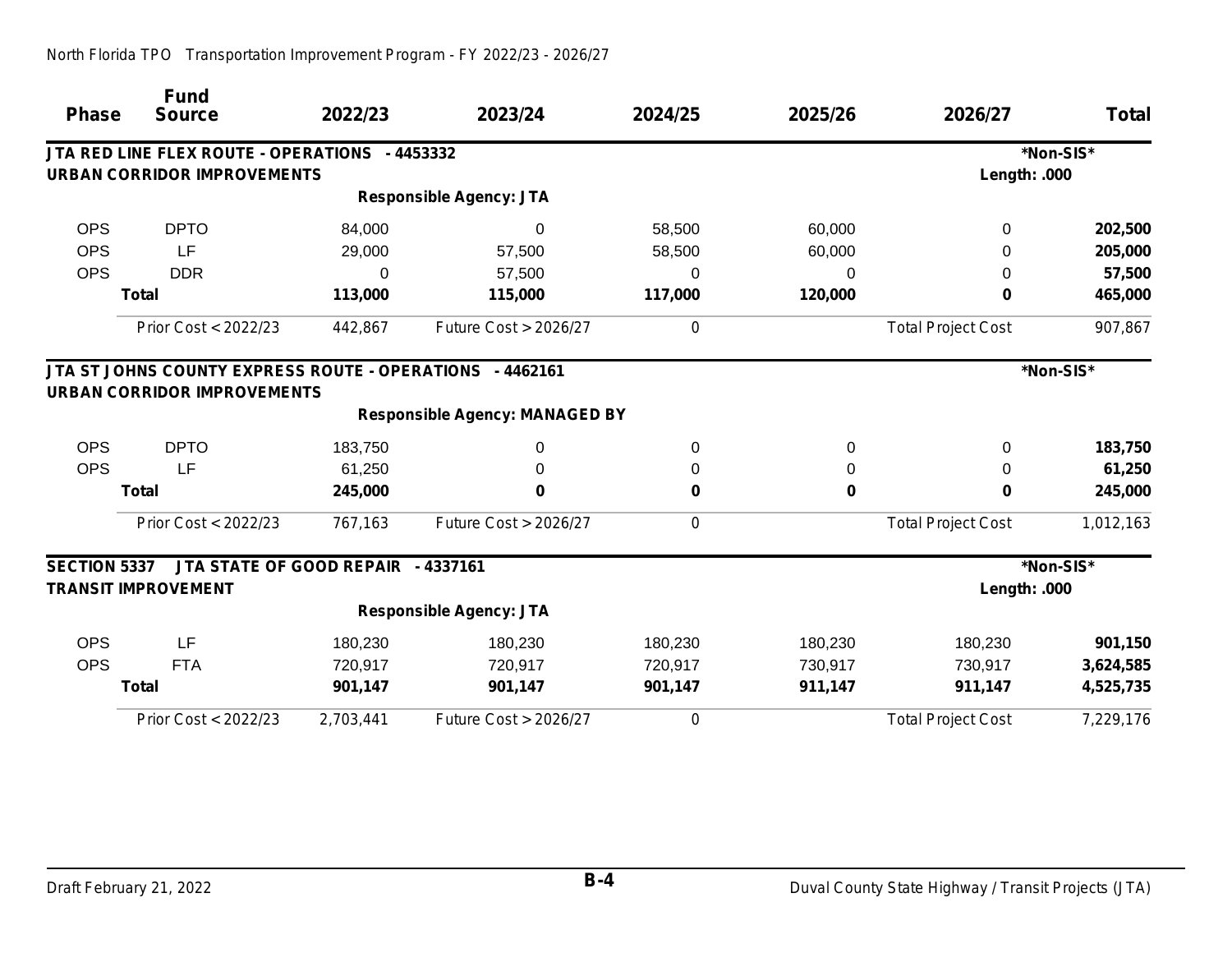| <b>Phase</b>        | <b>Fund</b><br><b>Source</b>                                                      | 2022/23   | 2023/24                         | 2024/25   | 2025/26     | 2026/27                   | Total      |
|---------------------|-----------------------------------------------------------------------------------|-----------|---------------------------------|-----------|-------------|---------------------------|------------|
| <b>SECTION 5339</b> | JTA BUS AND BUS FACILITIES                                                        |           | - 4337151                       |           |             |                           | *Non-SIS*  |
|                     | <b>TRANSIT IMPROVEMENT</b>                                                        |           |                                 |           |             | Length: .000              |            |
|                     |                                                                                   |           | <b>Responsible Agency: JTA</b>  |           |             |                           |            |
| CAP                 | <b>FTA</b>                                                                        | 1,807,624 | 1,807,624                       | 1,807,624 | 1,807,624   | 1,807,624                 | 9,038,120  |
| CAP                 | LF                                                                                | 451,906   | 451,906                         | 451,906   | 451,906     | 451,906                   | 2,259,530  |
|                     | <b>Total</b>                                                                      | 2,259,530 | 2,259,530                       | 2,259,530 | 2,259,530   | 2,259,530                 | 11,297,650 |
|                     | Prior Cost < 2022/23                                                              | 6,778,590 | <b>Future Cost &gt; 2026/27</b> | 0         |             | <b>Total Project Cost</b> | 18,076,240 |
|                     | <b>ST. JOHNS RIVER FERRY</b><br>-4109698<br><b>CONST &amp; REHAB OF DOCK/RAMP</b> |           |                                 |           |             |                           | *Non-SIS*  |
|                     |                                                                                   |           | <b>Responsible Agency: JTA</b>  |           |             |                           |            |
| CAP                 | <b>FTA</b>                                                                        | 368,000   | 0                               | 0         | $\mathbf 0$ | 0                         | 368,000    |
|                     | <b>Total</b>                                                                      | 368,000   | $\bf{0}$                        | 0         | $\mathbf 0$ | 0                         | 368,000    |
|                     | Prior Cost < 2022/23                                                              | 4,866,239 | <b>Future Cost &gt; 2026/27</b> | $\theta$  |             | <b>Total Project Cost</b> | 5,234,239  |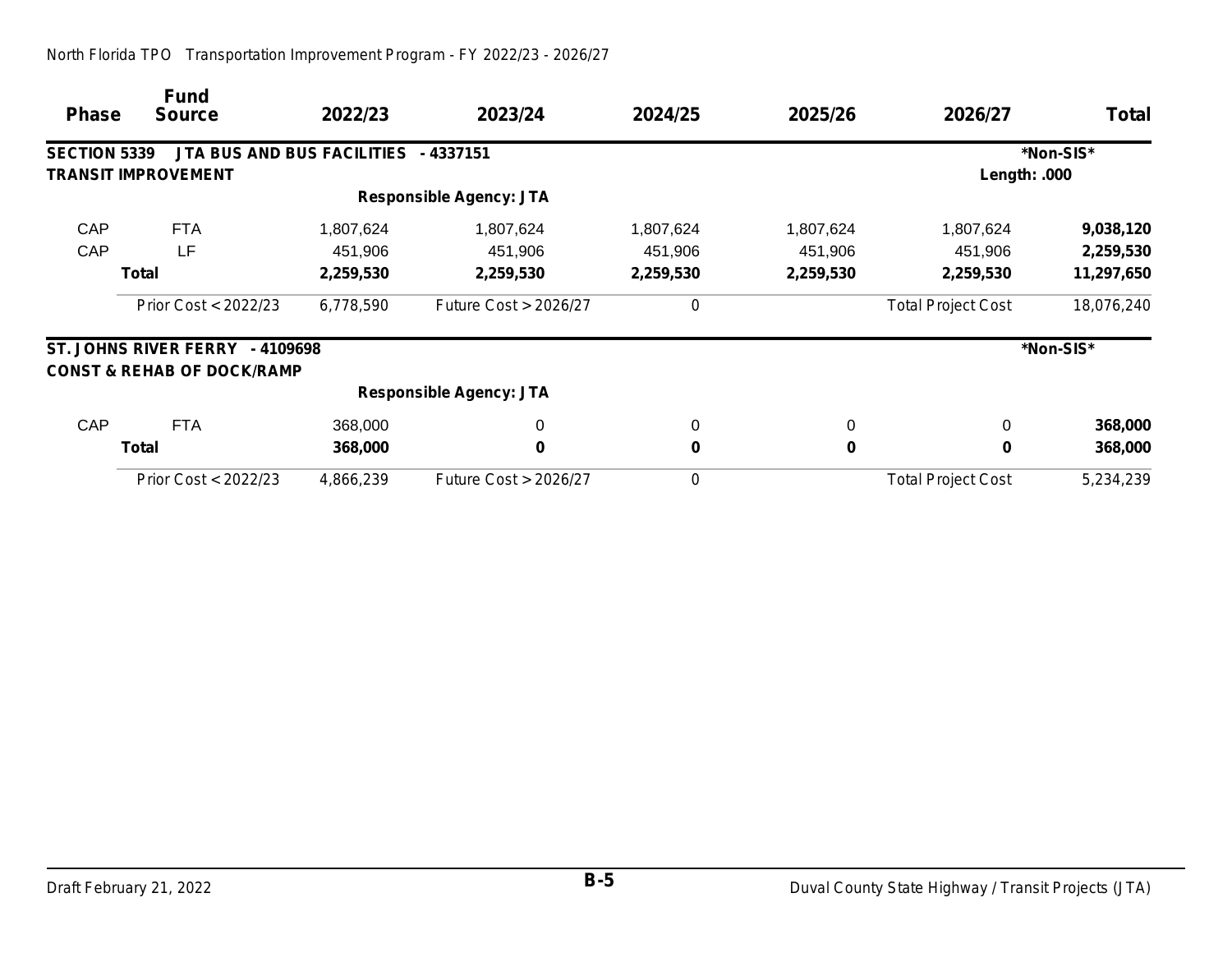## **Section C - Duval County Aviation Projects**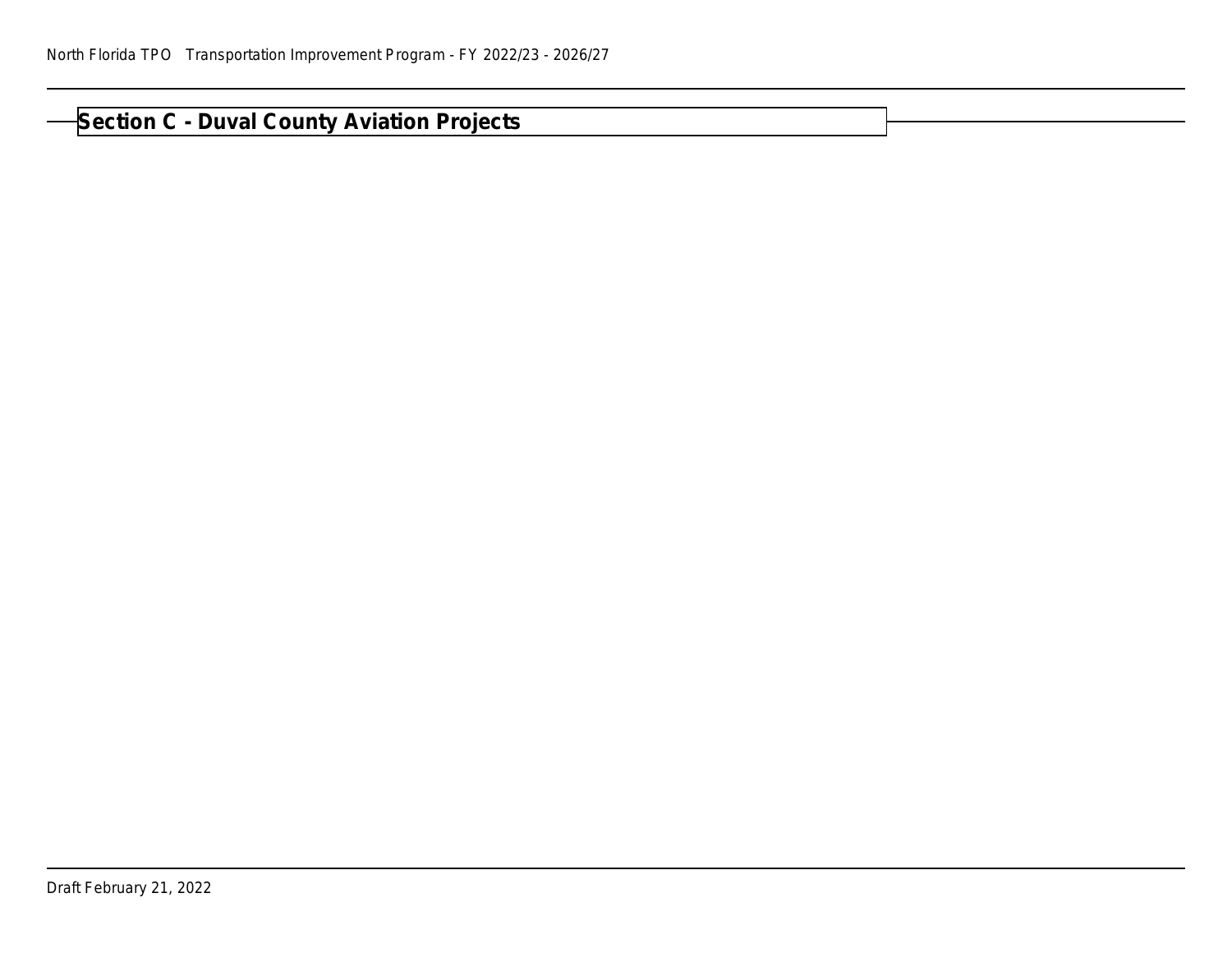### **Phase Fund Source 2022/23 2023/24 2024/25 2025/26 2026/27 Total CECIL AIRPORT DESIGN & CONSTRUCT HANGAR 1025 PFL0013206 - 4476731 \*Non-SIS\* AVIATION REVENUE/OPERATIONAL Responsible Agency: JAA** CAP DPTO 0 0 0 1,645,000 0 **1,645,000** CAP LF 0 0 0 1,645,000 0 **1,645,000 Total 0 0 0 3,290,000 0 3,290,000** *Prior Cost < 2022/23 0 Future Cost > 2026/27 0 Total Project Cost 3,290,000* **CECIL APT DESIGN & CONSTRUCT HANGAR 1015 - 4440721 \*Non-SIS\* AVIATION REVENUE/OPERATIONAL Length: .000 Responsible Agency: JAA** CAP DPTO 2,000,000 2,500,000 0 0 0 **4,500,000** CAP LF 2,000,000 2,500,000 0 0 0 **4,500,000 Total 4,000,000 5,000,000 0 0 0 9,000,000** *Prior Cost < 2022/23 500,000 Future Cost > 2026/27 0 Total Project Cost 9,500,000* **CECIL APT STEEL TRUSS REHAB - 4440731 \*Non-SIS\* AVIATION REVENUE/OPERATIONAL Length: .000 Responsible Agency: JAA** CAP DPTO 0 1,650,000 0 0 0 **1,650,000** CAP LF 0 1,650,000 0 0 0 **1,650,000 Total 0 3,300,000 0 0 0 3,300,000** *Prior Cost < 2022/23 0 Future Cost > 2026/27 0 Total Project Cost 3,300,000*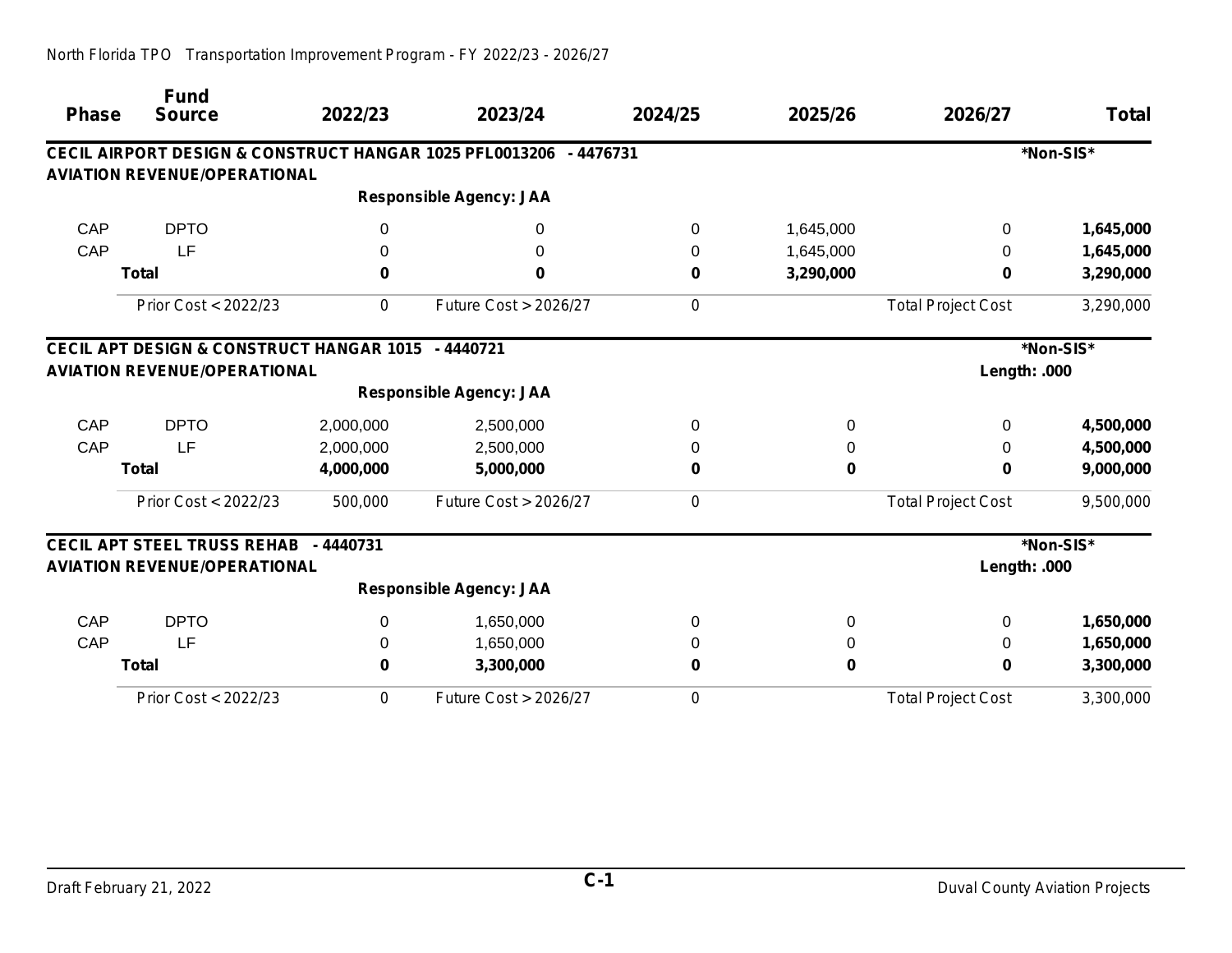|              | <b>Fund</b>                         |           |                                                                                 |         |           |                           |              |
|--------------|-------------------------------------|-----------|---------------------------------------------------------------------------------|---------|-----------|---------------------------|--------------|
| <b>Phase</b> | <b>Source</b>                       | 2022/23   | 2023/24                                                                         | 2024/25 | 2025/26   | 2026/27                   | <b>Total</b> |
|              |                                     |           | CECIL FIELD DESIGN & CONSTRUCT APPROACH ROAD UTILITIES & ROADWAY PHII - 4387402 |         |           |                           | *Non-SIS*    |
|              | <b>AVIATION CAPACITY PROJECT</b>    |           |                                                                                 |         |           |                           |              |
|              |                                     |           | <b>Responsible Agency: Responsible</b>                                          |         |           |                           |              |
| CAP          | <b>DDR</b>                          | 1,000,000 | 0                                                                               | 0       | 0         | 0                         | 1,000,000    |
| CAP          | LF                                  | 7,000,000 | 0                                                                               |         | 0         | 0                         | 7,000,000    |
|              | <b>Total</b>                        | 8,000,000 | 0                                                                               | 0       | 0         | 0                         | 8,000,000    |
|              | Prior Cost < 2022/23                | 0         | Future Cost > 2026/27                                                           | 0       |           | <b>Total Project Cost</b> | 8,000,000    |
|              | <b>AVIATION REVENUE/OPERATIONAL</b> |           | HERLONG AIRPORT DESIGN & CONSTRUCT BULK HANGARS PFL0013214 - 2170137            |         |           |                           | *Non-SIS*    |
|              |                                     |           | <b>Responsible Agency: JAA</b>                                                  |         |           |                           |              |
| CAP          | <b>DPTO</b>                         | $\Omega$  | 0                                                                               | 0       | 700,000   | 0                         | 700,000      |
| CAP          | <b>DDR</b>                          | 0         | $\Omega$                                                                        | 0       | 1,000,000 | 0                         | 1,000,000    |
| CAP          | LF                                  | 0         | $\Omega$                                                                        | 0       | 1,700,000 | 0                         | 1,700,000    |
|              | <b>Total</b>                        | 0         | 0                                                                               | 0       | 3,400,000 | 0                         | 3,400,000    |
|              | Prior Cost < 2022/23                | 0         | Future Cost > 2026/27                                                           | 0       |           | <b>Total Project Cost</b> | 3,400,000    |
|              |                                     |           | HERLONG APT DESIGN & INSTALLATION OF SECURITY FENCING - 4440741                 |         |           |                           | *Non-SIS*    |
|              | <b>AVIATION SAFETY PROJECT</b>      |           |                                                                                 |         |           | Length: .000              |              |
|              |                                     |           | <b>Responsible Agency: JAA</b>                                                  |         |           |                           |              |
| CAP          | <b>DPTO</b>                         | $\Omega$  | 300,000                                                                         | 0       | 0         | 0                         | 300,000      |
| CAP          | LF                                  | 0         | 300,000                                                                         |         | 0         | 0                         | 300,000      |
|              | <b>Total</b>                        | 0         | 600,000                                                                         | 0       | 0         | 0                         | 600,000      |
|              | Prior Cost < 2022/23                | 0         | Future Cost > 2026/27                                                           | 0       |           | <b>Total Project Cost</b> | 600,000      |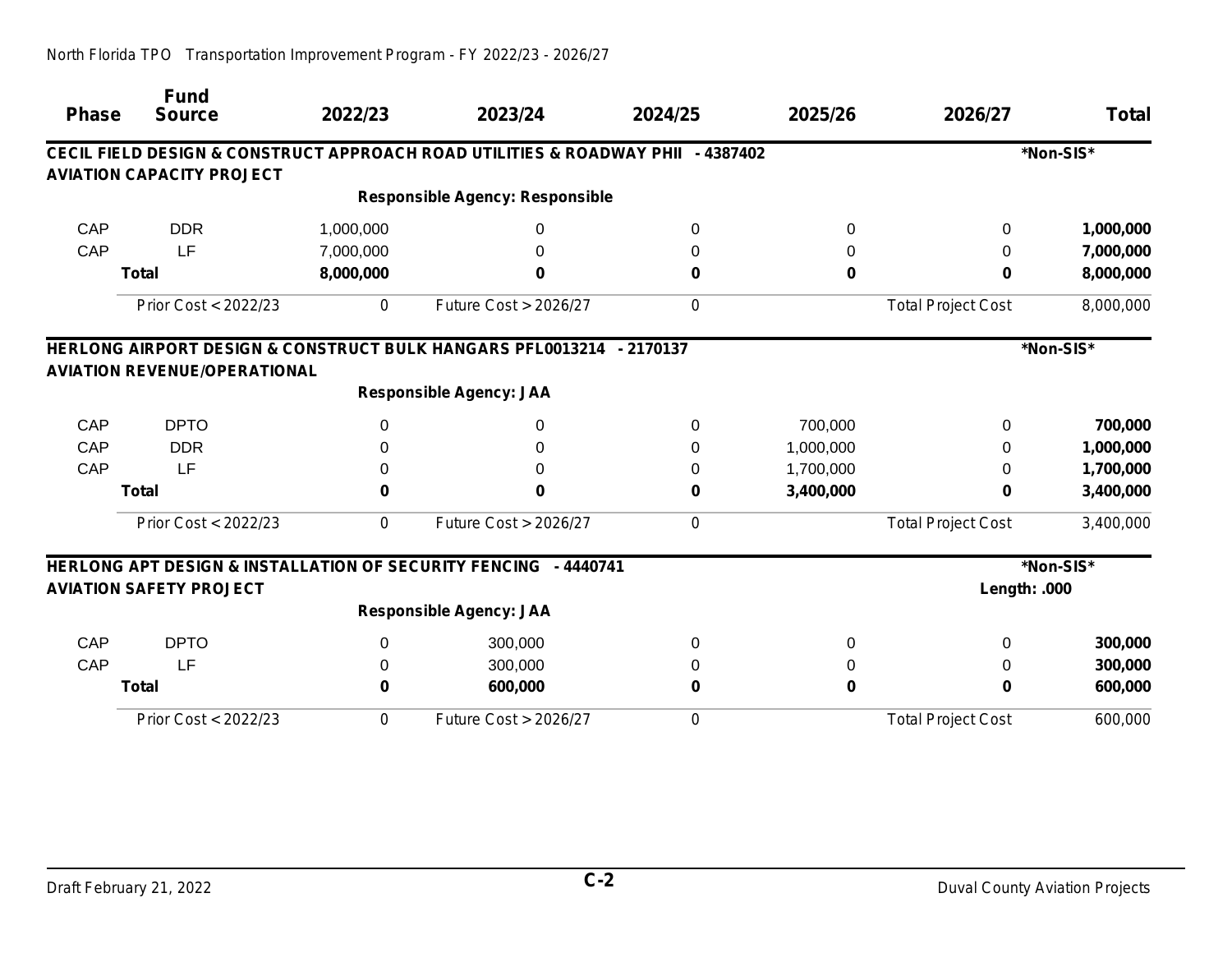| <b>Phase</b> | <b>Fund</b><br><b>Source</b>         | 2022/23     | 2023/24                                                                                                | 2024/25    | 2025/26    | 2026/27                   | <b>Total</b> |
|--------------|--------------------------------------|-------------|--------------------------------------------------------------------------------------------------------|------------|------------|---------------------------|--------------|
|              |                                      |             | JACKSONVILLE INTL AI RPORT DESIGN & RECONST CONCOURSE B MOD PFL0001751 - 2169784                       |            |            |                           | *SIS*        |
|              | <b>AVIATION SECURITY PROJECT</b>     |             |                                                                                                        |            |            |                           |              |
|              |                                      |             | <b>Responsible Agency: JAA</b>                                                                         |            |            |                           |              |
| CAP          | <b>DPTO</b>                          | 0           | 250,000                                                                                                | 2,845,867  | 0          | 4,500,000                 | 7,595,867    |
| CAP          | LF                                   | $\Omega$    | 250,000                                                                                                | 10,998,312 | 10,000,000 | 14,500,000                | 35,748,312   |
| CAP          | <b>SIWR</b>                          | 0           | 0                                                                                                      | 5,998,312  | 0          | 0                         | 5,998,312    |
| CAP          | <b>DDR</b>                           | 0           | 0                                                                                                      | 2,154,133  | 0          | 0                         | 2,154,133    |
| CAP          | <b>GMR</b>                           | 0           | 0                                                                                                      | 0          | 10,000,000 | $\Omega$                  | 10,000,000   |
| CAP          | <b>DIS</b>                           | 0           | $\Omega$                                                                                               | $\Omega$   | $\Omega$   | 10,000,000                | 10,000,000   |
|              | <b>Total</b>                         | 0           | 500,000                                                                                                | 21,996,624 | 20,000,000 | 29,000,000                | 71,496,624   |
|              | Prior Cost < 2022/23                 | 0           | <b>Future Cost &gt; 2026/27</b>                                                                        | 0          |            | <b>Total Project Cost</b> | 71,496,624   |
|              | <b>AVIATION PRESERVATION PROJECT</b> |             | JACKSONVILLE INTL AIRPORT DESIGN & REHAB TXWY F PFL0012540 - 4476591<br><b>Responsible Agency: JAA</b> |            |            |                           | *SIS*        |
| CAP          | <b>DPTO</b>                          | $\Omega$    | 0                                                                                                      | $\Omega$   | 500,000    | $\Omega$                  | 500,000      |
| CAP          | LF                                   | 0           | 0                                                                                                      | 0          | 500,000    | 0                         | 500,000      |
|              | <b>Total</b>                         | 0           | $\mathbf 0$                                                                                            | 0          | 1,000,000  | 0                         | 1,000,000    |
|              | Prior Cost < 2022/23                 | 0           | <b>Future Cost &gt; 2026/27</b>                                                                        | 0          |            | <b>Total Project Cost</b> | 1,000,000    |
|              |                                      |             | JAX EX AT CRAIG APT AIRFIELD LIGHTING REHAB RW 5/23 & TAXIWAYS - 4440751                               |            |            |                           | *Non-SIS*    |
|              | <b>AVIATION PRESERVATION PROJECT</b> |             |                                                                                                        |            |            | Length: .000              |              |
|              |                                      |             | <b>Responsible Agency: JAA</b>                                                                         |            |            |                           |              |
| CAP          | <b>DPTO</b>                          | $\mathbf 0$ | 800,000                                                                                                | 0          | 0          | $\Omega$                  | 800,000      |
| CAP          | LF                                   | 0           | 800,000                                                                                                | 0          | 0          | 0                         | 800,000      |
|              | <b>Total</b>                         | $\bf{0}$    | 1,600,000                                                                                              | 0          | 0          | 0                         | 1,600,000    |
|              | Prior Cost < 2022/23                 | $\Omega$    | Future Cost > 2026/27                                                                                  | 0          |            | <b>Total Project Cost</b> | 1,600,000    |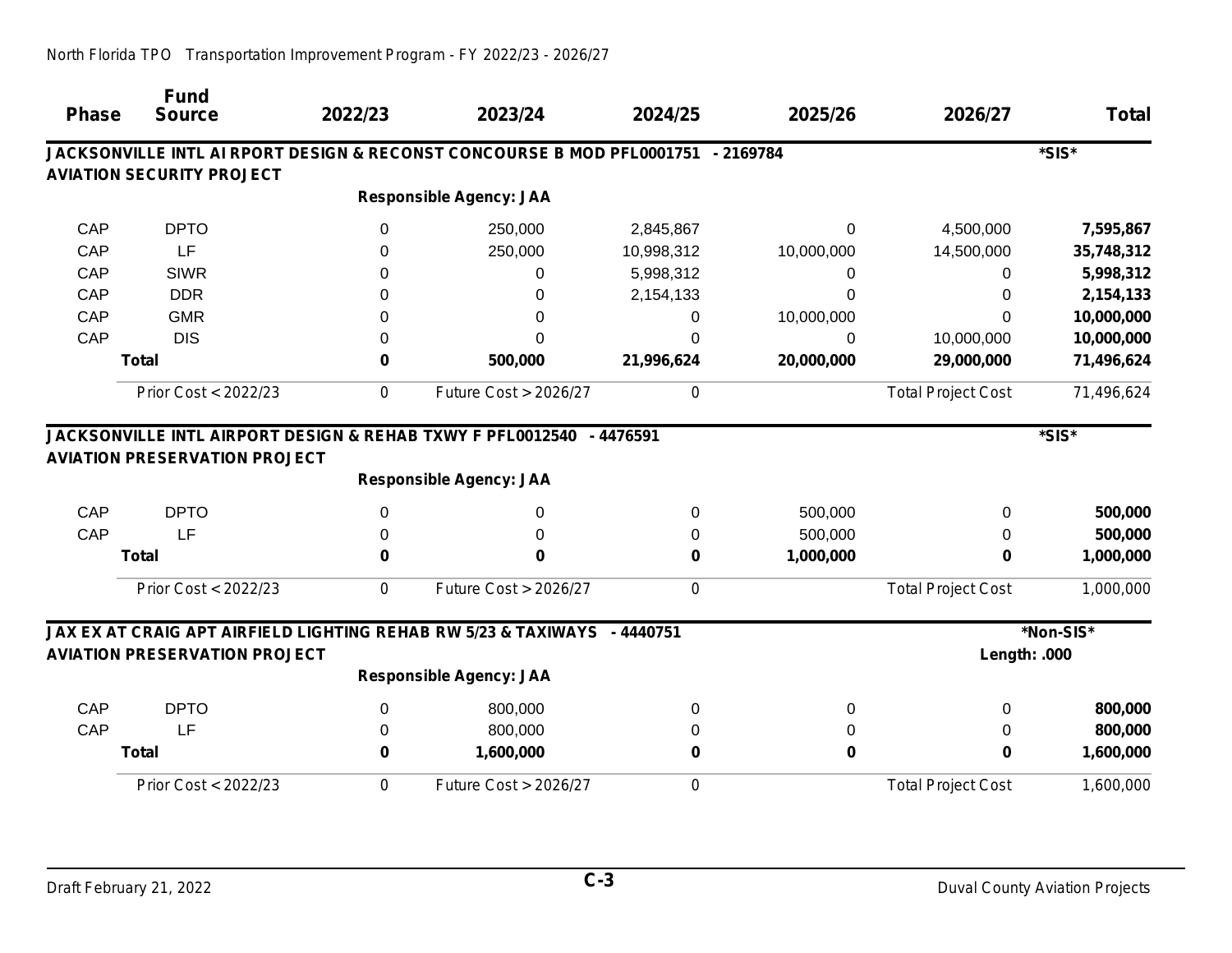| <b>Phase</b> | <b>Fund</b><br><b>Source</b>                                                                   | 2022/23   | 2023/24                                                         | 2024/25    | 2025/26   | 2026/27                   | <b>Total</b> |
|--------------|------------------------------------------------------------------------------------------------|-----------|-----------------------------------------------------------------|------------|-----------|---------------------------|--------------|
|              | JAX EX AT CRAIG APT DESIGN AND REHAB TXWY A PFL0012554<br><b>AVIATION PRESERVATION PROJECT</b> |           | $-4440752$                                                      |            |           |                           | *Non-SIS*    |
|              |                                                                                                |           | <b>Responsible Agency: JAA</b>                                  |            |           |                           |              |
|              |                                                                                                |           |                                                                 |            |           |                           |              |
| CAP          | <b>DPTO</b>                                                                                    | $\Omega$  | 0                                                               | 0          | 77,500    | 0                         | 77,500       |
| CAP          | LF                                                                                             | 0         | 0                                                               | 0          | 77,500    | 0                         | 77,500       |
| CAP          | FAA                                                                                            | 0         | 0                                                               | 0          | 1,395,000 | 0                         | 1,395,000    |
|              | <b>Total</b>                                                                                   | 0         | 0                                                               | 0          | 1,550,000 | 0                         | 1,550,000    |
|              | Prior Cost < 2022/23                                                                           | 0         | Future Cost > 2026/27                                           | 0          |           | <b>Total Project Cost</b> | 1,550,000    |
|              | JAX EX AT CRAIG APT DESIGN AND REHAB TXWY B PFL0012754                                         |           | $-4440753$                                                      |            |           |                           | *Non-SIS*    |
|              | <b>AVIATION PRESERVATION PROJECT</b>                                                           |           |                                                                 |            |           |                           |              |
|              |                                                                                                |           | <b>Responsible Agency: JAA</b>                                  |            |           |                           |              |
| CAP          | <b>DPTO</b>                                                                                    | $\Omega$  | 0                                                               | 0          | 77,500    | 0                         | 77,500       |
| CAP          | LF                                                                                             | 0         | 0                                                               | 0          | 77,500    | $\Omega$                  | 77,500       |
| CAP          | <b>FAA</b>                                                                                     | $\Omega$  | 0                                                               | 0          | 1,395,000 | 0                         | 1,395,000    |
|              | <b>Total</b>                                                                                   | 0         | $\bf{0}$                                                        | 0          | 1,550,000 | 0                         | 1,550,000    |
|              | Prior Cost < 2022/23                                                                           | 0         | Future Cost > 2026/27                                           | 0          |           | <b>Total Project Cost</b> | 1,550,000    |
|              | <b>AVIATION CAPACITY PROJECT</b>                                                               |           | JAX INTL AIRPORT DESIGN & CONST CARGO RAMP EXPANSION PFL0013609 | $-4326402$ |           |                           | *SIS*        |
|              |                                                                                                |           | <b>Responsible Agency: Responsible</b>                          |            |           |                           |              |
| CAP          | <b>GMR</b>                                                                                     | 400,000   | 0                                                               | 0          | 0         | 0                         | 400,000      |
| CAP          | <b>DPTO</b>                                                                                    | 2,100,000 | 0                                                               | 0          | 0         | $\Omega$                  | 2,100,000    |
| CAP          | LF                                                                                             | 2,500,000 | 0                                                               |            | 0         | 0                         | 2,500,000    |
|              | <b>Total</b>                                                                                   | 5,000,000 | 0                                                               | 0          | 0         | 0                         | 5,000,000    |
|              | Prior Cost < 2022/23                                                                           | 0         | Future Cost > 2026/27                                           | 0          |           | <b>Total Project Cost</b> | 5,000,000    |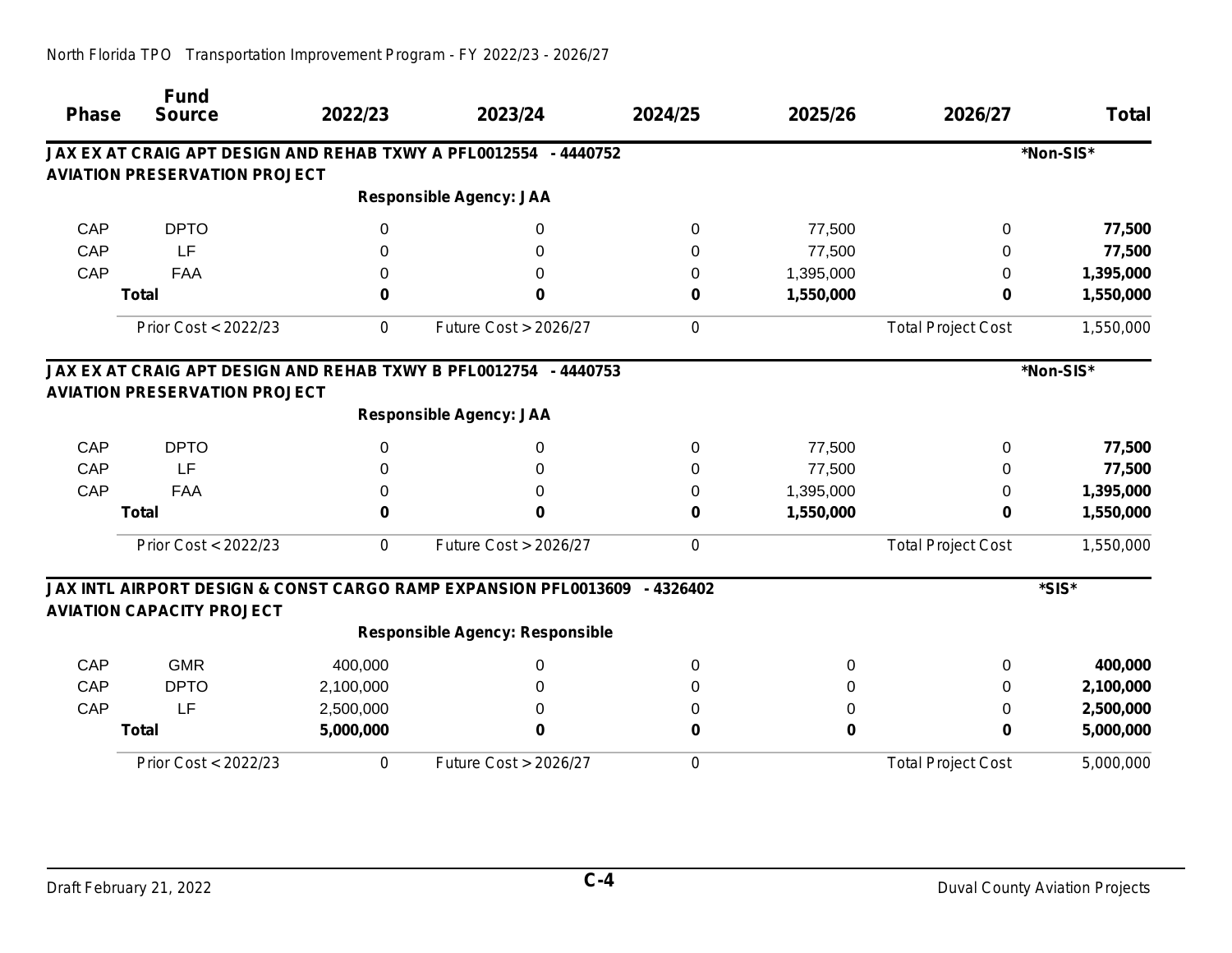## **Section D - Duval County Port Projects**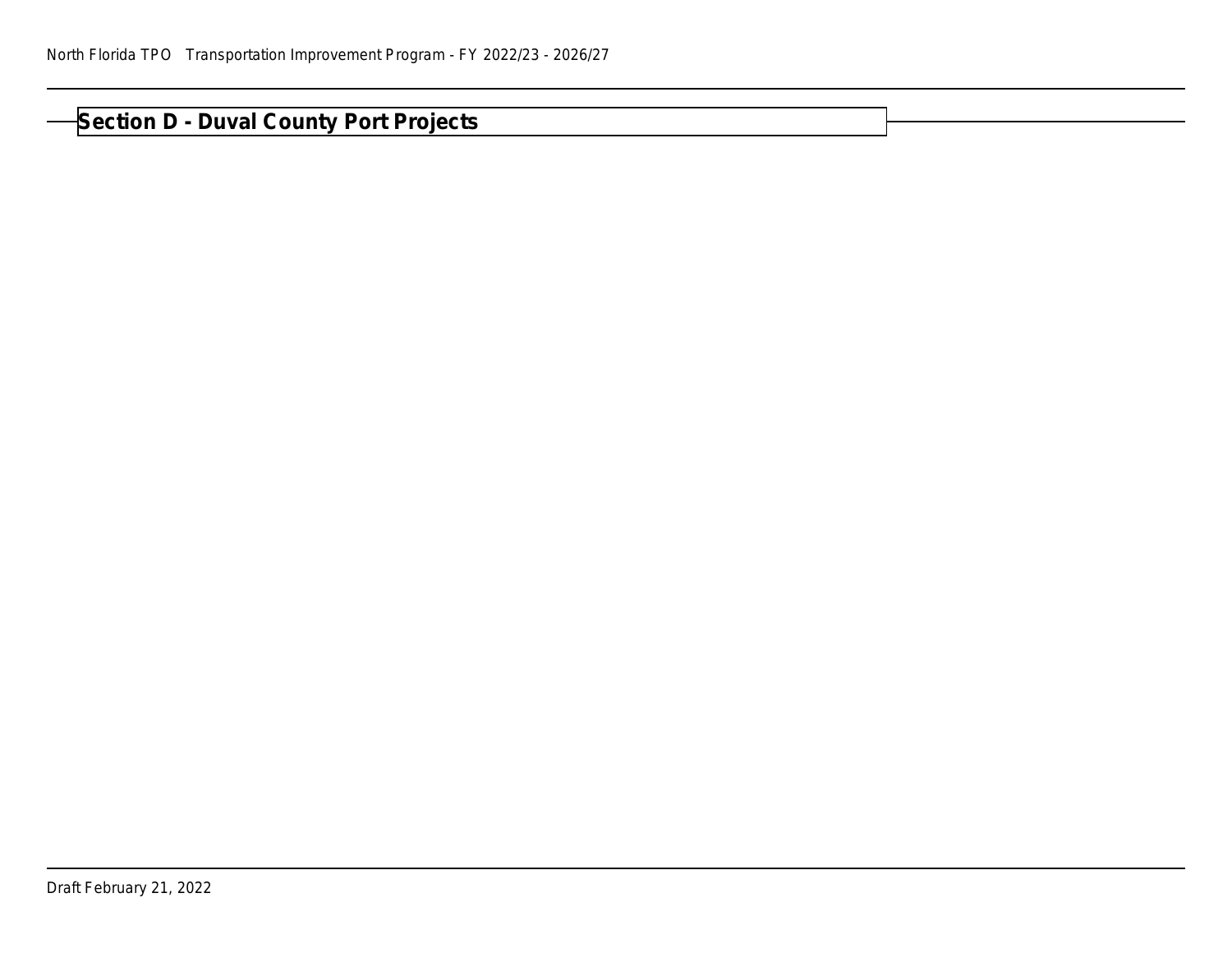|              | <b>Fund</b>                                                |            |                                    |            |         |                           |              |
|--------------|------------------------------------------------------------|------------|------------------------------------|------------|---------|---------------------------|--------------|
| <b>Phase</b> | <b>Source</b>                                              | 2022/23    | 2023/24                            | 2024/25    | 2025/26 | 2026/27                   | <b>Total</b> |
|              | <b>BLOUNT ISLAND BERTH IMPROVEMENTS - 4402643</b>          |            |                                    |            |         |                           | *SIS*        |
|              | <b>SEAPORT CAPACITY PROJECT</b>                            |            |                                    |            |         | Length: .000              |              |
|              |                                                            |            | <b>Responsible Agency: JAXPORT</b> |            |         |                           |              |
| <b>ADM</b>   | <b>GMR</b>                                                 | 5,300,000  | 0                                  | 0          | 0       | 0                         | 5,300,000    |
|              | <b>Total</b>                                               | 5,300,000  | 0                                  | 0          | 0       | 0                         | 5,300,000    |
|              | Prior Cost < 2022/23                                       | 89,900,000 | <b>Future Cost &gt; 2026/27</b>    | 0          |         | <b>Total Project Cost</b> | 95,200,000   |
|              | <b>BLOUNT ISLAND BERTH IMPROVEMENTS - 4402641</b>          |            |                                    |            |         |                           | *SIS*        |
|              | <b>SEAPORT CAPACITY PROJECT</b>                            |            |                                    |            |         | Length: .000              |              |
|              |                                                            |            | <b>Responsible Agency: JAXPORT</b> |            |         |                           |              |
| CAP          | <b>GMR</b>                                                 | 11,700,000 | 0                                  | 0          | 0       | 0                         | 11,700,000   |
| CAP          | LF                                                         | 3,900,000  | 4,375,000                          | 3,275,000  | 0       | 0                         | 11,550,000   |
| CAP          | <b>DIS</b>                                                 | 0          | 13,125,000                         | $\Omega$   | 0       | 0                         | 13,125,000   |
| CAP          | <b>SIWR</b>                                                | 0          | $\mathbf 0$                        | 9,825,000  | 0       | 0                         | 9,825,000    |
|              | <b>Total</b>                                               | 15,600,000 | 17,500,000                         | 13,100,000 | 0       | 0                         | 46,200,000   |
|              | Prior Cost < 2022/23                                       | 4,400,000  | Future Cost > 2026/27              | 0          |         | <b>Total Project Cost</b> | 50,600,000   |
|              | DISTRICT 2 - SEAPORT INFRASTRUCTURE IMPROVEMENTS - 4373562 |            |                                    |            |         |                           | *SIS*        |
|              | <b>SEAPORT CAPACITY PROJECT</b>                            |            |                                    |            |         | Length: .000              |              |
|              |                                                            |            | <b>Responsible Agency: JAXPORT</b> |            |         |                           |              |
| <b>RPY</b>   | <b>GMR</b>                                                 | 8,271,800  | 0                                  | 0          | 0       | 0                         | 8,271,800    |
|              | <b>Total</b>                                               | 8,271,800  | 0                                  | 0          | 0       | 0                         | 8,271,800    |
|              | Prior Cost < 2022/23                                       | 43,540,202 | Future Cost > 2026/27              | 0          |         | <b>Total Project Cost</b> | 51,812,002   |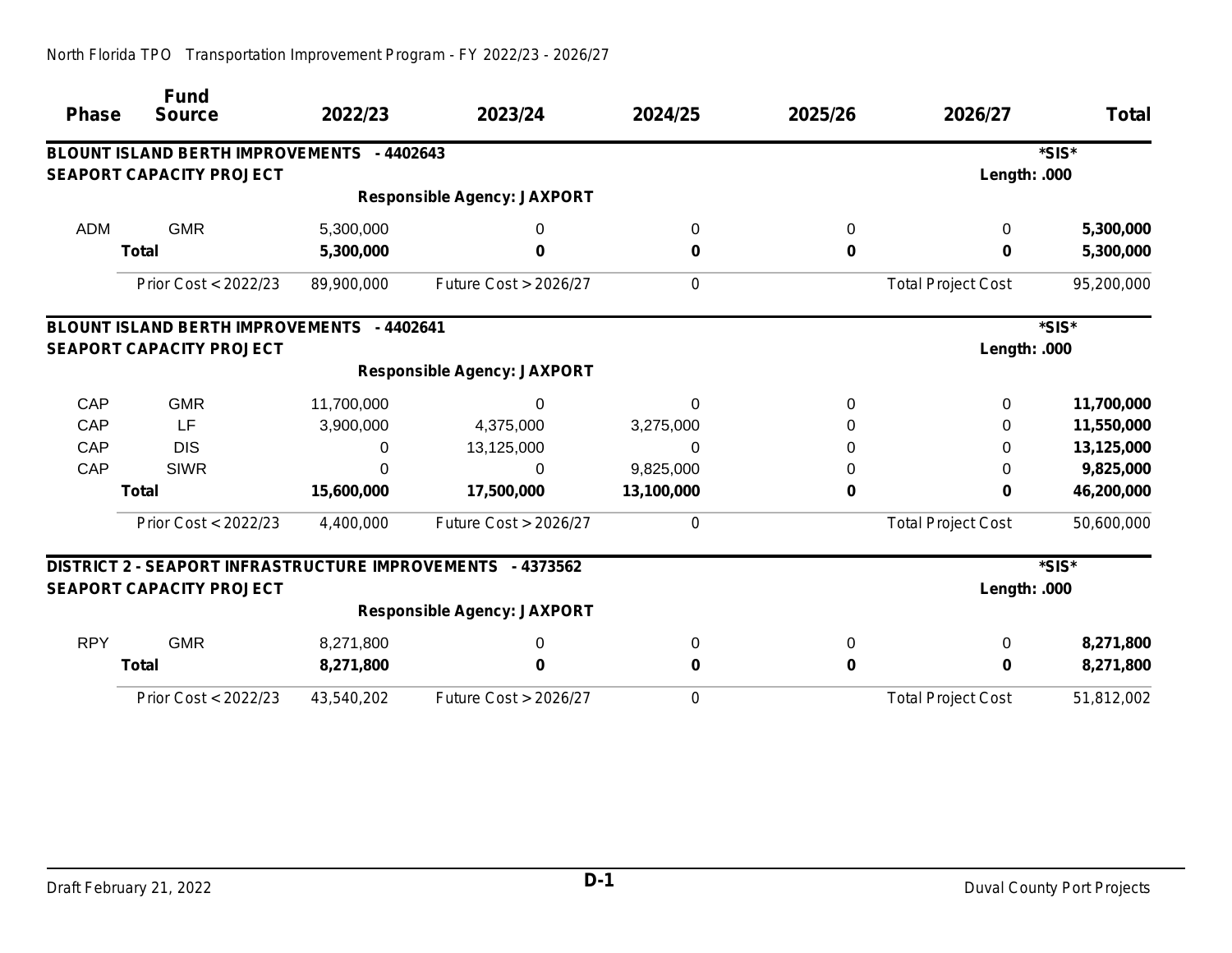| <b>Phase</b> | <b>Fund</b><br><b>Source</b>                   | 2022/23    | 2023/24                            | 2024/25  | 2025/26 | 2026/27                   | <b>Total</b> |
|--------------|------------------------------------------------|------------|------------------------------------|----------|---------|---------------------------|--------------|
|              | JAXPORT TALLEYRAND TERMINAL CARGO IMPROVEMENTS |            | - 4468201                          |          |         |                           | *SIS*        |
|              | <b>SEAPORT CAPACITY PROJECT</b>                |            |                                    |          |         | Length: .000              |              |
|              |                                                |            | <b>Responsible Agency: JAXPORT</b> |          |         |                           |              |
| <b>CAP</b>   | <b>PORT</b>                                    | 3,750,000  | 0                                  | $\Omega$ | 0       | 0                         | 3,750,000    |
| <b>CAP</b>   | LF                                             | 3,750,000  | 0                                  | 0        | 0       | 0                         | 3,750,000    |
|              | <b>Total</b>                                   | 7,500,000  | 0                                  | 0        | 0       | 0                         | 7,500,000    |
|              | Prior Cost < $2022/23$                         | 10.108.210 | Future $Cost > 2026/27$            | 0        |         | <b>Total Project Cost</b> | 17,608,210   |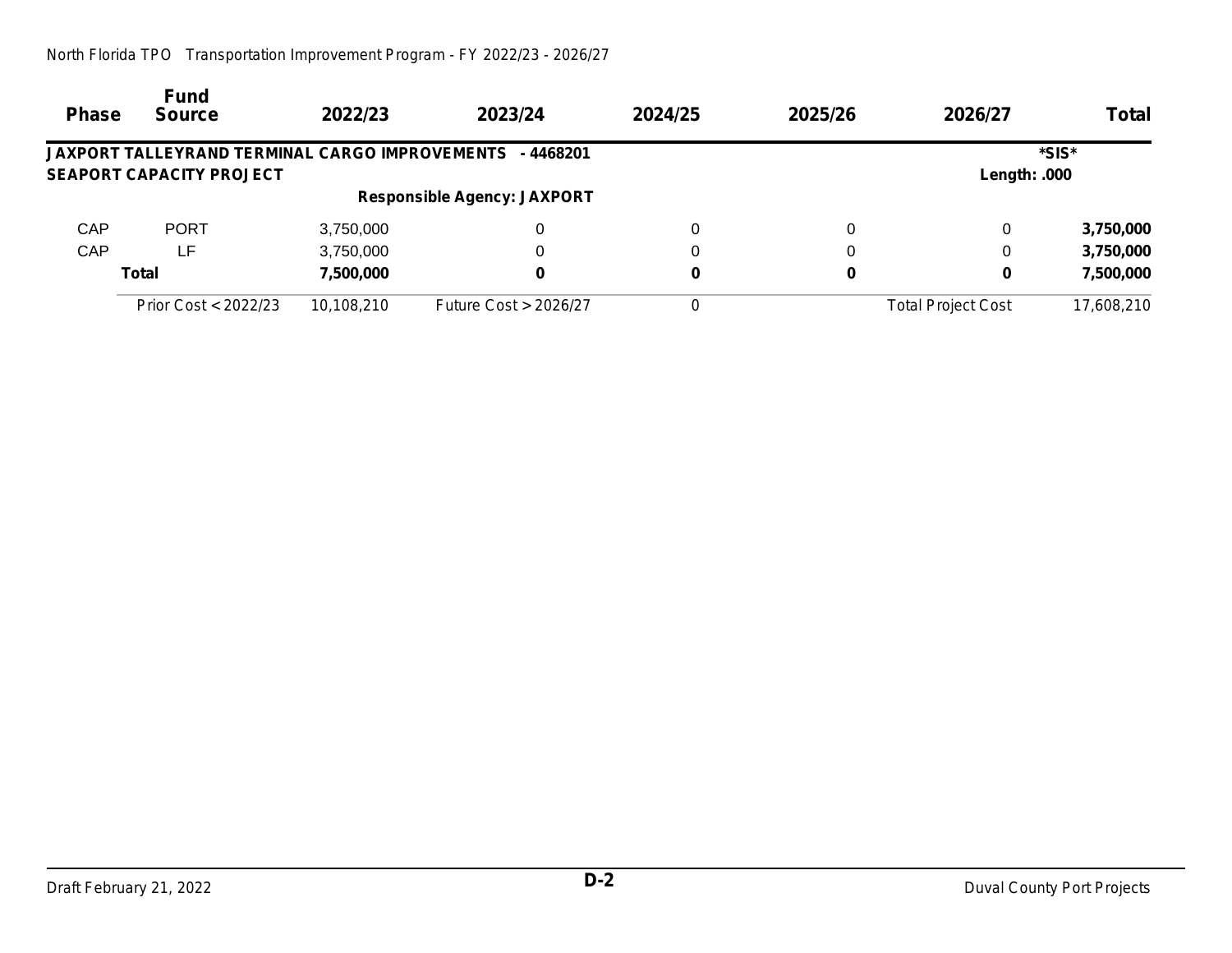## **Section E - St. Johns County State Highway / Transit Projects (FDOT)**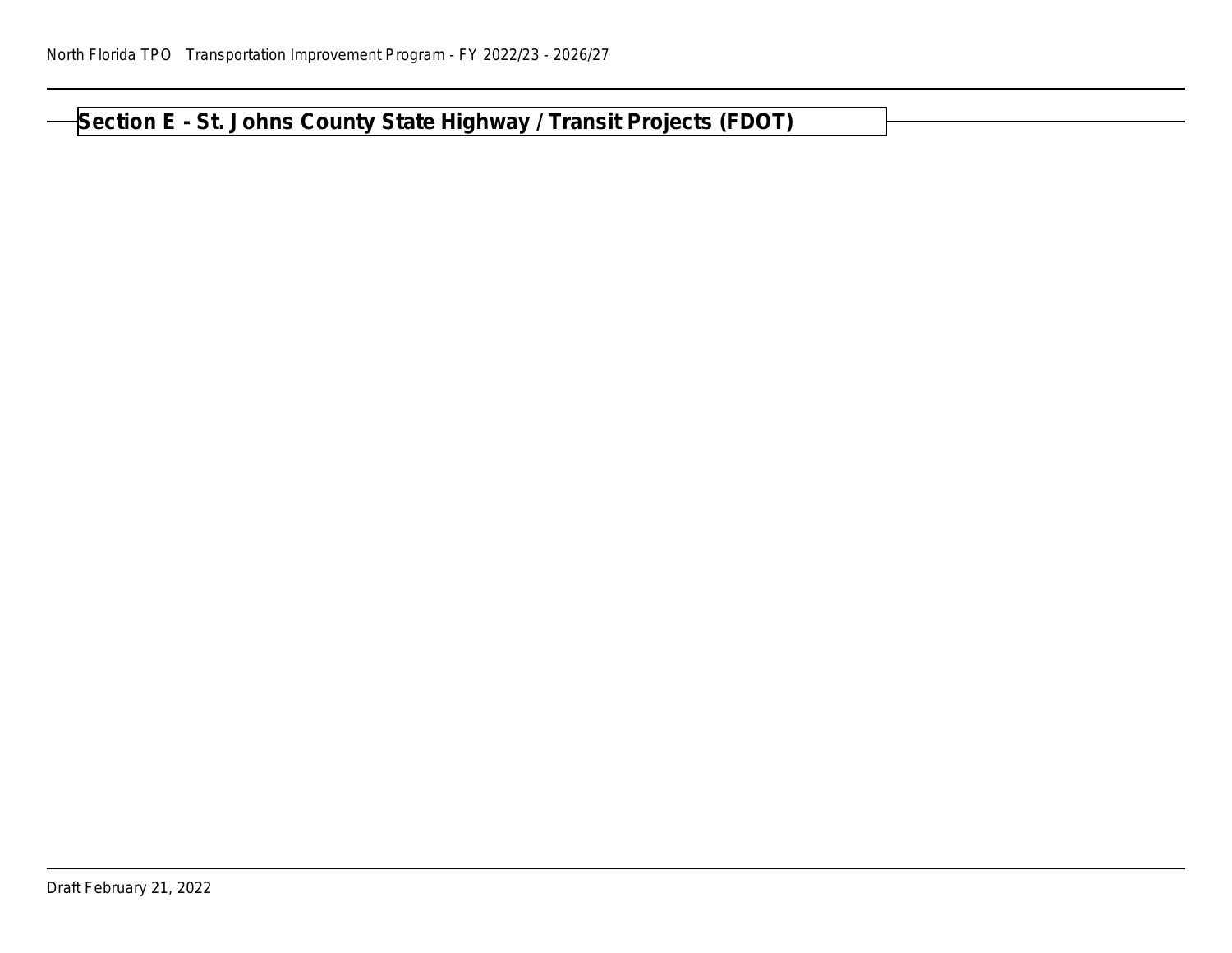|                        | <b>Fund</b>                                                                                 |           |                                                                   |         |         |                           |              |
|------------------------|---------------------------------------------------------------------------------------------|-----------|-------------------------------------------------------------------|---------|---------|---------------------------|--------------|
| <b>Phase</b>           | <b>Source</b>                                                                               | 2022/23   | 2023/24                                                           | 2024/25 | 2025/26 | 2026/27                   | <b>Total</b> |
|                        |                                                                                             |           | ANASTASIA STATE PARK FROM POPE ROAD TO RED COX DRIVE - 4470601    |         |         |                           | *Non-SIS*    |
| <b>BIKE PATH/TRAIL</b> |                                                                                             |           |                                                                   |         |         |                           |              |
|                        |                                                                                             |           | <b>Responsible Agency: Managed by FDOT</b>                        |         |         |                           |              |
| <b>PE</b>              | <b>TLWR</b>                                                                                 | 499,743   | 0                                                                 | 0       | 0       | $\Omega$                  | 499,743      |
| <b>PE</b>              | <b>DIH</b>                                                                                  | 99,949    | 0                                                                 | 0       | 0       | $\Omega$                  | 99,949       |
|                        | <b>Total</b>                                                                                | 599,692   | 0                                                                 | 0       | 0       | $\bf{0}$                  | 599,692      |
|                        | Prior Cost < 2022/23                                                                        | 9,610     | <b>Future Cost &gt; 2026/27</b>                                   | 0       |         | <b>Total Project Cost</b> | 609,302      |
|                        | <b>CONCRETE SIDEWALK REPAIR IN ST. JOHNS COUNTY - 4442252</b><br><b>ROUTINE MAINTENANCE</b> |           |                                                                   |         |         |                           | *Non-SIS*    |
|                        |                                                                                             |           | <b>Responsible Agency: Managed by FDOT</b>                        |         |         |                           |              |
| <b>MNT</b>             | D                                                                                           | 150,000   | 150,000                                                           | 150,000 | 0       | $\Omega$                  | 450,000      |
|                        | <b>Total</b>                                                                                | 150,000   | 150,000                                                           | 150,000 | 0       | 0                         | 450,000      |
|                        | Prior Cost < 2022/23                                                                        | 0         | Future Cost > 2026/27                                             | 0       |         | <b>Total Project Cost</b> | 450,000      |
|                        |                                                                                             |           | D2-ST JOHNS COUNTY TRAFFIC SIGNAL MAINTENANCE AGREEMENT - 4135341 |         |         |                           | *Non-SIS*    |
|                        | <b>TRAFFIC CONTROL DEVICES/SYSTEM</b>                                                       |           |                                                                   |         |         | Length: .000              |              |
|                        |                                                                                             |           | Responsible Agency: St. JOHNS CO.                                 |         |         |                           |              |
| <b>OPS</b>             | <b>DITS</b>                                                                                 | 314,961   | 244,912                                                           | 69,385  | 52,031  | 275,237                   | 956,526      |
| <b>OPS</b>             | <b>DDR</b>                                                                                  | 279,928   | 367,369                                                           | 561,389 | 598,360 | 396,072                   | 2,203,118    |
|                        | <b>Total</b>                                                                                | 594,889   | 612,281                                                           | 630,774 | 650,391 | 671,309                   | 3,159,644    |
|                        | Prior Cost < 2022/23                                                                        | 5,243,949 | <b>Future Cost &gt; 2026/27</b>                                   | 0       |         | <b>Total Project Cost</b> | 8,403,593    |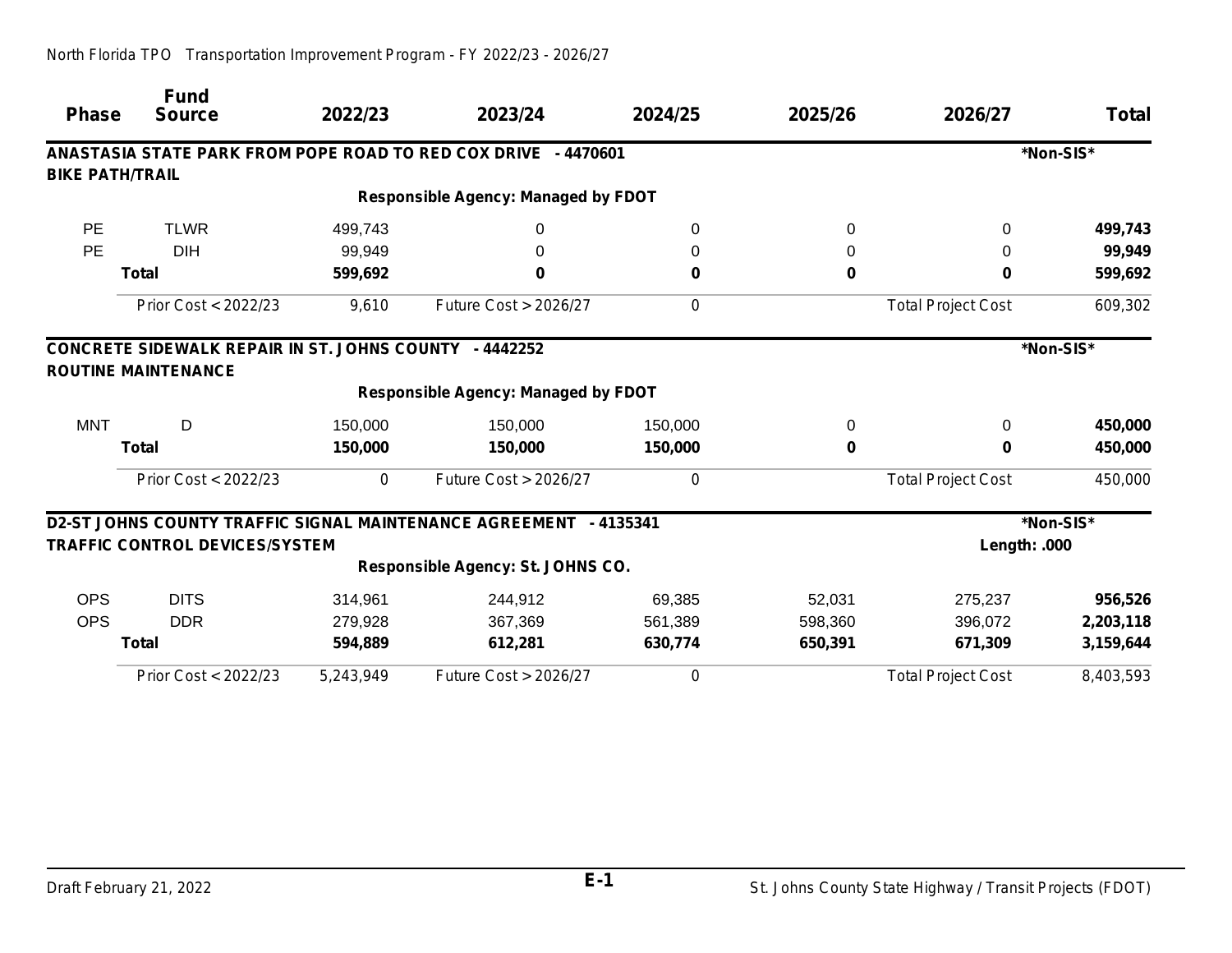| <b>Phase</b> | <b>Fund</b><br><b>Source</b> | 2022/23     | 2023/24                                                            | 2024/25            | 2025/26      | 2026/27                   | <b>Total</b>  |
|--------------|------------------------------|-------------|--------------------------------------------------------------------|--------------------|--------------|---------------------------|---------------|
|              |                              |             | DITCH, ROADSIDE AND OUTFALL CLEANING IN ST. JOHNS COUNTY - 4404782 |                    |              |                           | *Non-SIS*     |
|              | <b>ROUTINE MAINTENANCE</b>   |             |                                                                    |                    |              |                           |               |
|              |                              |             | <b>Responsible Agency: Managed by FDOT</b>                         |                    |              |                           |               |
| <b>MNT</b>   | D                            | 250,000     | 250,000                                                            | 250,000            | 0            | $\Omega$                  | 750,000       |
|              | Total                        | 250,000     | 250,000                                                            | 250,000            | $\bf{0}$     | ŋ                         | 750,000       |
|              | Prior Cost < 2022/23         | 0           | Future Cost > 2026/27                                              | 0                  |              | <b>Total Project Cost</b> | 750,000       |
|              |                              |             | FIRST COAST EXPRESSWAY (SR 23) FROM I-95 TO EAST OF CR 16 A SPUR   | - 4229388          |              |                           | *SIS*         |
|              | <b>NEW ROAD CONSTRUCTION</b> |             |                                                                    | <b>LRTP No: 12</b> |              | Length: 15.308            |               |
|              |                              |             | <b>Responsible Agency: FDOT</b>                                    |                    |              |                           |               |
| <b>DSB</b>   | DI                           | 76,627,949  | 0                                                                  | 3,960,000          | $\mathbf{0}$ | $\Omega$                  | 80,587,949    |
| <b>DSB</b>   | <b>ACNP</b>                  | 82,450,420  | 0                                                                  | 3,582,634          | 0            | $\Omega$                  | 86,033,054    |
| <b>DSB</b>   | <b>PKBD</b>                  | 212,427,422 | 0                                                                  | 1,618,340          | 0            | $\Omega$                  | 214,045,762   |
| <b>RRU</b>   | <b>PKBD</b>                  | 1,750,000   | 0                                                                  |                    | 0            | 0                         | 1,750,000     |
| <b>PE</b>    | <b>ACNP</b>                  | 2,770,840   | 0                                                                  |                    | 0            | 0                         | 2,770,840     |
| <b>RRU</b>   | <b>ACNP</b>                  | 1,750,000   | 0                                                                  |                    | 0            | $\Omega$                  | 1,750,000     |
|              | <b>Total</b>                 | 377,776,631 | 0                                                                  | 9,160,974          | 0            | 0                         | 386,937,605   |
|              | Prior Cost < 2022/23         | 236,654     | Future Cost > 2026/27                                              | 0                  |              | <b>Total Project Cost</b> | 387, 174, 259 |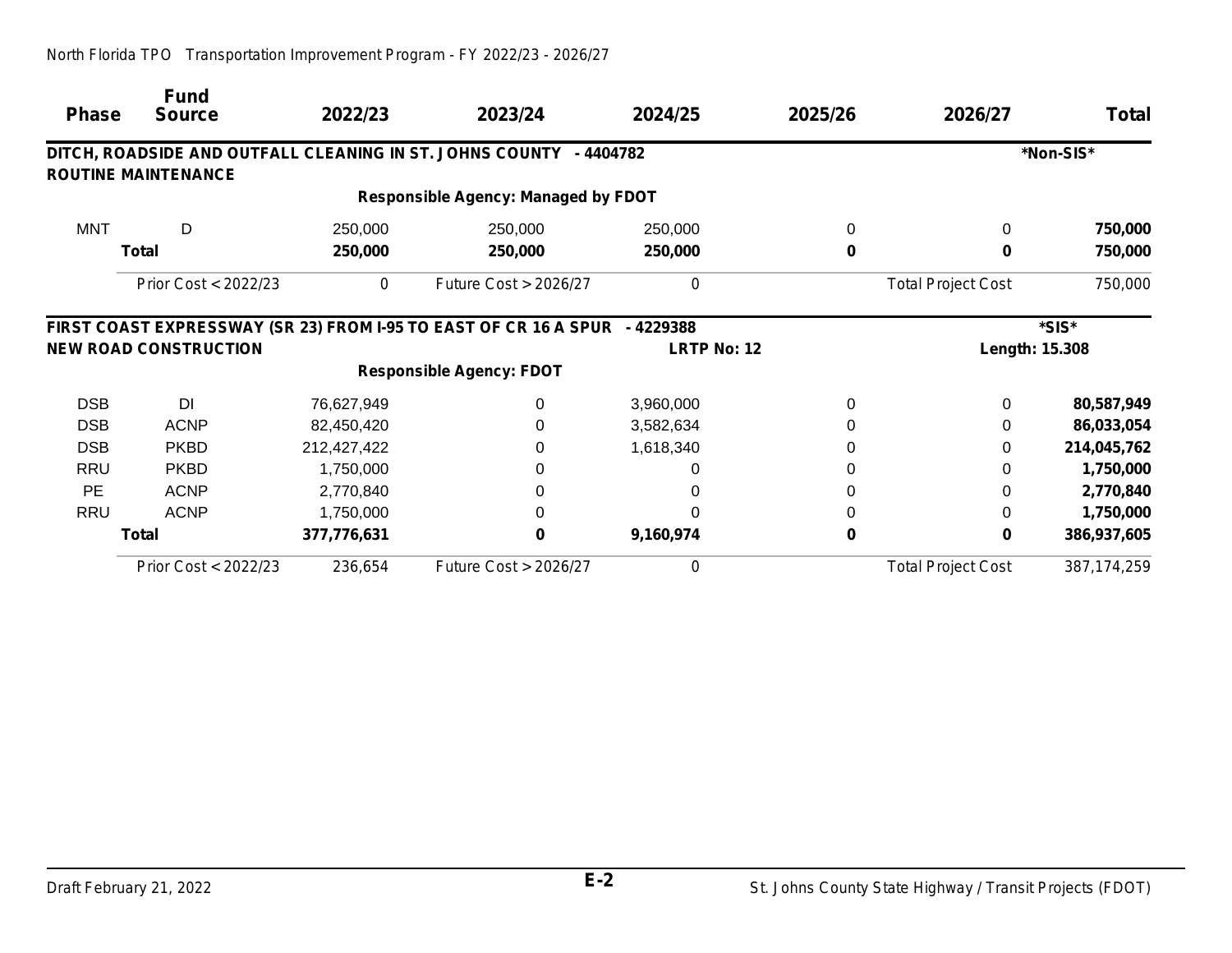| <b>Phase</b> | <b>Fund</b><br><b>Source</b>                 | 2022/23    | 2023/24                                                             | 2024/25            | 2025/26    | 2026/27                   | <b>Total</b> |
|--------------|----------------------------------------------|------------|---------------------------------------------------------------------|--------------------|------------|---------------------------|--------------|
|              |                                              |            | I-95 (SR 9) FROM NORTH OF THE FCE INTERCHANGE TO DUVAL CL - 4240264 |                    |            |                           | *SIS*        |
|              | <b>ADD LANES &amp; RECONSTRUCT</b>           |            |                                                                     | <b>LRTP No: 30</b> |            | <b>Length: 4.682</b>      |              |
|              |                                              |            | <b>Responsible Agency: FDOT</b>                                     |                    |            |                           |              |
| <b>DSB</b>   | DI                                           | 0          | 0                                                                   | 99,414,298         | 0          | 2,740,000                 | 102,154,298  |
| <b>DSB</b>   | <b>ACNP</b>                                  |            | 0                                                                   | 36,183,854         | 0          | 0                         | 36, 183, 854 |
| <b>RRU</b>   | LF                                           |            | 0                                                                   | 3,780,168          | 0          | 0                         | 3,780,168    |
| <b>DSB</b>   | <b>GMR</b>                                   | 0          | 0                                                                   | 62,830,554         | 0          | 0                         | 62,830,554   |
| PE           | <b>ACNP</b>                                  |            | 0                                                                   | 1,613,672          | 0          | 0                         | 1,613,672    |
| <b>RRU</b>   | <b>ACNP</b>                                  |            | 0                                                                   | 2,000,000          | 0          | 0                         | 2,000,000    |
| <b>DSB</b>   | <b>STED</b>                                  | 0          | $\Omega$                                                            | 2,910,689          | 0          | 0                         | 2,910,689    |
|              | <b>Total</b>                                 | 0          | $\bf{0}$                                                            | 208,733,235        | 0          | 2,740,000                 | 211,473,235  |
|              | Prior Cost < 2022/23                         | 52,450,962 | <b>Future Cost &gt; 2026/27</b>                                     | 0                  |            | <b>Total Project Cost</b> | 263,924,197  |
|              | I-95 ST JOHNS NORTHBOUND REST AREA - 4386101 |            |                                                                     |                    |            |                           | *SIS*        |
|              | <b>REST AREA (DUAL)</b>                      |            |                                                                     |                    |            | Length: .759              |              |
|              |                                              |            | <b>Responsible Agency: FDOT</b>                                     |                    |            |                           |              |
| PE           | <b>DIH</b>                                   | 0          | 500                                                                 | 0                  | 0          | 0                         | 500          |
| PE           | <b>DRA</b>                                   |            | 1,882,871                                                           | 0                  | 0          | 0                         | 1,882,871    |
| <b>CST</b>   | <b>DRA</b>                                   | 0          | 0                                                                   | 0                  | 22,740,840 | 0                         | 22,740,840   |
| <b>ENV</b>   | <b>DRA</b>                                   | 0          | 0                                                                   | 0                  | 50,000     | 0                         | 50,000       |
| <b>CST</b>   | <b>DIH</b>                                   | 0          | 0                                                                   | 0                  | 195,825    | 0                         | 195,825      |
|              | <b>Total</b>                                 | 0          | 1,883,371                                                           | 0                  | 22,986,665 | 0                         | 24,870,036   |
|              | Prior Cost < 2022/23                         | 0          | Future Cost > 2026/27                                               | 0                  |            | <b>Total Project Cost</b> | 24,870,036   |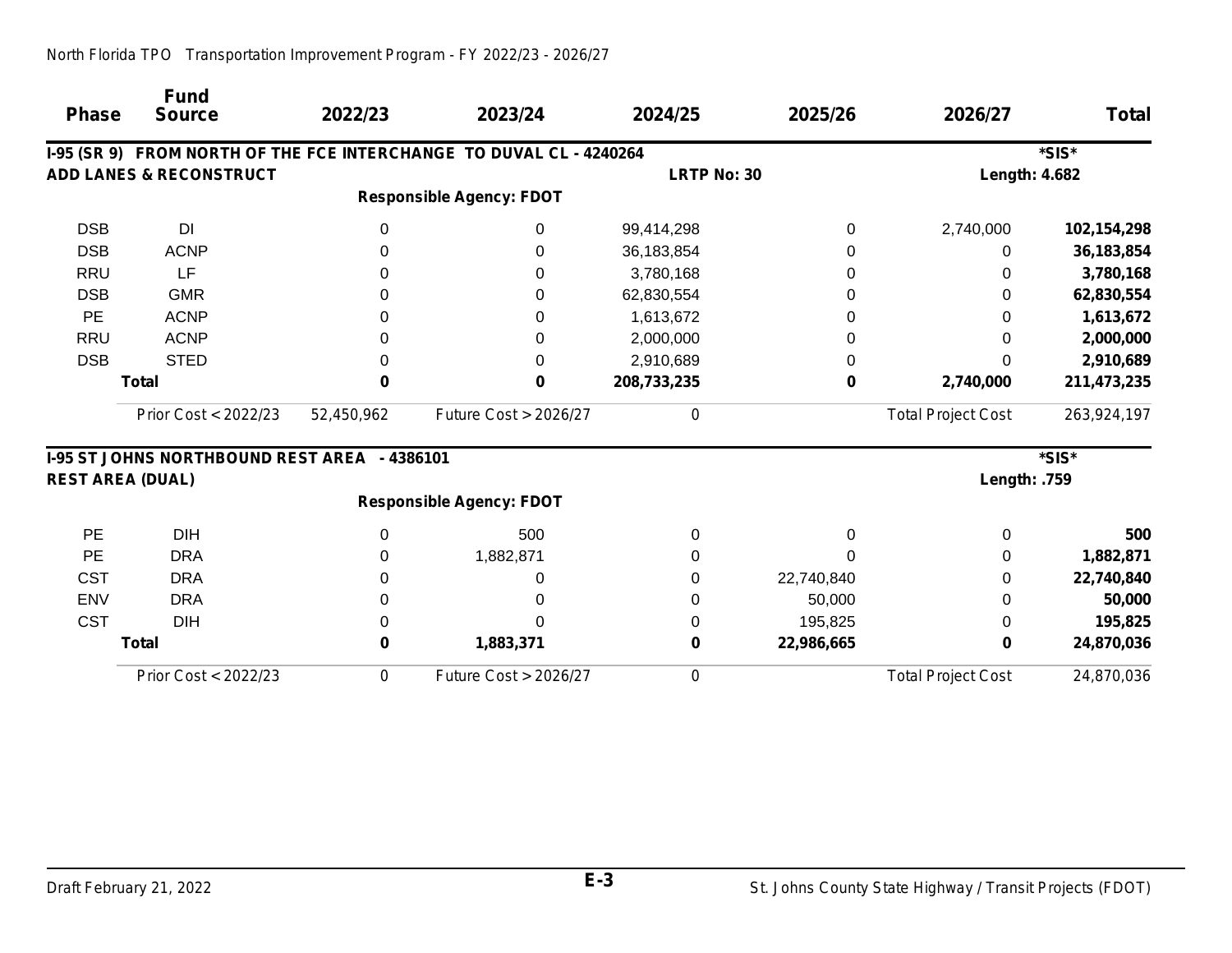| <b>Phase</b> | <b>Fund</b><br><b>Source</b>                 | 2022/23     | 2023/24                                                                        | 2024/25            | 2025/26 | 2026/27                   | <b>Total</b> |
|--------------|----------------------------------------------|-------------|--------------------------------------------------------------------------------|--------------------|---------|---------------------------|--------------|
|              | I-95 ST JOHNS SOUTHBOUND REST AREA - 4386102 |             |                                                                                |                    |         |                           | *SIS*        |
|              | <b>REST AREA (DUAL)</b>                      |             |                                                                                |                    |         | Length: .383              |              |
|              |                                              |             | <b>Responsible Agency: FDOT</b>                                                |                    |         |                           |              |
| <b>PE</b>    | <b>DIH</b>                                   | 0           | 0                                                                              | 500                | 0       | 0                         | 500          |
| <b>PE</b>    | <b>DRA</b>                                   | 0           | 0                                                                              | 1,922,332          | 0       | ∩                         | 1,922,332    |
| <b>CST</b>   | <b>DRA</b>                                   |             | 0                                                                              | 0                  | 0       | 21,853,663                | 21,853,663   |
| <b>CST</b>   | <b>DIH</b>                                   |             | 0                                                                              | O                  | 0       | 201,950                   | 201,950      |
|              | <b>Total</b>                                 | 0           | 0                                                                              | 1,922,832          | 0       | 22,055,613                | 23,978,445   |
|              | Prior Cost < 2022/23                         | 0           | Future Cost > 2026/27                                                          | 0                  |         | <b>Total Project Cost</b> | 23,978,445   |
|              |                                              |             | I-95(SR9) FROM S OF INTERNATIONAL GOLF PKWY TO S OF SR23 INTERCHANGE - 4229389 |                    |         |                           | *SIS*        |
|              | <b>ADD LANES &amp; RECONSTRUCT</b>           |             |                                                                                | <b>LRTP No: 30</b> |         | <b>Length: 6.002</b>      |              |
|              |                                              |             | <b>Responsible Agency: FDOT</b>                                                |                    |         |                           |              |
| <b>DSB</b>   | DI                                           | 66,148,399  | 0                                                                              | $\Omega$           | 0       | 0                         | 66,148,399   |
| <b>DSB</b>   | <b>ACNP</b>                                  | 41,463,418  | 0                                                                              | 0                  | 0       | 0                         | 41,463,418   |
| <b>PE</b>    | <b>ACNP</b>                                  | 939,796     | 0                                                                              | 0                  | 0       | 0                         | 939,796      |
|              | <b>Total</b>                                 | 108,551,613 | 0                                                                              | 0                  | 0       | 0                         | 108,551,613  |
|              | Prior Cost < 2022/23                         | 80,161      | Future Cost > 2026/27                                                          | 0                  |         | <b>Total Project Cost</b> | 108,631,774  |
|              |                                              |             | KING ST (SR5A) FROM: MALAGA ST TO:AVENIDA MENENDEZ (A1A) - PHASE TWO - 4308973 |                    |         |                           | *Non-SIS*    |
|              | <b>DRAINAGE IMPROVEMENTS</b>                 |             |                                                                                |                    |         | Length: 1.049             |              |
|              |                                              |             | <b>Responsible Agency: Responsible</b>                                         |                    |         |                           |              |
| <b>CST</b>   | <b>DDR</b>                                   | 9,000,000   | 0                                                                              | $\Omega$           | 0       | 0                         | 9,000,000    |
|              | <b>Total</b>                                 | 9,000,000   | 0                                                                              | 0                  | 0       | 0                         | 9,000,000    |
|              | Prior Cost < 2022/23                         | 0           | Future Cost > 2026/27                                                          | 0                  |         | <b>Total Project Cost</b> | 9,000,000    |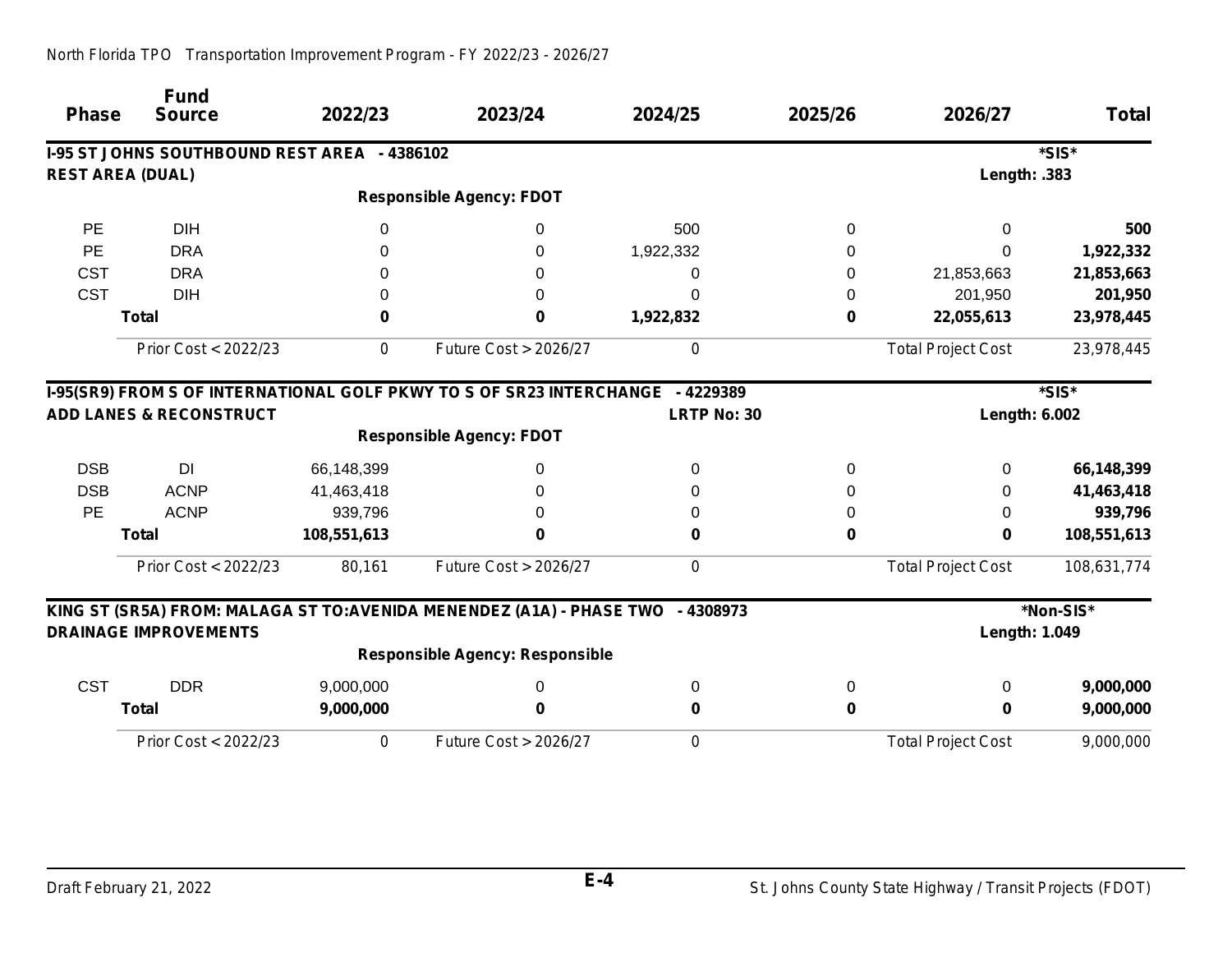| <b>Phase</b>       | <b>Fund</b><br><b>Source</b>    | 2022/23   | 2023/24                                                                           | 2024/25 | 2025/26 | 2026/27                   | <b>Total</b> |
|--------------------|---------------------------------|-----------|-----------------------------------------------------------------------------------|---------|---------|---------------------------|--------------|
|                    |                                 |           |                                                                                   |         |         |                           |              |
|                    |                                 |           | KING STREET (SR 5A) FROM AVENIDA MENENDEZ (SR A1A) TO BAYWALL - 4308971           |         |         |                           | *Non-SIS*    |
|                    | <b>DRAINAGE IMPROVEMENTS</b>    |           |                                                                                   |         |         | Length: 0.599 mi          |              |
|                    |                                 |           | <b>Responsible Agency: FDOT</b>                                                   |         |         |                           |              |
| <b>RRU</b>         | LF                              | 400,056   | 0                                                                                 | 0       | 0       | 0                         | 400,056      |
| <b>CST</b>         | <b>DIH</b>                      | 51,350    | 0                                                                                 |         | 0       | $\Omega$                  | 51,350       |
| <b>CST</b>         | <b>DDR</b>                      | 2,950,868 |                                                                                   |         | 0       | 0                         | 2,950,868    |
|                    | <b>Total</b>                    | 3,402,274 |                                                                                   |         | 0       | 0                         | 3,402,274    |
|                    | Prior Cost < 2022/23            | 3,220,207 | <b>Future Cost &gt; 2026/27</b>                                                   | 0       |         | <b>Total Project Cost</b> | 6,622,481    |
|                    |                                 |           | PONCE DE LEON NORTH (US 1 / SR 5) FROM MARION AVENUE TO FORT MOSS TRAIL - 4479131 |         |         |                           | *Non-SIS*    |
| <b>LANDSCAPING</b> |                                 |           |                                                                                   |         |         | <b>Length: 3.301</b>      |              |
|                    |                                 |           | <b>Responsible Agency: FDOT</b>                                                   |         |         |                           |              |
| <b>CST</b>         | <b>DDR</b>                      | 0         | 0                                                                                 | 613,419 | 0       | 0                         | 613,419      |
|                    | <b>Total</b>                    |           | 0                                                                                 | 613,419 | 0       | 0                         | 613,419      |
|                    | Prior Cost < 2022/23            | 0         | Future Cost > 2026/27                                                             | 0       |         | <b>Total Project Cost</b> | 613,419      |
|                    |                                 |           | SMART ST. AUGUSTINE CONNECTED VEHICLE SYSTEM IN CITY OF ST. AUGUSTINE - 4486532   |         |         |                           | *Non-SIS*    |
|                    | <b>ITS COMMUNICATION SYSTEM</b> |           |                                                                                   |         |         |                           |              |
|                    |                                 |           | <b>Responsible Agency: Responsible</b>                                            |         |         |                           |              |
| <b>CST</b>         | <b>DITS</b>                     | 0         | 7,560,890                                                                         | 0       | 0       | $\Omega$                  | 7,560,890    |
|                    | <b>Total</b>                    |           | 7,560,890                                                                         | 0       | 0       | 0                         | 7,560,890    |
|                    | Prior Cost < 2022/23            | 0         | Future Cost > 2026/27                                                             | 0       |         | <b>Total Project Cost</b> | 7,560,890    |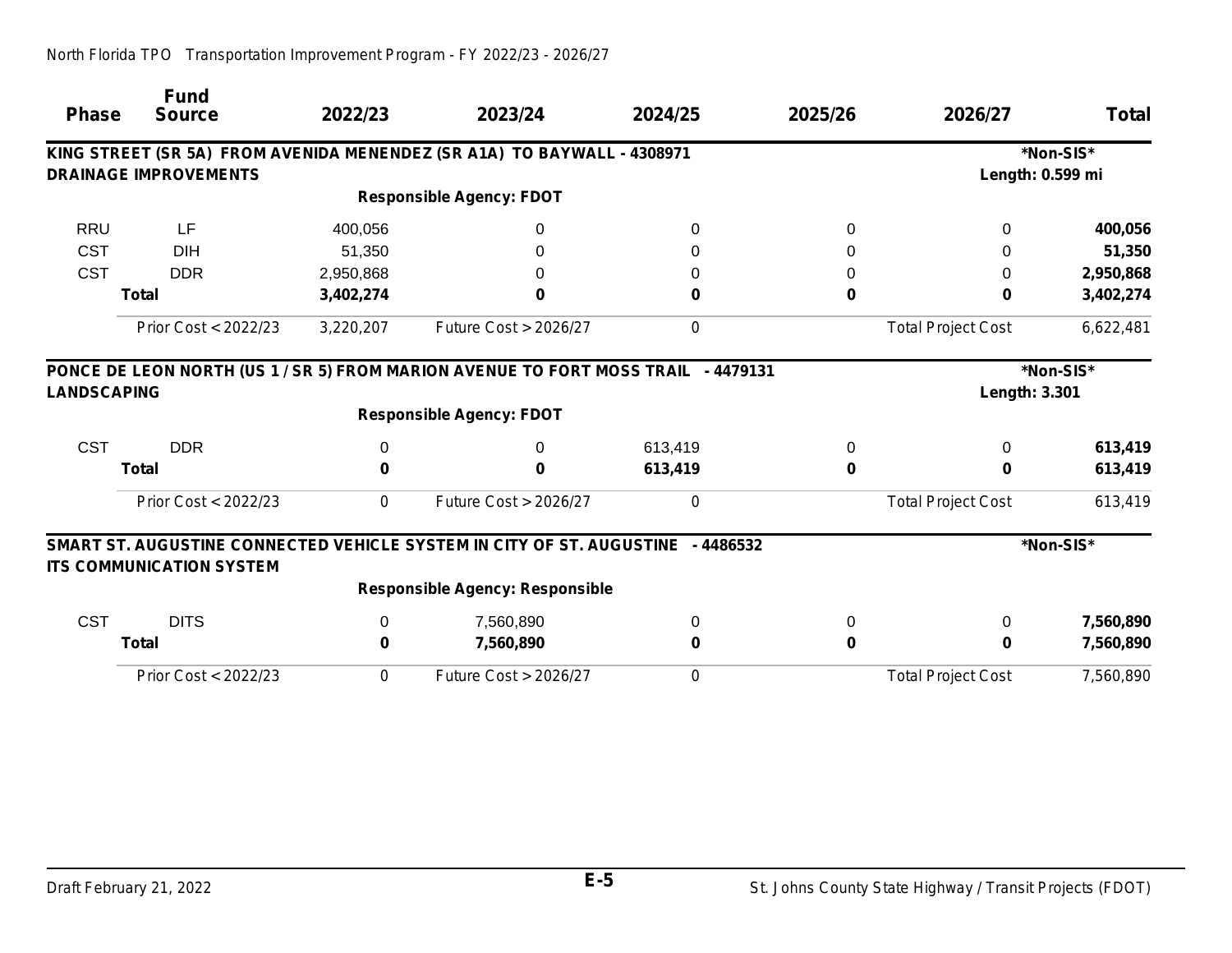| <b>Phase</b>       | <b>Fund</b><br><b>Source</b>         | 2022/23    | 2023/24                                                    | 2024/25    | 2025/26 | 2026/27                   | <b>Total</b> |
|--------------------|--------------------------------------|------------|------------------------------------------------------------|------------|---------|---------------------------|--------------|
|                    |                                      |            | SR 206 @ MANTANZA RIVER ICWW CRESCENT BEACH BRIDGE #780090 | $-4304493$ |         |                           | *Non-SIS*    |
|                    | <b>BRIDGE-REPAIR/REHABILITATION</b>  |            |                                                            |            |         | Length: 0.564             |              |
|                    |                                      |            | <b>Responsible Agency: FDOT</b>                            |            |         |                           |              |
| <b>CST</b>         | <b>DIH</b>                           | 21,772     | 0                                                          | $\Omega$   | 0       | $\Omega$                  | 21,772       |
| <b>CST</b>         | <b>BRRP</b>                          | 1,402,276  | $\Omega$                                                   | 0          | 0       | 0                         | 1,402,276    |
|                    | <b>Total</b>                         | 1,424,048  | 0                                                          | 0          | 0       | 0                         | 1,424,048    |
|                    | Prior Cost < 2022/23                 | 210,329    | Future Cost > 2026/27                                      | 0          |         | <b>Total Project Cost</b> | 1,634,377    |
|                    | SR 206 FROM SR 207 TO I-95 - 4453531 |            |                                                            |            |         |                           | *Non-SIS*    |
| <b>RESURFACING</b> |                                      |            |                                                            |            |         | <b>Length: 8.428</b>      |              |
|                    |                                      |            | <b>Responsible Agency: FDOT</b>                            |            |         |                           |              |
| <b>CST</b>         | <b>DIH</b>                           | 21,807     | 0                                                          | 0          | 0       | 0                         | 21,807       |
| <b>CST</b>         | <b>SA</b>                            | 2,124,837  | 0                                                          | 0          | 0       | 0                         | 2,124,837    |
| <b>CST</b>         | <b>DDR</b>                           | 4,256,388  | 0                                                          | 0          | 0       | 0                         | 4,256,388    |
|                    | <b>Total</b>                         | 6,403,032  | 0                                                          | 0          | 0       | 0                         | 6,403,032    |
|                    | Prior Cost < 2022/23                 | 127,321    | Future Cost > 2026/27                                      | 0          |         | <b>Total Project Cost</b> | 6,530,353    |
|                    | SR 207 FROM I-95 TO SR 312 - 4455461 |            |                                                            |            |         |                           | *SIS*        |
| <b>RESURFACING</b> |                                      |            |                                                            |            |         | <b>Length: 4.000</b>      |              |
|                    |                                      |            | <b>Responsible Agency: FDOT</b>                            |            |         |                           |              |
| <b>CST</b>         | <b>DS</b>                            | 445,081    | 0                                                          | 0          | 0       | 0                         | 445,081      |
| <b>CST</b>         | <b>DIH</b>                           | 65,877     | 0                                                          | 0          | 0       | 0                         | 65,877       |
| <b>CST</b>         | <b>SA</b>                            | 2,749,140  | 0                                                          | 0          | 0       | 0                         | 2,749,140    |
| <b>CST</b>         | <b>DDR</b>                           | 6,825,512  | 0                                                          | 0          | 0       | 0                         | 6,825,512    |
|                    | <b>Total</b>                         | 10,085,610 | $\bf{0}$                                                   | 0          | 0       | 0                         | 10,085,610   |
|                    | Prior Cost < 2022/23                 | 205,385    | Future Cost > 2026/27                                      | 0          |         | <b>Total Project Cost</b> | 10,290,995   |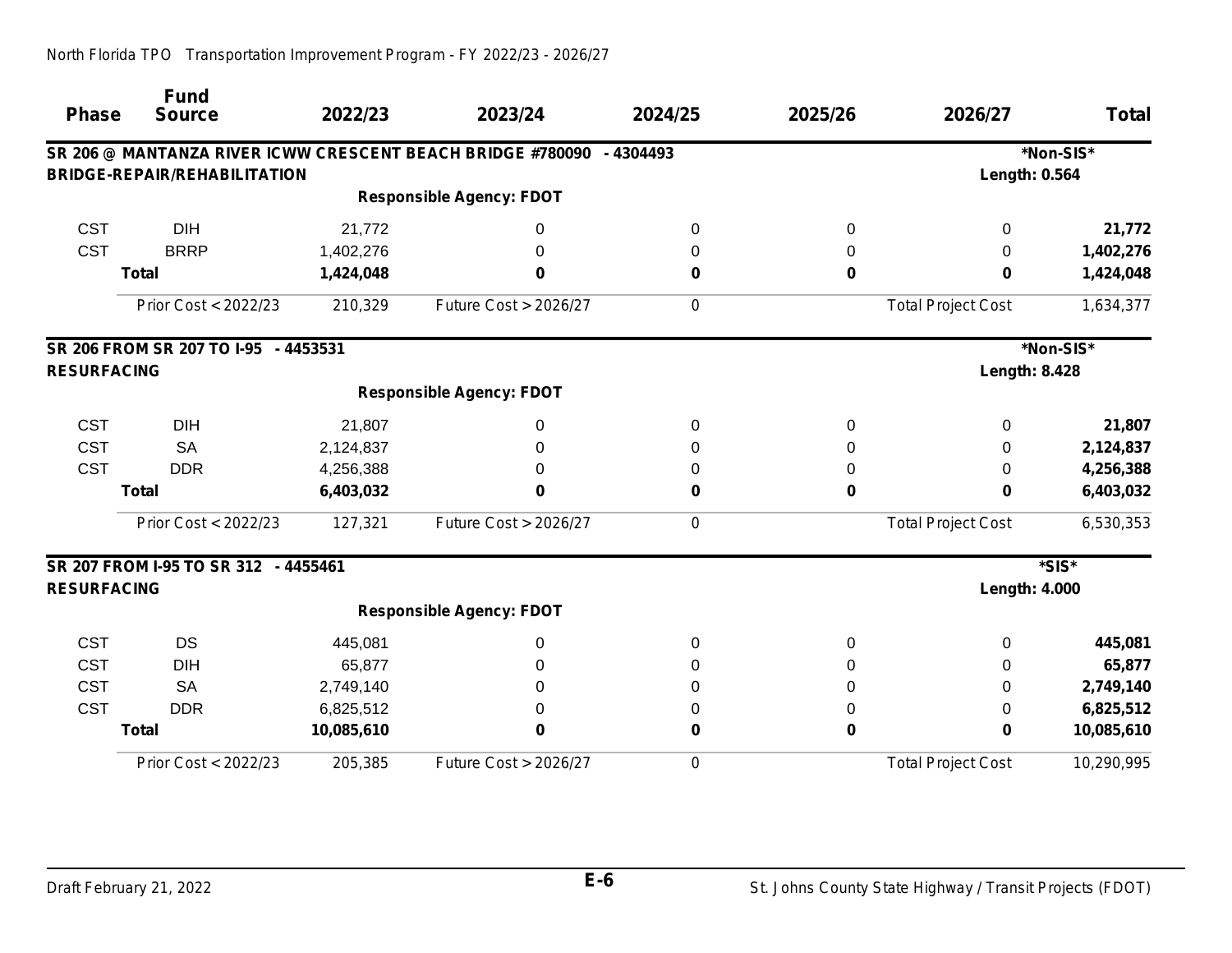| <b>Phase</b>           | <b>Fund</b><br><b>Source</b>                              | 2022/23  | 2023/24                                                                  | 2024/25     | 2025/26     | 2026/27                   | <b>Total</b> |
|------------------------|-----------------------------------------------------------|----------|--------------------------------------------------------------------------|-------------|-------------|---------------------------|--------------|
|                        | SR A1A FROM PALMETTO AVE TO SAND CASTLE LANE - 4299311    |          |                                                                          |             |             |                           | *Non-SIS*    |
|                        | <b>DRAINAGE IMPROVEMENTS</b>                              |          |                                                                          |             |             | Length: 2.698 mi          |              |
|                        |                                                           |          | <b>Responsible Agency: FDOT</b>                                          |             |             |                           |              |
| <b>CST</b>             | <b>DIH</b>                                                | $\Omega$ | 139,304                                                                  | 0           | 0           | $\Omega$                  | 139,304      |
| <b>CST</b>             | <b>DDR</b>                                                | $\Omega$ | 7,922,949                                                                | 0           | $\mathbf 0$ | 0                         | 7,922,949    |
|                        | <b>Total</b>                                              | $\bf{0}$ | 8,062,253                                                                | 0           | 0           | 0                         | 8,062,253    |
|                        | Prior Cost < 2022/23                                      | 653,068  | Future Cost > 2026/27                                                    | 0           |             | <b>Total Project Cost</b> | 8,715,321    |
|                        |                                                           |          | SR A1A (KINGS ST) (SR 5A) FROM BRIDGE OF LIONS TO CHARLOTTE ST - 4282712 |             |             |                           | *Non-SIS*    |
|                        | <b>DRAINAGE IMPROVEMENTS</b>                              |          |                                                                          |             |             | Length: 0.571 mi          |              |
|                        |                                                           |          | <b>Responsible Agency: FDOT</b>                                          |             |             |                           |              |
| <b>PE</b>              | <b>DDR</b>                                                | $\Omega$ | 0                                                                        | $\mathbf 0$ | 1,800,000   | 0                         | 1,800,000    |
|                        | <b>Total</b>                                              | 0        | 0                                                                        | 0           | 1,800,000   | 0                         | 1,800,000    |
|                        | Prior Cost < 2022/23                                      | 472,503  | Future Cost > 2026/27                                                    | 0           |             | <b>Total Project Cost</b> | 2,272,503    |
|                        | SR A1A FROM SAN MARCO TO NORTH OF PARK ENTRANCE - 4477361 |          |                                                                          |             |             |                           | *Non-SIS*    |
| <b>BIKE PATH/TRAIL</b> |                                                           |          |                                                                          |             |             | <b>Length: 7.500</b>      |              |
|                        |                                                           |          | <b>Responsible Agency: FDOT</b>                                          |             |             |                           |              |
| <b>PDE</b>             | <b>SA</b>                                                 | 1,500    | 0                                                                        | 0           | 0           | 0                         | 1,500        |
| <b>PDE</b>             | <b>TALU</b>                                               | 600,000  | 0                                                                        | 0           | 0           | 0                         | 600,000      |
| <b>PDE</b>             | <b>DIH</b>                                                | 5,000    | $\Omega$                                                                 | 0           | 0           | 0                         | 5,000        |
| PE                     | <b>DIH</b>                                                | 0        | 5,000                                                                    | 0           | 0           | 0                         | 5,000        |
| PE                     | <b>SA</b>                                                 | 0        | 1,500                                                                    | 0           | 0           | $\Omega$                  | 1,500        |
| PE                     | <b>TALU</b>                                               | $\Omega$ | 600,000                                                                  | 0           | 0           | 0                         | 600,000      |
|                        | <b>Total</b>                                              | 606,500  | 606,500                                                                  | 0           | 0           | $\bf{0}$                  | 1,213,000    |
|                        | Prior Cost < 2022/23                                      | 0        | Future Cost > 2026/27                                                    | 0           |             | <b>Total Project Cost</b> | 1,213,000    |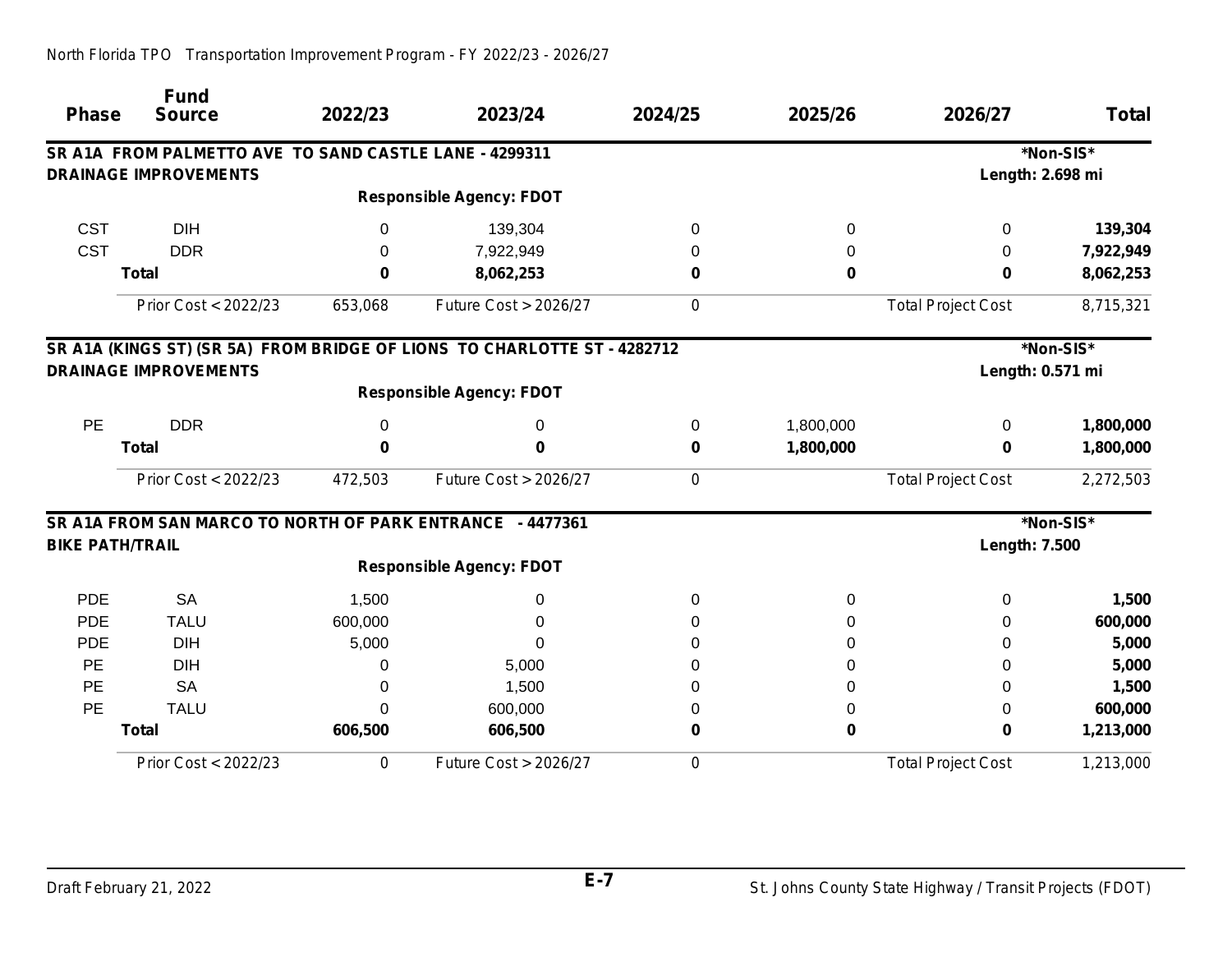| <b>Phase</b>       | <b>Fund</b><br><b>Source</b>                            | 2022/23      | 2023/24                                    | 2024/25   | 2025/26   | 2026/27                   | <b>Total</b> |
|--------------------|---------------------------------------------------------|--------------|--------------------------------------------|-----------|-----------|---------------------------|--------------|
|                    |                                                         |              |                                            |           |           |                           |              |
|                    | SR13 FROM SR16 TO RAFTER TAIL LANE - 2102238            |              |                                            |           |           |                           | *Non-SIS*    |
| <b>RESURFACING</b> |                                                         |              |                                            |           |           | <b>Length: 6.596</b>      |              |
|                    |                                                         |              | <b>Responsible Agency: Managed by FDOT</b> |           |           |                           |              |
| PE                 | <b>DDR</b>                                              | 786,299      | 0                                          | $\Omega$  | 0         | 0                         | 786,299      |
| PE                 | <b>SA</b>                                               | 162,314      | 0                                          |           | 0         | 0                         | 162,314      |
| <b>CST</b>         | <b>DS</b>                                               | 0            | 0                                          | 6,113,094 | 0         | 0                         | 6,113,094    |
| <b>CST</b>         | <b>DIH</b>                                              | 0            | 0                                          | 28,685    | 0         | 0                         | 28,685       |
| <b>CST</b>         | <b>SA</b>                                               | 0            | 0                                          | 441,234   | 0         |                           | 441,234      |
| <b>CST</b>         | <b>DDR</b>                                              |              | $\Omega$                                   | 1,609,931 | 0         | 0                         | 1,609,931    |
|                    | <b>Total</b>                                            | 948,613      | 0                                          | 8,192,944 | 0         | 0                         | 9,141,557    |
|                    | Prior Cost < 2022/23                                    | 12,361       | Future Cost > 2026/27                      | 0         |           | <b>Total Project Cost</b> | 9,153,918    |
|                    | SR16 FROM WEST OF TOMS ROAD TO EAST OF CR 208 - 4345621 |              |                                            |           |           |                           | *Non-SIS*    |
|                    | <b>INTERSECTION IMPROVEMENT</b>                         |              |                                            |           |           | Length: .364              |              |
|                    |                                                         |              | <b>Responsible Agency: FDOT</b>            |           |           |                           |              |
| <b>ROW</b>         | <b>SU</b>                                               | 112,530      | 0                                          | 0         | 0         | 0                         | 112,530      |
| <b>ROW</b>         | <b>SA</b>                                               | 77,761       | 0                                          |           | 0         | 0                         | 77,761       |
| <b>CST</b>         | SU                                                      | 0            |                                            | 0         | 4,898,286 | 0                         | 4,898,286    |
| <b>CST</b>         | <b>SA</b>                                               | <sup>0</sup> | 0                                          | 0         | 83,552    | 0                         | 83,552       |
|                    | <b>Total</b>                                            | 190,291      | 0                                          | 0         | 4,981,838 | O                         | 5,172,129    |
|                    | Prior Cost < 2022/23                                    | 726,818      | Future Cost > 2026/27                      | 0         |           | <b>Total Project Cost</b> | 5,898,947    |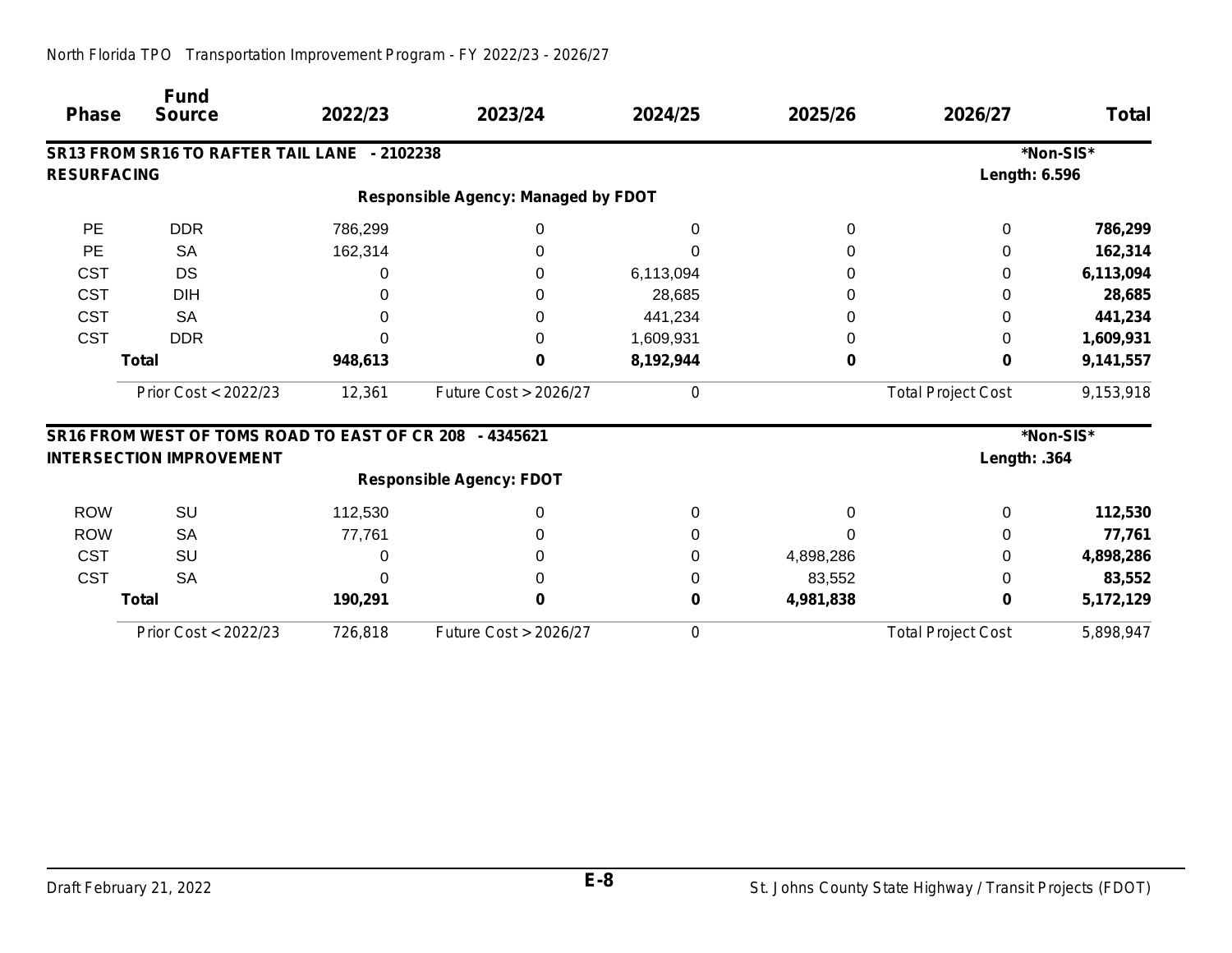| <b>Phase</b> | <b>Fund</b><br><b>Source</b>                                                           | 2022/23 | 2023/24                                    | 2024/25   | 2025/26 | 2026/27                   | Total     |
|--------------|----------------------------------------------------------------------------------------|---------|--------------------------------------------|-----------|---------|---------------------------|-----------|
|              | SRA1A FROM GATE GAS STATION TO PROFESSIONAL DR - 4498411                               |         |                                            |           |         |                           | *Non-SIS* |
|              | <b>INTERSECTION (MODIFY)</b>                                                           |         |                                            |           |         | <b>Length: 0.786</b>      |           |
|              |                                                                                        |         | <b>Responsible Agency: Managed by FDOT</b> |           |         |                           |           |
| <b>PE</b>    | SU                                                                                     | 400,000 | 0                                          | 0         | 0       | 0                         | 400,000   |
| PE           | <b>SA</b>                                                                              | 34,266  | 0                                          | O         |         |                           | 34,266    |
| <b>PE</b>    | LF                                                                                     | 300,000 | 0                                          | O         | 0       | 0                         | 300,000   |
| <b>CST</b>   | SU                                                                                     | 0       | 0                                          | 1,525,710 | 0       | 0                         | 1,525,710 |
| <b>CST</b>   | <b>SA</b>                                                                              |         | 0                                          | 24,809    | 0       | 0                         | 24,809    |
|              | <b>Total</b>                                                                           | 734,266 | 0                                          | 1,550,519 | 0       | 0                         | 2,284,785 |
|              | Prior Cost < 2022/23                                                                   | 0       | Future Cost > 2026/27                      | 0         |         | <b>Total Project Cost</b> | 2,284,785 |
|              | <b>FIXED CAPITAL OUTLAY</b>                                                            |         | <b>Responsible Agency: Managed by FDOT</b> |           |         |                           |           |
| <b>CST</b>   | <b>FCO</b>                                                                             | 245,000 | 0                                          | 0         | 0       | 0                         | 245,000   |
|              | <b>Total</b>                                                                           | 245,000 | 0                                          | O         | 0       | 0                         | 245,000   |
|              | Prior Cost < 2022/23                                                                   | 0       | Future Cost > 2026/27                      | 0         |         | <b>Total Project Cost</b> | 245,000   |
|              | ST AUGUSTINE MAINTENANCE - HURRICANE SHUTTERS - 4450317<br><b>FIXED CAPITAL OUTLAY</b> |         |                                            |           |         |                           | *Non-SIS* |
|              |                                                                                        |         | <b>Responsible Agency: Managed by FDOT</b> |           |         |                           |           |
| <b>CST</b>   | <b>FCO</b>                                                                             | 65,000  | 0                                          | 0         | 0       | 0                         | 65,000    |
|              | <b>Total</b>                                                                           | 65,000  | 0                                          | 0         | 0       | 0                         | 65,000    |
|              | Prior Cost < 2022/23                                                                   | 0       | Future Cost > 2026/27                      | 0         |         | <b>Total Project Cost</b> | 65,000    |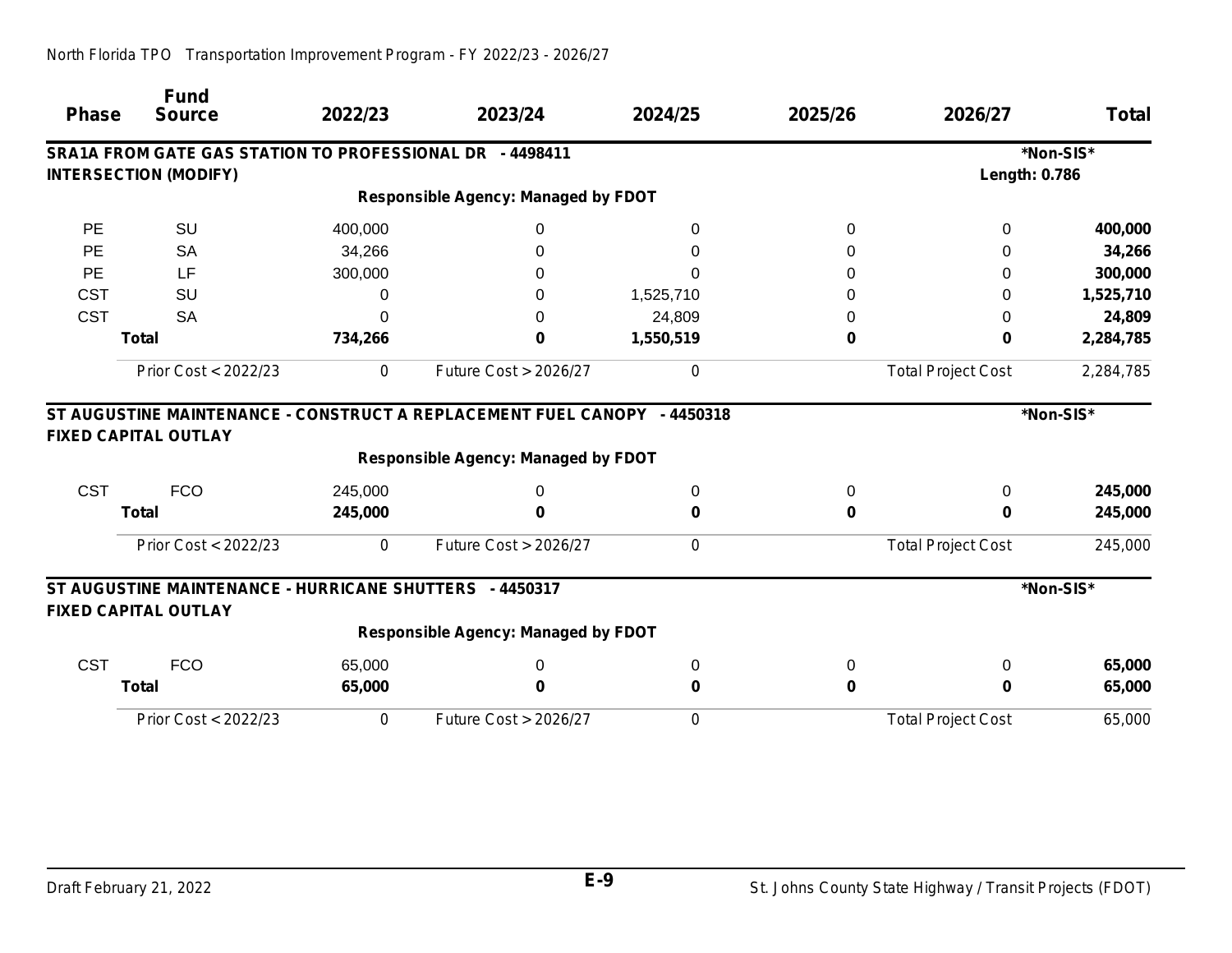|              | <b>Fund</b>                                                                    |           |                                            |           |           |                           |              |
|--------------|--------------------------------------------------------------------------------|-----------|--------------------------------------------|-----------|-----------|---------------------------|--------------|
| <b>Phase</b> | <b>Source</b>                                                                  | 2022/23   | 2023/24                                    | 2024/25   | 2025/26   | 2026/27                   | <b>Total</b> |
|              | ST JOHNS CNTY FED SECT 5311 RURAL TRANSIT FUNDING - 4272651                    |           |                                            |           |           |                           | *Non-SIS*    |
|              | <b>OPERATING/ADMIN. ASSISTANCE</b>                                             |           |                                            |           |           | Length: .000              |              |
|              |                                                                                |           | Responsible Agency: St. JOHNS CO.          |           |           |                           |              |
| <b>OPS</b>   | <b>DU</b>                                                                      | 406,798   | 419,002                                    | 431,572   | 444,519   | 457,855                   | 2,159,746    |
| <b>OPS</b>   | LF                                                                             | 406,798   | 419,002                                    | 431,572   | 444,519   | 457,855                   | 2,159,746    |
|              | <b>Total</b>                                                                   | 813,596   | 838,004                                    | 863,144   | 889,038   | 915,710                   | 4,319,492    |
|              | Prior Cost < 2022/23                                                           | 4,504,650 | Future Cost > 2026/27                      | 0         |           | <b>Total Project Cost</b> | 8,824,142    |
|              | ST JOHNS CO FED 5307 CAPITAL GRANT - 4292031<br><b>CAPITAL FOR FIXED ROUTE</b> |           |                                            |           |           |                           | *Non-SIS*    |
|              |                                                                                |           | Responsible Agency: St. JOHNS CO.          |           |           |                           |              |
| CAP          | <b>FTA</b>                                                                     | 860,564   | 946,621                                    | 946,621   | 946,621   | 946,621                   | 4,647,048    |
| CAP          | LF                                                                             | 215,141   | 236,653                                    | 236,653   | 236,653   | 236,653                   | 1,161,753    |
|              | <b>Total</b>                                                                   | 1,075,705 | 1,183,274                                  | 1,183,274 | 1,183,274 | 1,183,274                 | 5,808,801    |
|              | Prior Cost < 2022/23                                                           | 5,225,706 | <b>Future Cost &gt; 2026/27</b>            | 0         |           | <b>Total Project Cost</b> | 11,034,507   |
|              | <b>ST. AUGUSTINE MAINTENANCE</b><br><b>ROUTINE MAINTENANCE</b>                 | - 4420743 |                                            |           |           |                           | *Non-SIS*    |
|              |                                                                                |           | <b>Responsible Agency: Managed by FDOT</b> |           |           |                           |              |
| <b>MNT</b>   | D                                                                              | 59,000    | 0                                          | 0         | $\pmb{0}$ | 0                         | 59,000       |
|              | <b>Total</b>                                                                   | 59,000    | 0                                          | 0         | 0         | 0                         | 59,000       |
|              | Prior Cost < 2022/23                                                           | 118,000   | <b>Future Cost &gt; 2026/27</b>            | 0         |           | <b>Total Project Cost</b> | 177,000      |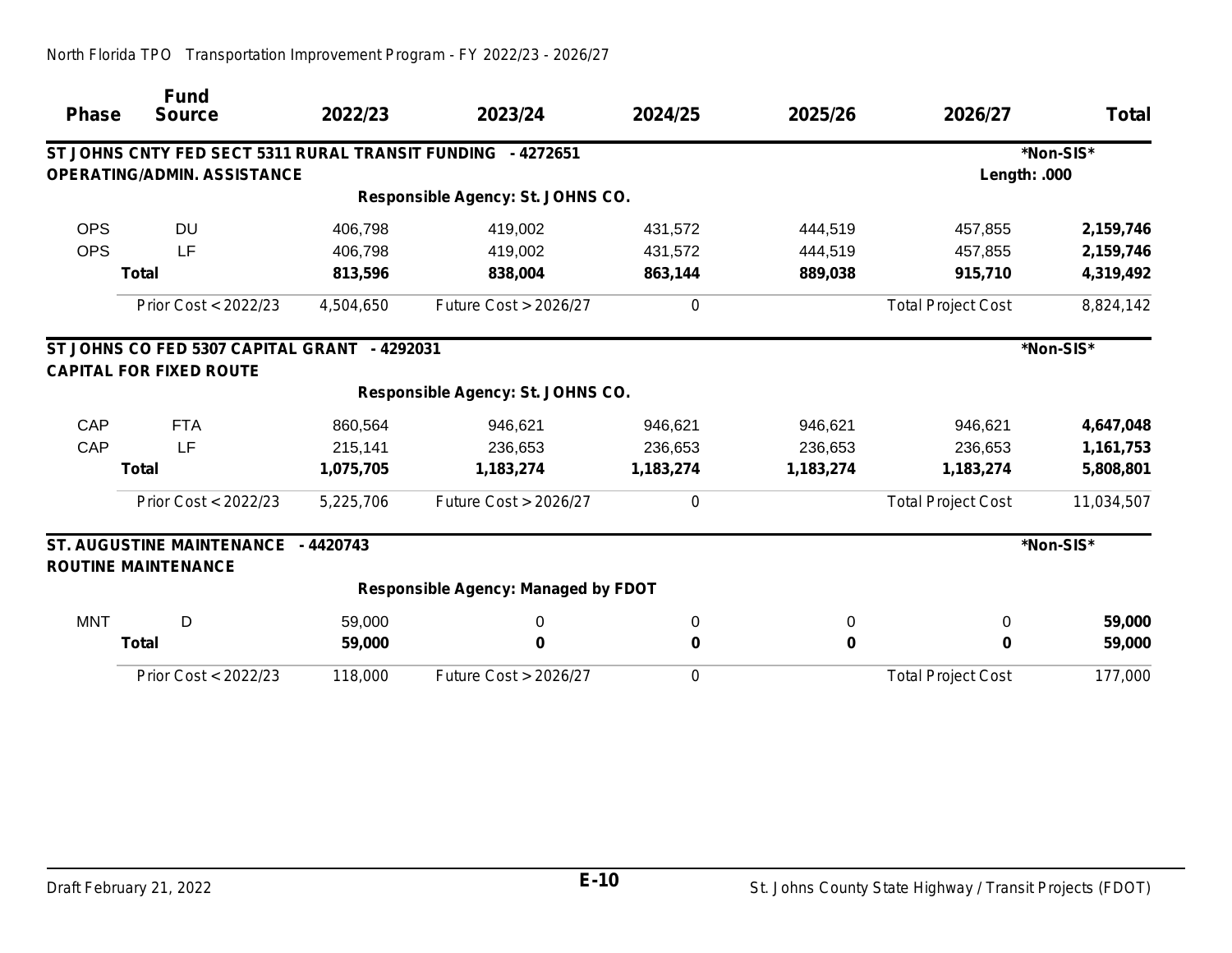|              | <b>Fund</b>                                                 | 2022/23   | 2023/24                                    | 2024/25 |         | 2026/27                   |              |
|--------------|-------------------------------------------------------------|-----------|--------------------------------------------|---------|---------|---------------------------|--------------|
| <b>Phase</b> | <b>Source</b>                                               |           |                                            |         | 2025/26 |                           | <b>Total</b> |
|              | ST. AUGUSTINE MAINTENANCE - HVAC DESIGN SERVICES - 4450319  |           |                                            |         |         |                           | *Non-SIS*    |
|              | <b>FIXED CAPITAL OUTLAY</b>                                 |           |                                            |         |         |                           |              |
|              |                                                             |           | <b>Responsible Agency: Managed by FDOT</b> |         |         |                           |              |
| <b>PE</b>    | <b>FCO</b>                                                  | 65,000    | 0                                          | 0       | 0       | $\Omega$                  | 65,000       |
|              | <b>Total</b>                                                | 65,000    | $\bf{0}$                                   | 0       | 0       | $\bf{0}$                  | 65,000       |
|              | Prior Cost < 2022/23                                        | 0         | <b>Future Cost &gt; 2026/27</b>            | 0       |         | <b>Total Project Cost</b> | 65,000       |
|              | ST. JOHNS CO COA SECTION 5310 - 4358651                     |           |                                            |         |         |                           | *Non-SIS*    |
|              | <b>TRANSIT OPERATING ASSISTANCE</b>                         |           |                                            |         |         |                           |              |
|              |                                                             |           | Responsible Agency: St. Johns Co COA       |         |         |                           |              |
| <b>OPS</b>   | <b>DU</b>                                                   | 122,500   | 0                                          | 0       | 0       | 0                         | 122,500      |
|              | <b>Total</b>                                                | 122,500   | 0                                          | 0       | 0       | 0                         | 122,500      |
|              | Prior Cost < 2022/23                                        | 1,897,078 | Future Cost > 2026/27                      | 0       |         | <b>Total Project Cost</b> | 2,019,578    |
|              | ST. JOHNS CO COA SECTION 5339 TRANSIT IMPROVEMENT - 4415221 |           |                                            |         |         |                           | *Non-SIS*    |
|              | <b>TRANSIT OPERATING ASSISTANCE</b>                         |           |                                            |         |         |                           |              |
|              |                                                             |           | Responsible Agency: St. Johns Co COA       |         |         |                           |              |
| CAP          | <b>FTA</b>                                                  | 167,000   | 167,000                                    | 167,000 | 167,000 | 167,000                   | 835,000      |
| CAP          | LF                                                          | 41,750    | 41,750                                     | 41,750  | 41,750  | 41,750                    | 208,750      |
|              | <b>Total</b>                                                | 208,750   | 208,750                                    | 208,750 | 208,750 | 208,750                   | 1,043,750    |
|              | Prior Cost < 2022/23                                        | 626,250   | <b>Future Cost &gt; 2026/27</b>            | 0       |         | <b>Total Project Cost</b> | 1,670,000    |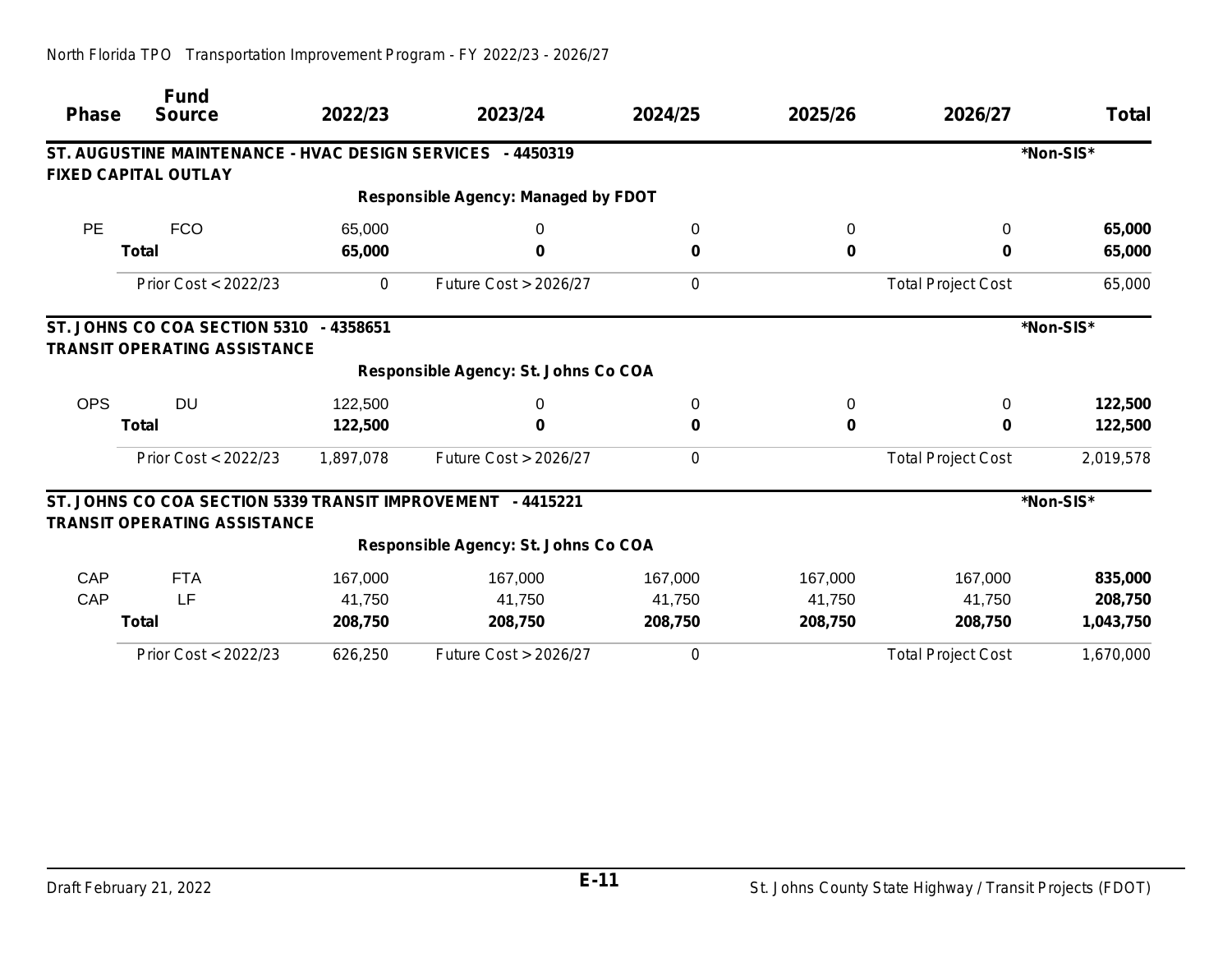| <b>Phase</b> | <b>Fund</b><br><b>Source</b>                                                              | 2022/23    | 2023/24                                    | 2024/25   | 2025/26   | 2026/27                   | <b>Total</b> |
|--------------|-------------------------------------------------------------------------------------------|------------|--------------------------------------------|-----------|-----------|---------------------------|--------------|
|              | ST. JOHNS COUNTY BLOCK GRANT OPERATING FUNDS - 4184411                                    |            |                                            |           |           |                           | *Non-SIS*    |
|              | <b>OPERATING FOR FIXED ROUTE</b>                                                          |            |                                            |           |           | Length: .000              |              |
|              |                                                                                           |            | Responsible Agency: St. JOHNS CO.          |           |           |                           |              |
| <b>OPS</b>   | <b>DPTO</b>                                                                               | 67,497     | 71,439                                     | 76,231    | 98,113    | 0                         | 313,280      |
| <b>OPS</b>   | <b>DDR</b>                                                                                | 535,806    | 549,962                                    | 563,813   | 561,132   | 679,022                   | 2,889,735    |
| <b>OPS</b>   | LF                                                                                        | 603,303    | 621,401                                    | 640,044   | 659,245   | 679,022                   | 3,203,015    |
|              | <b>Total</b>                                                                              | 1,206,606  | 1,242,802                                  | 1,280,088 | 1,318,490 | 1,358,044                 | 6,406,030    |
|              | Prior Cost < 2022/23                                                                      | 11,980,829 | <b>Future Cost &gt; 2026/27</b>            | 0         |           | <b>Total Project Cost</b> | 18,386,859   |
|              | ST. JOHNS COUNTY ROUTINE MAINTENANCE - 2146194<br><b>ROUTINE MAINTENANCE</b>              |            |                                            |           |           |                           | *Non-SIS*    |
|              |                                                                                           |            | <b>Responsible Agency: Managed by FDOT</b> |           |           |                           |              |
| <b>MNT</b>   | D                                                                                         | 4,000,000  | 2,500,000                                  | 2,500,000 | 2,500,000 | 2,500,000                 | 14,000,000   |
|              | <b>Total</b>                                                                              | 4,000,000  | 2,500,000                                  | 2,500,000 | 2,500,000 | 2,500,000                 | 14,000,000   |
|              | Prior Cost < 2022/23                                                                      | 0          | <b>Future Cost &gt; 2026/27</b>            | 0         |           | <b>Total Project Cost</b> | 14,000,000   |
|              | ST. JOHNS COUNTY ROUTINE MAINTENANCE - INTERSTATE - 2151484<br><b>ROUTINE MAINTENANCE</b> |            |                                            |           |           |                           | *Non-SIS*    |
|              |                                                                                           |            | <b>Responsible Agency: Managed by FDOT</b> |           |           |                           |              |
| <b>MNT</b>   | D                                                                                         | 250,000    | 100,000                                    | 100,000   | 100,000   | 100,000                   | 650,000      |
|              | <b>Total</b>                                                                              | 250,000    | 100,000                                    | 100,000   | 100,000   | 100,000                   | 650,000      |
|              | Prior Cost < 2022/23                                                                      | 0          | Future Cost > 2026/27                      | 0         |           | <b>Total Project Cost</b> | 650,000      |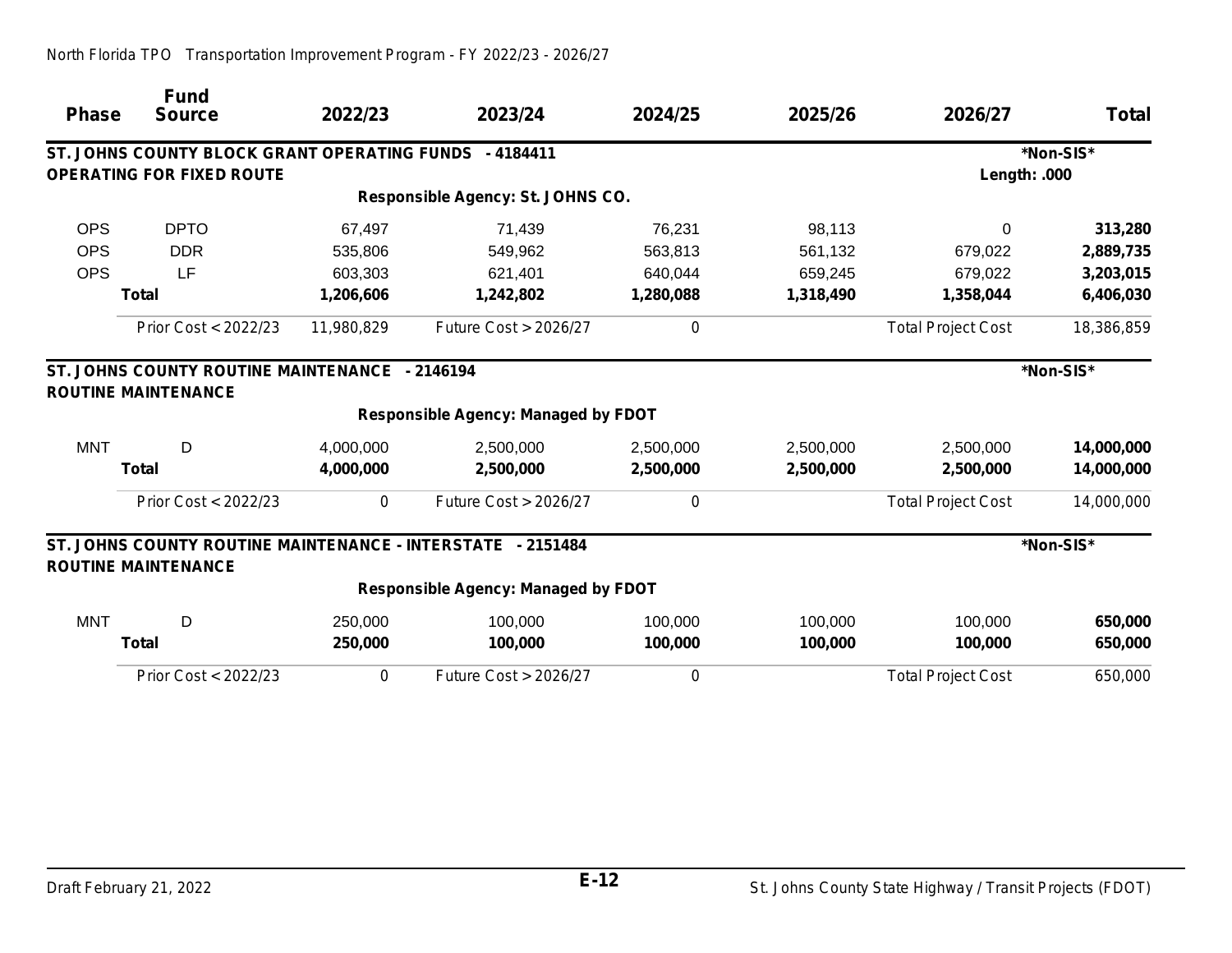| <b>Phase</b>       | <b>Fund</b><br><b>Source</b>                         | 2022/23    | 2023/24                           | 2024/25   | 2025/26   | 2026/27                   | <b>Total</b> |
|--------------------|------------------------------------------------------|------------|-----------------------------------|-----------|-----------|---------------------------|--------------|
|                    | ST.JOHNS CNTY BCC STP FUNDS PURCHASE BUSES/EQUIPMENT |            | -4067899                          |           |           |                           | *Non-SIS*    |
|                    | PURCHASE VEHICLES/EQUIPMENT                          |            |                                   |           |           | Length: .000              |              |
|                    |                                                      |            | Responsible Agency: St. JOHNS CO. |           |           |                           |              |
| CAP                | <b>FTAT</b>                                          | 250,000    | 250,000                           | 250,000   | 250,000   | 250,000                   | 1,250,000    |
| CAP                | SU                                                   | 250,000    | 250,000                           | 250,000   | 250,000   | 250,000                   | 1,250,000    |
| CAP                | LF                                                   | 250,000    | 250,000                           | 250,000   | 250,000   | 250,000                   | 1,250,000    |
|                    | <b>Total</b>                                         | 750,000    | 750,000                           | 750,000   | 750,000   | 750,000                   | 3,750,000    |
|                    | Prior Cost < 2022/23                                 | 8,400,000  | Future Cost > 2026/27             | 0         |           | <b>Total Project Cost</b> | 12,150,000   |
|                    | ST.JOHNS CNTY FED 5307 OPERATING GRANT - 4067898     |            |                                   |           |           |                           | *Non-SIS*    |
|                    | <b>OPERATING FOR FIXED ROUTE</b>                     |            |                                   |           |           | Length: .000              |              |
|                    |                                                      |            | Responsible Agency: St. JOHNS CO. |           |           |                           |              |
| CAP                | <b>FTA</b>                                           | 1,800,000  | 2,000,000                         | 2,000,000 | 2,000,000 | 2,000,000                 | 9,800,000    |
| CAP                | LF                                                   | 1,800,000  | 2,000,000                         | 2,000,000 | 2,000,000 | 2,000,000                 | 9,800,000    |
|                    | <b>Total</b>                                         | 3,600,000  | 4,000,000                         | 4,000,000 | 4,000,000 | 4,000,000                 | 19,600,000   |
|                    | Prior Cost < 2022/23                                 | 10,769,944 | <b>Future Cost &gt; 2026/27</b>   | 0         |           | <b>Total Project Cost</b> | 30,369,944   |
|                    | US 1 (SR 5) FROM SR 206 TO MOULTRIE CREEK            |            | $-4471721$                        |           |           |                           | *Non-SIS*    |
| <b>RESURFACING</b> |                                                      |            |                                   |           |           | Length: 4.519             |              |
|                    |                                                      |            | <b>Responsible Agency: FDOT</b>   |           |           |                           |              |
| <b>CST</b>         | <b>DIH</b>                                           | 83,184     | 0                                 | $\Omega$  | 0         | $\Omega$                  | 83,184       |
| <b>CST</b>         | <b>SA</b>                                            | 1,040,098  | 0                                 | 0         | 0         | $\Omega$                  | 1,040,098    |
| <b>CST</b>         | <b>DDR</b>                                           | 3,188,183  | 0                                 | 0         | 0         | $\Omega$                  | 3,188,183    |
| <b>CST</b>         | <b>ACNR</b>                                          | 9,685,731  | 0                                 | 0         | 0         | 0                         | 9,685,731    |
|                    | <b>Total</b>                                         | 13,997,196 | 0                                 | $\bf{0}$  | 0         | $\bf{0}$                  | 13,997,196   |
|                    | Prior Cost < 2022/23                                 | 1,283,773  | Future Cost > 2026/27             | 0         |           | <b>Total Project Cost</b> | 15,280,969   |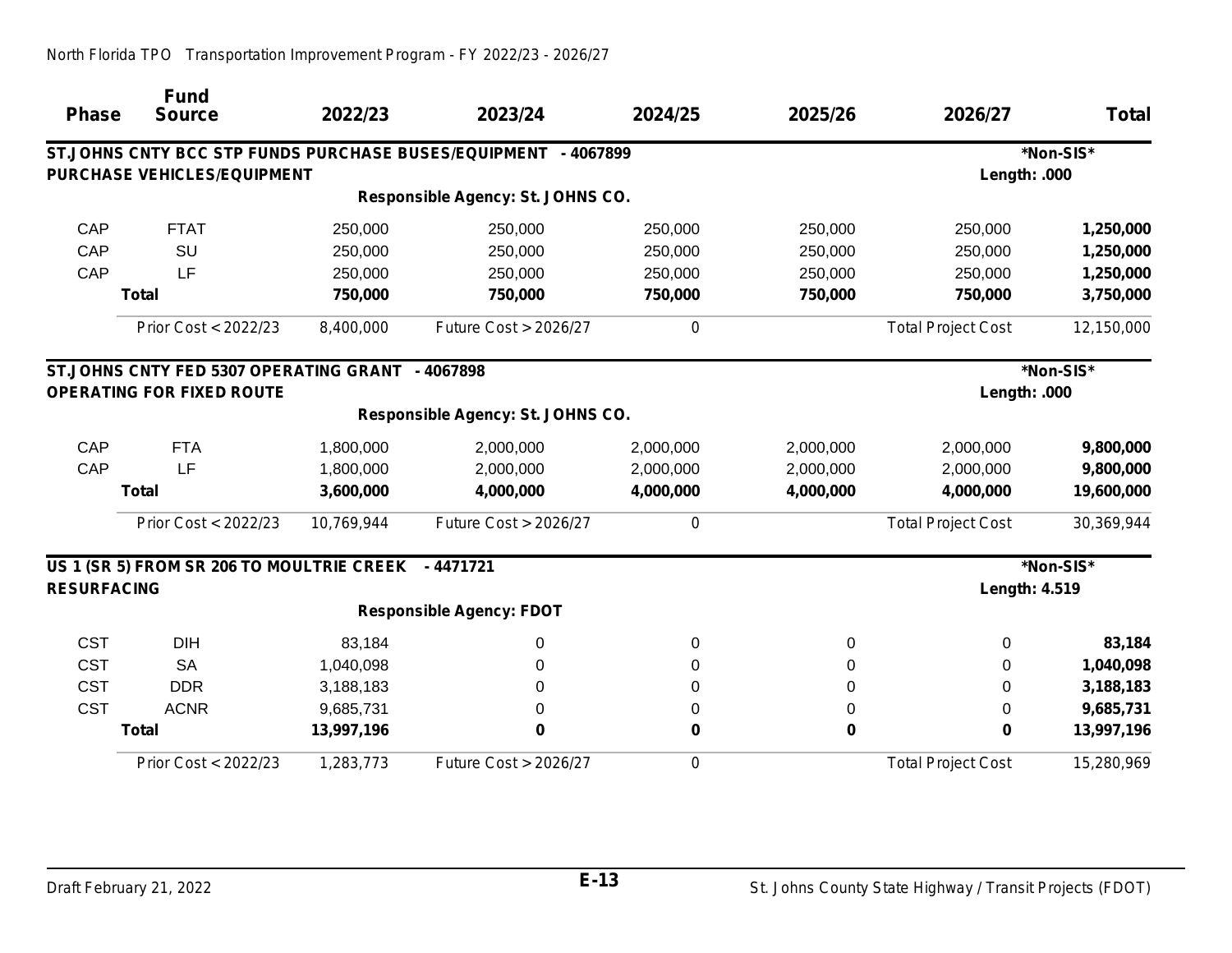| <b>Phase</b>       | <b>Fund</b><br><b>Source</b> | 2022/23   | 2023/24                                                          | 2024/25    | 2025/26 | 2026/27                   | <b>Total</b> |
|--------------------|------------------------------|-----------|------------------------------------------------------------------|------------|---------|---------------------------|--------------|
|                    |                              |           | US 1 (SR 5A/KING ST) OVER SAN SEBASTIAN RIVER BRIDGE NO780003    | - 4374281  |         |                           | *Non-SIS*    |
|                    | <b>BRIDGE REPLACEMENT</b>    |           |                                                                  |            |         | Length: .111              |              |
|                    |                              |           | <b>Responsible Agency: FDOT</b>                                  |            |         |                           |              |
| <b>ROW</b>         | <b>ACBR</b>                  | 350,468   |                                                                  |            | 0       | $\Omega$                  | 350,468      |
| <b>ROW</b>         | <b>SA</b>                    | 5,500     |                                                                  |            | 0       | 0                         | 5,500        |
| <b>CST</b>         | <b>ACBR</b>                  | 0         | 9,116,362                                                        |            | 0       |                           | 9,116,362    |
|                    | <b>Total</b>                 | 355,968   | 9,116,362                                                        | 0          | 0       | 0                         | 9,472,330    |
|                    | Prior Cost < 2022/23         | 2,946,276 | Future Cost > 2026/27                                            | 0          |         | <b>Total Project Cost</b> | 12,418,606   |
|                    |                              |           | US1 (SR5) FROM MOULTRIE CREEK BRIDGE TO NORTH OF SR207 - 2102694 |            |         |                           | *Non-SIS*    |
| <b>RESURFACING</b> |                              |           |                                                                  |            |         | <b>Length: 4.186</b>      |              |
|                    |                              |           | <b>Responsible Agency: Managed by FDOT</b>                       |            |         |                           |              |
| <b>PE</b>          | <b>DDR</b>                   | 772,598   | 0                                                                |            | 0       | 0                         | 772,598      |
| PE                 | <b>DS</b>                    | 339,136   |                                                                  |            | 0       | 0                         | 339,136      |
| <b>CST</b>         | DS                           |           |                                                                  | 2,713,159  | 0       | 0                         | 2,713,159    |
| <b>CST</b>         | <b>DIH</b>                   |           | 0                                                                | 49,107     | 0       | 0                         | 49,107       |
| <b>CST</b>         | <b>SA</b>                    |           | 0                                                                | 1,431,825  | 0       | 0                         | 1,431,825    |
| <b>CST</b>         | <b>DDR</b>                   |           | 0                                                                | 9,273,712  | 0       | 0                         | 9,273,712    |
| <b>CST</b>         | <b>ACNR</b>                  |           | 0                                                                | 318,970    | 0       | 0                         | 318,970      |
|                    | <b>Total</b>                 | 1,111,734 | 0                                                                | 13,786,773 | 0       | $\bf{0}$                  | 14,898,507   |
|                    | Prior Cost < 2022/23         | 0         | Future Cost > 2026/27                                            | 0          |         | <b>Total Project Cost</b> | 14,898,507   |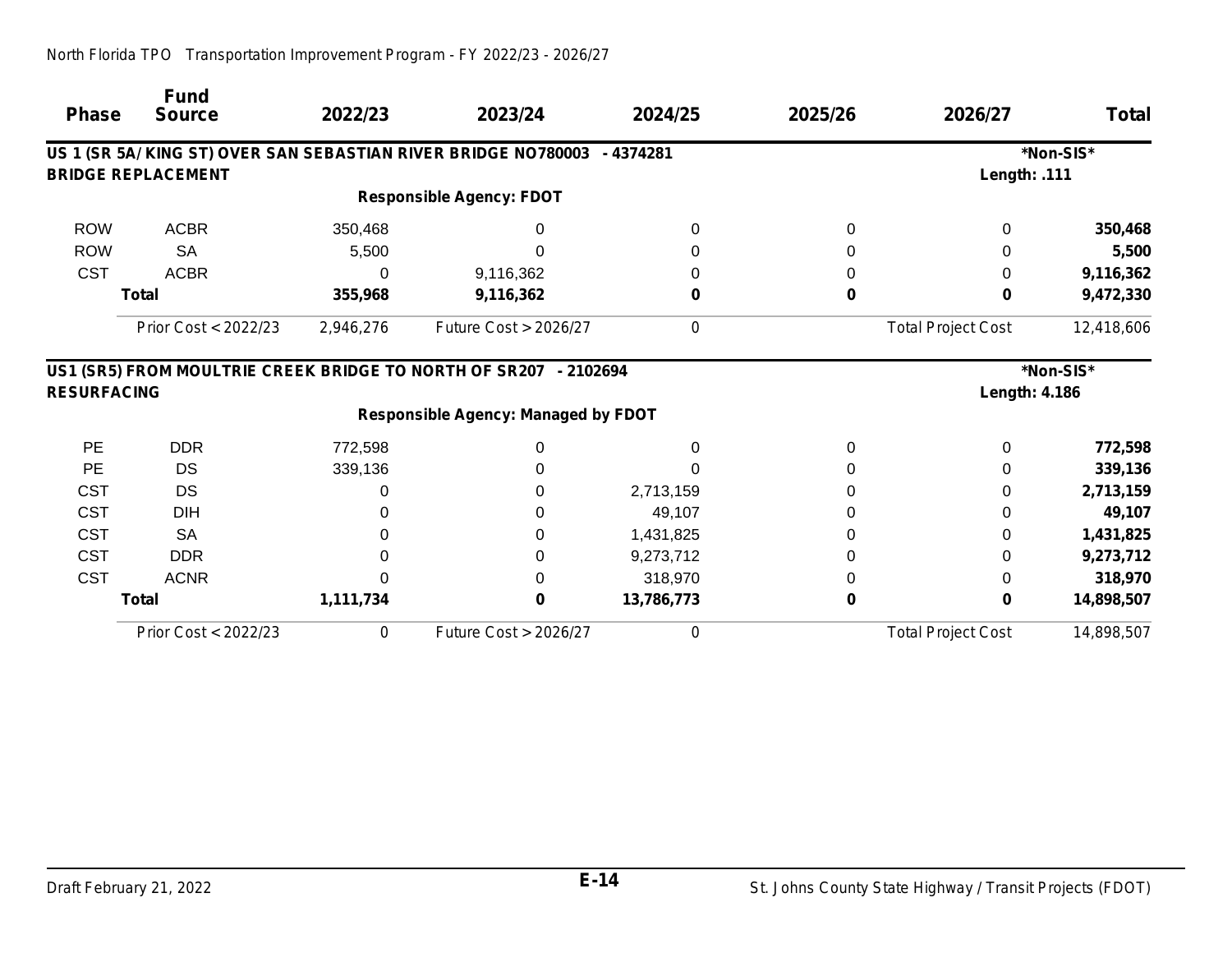# **Section F - St. Johns County Aviation Projects**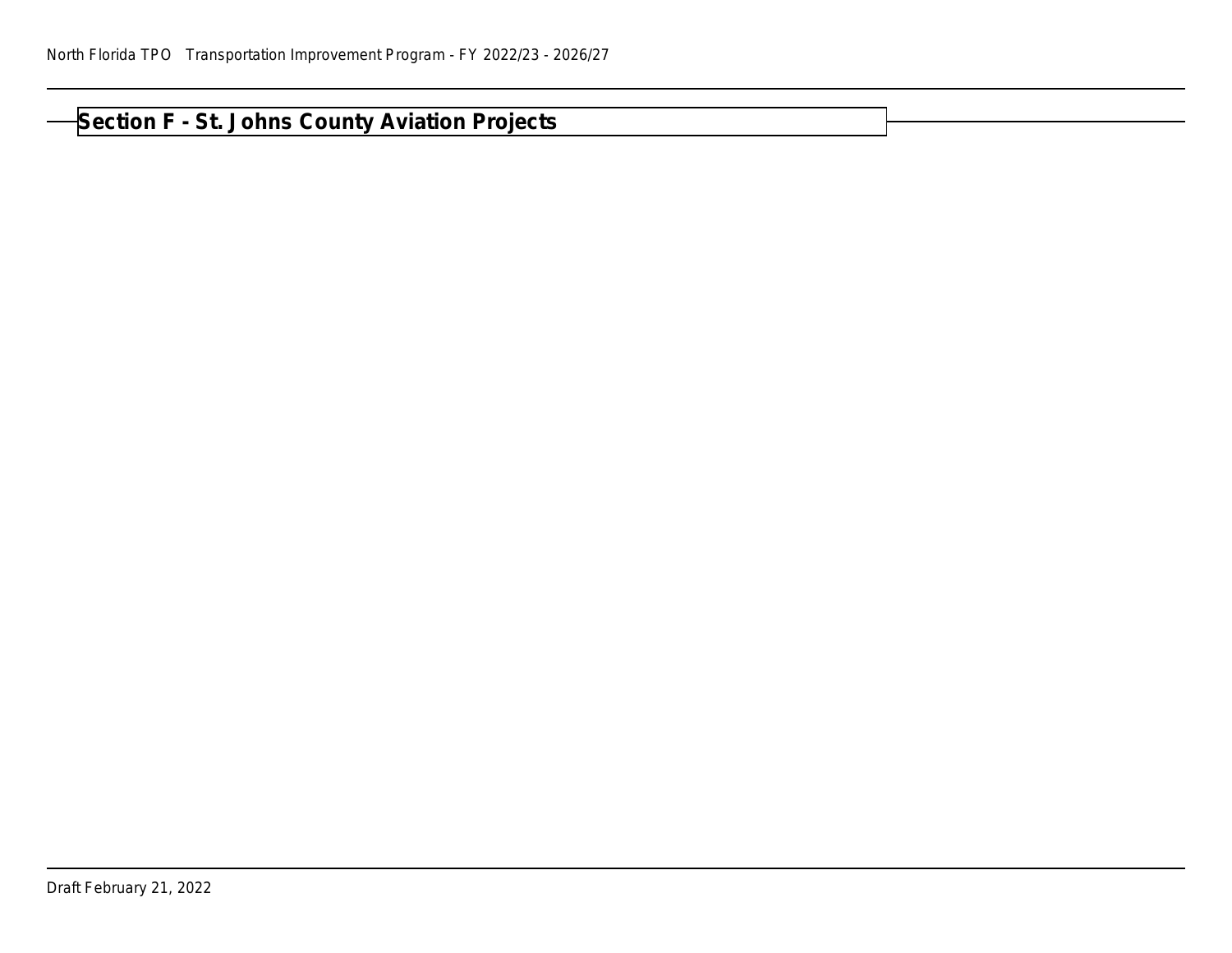| <b>Phase</b> | <b>Fund</b><br><b>Source</b>         | 2022/23      | 2023/24                                                                | 2024/25   | 2025/26   | 2026/27                   | <b>Total</b> |
|--------------|--------------------------------------|--------------|------------------------------------------------------------------------|-----------|-----------|---------------------------|--------------|
|              |                                      |              |                                                                        |           |           |                           |              |
|              |                                      |              | NE FL REG APT DESIGN & CONST REALIGNMENT OF HAWKEYE VIEW LN PFL0013220 |           | - 4350263 |                           | *Non-SIS*    |
|              | <b>AVIATION REVENUE/OPERATIONAL</b>  |              |                                                                        |           |           |                           |              |
|              |                                      |              | <b>Responsible Agency: Responsible</b>                                 |           |           |                           |              |
| CAP          | <b>DDR</b>                           | 0            | 0                                                                      | $\Omega$  | 2,000,000 | 2,000,000                 | 4,000,000    |
| CAP          | LF                                   | 0            | 0                                                                      | 0         | 500,000   | 500,000                   | 1,000,000    |
|              | <b>Total</b>                         | 0            | 0                                                                      | 0         | 2,500,000 | 2,500,000                 | 5,000,000    |
|              | Prior Cost < 2022/23                 | 0            | Future Cost > 2026/27                                                  | 0         |           | <b>Total Project Cost</b> | 5,000,000    |
|              |                                      |              | NE FL REG APT DESIGN AND CONST ACCESS RD US1 TO CONF CENTER PFL0013096 |           | - 4350262 |                           | *Non-SIS*    |
|              | <b>AVIATION PRESERVATION PROJECT</b> |              |                                                                        |           |           |                           |              |
|              |                                      |              | <b>Responsible Agency: SA/STJAA</b>                                    |           |           |                           |              |
| CAP          | <b>DPTO</b>                          | $\Omega$     | $\Omega$                                                               | 1,025,000 | 0         | $\Omega$                  | 1,025,000    |
| CAP          | LF                                   | 0            | 0                                                                      | 256,250   | 0         | 0                         | 256,250      |
|              | <b>Total</b>                         | 0            | 0                                                                      | 1,281,250 | 0         | $\bf{0}$                  | 1,281,250    |
|              | Prior Cost < 2022/23                 | 0            | Future Cost > 2026/27                                                  | 0         |           | <b>Total Project Cost</b> | 1,281,250    |
|              | <b>AVIATION REVENUE/OPERATIONAL</b>  |              | NE FL REG APT DESIGN AND CONSTRUCT HANGAR PFL0013097 - 4331262         |           |           |                           | *Non-SIS*    |
|              |                                      |              | <b>Responsible Agency: SA/STJAA</b>                                    |           |           |                           |              |
| CAP          | <b>DPTO</b>                          | $\mathbf{0}$ | 0                                                                      | $\Omega$  | 250,000   | $\Omega$                  | 250,000      |
| CAP          | <b>DDR</b>                           | O            | 0                                                                      | 0         | 750,000   | 0                         | 750,000      |
| CAP          | LF                                   | 0            | 0                                                                      | $\Omega$  | 1,000,000 | 0                         | 1,000,000    |
|              | <b>Total</b>                         |              | 0                                                                      |           |           |                           |              |
|              |                                      | 0            |                                                                        | 0         | 2,000,000 | 0                         | 2,000,000    |
|              | Prior Cost < 2022/23                 | 0            | Future Cost > 2026/27                                                  | 0         |           | <b>Total Project Cost</b> | 2,000,000    |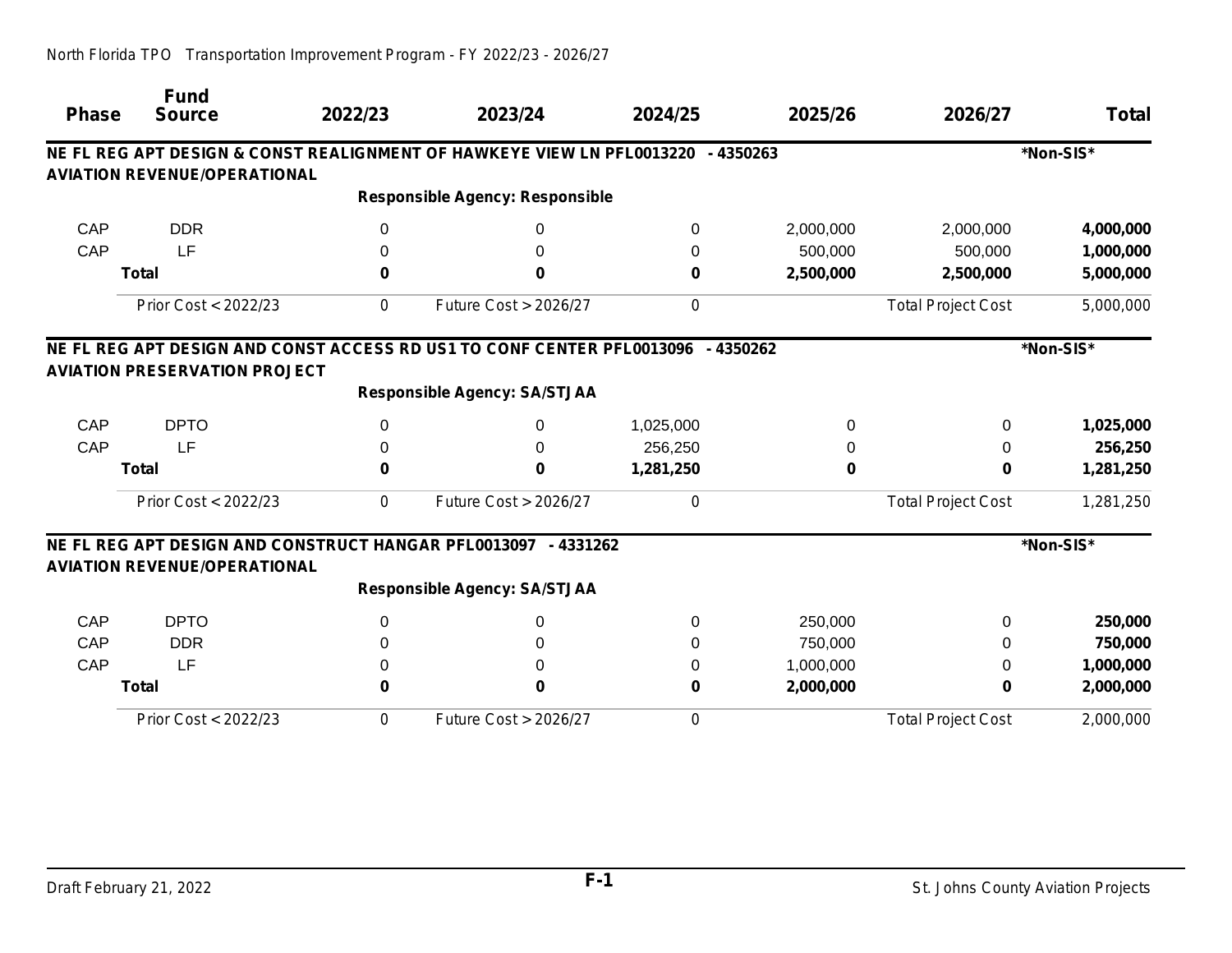| <b>Phase</b> | <b>Fund</b><br><b>Source</b>                         | 2022/23   | 2023/24                                                                | 2024/25  | 2025/26  | 2026/27                   | <b>Total</b> |
|--------------|------------------------------------------------------|-----------|------------------------------------------------------------------------|----------|----------|---------------------------|--------------|
|              |                                                      |           | NE FLA REG APT ACQUISITION OF INDEX B ARFF VEH REQ PART 139 PFL10688   | -4399681 |          |                           | *Non-SIS*    |
|              | <b>AVIATION SAFETY PROJECT</b>                       |           |                                                                        |          |          | Length: .000              |              |
|              |                                                      |           | <b>Responsible Agency: SA/STJAA</b>                                    |          |          |                           |              |
| CAP          | <b>DPTO</b>                                          | 0         | 0                                                                      | $\Omega$ | 0        | 50,000                    | 50,000       |
| CAP          | LF                                                   | 0         | 0                                                                      | 0        | $\Omega$ | 50,000                    | 50,000       |
| CAP          | <b>FAA</b>                                           | 0         | 0                                                                      | 0        | 0        | 900,000                   | 900,000      |
|              | <b>Total</b>                                         | 0         | 0                                                                      | 0        | 0        | 1,000,000                 | 1,000,000    |
|              | Prior Cost < 2022/23                                 | 0         | <b>Future Cost &gt; 2026/27</b>                                        | 0        |          | <b>Total Project Cost</b> | 1,000,000    |
|              | NE FLA REG APT LAND ACQ FOR DEV PFL0010969 - 4380481 |           |                                                                        |          |          |                           | *Non-SIS*    |
|              | <b>AVIATION REVENUE/OPERATIONAL</b>                  |           |                                                                        |          |          | Length: .000              |              |
|              |                                                      |           | <b>Responsible Agency: SA/STJAA</b>                                    |          |          |                           |              |
| CAP          | <b>DPTO</b>                                          | 0         | 250,000                                                                | $\Omega$ | 0        | 0                         | 250,000      |
| CAP          | LF                                                   | 0         | 250,000                                                                | 0        | 0        | 0                         | 250,000      |
|              | <b>Total</b>                                         | $\bf{0}$  | 500,000                                                                | 0        | 0        | 0                         | 500,000      |
|              | Prior Cost < 2022/23                                 | 700,000   | Future Cost > 2026/27                                                  | 0        |          | <b>Total Project Cost</b> | 1,200,000    |
|              |                                                      |           | NEFL REG APT SECURITY FENCING, GATE & ACCESS CONTROL SYSTEM PFL0012368 | -4452882 |          |                           | *Non-SIS*    |
|              | <b>AVIATION SECURITY PROJECT</b>                     |           |                                                                        |          |          |                           |              |
|              |                                                      |           | <b>Responsible Agency: SA/STJAA</b>                                    |          |          |                           |              |
| CAP          | <b>DDR</b>                                           | 75,000    | 0                                                                      | $\Omega$ | 0        | 0                         | 75,000       |
| CAP          | LF                                                   | 75,000    | 0                                                                      | 0        | 0        | 0                         | 75,000       |
| CAP          | <b>FAA</b>                                           | 1,350,000 | $\Omega$                                                               | 0        | 0        | 0                         | 1,350,000    |
|              | <b>Total</b>                                         | 1,500,000 | 0                                                                      | 0        | 0        | 0                         | 1,500,000    |
|              | Prior Cost < 2022/23                                 | 0         | Future Cost > 2026/27                                                  | 0        |          | <b>Total Project Cost</b> | 1,500,000    |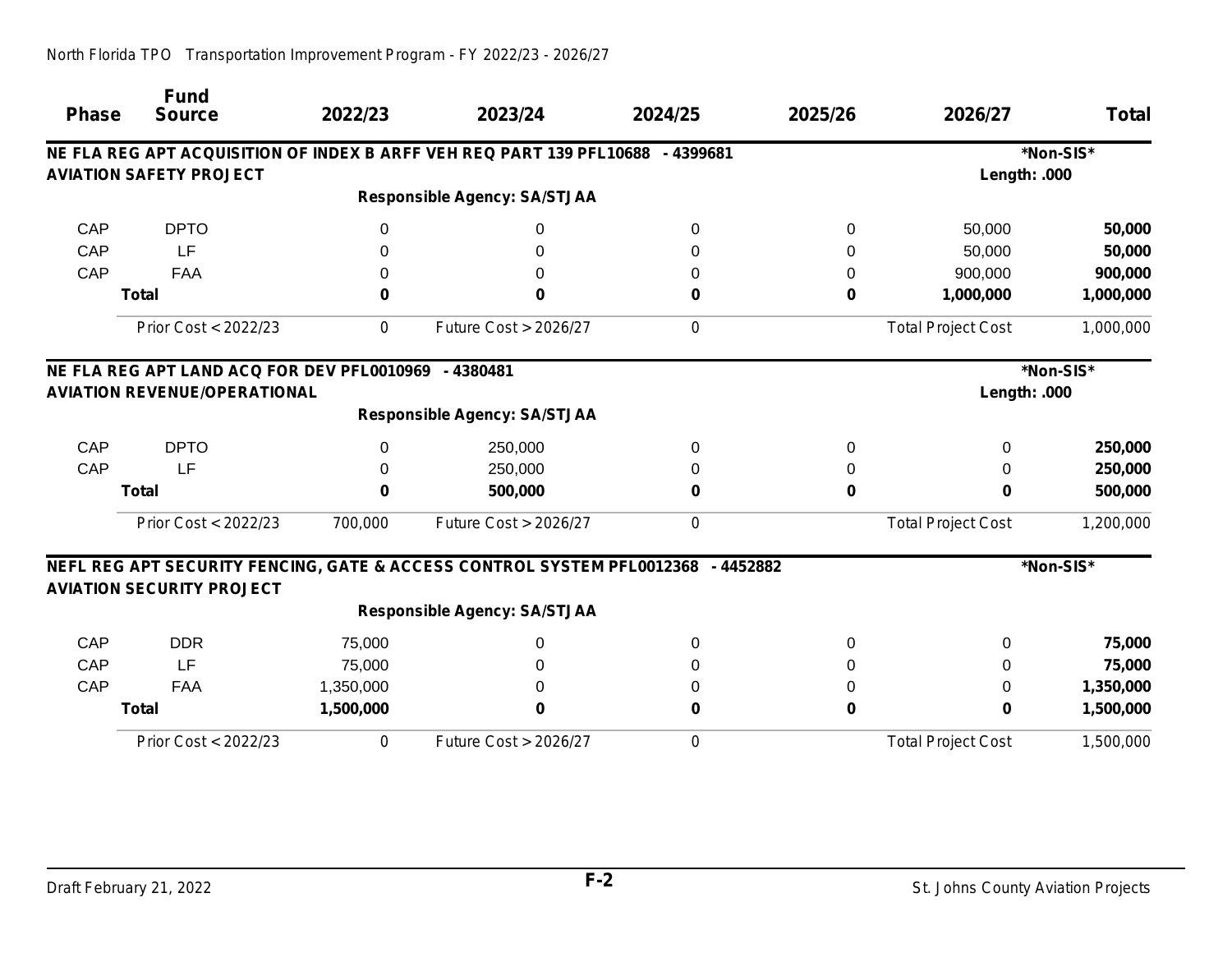| <b>Phase</b> | <b>Fund</b><br><b>Source</b>                                          | 2022/23 | 2023/24                                                       | 2024/25    | 2025/26     | 2026/27                   | Total     |
|--------------|-----------------------------------------------------------------------|---------|---------------------------------------------------------------|------------|-------------|---------------------------|-----------|
|              |                                                                       |         | NORTHEAST FL REG APT DESIGN & CONSTRUCT FUEL FARM PFL0010970  | $-4380471$ |             |                           | *Non-SIS* |
|              | <b>AVIATION REVENUE/OPERATIONAL</b>                                   |         |                                                               |            |             | Length: .000              |           |
|              |                                                                       |         | <b>Responsible Agency: SA/STJAA</b>                           |            |             |                           |           |
| CAP          | <b>DPTO</b>                                                           | 0       | 650,000                                                       | 0          | 0           | $\Omega$                  | 650,000   |
| CAP          | LF                                                                    | 0       | 650,000                                                       | 0          | 0           | $\Omega$                  | 650,000   |
|              | <b>Total</b>                                                          | 0       | 1,300,000                                                     | 0          | 0           | 0                         | 1,300,000 |
|              | Prior Cost < 2022/23                                                  | 0       | <b>Future Cost &gt; 2026/27</b>                               | 0          |             | <b>Total Project Cost</b> | 1,300,000 |
|              | <b>NORTHEAST FL REG APT DESIGN &amp; REHAB TAXIWAY " F" &amp; "G"</b> |         | PFL0010201                                                    | $-4350261$ |             |                           | *Non-SIS* |
|              | <b>AVIATION PRESERVATION PROJECT</b>                                  |         |                                                               |            |             | Length: .000              |           |
|              |                                                                       |         | <b>Responsible Agency: SA/STJAA</b>                           |            |             |                           |           |
| CAP          | <b>DPTO</b>                                                           | 0       | 0                                                             | 0          | 0           | 10,000                    | 10,000    |
| CAP          | LF                                                                    | 0       | 0                                                             | 0          | 0           | 10,000                    | 10,000    |
| CAP          | <b>FAA</b>                                                            | 0       | 0                                                             | 0          | 0           | 180,000                   | 180,000   |
|              | <b>Total</b>                                                          | 0       | 0                                                             | 0          | 0           | 200,000                   | 200,000   |
|              | Prior Cost < 2022/23                                                  | 0       | <b>Future Cost &gt; 2026/27</b>                               | 0          |             | <b>Total Project Cost</b> | 200,000   |
|              |                                                                       |         | NORTHEAST FL REGIONAL APT DESIGN & CONSTRUCT CORPORATE HANGAR | -4440691   |             |                           | *Non-SIS* |
|              | <b>AVIATION REVENUE/OPERATIONAL</b>                                   |         |                                                               |            |             | Length: .000              |           |
|              |                                                                       |         | <b>Responsible Agency: SA/STJAA</b>                           |            |             |                           |           |
| CAP          | <b>DDR</b>                                                            | 125,000 | 856,593                                                       | 0          | 0           | $\Omega$                  | 981,593   |
| CAP          | LF                                                                    | 125,000 | 1,135,000                                                     |            | 0           | 0                         | 1,260,000 |
| CAP          | <b>DPTO</b>                                                           | 0       | 278,407                                                       |            | 0           | 0                         | 278,407   |
|              | <b>Total</b>                                                          | 250,000 | 2,270,000                                                     |            | $\mathbf 0$ | 0                         | 2,520,000 |
|              | Prior Cost < 2022/23                                                  | 0       | Future Cost > 2026/27                                         | 0          |             | <b>Total Project Cost</b> | 2,520,000 |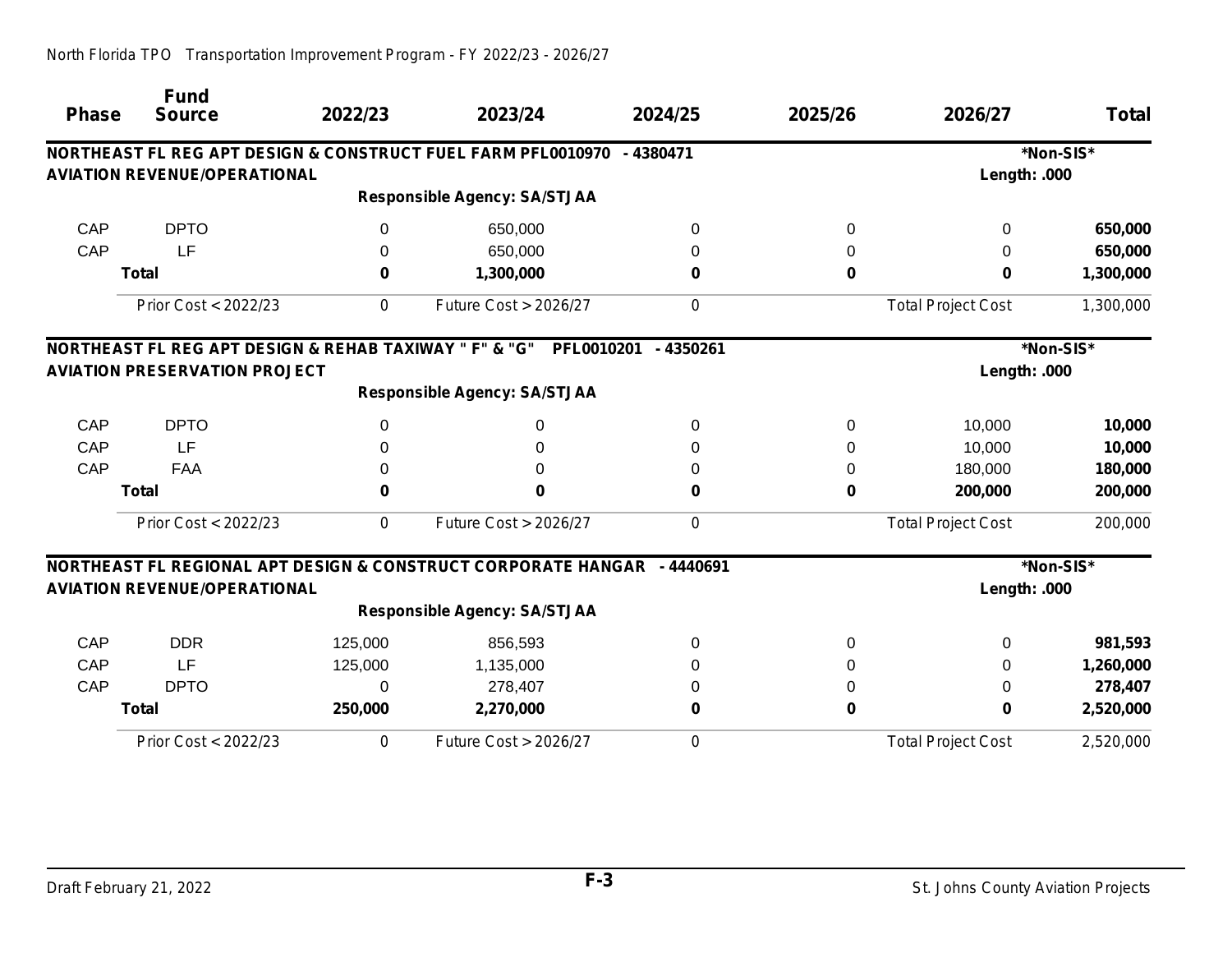| <b>Phase</b>                   | <b>Fund</b><br><b>Source</b> | 2022/23 | 2023/24                                                                | 2024/25   | 2025/26 | 2026/27                   | <b>Total</b> |
|--------------------------------|------------------------------|---------|------------------------------------------------------------------------|-----------|---------|---------------------------|--------------|
|                                |                              |         | NORTHEAST FLA REG APT DESIGN & CONST ARFF BUILDING PART 139 PFL0007619 | - 4399671 |         |                           | *Non-SIS*    |
| <b>AVIATION SAFETY PROJECT</b> | Length: .000                 |         |                                                                        |           |         |                           |              |
|                                |                              |         | <b>Responsible Agency: SA/STJAA</b>                                    |           |         |                           |              |
| CAP                            | <b>DPTO</b>                  | 0       | 0                                                                      | 0         | 0       | 75,000                    | 75,000       |
| CAP                            | LF                           | 0       | 0                                                                      | 0         | 0       | 75.000                    | 75,000       |
| CAP                            | <b>FAA</b>                   |         | 0                                                                      | 0         | 0       | 1,667,000                 | 1,667,000    |
|                                | Total                        | 0       | 0                                                                      | 0         | 0       | 1,817,000                 | 1,817,000    |
|                                | Prior Cost < 2022/23         | 0       | Future $Cost > 2026/27$                                                | 0         |         | <b>Total Project Cost</b> | 1,817,000    |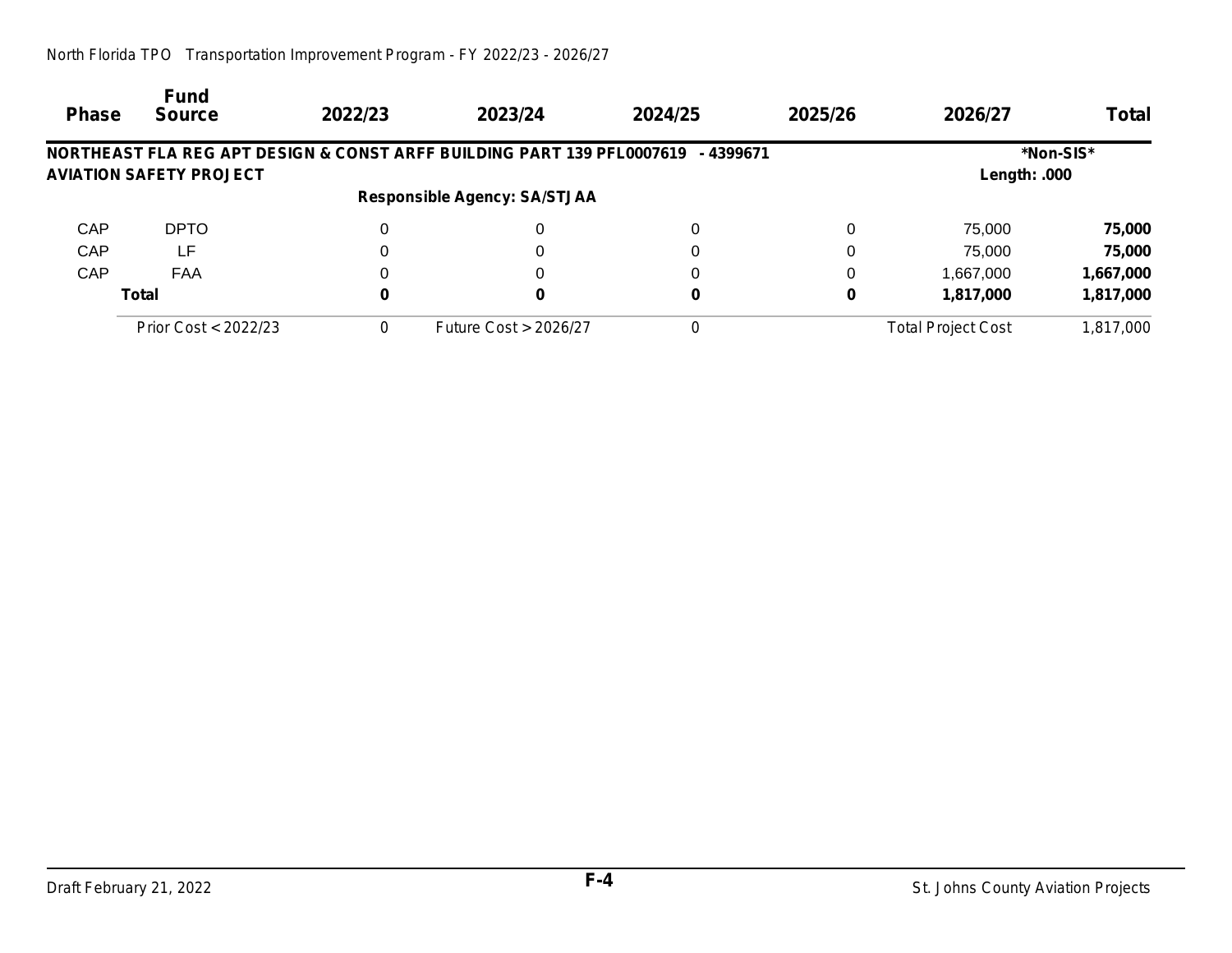# **Section G - Clay County State Highway / Transit / Aviation Projects (FDOT)**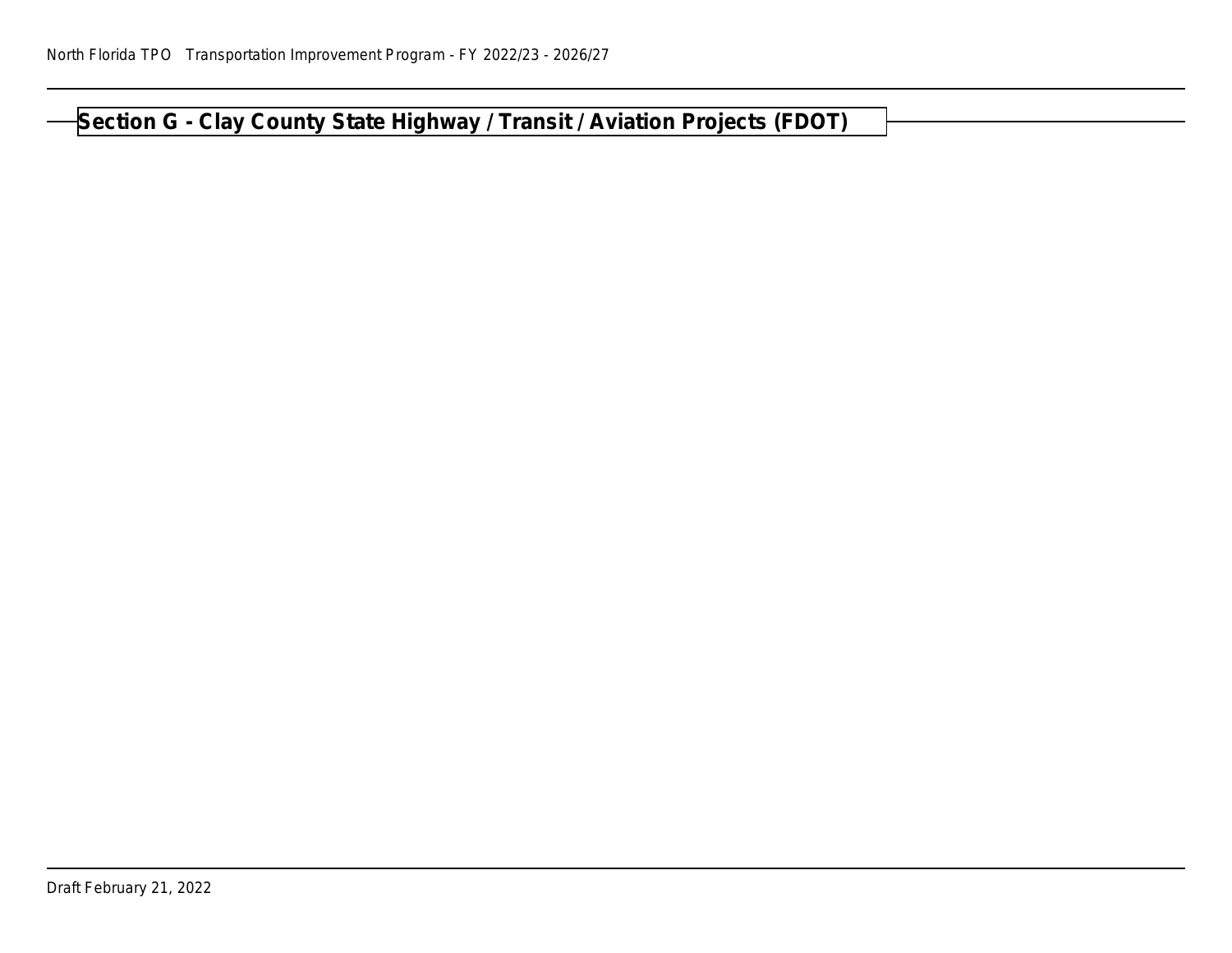|              | <b>Fund</b>                                               |         |                                                                     |            |         |                           |              |
|--------------|-----------------------------------------------------------|---------|---------------------------------------------------------------------|------------|---------|---------------------------|--------------|
| <b>Phase</b> | <b>Source</b>                                             | 2022/23 | 2023/24                                                             | 2024/25    | 2025/26 | 2026/27                   | <b>Total</b> |
|              | 5310 OPERATING ASSISTANCE FOR CLAY COUNTY (JTA) - 4456191 |         |                                                                     |            |         |                           | *Non-SIS*    |
|              | <b>OPERATING FOR FIXED ROUTE</b>                          |         |                                                                     |            |         | Length: .000              |              |
|              |                                                           |         | <b>Responsible Agency: JTA</b>                                      |            |         |                           |              |
| <b>OPS</b>   | <b>DU</b>                                                 | 170,000 | 0                                                                   | 0          | 0       | $\Omega$                  | 170,000      |
|              | <b>Total</b>                                              | 170,000 | 0                                                                   | 0          | 0       | 0                         | 170,000      |
|              | Prior Cost < 2022/23                                      | 340,000 | Future Cost > 2026/27                                               | 0          |         | <b>Total Project Cost</b> | 510,000      |
|              |                                                           |         | 5310 OPERATING ASSISTANCE FOR CLAY COUNTY FOR JAX URBANIZED AREA    | $-4358701$ |         |                           | *Non-SIS*    |
|              | <b>OPERATING FOR FIXED ROUTE</b>                          |         |                                                                     |            |         | Length: .000              |              |
|              |                                                           |         | <b>Responsible Agency: CLAY CO.</b>                                 |            |         |                           |              |
| <b>OPS</b>   | <b>DU</b>                                                 | 35,000  | 0                                                                   | 0          | 0       | $\Omega$                  | 35,000       |
|              | <b>Total</b>                                              | 35,000  |                                                                     |            | 0       | 0                         | 35,000       |
|              | Prior Cost < 2022/23                                      | 405,735 | <b>Future Cost &gt; 2026/27</b>                                     | 0          |         | <b>Total Project Cost</b> | 440,735      |
|              |                                                           |         | BLANDING BLVD (SR 21) FROM BROOKLYN BAY ROAD TO CARGO WAY - 4287951 |            |         |                           | *Non-SIS*    |
|              | <b>DRAINAGE IMPROVEMENTS</b>                              |         |                                                                     |            |         | Length: .942              |              |
|              |                                                           |         | <b>Responsible Agency: FDOT</b>                                     |            |         |                           |              |
| <b>PE</b>    | <b>DIH</b>                                                | 10,001  | 0                                                                   | 0          | 0       | 0                         | 10,001       |
| <b>PE</b>    | <b>DDR</b>                                                | 260,649 |                                                                     |            | 0       | 0                         | 260,649      |
|              | <b>Total</b>                                              | 270,650 |                                                                     |            | 0       | 0                         | 270,650      |
|              | Prior Cost < 2022/23                                      | 0       | <b>Future Cost &gt; 2026/27</b>                                     | 0          |         | <b>Total Project Cost</b> | 270,650      |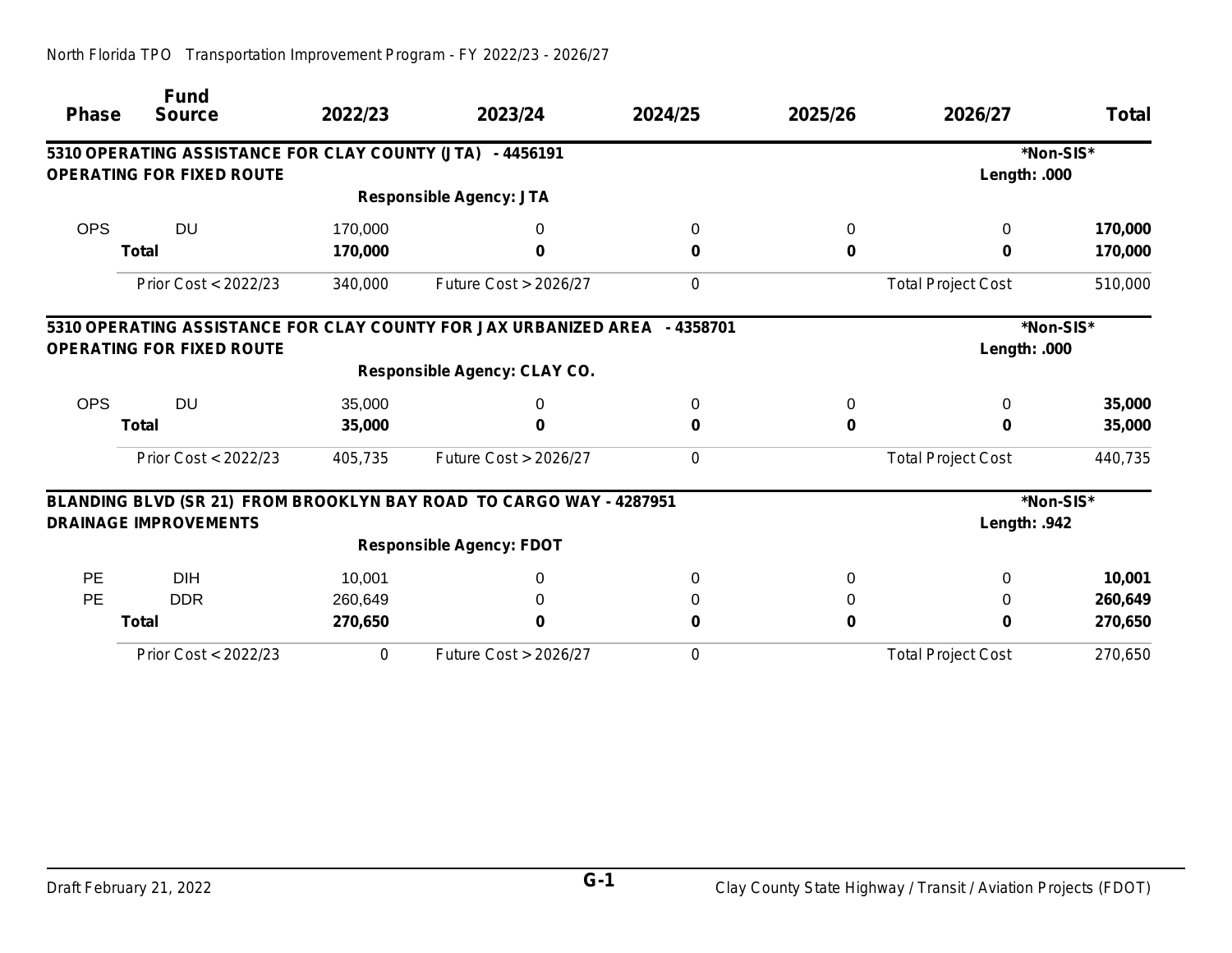| <b>Phase</b>       | <b>Fund</b><br><b>Source</b>                                                            | 2022/23   | 2023/24                                    | 2024/25 | 2025/26 | 2026/27                   | <b>Total</b> |
|--------------------|-----------------------------------------------------------------------------------------|-----------|--------------------------------------------|---------|---------|---------------------------|--------------|
|                    | BLANDING BLVD (SR 21) FROM CR 215 TO CR 218 - 4471761                                   |           |                                            |         |         |                           | *Non-SIS*    |
| <b>RESURFACING</b> |                                                                                         |           |                                            |         |         | <b>Length: 1.772</b>      |              |
|                    |                                                                                         |           | <b>Responsible Agency: FDOT</b>            |         |         |                           |              |
| <b>CST</b>         | <b>DIH</b>                                                                              | 14,023    | 0                                          | 0       | 0       | 0                         | 14,023       |
| <b>CST</b>         | <b>SA</b>                                                                               | 511,822   | $\Omega$                                   | O       | 0       | 0                         | 511,822      |
| <b>CST</b>         | <b>DDR</b>                                                                              | 506,958   | 0                                          | 0       | 0       | 0                         | 506,958      |
| <b>CST</b>         | <b>ACNR</b>                                                                             | 3,159,766 | 0                                          | 0       | 0       | 0                         | 3,159,766    |
|                    | <b>Total</b>                                                                            | 4,192,569 | 0                                          | 0       | 0       | 0                         | 4,192,569    |
|                    | Prior Cost < 2022/23                                                                    | 461,752   | <b>Future Cost &gt; 2026/27</b>            | 0       |         | <b>Total Project Cost</b> | 4,654,321    |
|                    | CLAY COUNTY FED SECT 5311 RURAL TRANSIT - 4456471<br><b>OPERATING/ADMIN. ASSISTANCE</b> |           | <b>Responsible Agency: JTA</b>             |         |         | Length: .000              | *Non-SIS*    |
| <b>OPS</b>         | <b>DU</b>                                                                               | 223,635   | 230,344                                    | 237,254 | 244,372 | 251,703                   | 1,187,308    |
| <b>OPS</b>         | LF                                                                                      | 223,635   | 230,344                                    | 237,254 | 244,372 | 251,703                   | 1,187,308    |
|                    | <b>Total</b>                                                                            | 447,270   | 460,688                                    | 474,508 | 488,744 | 503,406                   | 2,374,616    |
|                    | Prior Cost < 2022/23                                                                    | 943,828   | Future Cost > 2026/27                      | 0       |         | <b>Total Project Cost</b> | 3,318,444    |
|                    | <b>CLAY COUNTY ROUTINE MAINTENANCE - 2143884</b><br><b>ROUTINE MAINTENANCE</b>          |           |                                            |         |         |                           | *Non-SIS*    |
|                    |                                                                                         |           | <b>Responsible Agency: Managed by FDOT</b> |         |         |                           |              |
| <b>MNT</b>         | D                                                                                       | 300,000   | 300,000                                    | 300,000 | 300,000 | 300,000                   | 1,500,000    |
|                    | <b>Total</b>                                                                            | 300,000   | 300,000                                    | 300,000 | 300,000 | 300,000                   | 1,500,000    |
|                    | Prior Cost < 2022/23                                                                    | 0         | <b>Future Cost &gt; 2026/27</b>            | 0       |         | <b>Total Project Cost</b> | 1,500,000    |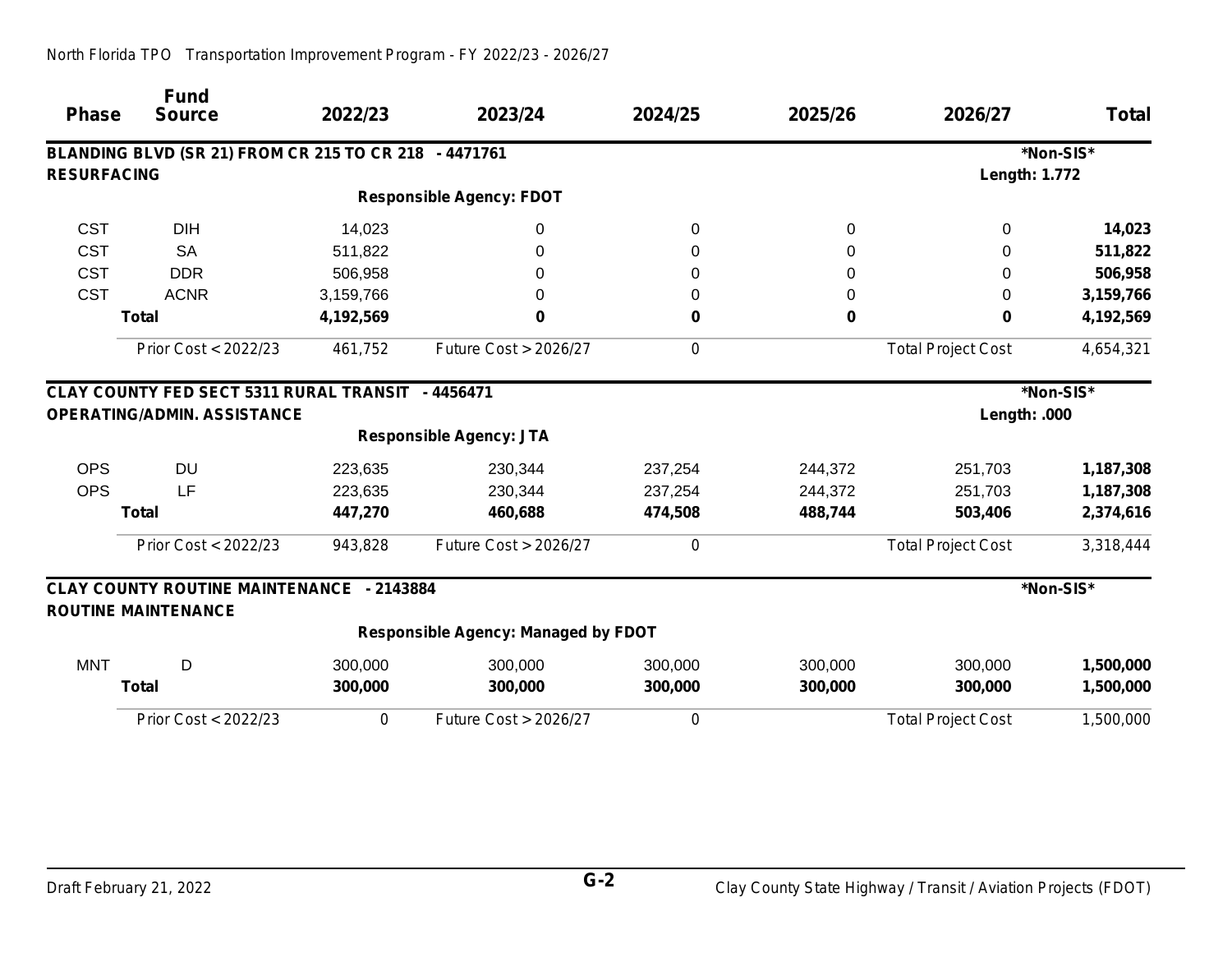| <b>Phase</b> | <b>Fund</b><br><b>Source</b>       | 2022/23    | 2023/24                                                                   | 2024/25           | 2025/26 | 2026/27                   | <b>Total</b> |
|--------------|------------------------------------|------------|---------------------------------------------------------------------------|-------------------|---------|---------------------------|--------------|
|              |                                    |            | CR 220 FROM HENLEY RD (CR 209) TO KNIGHT BOXX RD (CR 220B) - 4307192      |                   |         |                           | *Non-SIS*    |
|              | <b>ADD LANES &amp; RECONSTRUCT</b> |            |                                                                           | <b>LRTP No: 6</b> |         | Length: 1.090             |              |
|              |                                    |            | <b>Responsible Agency: FDOT</b>                                           |                   |         |                           |              |
| <b>ROW</b>   | <b>LF</b>                          | 682,221    | 0                                                                         | $\Omega$          | 0       | 0                         | 682,221      |
| <b>ROW</b>   | <b>CIGP</b>                        | 682,221    | 0                                                                         |                   | 0       | 0                         | 682,221      |
|              | <b>Total</b>                       | 1,364,442  | 0                                                                         | 0                 | 0       | 0                         | 1,364,442    |
|              | Prior Cost < 2022/23               | 13,350,885 | <b>Future Cost &gt; 2026/27</b>                                           | 0                 |         | <b>Total Project Cost</b> | 14,715,327   |
|              |                                    |            | CR 220 FROM HENLEY RD (CR 209) TO KNIGHT BOXX RD (CR 220B) - 4307193      |                   |         |                           | *Non-SIS*    |
|              | <b>ADD LANES &amp; RECONSTRUCT</b> |            |                                                                           | <b>LRTP No: 6</b> |         | Length: 1.090             |              |
|              |                                    |            | <b>Responsible Agency: CLAY CO.</b>                                       |                   |         |                           |              |
| <b>CST</b>   | LF                                 | $\Omega$   | 1,289,213                                                                 | $\Omega$          | 0       | 0                         | 1,289,213    |
| <b>CST</b>   | <b>SU</b>                          | 0          | 9,298,345                                                                 | 0                 | 0       | 0                         | 9,298,345    |
| <b>CST</b>   | <b>SA</b>                          | 0          | 10,001                                                                    |                   | 0       |                           | 10,001       |
| <b>CST</b>   | <b>CIGP</b>                        | 0          | 2,295,453                                                                 |                   | 0       | 0                         | 2,295,453    |
|              | <b>Total</b>                       | 0          | 12,893,012                                                                | 0                 | 0       | 0                         | 12,893,012   |
|              | Prior Cost < 2022/23               | 0          | Future Cost > 2026/27                                                     | 0                 |         | <b>Total Project Cost</b> | 12,893,012   |
|              |                                    |            | CR 220 FROM WEST OF LAKESHORE DRIVE WEST TO EAST OF OLD HARD RD - 4455621 |                   |         |                           | *Non-SIS*    |
|              | <b>INTERCHANGE IMPROVEMENT</b>     |            |                                                                           |                   |         | Length: .517              |              |
|              |                                    |            | <b>Responsible Agency: CLAY CO.</b>                                       |                   |         |                           |              |
| <b>CST</b>   | <b>ACSS</b>                        | 2,113,280  | 0                                                                         | 0                 | 0       | 0                         | 2,113,280    |
|              | <b>Total</b>                       | 2,113,280  | 0                                                                         | 0                 | 0       | 0                         | 2,113,280    |
|              | Prior Cost < 2022/23               | 425,683    | Future Cost > 2026/27                                                     | 0                 |         | <b>Total Project Cost</b> | 2,538,963    |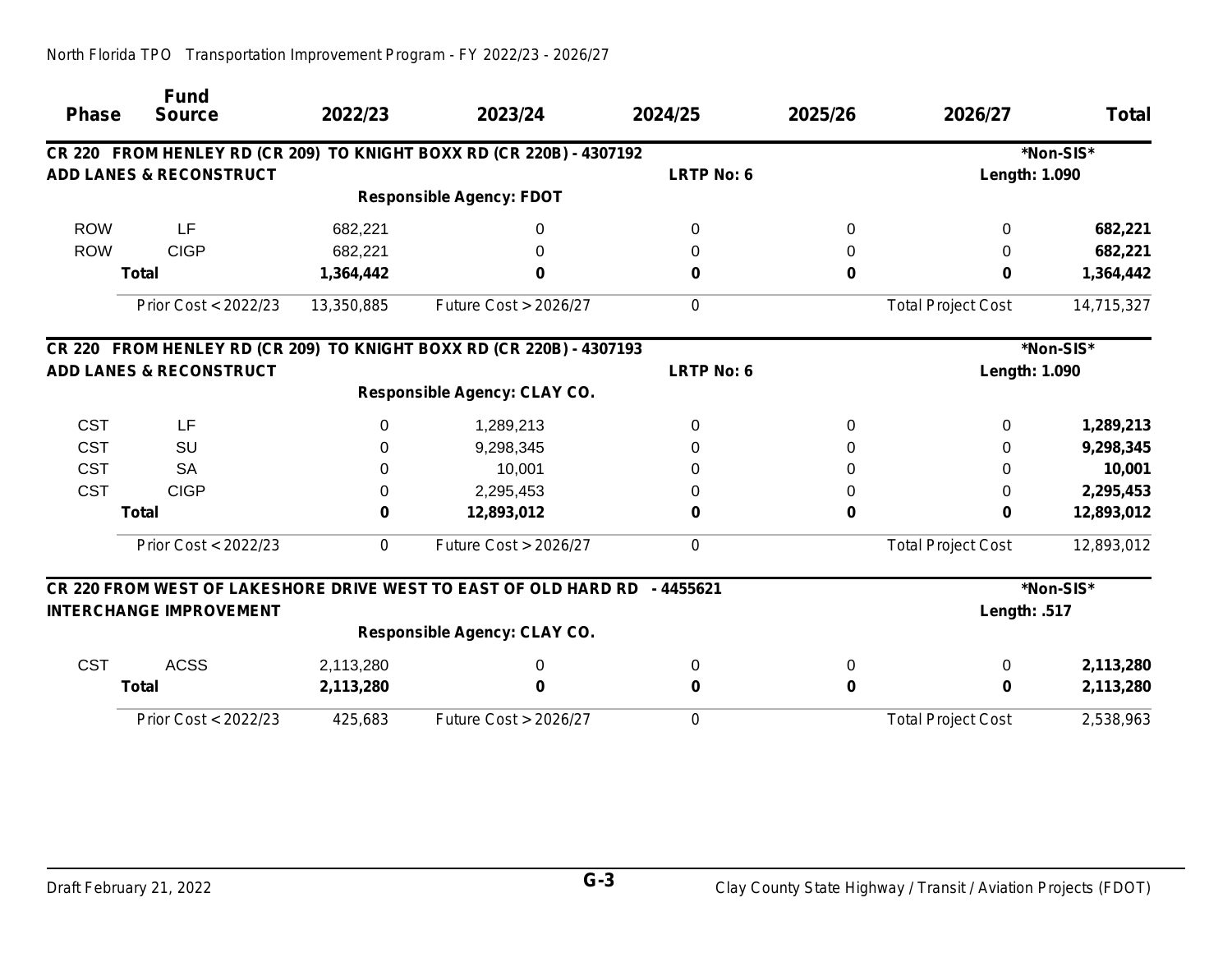| <b>Phase</b> | <b>Fund</b><br><b>Source</b>          | 2022/23     | 2023/24                                                                                       | 2024/25           | 2025/26 | 2026/27                   | <b>Total</b>  |
|--------------|---------------------------------------|-------------|-----------------------------------------------------------------------------------------------|-------------------|---------|---------------------------|---------------|
|              |                                       |             |                                                                                               |                   |         |                           |               |
|              |                                       |             | D2 CLAY COUNTY TRAFFIC SIGNAL MAINTENANCE AGREEMENT - 4135301                                 |                   |         |                           | *Non-SIS*     |
|              | <b>TRAFFIC CONTROL DEVICES/SYSTEM</b> |             |                                                                                               |                   |         | Length: .000              |               |
|              |                                       |             | <b>Responsible Agency: CLAY CO.</b>                                                           |                   |         |                           |               |
| <b>OPS</b>   | <b>DITS</b>                           | 201,949     | 157,037                                                                                       | 44,492            | 33,365  | 176,512                   | 613,355       |
| <b>OPS</b>   | <b>DDR</b>                            | 179,486     | 235,559                                                                                       | 359,976           | 383,707 | 254,007                   | 1,412,735     |
|              | <b>Total</b>                          | 381,435     | 392,596                                                                                       | 404,468           | 417,072 | 430,519                   | 2,026,090     |
|              | Prior Cost < 2022/23                  | 3,464,538   | <b>Future Cost &gt; 2026/27</b>                                                               | 0                 |         | <b>Total Project Cost</b> | 5,490,628     |
|              |                                       |             | EVERGREEN LN FROM CR 220B TO LISA DAWN DR; EVERGREEN LN TO SCHOOL - 4455711                   |                   |         |                           | *Non-SIS*     |
|              | PEDESTRIAN SAFETY IMPROVEMENT         |             |                                                                                               |                   |         | Length: 1.703             |               |
|              |                                       |             | <b>Responsible Agency: CLAY CO.</b>                                                           |                   |         |                           |               |
| <b>PE</b>    | SR <sub>2</sub> T                     | 148,039     | 0                                                                                             | $\Omega$          | 0       | $\Omega$                  | 148,039       |
| <b>CST</b>   | SR <sub>2</sub> T                     | 0           | 0                                                                                             | 817,679           | 0       | 0                         | 817,679       |
|              | <b>Total</b>                          | 148,039     | 0                                                                                             | 817,679           | 0       | 0                         | 965,718       |
|              | Prior Cost < 2022/23                  | $\theta$    | Future $Cost > 2026/27$                                                                       | 0                 |         | <b>Total Project Cost</b> | 965,718       |
|              |                                       |             | FIRST COAST EXPRESSWAY (SR 23) FROM NORTH OF SR 16 TO NORTH OF BLANDING BLVD (SR21) - 4229386 |                   |         |                           | *SIS*         |
|              | <b>NEW ROAD CONSTRUCTION</b>          |             |                                                                                               | <b>LRTP No: 9</b> |         | Length: 11.105            |               |
|              |                                       |             | <b>Responsible Agency: FDOT</b>                                                               |                   |         |                           |               |
| <b>CST</b>   | <b>PKBD</b>                           | 5,790,000   | 0                                                                                             | 0                 | 0       | 0                         | 5,790,000     |
|              | <b>Total</b>                          | 5,790,000   | 0                                                                                             | 0                 | 0       | 0                         | 5,790,000     |
|              | Prior Cost < 2022/23                  | 264,337,405 | <b>Future Cost &gt; 2026/27</b>                                                               | 0                 |         | <b>Total Project Cost</b> | 270, 127, 405 |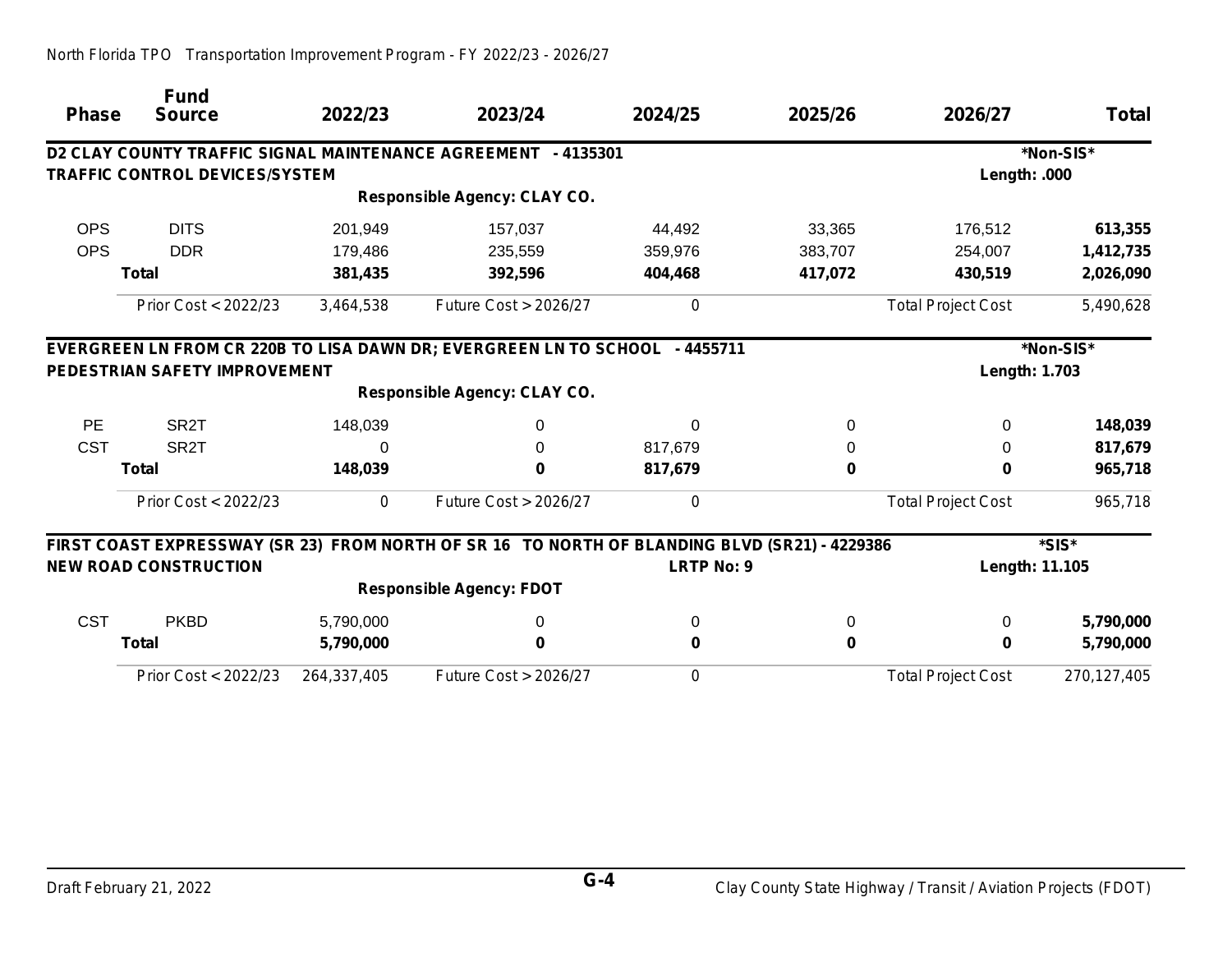|              | <b>Fund</b>                                          |               |                                                                                |                    |         |                           |              |
|--------------|------------------------------------------------------|---------------|--------------------------------------------------------------------------------|--------------------|---------|---------------------------|--------------|
| <b>Phase</b> | <b>Source</b>                                        | 2022/23       | 2023/24                                                                        | 2024/25            | 2025/26 | 2026/27                   | <b>Total</b> |
|              |                                                      |               | FIRST COAST EXPRESSWAY (SR 23) FROM EAST OF CR 209 TO NORTH OF SR 16 - 4229385 |                    |         |                           | *SIS*        |
|              | <b>NEW ROAD CONSTRUCTION</b>                         |               |                                                                                | <b>LRTP No: 10</b> |         | <b>Length: 9.698</b>      |              |
|              |                                                      |               | <b>Responsible Agency: FDOT</b>                                                |                    |         |                           |              |
| <b>CST</b>   | DI                                                   | 2,785,000     | 0                                                                              | 0                  | 0       | $\Omega$                  | 2,785,000    |
|              | <b>Total</b>                                         | 2,785,000     | 0                                                                              | 0                  | 0       | 0                         | 2,785,000    |
|              | Prior Cost < 2022/23                                 | 211, 152, 868 | Future Cost > 2026/27                                                          | 0                  |         | <b>Total Project Cost</b> | 213,937,868  |
|              | KEYSTONE AIRPARK DESIGN & CONSTRUCT HANGAR - 4461491 |               |                                                                                |                    |         |                           | *Non-SIS*    |
|              | <b>AVIATION REVENUE/OPERATIONAL</b>                  |               |                                                                                |                    |         | Length: .000              |              |
|              |                                                      |               | <b>Responsible Agency: Keystone Heights</b>                                    |                    |         |                           |              |
| CAP          | <b>DPTO</b>                                          | 0             | 0                                                                              | 150,000            | 0       | $\Omega$                  | 150,000      |
|              | <b>Total</b>                                         |               | 0                                                                              | 150,000            | 0       | 0                         | 150,000      |
|              | Prior Cost < 2022/23                                 | 0             | Future Cost > 2026/27                                                          | 0                  |         | <b>Total Project Cost</b> | 150,000      |
|              | <b>KEYSTONE AIRPORT MASTER PLAN UPDATE - 4461501</b> |               |                                                                                |                    |         |                           | *Non-SIS*    |
|              | <b>AVIATION CAPACITY PROJECT</b>                     |               |                                                                                |                    |         | Length: .000              |              |
|              |                                                      |               | <b>Responsible Agency: Keystone Heights</b>                                    |                    |         |                           |              |
| CAP          | <b>DPTO</b>                                          | 0             | 0                                                                              | 65,000             | 0       | 0                         | 65,000       |
| CAP          | <b>FAA</b>                                           |               | $\Omega$                                                                       | 585,000            | 0       | 0                         | 585,000      |
|              | <b>Total</b>                                         |               | 0                                                                              | 650,000            | 0       | 0                         | 650,000      |
|              | Prior Cost < 2022/23                                 | 0             | Future Cost > 2026/27                                                          | 0                  |         | <b>Total Project Cost</b> | 650,000      |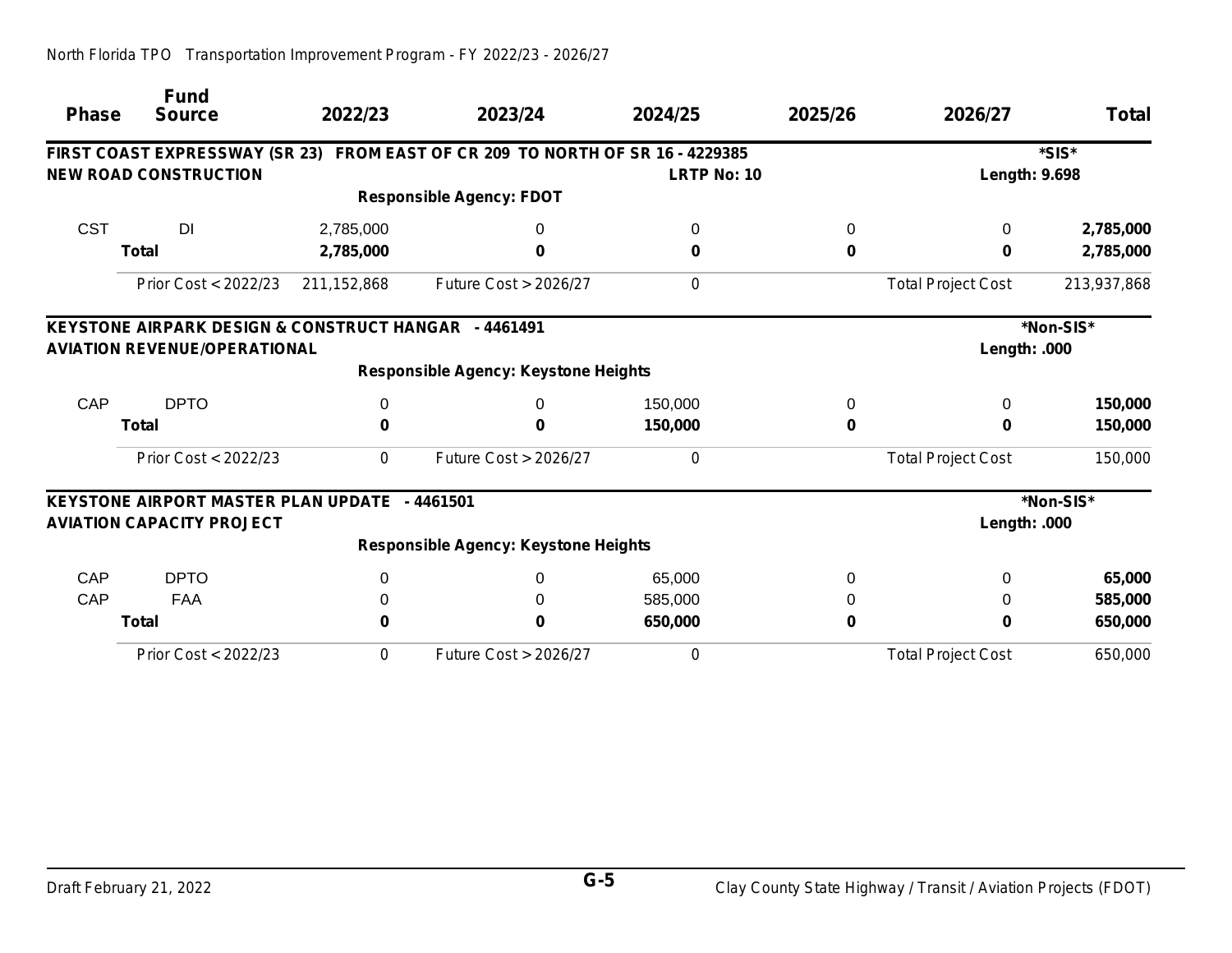| <b>Phase</b> | <b>Fund</b><br><b>Source</b>                             | 2022/23 | 2023/24                                                               | 2024/25  | 2025/26   | 2026/27                   | Total     |
|--------------|----------------------------------------------------------|---------|-----------------------------------------------------------------------|----------|-----------|---------------------------|-----------|
|              | KEYSTONE APK INSTALL WEATHER SYSTEM PFL0010612 - 4420351 |         |                                                                       |          |           |                           | *Non-SIS* |
|              | <b>AVIATION SAFETY PROJECT</b>                           |         |                                                                       |          |           | Length: .000              |           |
|              |                                                          |         | <b>Responsible Agency: Keystone Airpark</b>                           |          |           |                           |           |
| CAP          | <b>DPTO</b>                                              | 0       | 0                                                                     | 0        | 30,000    | 0                         | 30,000    |
| CAP          | <b>FAA</b>                                               | 0       | 0                                                                     | 0        | 270,000   | 0                         | 270,000   |
|              | <b>Total</b>                                             | 0       | 0                                                                     | 0        | 300,000   | 0                         | 300,000   |
|              | Prior Cost < 2022/23                                     | 0       | <b>Future Cost &gt; 2026/27</b>                                       | 0        |           | <b>Total Project Cost</b> | 300,000   |
|              |                                                          |         | KEYSTONE APT DESIGN & CONSTRUCT 10 UNIT T-HANGER PFL0011450 - 4403521 |          |           |                           | *Non-SIS* |
|              | <b>AVIATION REVENUE/OPERATIONAL</b>                      |         |                                                                       |          |           | Length: .000              |           |
|              |                                                          |         | <b>Responsible Agency: Keystone Heights</b>                           |          |           |                           |           |
| CAP          | <b>DPTO</b>                                              | 350,000 | 0                                                                     | $\Omega$ | 0         | $\Omega$                  | 350,000   |
| CAP          | <b>DDR</b>                                               | O       | 350,000                                                               | 0        | 0         | 0                         | 350,000   |
|              | <b>Total</b>                                             | 350,000 | 350,000                                                               | 0        | 0         | 0                         | 700,000   |
|              | Prior Cost < 2022/23                                     | 0       | Future Cost > 2026/27                                                 | 0        |           | <b>Total Project Cost</b> | 700,000   |
|              | KEYSTONE APT DESIGN & REHAB RW 11-29 PFL13229 - 4115728  |         |                                                                       |          |           |                           | *Non-SIS* |
|              | <b>AVIATION PRESERVATION PROJECT</b>                     |         |                                                                       |          |           |                           |           |
|              |                                                          |         | Responsible Agency: Keystone Airpark                                  |          |           |                           |           |
| CAP          | <b>DPTO</b>                                              | 0       | 0                                                                     | 450,000  | 1,137,500 | 1,664,300                 | 3,251,800 |
| CAP          | <b>DDR</b>                                               |         | 0                                                                     | $\Omega$ | 1,000,000 | 0                         | 1,000,000 |
|              | <b>Total</b>                                             | 0       | 0                                                                     | 450,000  | 2,137,500 | 1,664,300                 | 4,251,800 |
|              | Prior Cost < 2022/23                                     | 0       | Future Cost > 2026/27                                                 | 0        |           | <b>Total Project Cost</b> | 4,251,800 |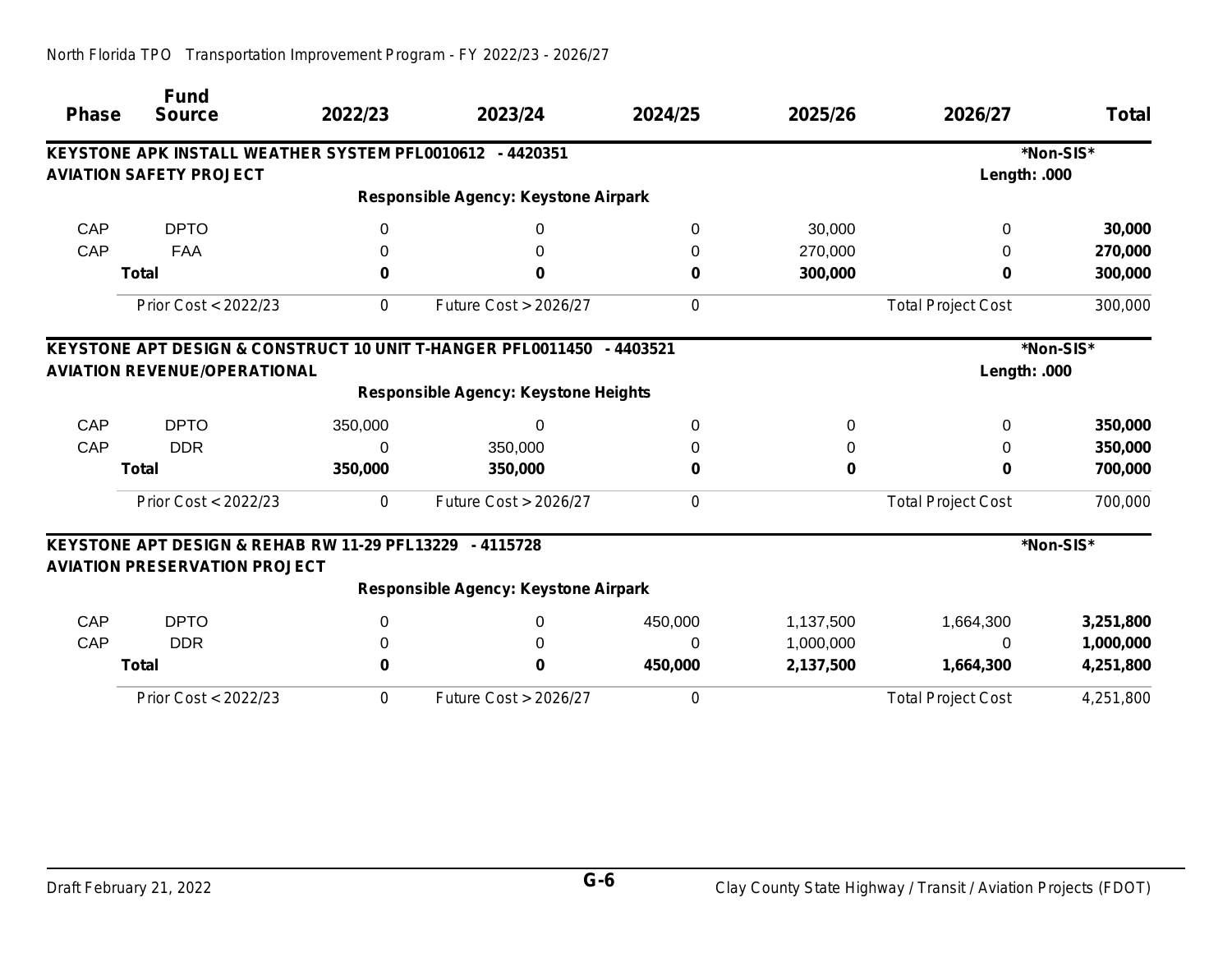|                    | <b>Fund</b>                                         |           |                                                                                       |         |         |                           |              |
|--------------------|-----------------------------------------------------|-----------|---------------------------------------------------------------------------------------|---------|---------|---------------------------|--------------|
| <b>Phase</b>       | <b>Source</b>                                       | 2022/23   | 2023/24                                                                               | 2024/25 | 2025/26 | 2026/27                   | <b>Total</b> |
|                    | KEYSTONE APT FUEL FARM EXPANSION - 4459821          |           |                                                                                       |         |         |                           | *Non-SIS*    |
|                    | <b>AVIATION REVENUE/OPERATIONAL</b>                 |           |                                                                                       |         |         | Length: .000              |              |
|                    |                                                     |           | <b>Responsible Agency: Keystone Heights</b>                                           |         |         |                           |              |
| CAP                | <b>DPTO</b>                                         | 0         | $\Omega$                                                                              | 450,000 | 0       | 0                         | 450,000      |
|                    | <b>Total</b>                                        | 0         | 0                                                                                     | 450,000 | 0       | 0                         | 450,000      |
|                    | Prior Cost < 2022/23                                | 0         | Future Cost > 2026/27                                                                 | 0       |         | <b>Total Project Cost</b> | 450,000      |
|                    | KEYTONE APT PURCHASE NEW JET A FUEL TRUCK - 4459831 |           |                                                                                       |         |         |                           | *Non-SIS*    |
|                    | <b>AVIATION REVENUE/OPERATIONAL</b>                 |           |                                                                                       |         |         | Length: .000              |              |
|                    |                                                     |           | Responsible Agency: Keystone Airpark                                                  |         |         |                           |              |
| CAP                | <b>DPTO</b>                                         | 0         | $\Omega$                                                                              | 300,000 | 0       | 0                         | 300,000      |
|                    | <b>Total</b>                                        | 0         | 0                                                                                     | 300,000 | 0       | n                         | 300,000      |
|                    | Prior Cost < 2022/23                                | 0         | <b>Future Cost &gt; 2026/27</b>                                                       | 0       |         | <b>Total Project Cost</b> | 300,000      |
|                    |                                                     |           | KINGSLEY AVE (SR 224) FROM E OF BLANDING BLVD (SR 21) TO W OF US 17 (SR 15) - 4453421 |         |         |                           | *Non-SIS*    |
| <b>RESURFACING</b> |                                                     |           |                                                                                       |         |         | Length: 2.781             |              |
|                    |                                                     |           | <b>Responsible Agency: FDOT</b>                                                       |         |         |                           |              |
| <b>CST</b>         | <b>DS</b>                                           | 581,013   | $\Omega$                                                                              | 0       | 0       | 0                         | 581,013      |
| <b>CST</b>         | <b>DIH</b>                                          | 19,719    | 0                                                                                     |         | 0       | 0                         | 19,719       |
| <b>CST</b>         | <b>SA</b>                                           | 5,439,681 | 0                                                                                     | 0       | 0       | 0                         | 5,439,681    |
| <b>CST</b>         | <b>DDR</b>                                          | 440,118   | 0                                                                                     |         | 0       | 0                         | 440,118      |
|                    | <b>Total</b>                                        | 6,480,531 | 0                                                                                     | 0       | 0       | 0                         | 6,480,531    |
|                    | Prior Cost < 2022/23                                | 786,691   | <b>Future Cost &gt; 2026/27</b>                                                       | 0       |         | <b>Total Project Cost</b> | 7,267,222    |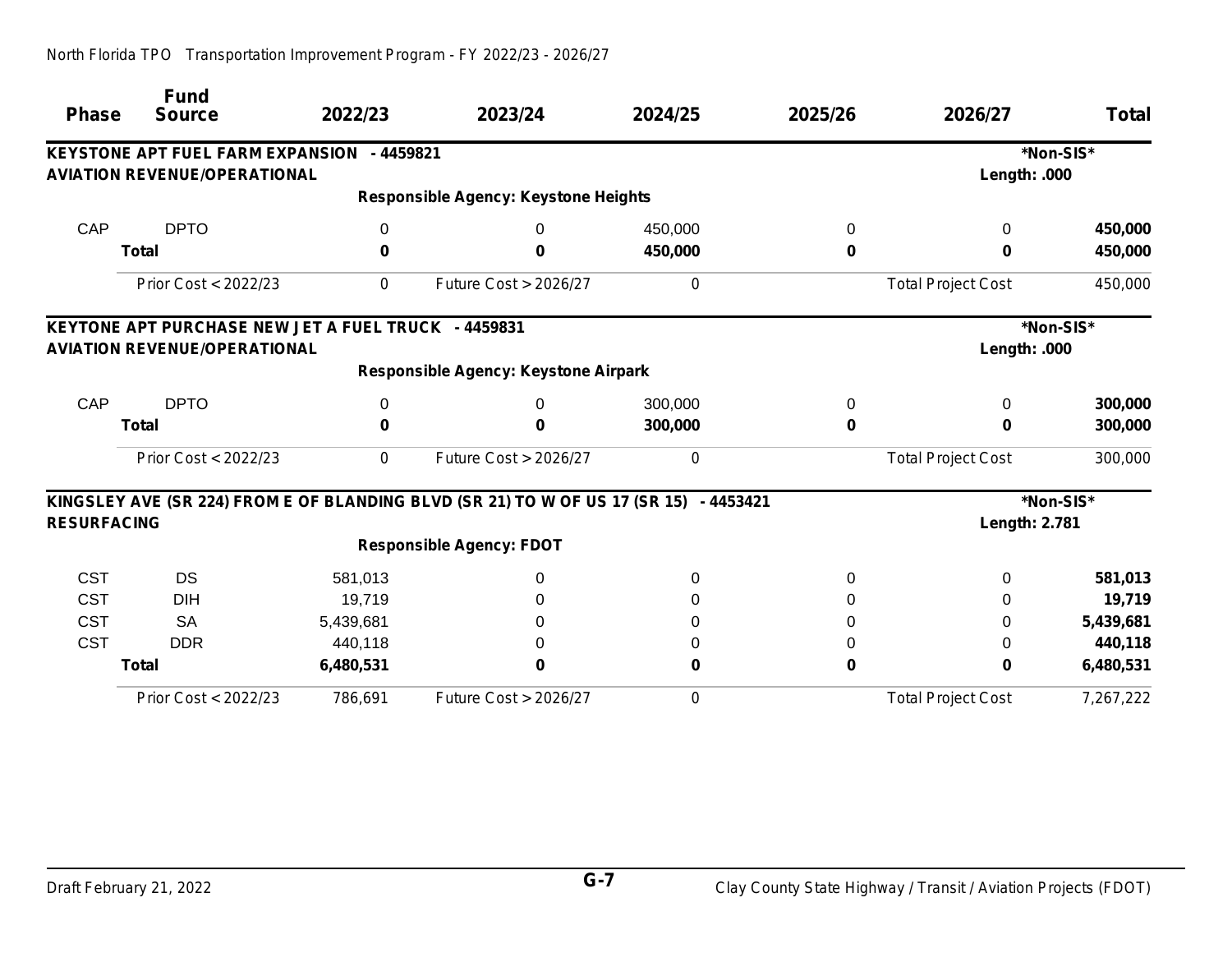| <b>Phase</b>       | <b>Fund</b><br><b>Source</b>                        | 2022/23   | 2023/24                                                                            | 2024/25 | 2025/26 | 2026/27                   | <b>Total</b> |
|--------------------|-----------------------------------------------------|-----------|------------------------------------------------------------------------------------|---------|---------|---------------------------|--------------|
|                    | <b>SR16/S FORK OF BLACK CREEK BRIDGE NO. 710022</b> |           | - 4427791                                                                          |         |         |                           | *Non-SIS*    |
|                    | <b>BRIDGE-REPAIR/REHABILITATION</b>                 |           |                                                                                    |         |         | Length: .062              |              |
|                    |                                                     |           | <b>Responsible Agency: FDOT</b>                                                    |         |         |                           |              |
| <b>CST</b>         | <b>DIH</b>                                          | 13,418    | 0                                                                                  |         | 0       | 0                         | 13,418       |
| <b>CST</b>         | <b>BRRP</b>                                         | 865,425   |                                                                                    |         | 0       |                           | 865,425      |
|                    | <b>Total</b>                                        | 878,843   | 0                                                                                  | 0       | 0       | 0                         | 878,843      |
|                    | Prior Cost < 2022/23                                | 390, 155  | Future Cost > 2026/27                                                              | 0       |         | <b>Total Project Cost</b> | 1,268,998    |
|                    |                                                     |           | US 17 (SR 15) FROM NORTH OF EAGLE HARBOR PARKWAY TO DOCTORS INLET BRIDGE - 4471801 |         |         |                           | *SIS*        |
| <b>RESURFACING</b> |                                                     |           |                                                                                    |         |         | <b>Length: 2.523</b>      |              |
|                    |                                                     |           | <b>Responsible Agency: FDOT</b>                                                    |         |         |                           |              |
| <b>CST</b>         | <b>DS</b>                                           | 116,951   | $\Omega$                                                                           |         |         | $\Omega$                  | 116,951      |
| <b>CST</b>         | <b>DIH</b>                                          | 40,096    |                                                                                    |         |         | <sup>0</sup>              | 40,096       |
| <b>CST</b>         | <b>SA</b>                                           | 905,966   |                                                                                    |         |         |                           | 905,966      |
| <b>CST</b>         | <b>DDR</b>                                          | 253,503   |                                                                                    |         |         |                           | 253,503      |
| <b>CST</b>         | <b>ACNR</b>                                         | 8,039,956 |                                                                                    |         |         | 0                         | 8,039,956    |
|                    | <b>Total</b>                                        | 9,356,472 | 0                                                                                  | 0       | 0       | 0                         | 9,356,472    |
|                    |                                                     |           |                                                                                    |         |         |                           |              |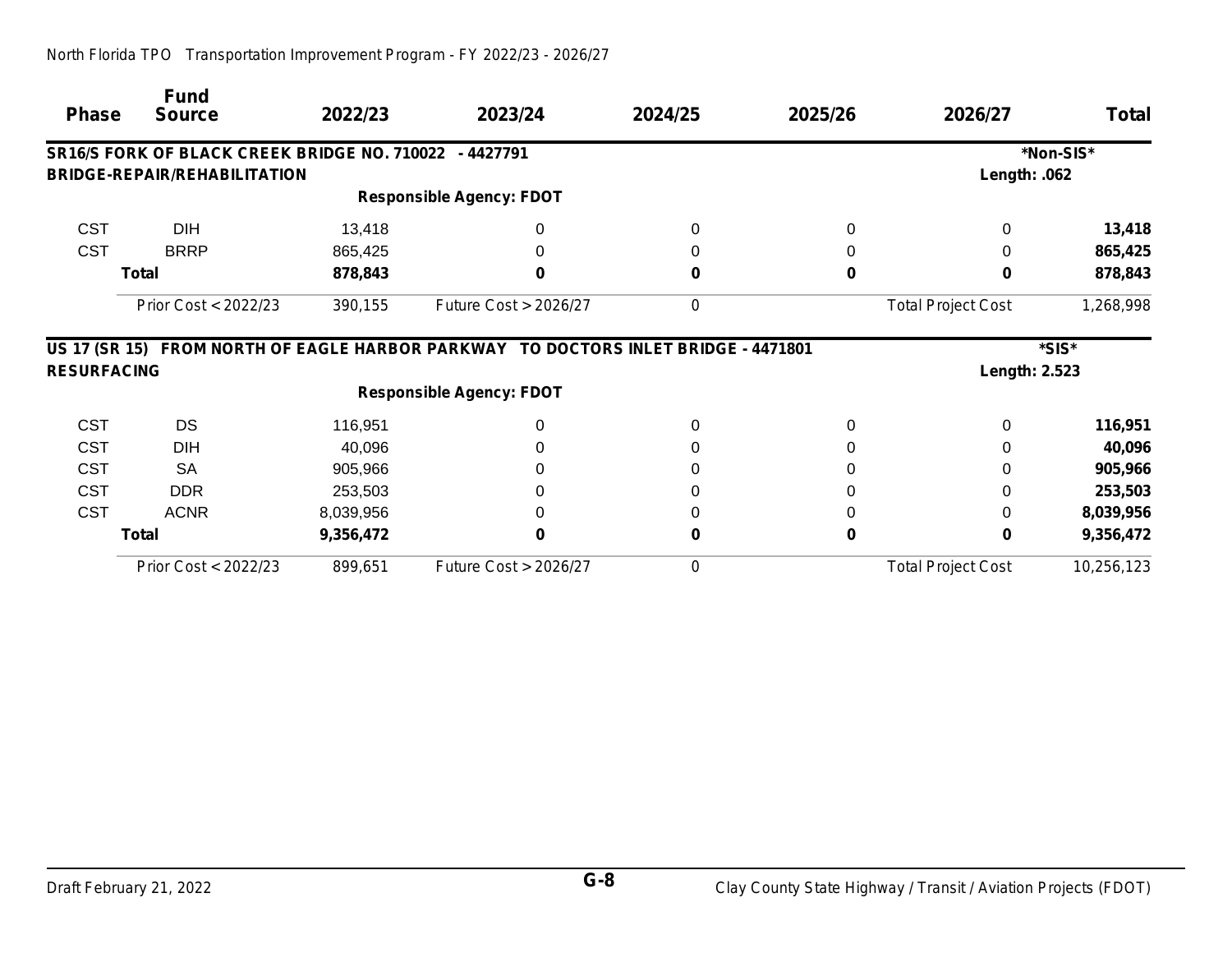|                    | <b>Fund</b>                                            |           |                                                                   |            |         |                           |              |
|--------------------|--------------------------------------------------------|-----------|-------------------------------------------------------------------|------------|---------|---------------------------|--------------|
| <b>Phase</b>       | <b>Source</b>                                          | 2022/23   | 2023/24                                                           | 2024/25    | 2025/26 | 2026/27                   | <b>Total</b> |
|                    | US 17 (SR 15) FROM OAK STREET TO BLACK CREEK - 2082025 |           |                                                                   |            |         |                           | *SIS*        |
| <b>RESURFACING</b> |                                                        |           |                                                                   |            |         | <b>Length: 4.293</b>      |              |
|                    |                                                        |           | <b>Responsible Agency: Managed by FDOT</b>                        |            |         |                           |              |
| <b>PE</b>          | <b>DDR</b>                                             | 921,473   | 0                                                                 |            | ი       | 0                         | 921,473      |
| PE                 | <b>SA</b>                                              | 113,951   | O                                                                 |            |         | 0                         | 113,951      |
| <b>CST</b>         | <b>DS</b>                                              |           |                                                                   | 651,600    | 783,300 | 0                         | 1,434,900    |
| <b>CST</b>         | <b>DIH</b>                                             |           | 0                                                                 | 56,891     |         | 0                         | 56,891       |
| <b>CST</b>         | <b>SA</b>                                              |           | 0                                                                 | 500,248    |         | 0                         | 500,248      |
| <b>CST</b>         | <b>DDR</b>                                             |           | 0                                                                 | 13,996,120 |         | 0                         | 13,996,120   |
|                    | <b>Total</b>                                           | 1,035,424 | 0                                                                 | 15,204,859 | 783,300 | 0                         | 17,023,583   |
|                    | Prior Cost < 2022/23                                   | 106,333   | Future Cost > 2026/27                                             | 0          |         | <b>Total Project Cost</b> | 17,129,916   |
|                    |                                                        |           | US 17 (SR 15) FROM THE PUTNAM COUNTY LINE TO SWEAT ROAD - 2081773 |            |         |                           | *SIS*        |
| <b>RESURFACING</b> |                                                        |           |                                                                   |            |         | <b>Length: 4.728</b>      |              |
|                    |                                                        |           | <b>Responsible Agency: Managed by FDOT</b>                        |            |         |                           |              |
| PE                 | <b>DDR</b>                                             | 778,708   | 0                                                                 | $\Omega$   | 0       | 0                         | 778,708      |
| PE                 | <b>SA</b>                                              | 147,183   | 0                                                                 |            | 0       | 0                         | 147,183      |
| <b>CST</b>         | DS                                                     |           | 0                                                                 | 11,230,291 |         | 0                         | 11,230,291   |
| <b>CST</b>         | <b>DIH</b>                                             |           |                                                                   | 41,832     |         |                           | 41,832       |
| <b>CST</b>         | <b>SA</b>                                              |           | 0                                                                 | 419,927    | 0       | 0                         | 419,927      |
| <b>CST</b>         | <b>DDR</b>                                             |           | 0                                                                 | 256,222    |         | 0                         | 256,222      |
|                    | <b>Total</b>                                           | 925,891   | 0                                                                 | 11,948,272 | 0       | 0                         | 12,874,163   |
|                    | Prior Cost < 2022/23                                   | 230,552   | Future Cost > 2026/27                                             | 0          |         | <b>Total Project Cost</b> | 13, 104, 715 |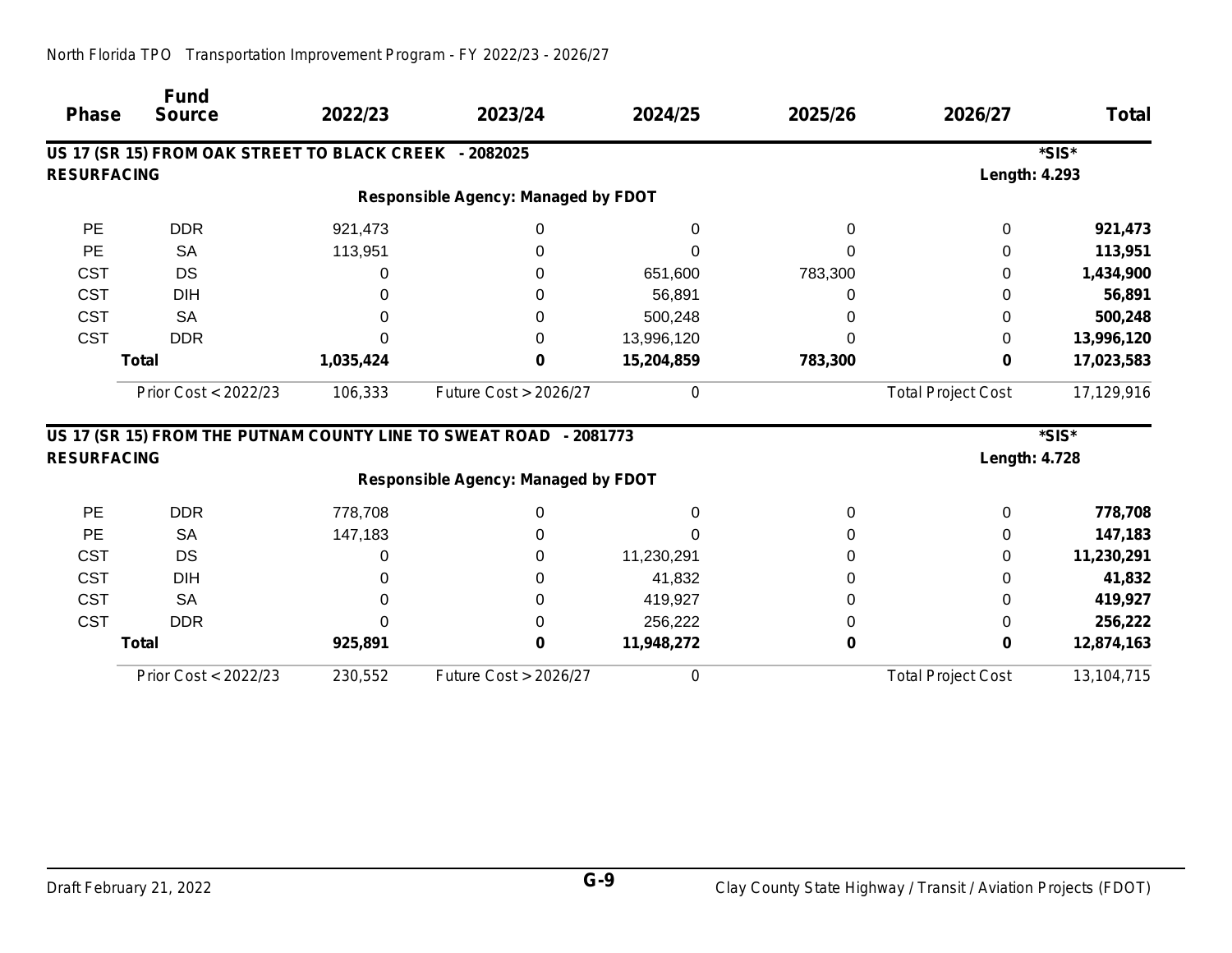|                        | <b>Fund</b>                                               |              |                                                                              |          |           |                           |              |
|------------------------|-----------------------------------------------------------|--------------|------------------------------------------------------------------------------|----------|-----------|---------------------------|--------------|
| <b>Phase</b>           | <b>Source</b>                                             | 2022/23      | 2023/24                                                                      | 2024/25  | 2025/26   | 2026/27                   | <b>Total</b> |
|                        |                                                           |              | US 17 (SR 15) FROM WATER OAK LANE TO NORTH OF EAGLE HARBOR PARKWAY - 4435691 |          |           |                           | *SIS*        |
|                        | <b>INTERSECTION IMPROVEMENT</b>                           |              |                                                                              |          |           | Length: .911              |              |
|                        |                                                           |              | <b>Responsible Agency: FDOT</b>                                              |          |           |                           |              |
| <b>CST</b>             | <b>SU</b>                                                 | $\Omega$     | 2,065,746                                                                    | $\Omega$ | 0         | 0                         | 2,065,746    |
| <b>CST</b>             | <b>SA</b>                                                 | 0            | 36,241                                                                       | 0        | 0         | 0                         | 36,241       |
|                        | <b>Total</b>                                              | $\mathbf{0}$ | 2,101,987                                                                    | 0        | 0         | 0                         | 2,101,987    |
|                        | Prior Cost < 2022/23                                      | 4,001        | Future Cost > 2026/27                                                        | 0        |           | <b>Total Project Cost</b> | 2,105,988    |
|                        | US 17(SR15) FROM BALL ROAD TO BLACK CREEK TRAIL - 4461541 |              |                                                                              |          |           |                           | *SIS*        |
| <b>BIKE PATH/TRAIL</b> |                                                           |              |                                                                              |          |           | <b>Length: 0.719</b>      |              |
|                        |                                                           |              | <b>Responsible Agency: FDOT</b>                                              |          |           |                           |              |
| <b>CST</b>             | <b>TALT</b>                                               | 0            | 0                                                                            | $\Omega$ | 1,457,542 | 0                         | 1,457,542    |
| <b>CST</b>             | <b>TALU</b>                                               |              | 0                                                                            | 0        | 1,262,179 | 0                         | 1,262,179    |
|                        | <b>Total</b>                                              | 0            | 0                                                                            | 0        | 2,719,721 | 0                         | 2,719,721    |
|                        | Prior Cost < 2022/23                                      | 436,858      | Future Cost > 2026/27                                                        | 0        |           | <b>Total Project Cost</b> | 3,156,579    |
|                        |                                                           |              | US 301 (SR 200) FROM BRADFORD C/L TO N OF CR 218 PAVEMENT STUDY - 4303523    |          |           |                           | *SIS*        |
|                        | <b>MATERIAL TESTING/GEOTECHNICAL</b>                      |              |                                                                              |          |           | Length: 3.194             |              |
|                        |                                                           |              | <b>Responsible Agency: FDOT</b>                                              |          |           |                           |              |
| <b>CST</b>             | DI                                                        | 850,000      | 850,000                                                                      | 850,000  | 0         | 0                         | 2,550,000    |
|                        | Total                                                     | 850,000      | 850,000                                                                      | 850,000  | 0         | 0                         | 2,550,000    |
|                        | Prior Cost < 2022/23                                      | 2,890,000    | <b>Future Cost &gt; 2026/27</b>                                              | 0        |           | <b>Total Project Cost</b> | 5,440,000    |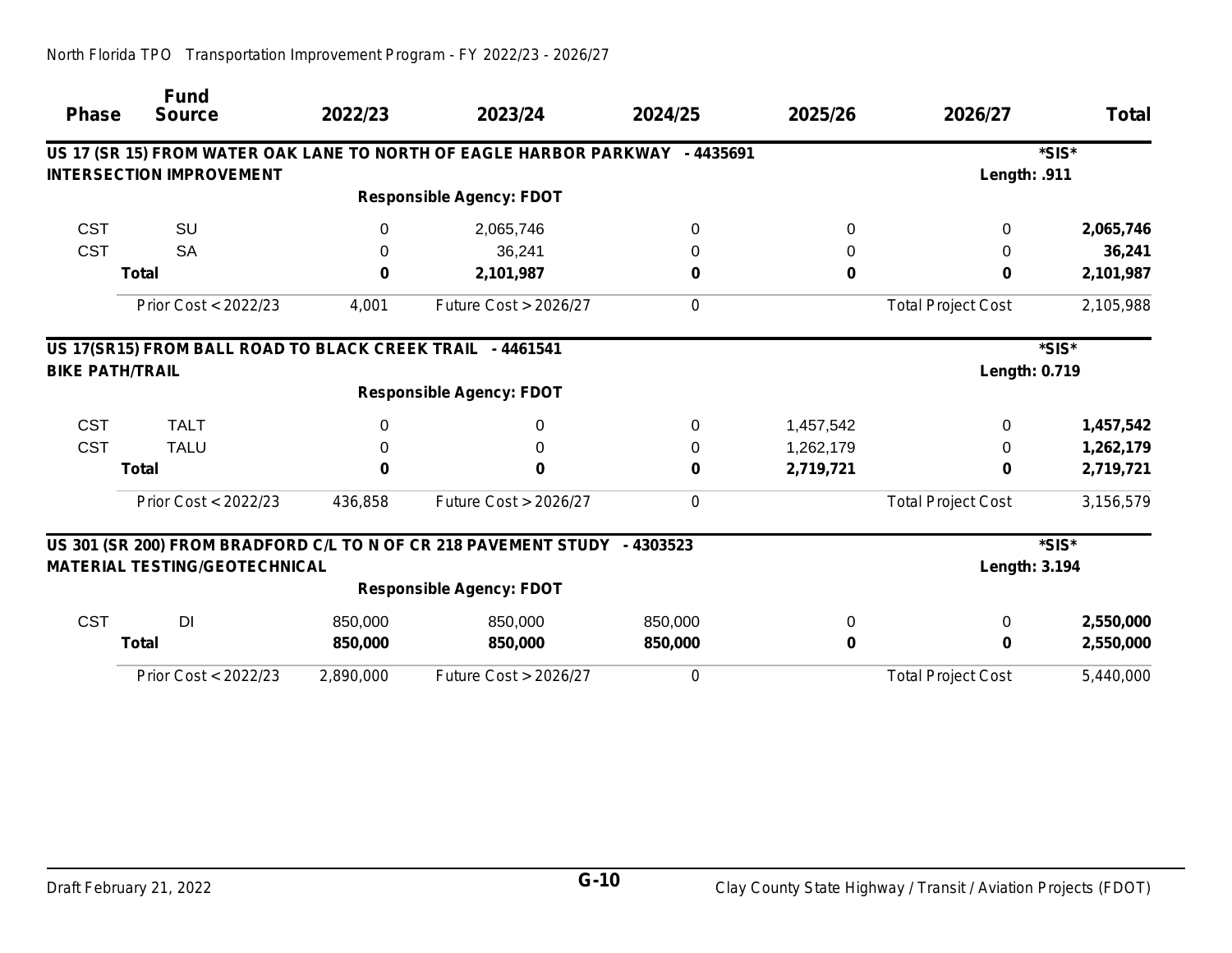|  | North Florida TPO Transportation Improvement Program - FY 2022/23 - 2026/27 |  |
|--|-----------------------------------------------------------------------------|--|
|--|-----------------------------------------------------------------------------|--|

| <b>Phase</b>       | <b>Fund</b><br><b>Source</b> | 2022/23   | 2023/24                                                           | 2024/25  | 2025/26 | 2026/27                   | <b>Total</b> |
|--------------------|------------------------------|-----------|-------------------------------------------------------------------|----------|---------|---------------------------|--------------|
|                    |                              |           | US17 (SR15) FROM WATER OAK LANE TO EAGLE HARBOR PARKWAY - 4433021 |          |         |                           | *SIS*        |
| <b>RESURFACING</b> |                              |           |                                                                   |          |         | <b>Length: 1.789</b>      |              |
|                    |                              |           | <b>Responsible Agency: FDOT</b>                                   |          |         |                           |              |
| <b>CST</b>         | <b>DS</b>                    | 0         | 2,917,815                                                         | 0        | 0       | 0                         | 2,917,815    |
| <b>CST</b>         | <b>DIH</b>                   | 0         | 50,404                                                            |          |         | 0                         | 50,404       |
| <b>CST</b>         | <b>SA</b>                    | 0         | 409,091                                                           |          |         | 0                         | 409,091      |
| <b>CST</b>         | <b>DDR</b>                   | 0         | 1,676,765                                                         |          |         | 0                         | 1,676,765    |
| <b>CST</b>         | <b>ACNR</b>                  | 0         | 3,318,048                                                         | $\Omega$ |         | 0                         | 3,318,048    |
|                    | <b>Total</b>                 | 0         | 8,372,123                                                         | 0        |         | 0                         | 8,372,123    |
|                    | Prior Cost < 2022/23         | 1,207,110 | <b>Future Cost &gt; 2026/27</b>                                   | 0        |         | <b>Total Project Cost</b> | 9,579,233    |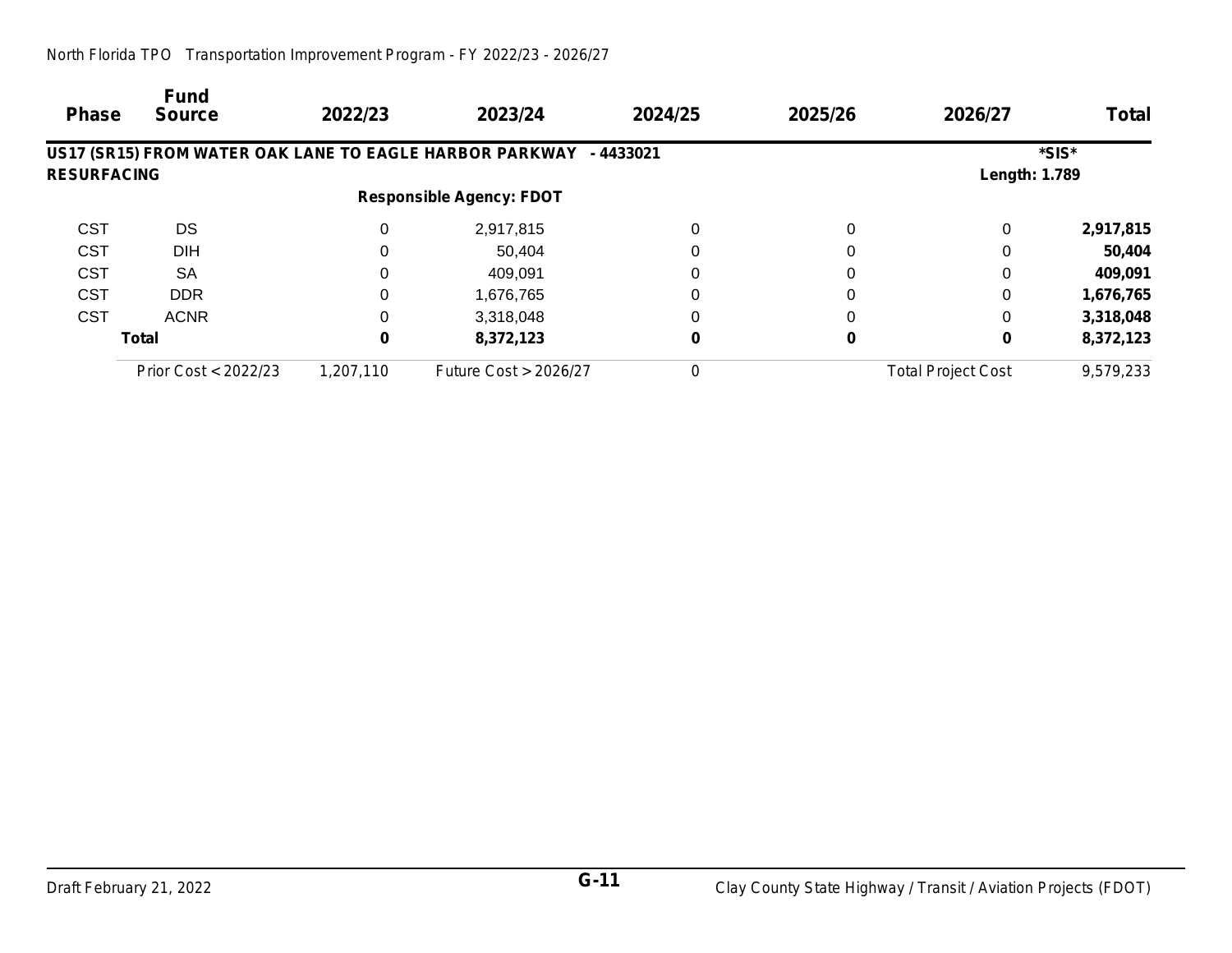# **Section H - Nassau County State Highway / Aviation / Port Projects (FDOT)**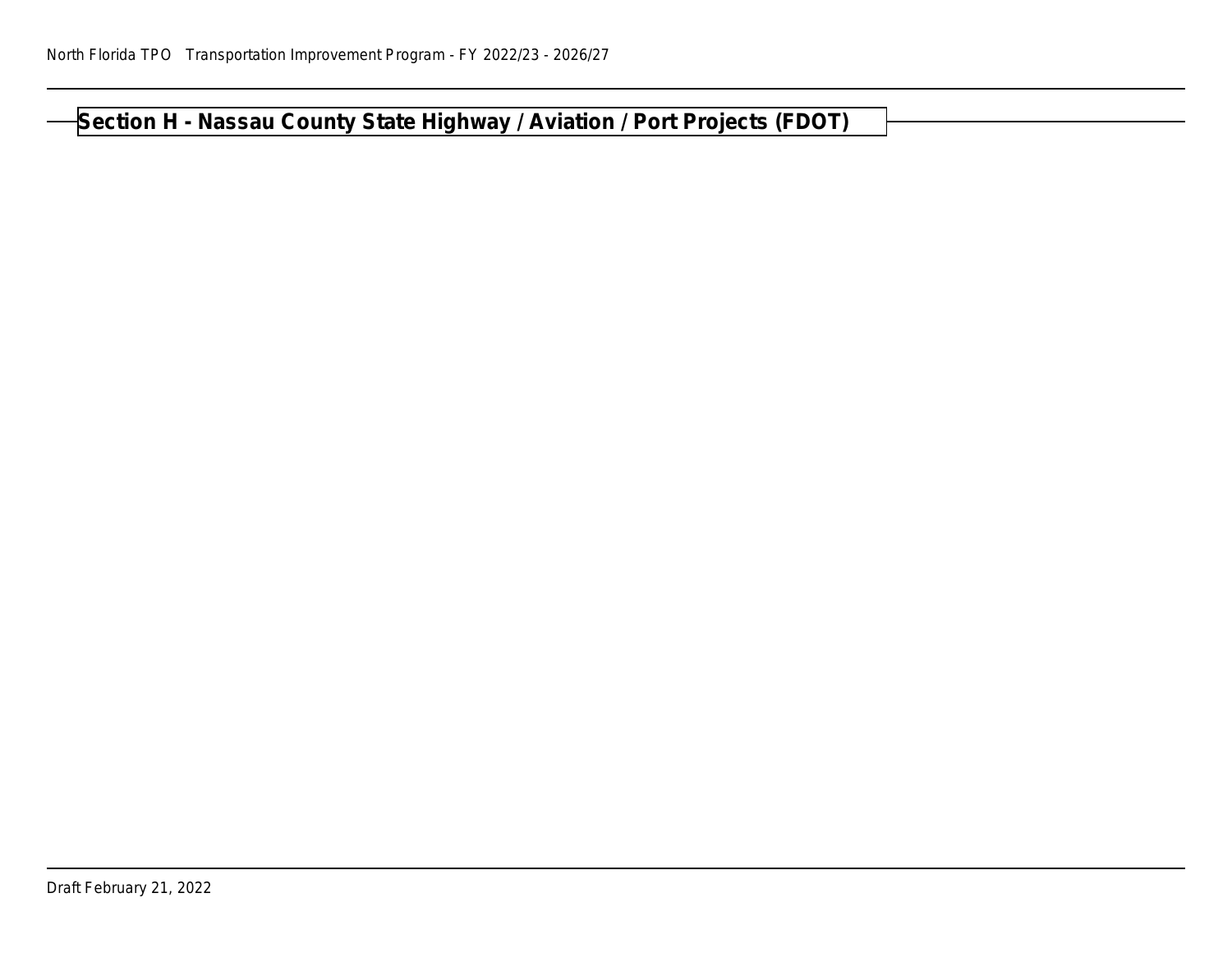|                        | <b>Fund</b>                                                 |         |                                                                 |          |         |                           |              |
|------------------------|-------------------------------------------------------------|---------|-----------------------------------------------------------------|----------|---------|---------------------------|--------------|
| <b>Phase</b>           | <b>Source</b>                                               | 2022/23 | 2023/24                                                         | 2024/25  | 2025/26 | 2026/27                   | <b>Total</b> |
|                        | AMELIA ISL PKWY TRAIL FROM BAILEY RD TO 14TH ST - 4373361   |         |                                                                 |          |         |                           | *Non-SIS*    |
| <b>BIKE PATH/TRAIL</b> |                                                             |         |                                                                 |          |         | Length: .711              |              |
|                        |                                                             |         | <b>Responsible Agency: NASSAU CO.</b>                           |          |         |                           |              |
| <b>CST</b>             | <b>TALT</b>                                                 | 0       | 234,607                                                         | 0        | 0       | 0                         | 234,607      |
| <b>CST</b>             | <b>TALU</b>                                                 | 0       | 475,000                                                         | 0        | 0       | 0                         | 475,000      |
|                        | <b>Total</b>                                                | 0       | 709,607                                                         | 0        | 0       | 0                         | 709,607      |
|                        | Prior Cost < 2022/23                                        | 234,877 | Future Cost > 2026/27                                           | 0        |         | <b>Total Project Cost</b> | 944,484      |
|                        | AMELIA ISL PKWY TRAIL FROM VIA DEL REY TO 14TH ST - 4373351 |         |                                                                 |          |         |                           | *Non-SIS*    |
| <b>BIKE PATH/TRAIL</b> |                                                             |         |                                                                 |          |         | Length: .866              |              |
|                        |                                                             |         | Responsible Agency: NASSAU CO.                                  |          |         |                           |              |
| <b>CST</b>             | <b>TALT</b>                                                 | 316,052 | 0                                                               | $\Omega$ | 0       | 0                         | 316,052      |
| <b>CST</b>             | <b>TALU</b>                                                 | 680,798 | 0                                                               | $\Omega$ | 0       |                           | 680,798      |
|                        | <b>Total</b>                                                | 996,850 | 0                                                               | 0        | 0       | 0                         | 996,850      |
|                        | Prior Cost < 2022/23                                        | 279,038 | <b>Future Cost &gt; 2026/27</b>                                 | 0        |         | <b>Total Project Cost</b> | 1,275,888    |
|                        |                                                             |         | AMELIA ISL PKWY TRL FROM SR A1A (8TH ST) TO BAILEY RD - 4373372 |          |         |                           | *Non-SIS*    |
| <b>BIKE PATH/TRAIL</b> |                                                             |         |                                                                 |          |         | <b>Length: .829</b>       |              |
|                        |                                                             |         | Responsible Agency: NASSAU CO.                                  |          |         |                           |              |
| <b>CST</b>             | <b>TLWR</b>                                                 | 0       | 686,976                                                         | 0        | 0       | 0                         | 686,976      |
|                        | <b>Total</b>                                                | 0       | 686,976                                                         | 0        | 0       | 0                         | 686,976      |
|                        | Prior Cost < 2022/23                                        | 0       | <b>Future Cost &gt; 2026/27</b>                                 | 0        |         | <b>Total Project Cost</b> | 686,976      |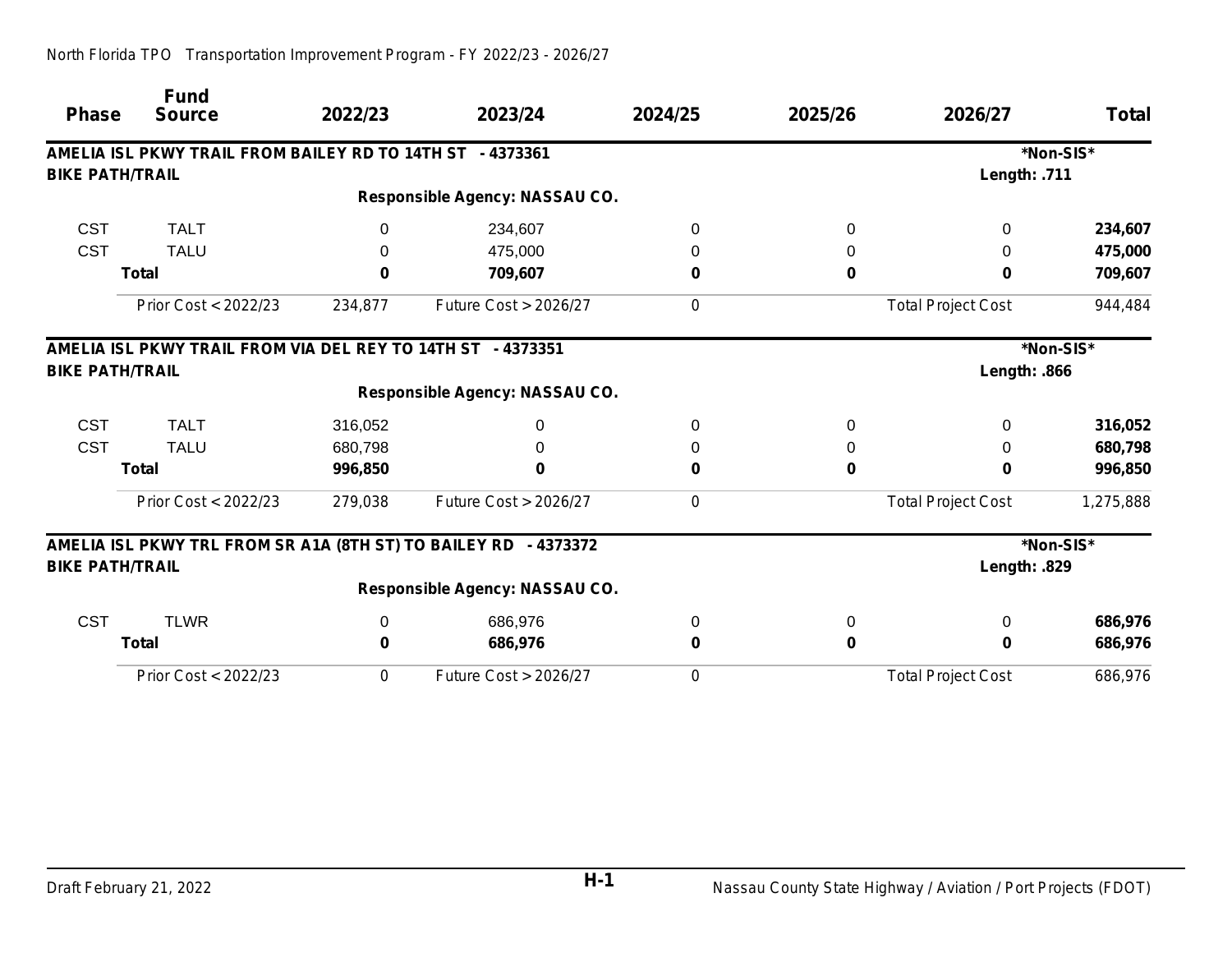**Phase Fund Source 2022/23 2023/24 2024/25 2025/26 2026/27 Total D2-NASSAU COUNTY TRAFFIC SIGNAL MAINTENANCE AGREEMENT - 4135321 \*Non-SIS\* TRAFFIC CONTROL DEVICES/SYSTEM Length: .000 Responsible Agency: NASSAU CO.** OPS DITS 81,489 63,365 17,952 13,464 71,219 **247,489** OPS DDR 72,426 95,047 145,248 154,825 102,486 **570,032 Total 153,915 158,412 163,200 168,289 173,705 817,521** *Prior Cost < 2022/23 1,289,775 Future Cost > 2026/27 0 Total Project Cost 2,107,296* **FERNANDINA BCH APT DESIGN & CONSTRUCT HANGARS IN NORTH AREA PFL0007380 - 4400241 \*Non-SIS\* AVIATION PRESERVATION PROJECT Length: .000 Responsible Agency: Fernandina Beach** CAP DDR 910,000 0 0 0 0 **910,000** CAP LF 910,000 0 0 0 0 **910,000 Total 1,820,000 0 0 0 0 1,820,000** *Prior Cost < 2022/23 0 Future Cost > 2026/27 0 Total Project Cost 1,820,000* **FERNANDINA BCH APT DESIGN & CONSTRUCT RWY 13/31 PFL0013185 - 4438092 \*Non-SIS\* AVIATION PRESERVATION PROJECT Responsible Agency: Fernandina Beach** CAP DPTO 0 0 450,000 1,837,500 1,312,500 **3,600,000** CAP LF 0 0 112,500 459,375 328,125 **900,000**

**Total 0 0 562,500 2,296,875 1,640,625 4,500,000**

*Prior Cost < 2022/23 0 Future Cost > 2026/27 0 Total Project Cost 4,500,000*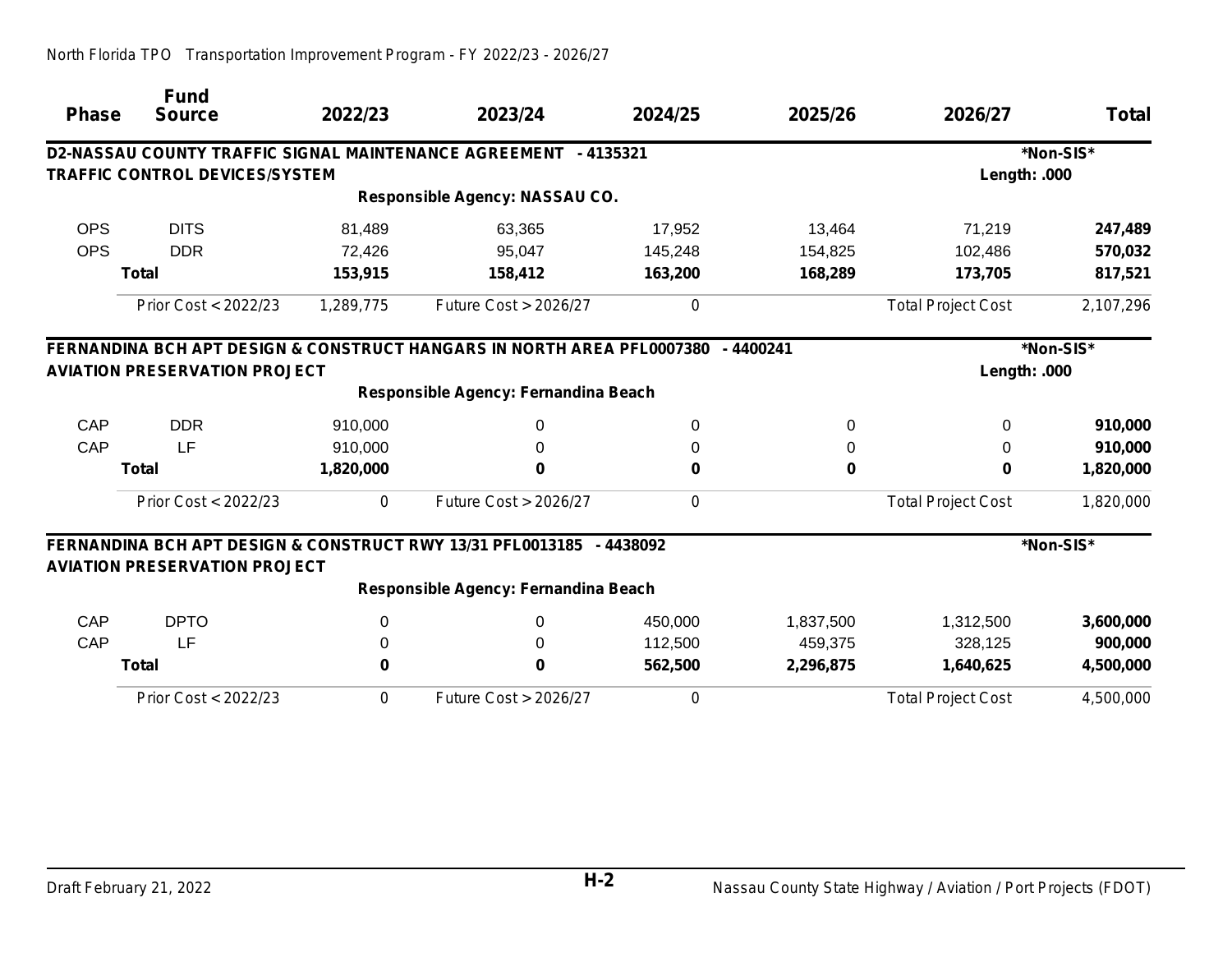| <b>Phase</b> | <b>Fund</b><br><b>Source</b>        | 2022/23   | 2023/24                                                                                               | 2024/25  | 2025/26 | 2026/27                   | Total     |
|--------------|-------------------------------------|-----------|-------------------------------------------------------------------------------------------------------|----------|---------|---------------------------|-----------|
|              |                                     |           | FERNANDINA BCH APT DESIGN NORTH AIRCRAFT PARKING REHAB PFL0010451 - 4367691                           |          |         |                           | *Non-SIS* |
|              | <b>AVIATION CAPACITY PROJECT</b>    |           |                                                                                                       |          |         | Length: .000              |           |
|              |                                     |           | Responsible Agency: Fernandina Beach                                                                  |          |         |                           |           |
| CAP          | <b>DDR</b>                          | 90,000    | 0                                                                                                     | 0        | 0       | 0                         | 90,000    |
| CAP          | LF                                  | 22,500    | 0                                                                                                     | 0        |         | 0                         | 22,500    |
| CAP          | <b>FAA</b>                          | 1,012,500 | 0                                                                                                     | O        | 0       | 0                         | 1,012,500 |
|              | <b>Total</b>                        | 1,125,000 | 0                                                                                                     | Ω        | 0       | 0                         | 1,125,000 |
|              | Prior Cost < 2022/23                | 166,668   | Future Cost > 2026/27                                                                                 | 0        |         | <b>Total Project Cost</b> | 1,291,668 |
|              | <b>AVIATION SAFETY PROJECT</b>      |           | FERNANDINA BEACH MUNICIPAL APT ACQUIRE ARFF VEHICLE - 4461271<br>Responsible Agency: Fernandina Beach |          |         | Length: .000              | *Non-SIS* |
| CAP          | <b>DPTO</b>                         | 0         | 0                                                                                                     | 300,000  | 0       | 0                         | 300,000   |
| CAP          | <b>LF</b>                           |           | 0                                                                                                     | 75,000   | 0       | 0                         | 75,000    |
|              | <b>Total</b>                        | 0         | 0                                                                                                     | 375,000  | 0       | 0                         | 375,000   |
|              | Prior Cost < 2022/23                | 0         | Future Cost > 2026/27                                                                                 | 0        |         | <b>Total Project Cost</b> | 375,000   |
|              | <b>AVIATION REVENUE/OPERATIONAL</b> |           | FERNANDINA BEACH MUNICIPAL APT CONSTRUCT AARF BUILDING PFL0013184                                     | -4349092 |         |                           | *Non-SIS* |
|              |                                     |           | Responsible Agency: Fernandina Beach                                                                  |          |         |                           |           |
| CAP          | <b>DPTO</b>                         | 500,000   | 0                                                                                                     | $\Omega$ | 0       | $\Omega$                  | 500,000   |
| CAP          | LF                                  | 125,000   | 0                                                                                                     |          | 0       |                           | 125,000   |
|              | <b>Total</b>                        | 625,000   | 0                                                                                                     | 0        | 0       | 0                         | 625,000   |
|              | Prior Cost < 2022/23                | 93,750    | Future Cost > 2026/27                                                                                 | 0        |         | <b>Total Project Cost</b> | 718,750   |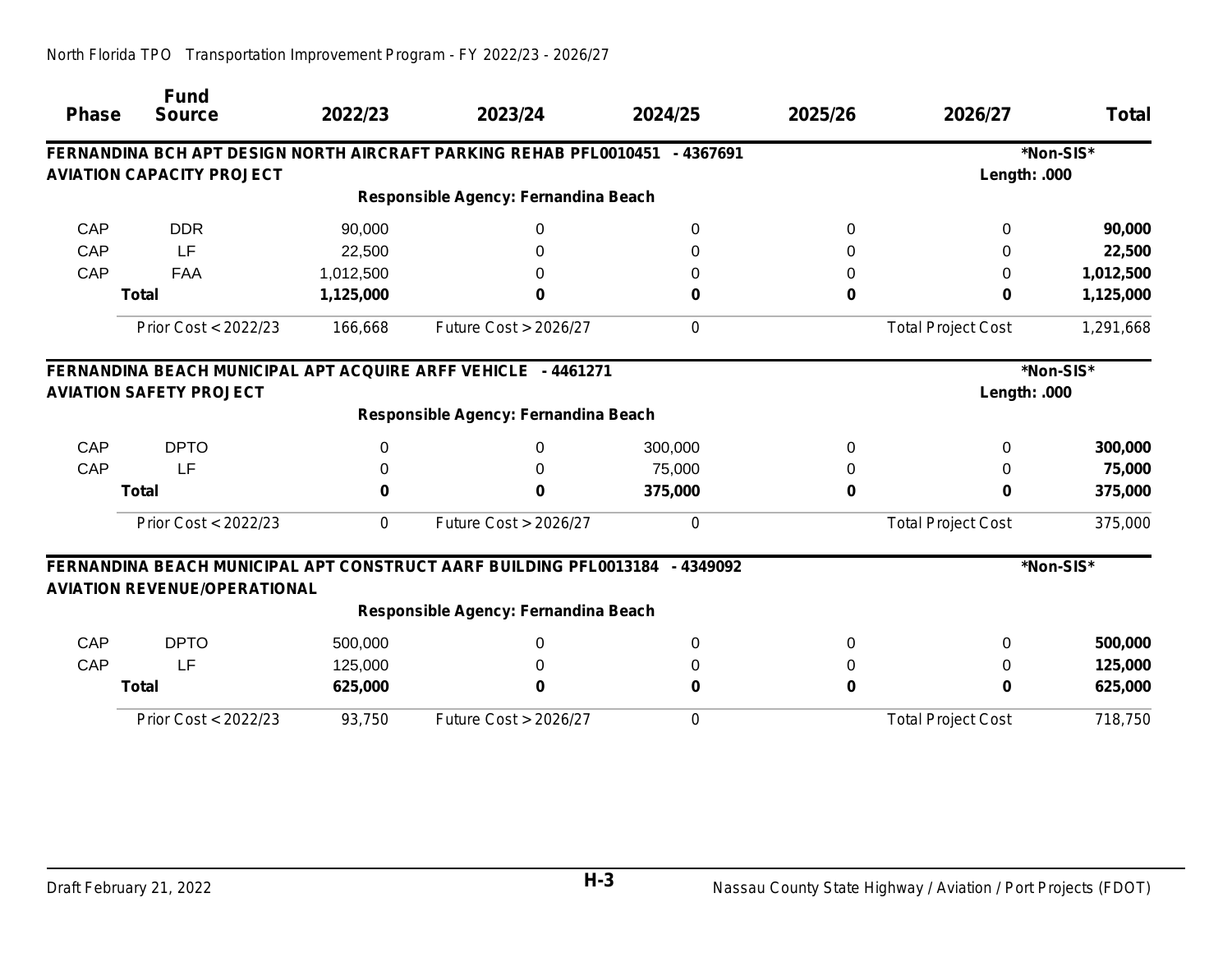|              | <b>Fund</b>                          |          |                                                                            |           |           |                           |              |
|--------------|--------------------------------------|----------|----------------------------------------------------------------------------|-----------|-----------|---------------------------|--------------|
| <b>Phase</b> | <b>Source</b>                        | 2022/23  | 2023/24                                                                    | 2024/25   | 2025/26   | 2026/27                   | <b>Total</b> |
|              |                                      |          | FERNANDINA BEACH MUNICIPAL APT DESIGN & REHAB TWY "A" PFL0013324 - 4275452 |           |           |                           | *Non-SIS*    |
|              | <b>AVIATION PRESERVATION PROJECT</b> |          |                                                                            |           |           |                           |              |
|              |                                      |          | <b>Responsible Agency: Responsible</b>                                     |           |           |                           |              |
| CAP          | <b>DPTO</b>                          | 0        | 10,000                                                                     | 100,000   | 0         | 0                         | 110,000      |
| CAP          | LF                                   |          | 2,500                                                                      | 25,000    | 0         | 0                         | 27,500       |
| CAP          | <b>FAA</b>                           | O        | 112,500                                                                    | 1,125,000 | 0         | 0                         | 1,237,500    |
|              | <b>Total</b>                         | 0        | 125,000                                                                    | 1,250,000 | 0         | 0                         | 1,375,000    |
|              | Prior Cost < 2022/23                 | 0        | <b>Future Cost &gt; 2026/27</b>                                            | 0         |           | <b>Total Project Cost</b> | 1,375,000    |
|              |                                      |          | FERNANDINA BEACH MUNICIPAL APT REHAB TAXILANE & HANGAR B APRON PVMNT       |           | - 4444111 |                           | *Non-SIS*    |
|              | <b>AVIATION PRESERVATION PROJECT</b> |          |                                                                            |           |           | Length: .000              |              |
|              |                                      |          | Responsible Agency: Fernandina Beach                                       |           |           |                           |              |
| CAP          | <b>DPTO</b>                          | $\Omega$ | 740,000                                                                    | 0         | 0         | 0                         | 740,000      |
| CAP          | LF                                   |          | 185,000                                                                    |           | 0         | 0                         | 185,000      |
|              | <b>Total</b>                         | 0        | 925,000                                                                    | O         | 0         | 0                         | 925,000      |
|              | Prior Cost < 2022/23                 | 0        | Future Cost > 2026/27                                                      | 0         |           | <b>Total Project Cost</b> | 925,000      |
|              |                                      |          | HILLARD AIRPARK - LAND PURCHASE ALONG EASTWOOD ROAD - 4444951              |           |           |                           | *Non-SIS*    |
|              | <b>AVIATION REVENUE/OPERATIONAL</b>  |          |                                                                            |           |           | Length: .000              |              |
|              |                                      |          | <b>Responsible Agency: Hilliard</b>                                        |           |           |                           |              |
| CAP          | <b>DPTO</b>                          | 0        | 175,000                                                                    | 0         | 0         | 0                         | 175,000      |
|              | <b>Total</b>                         | 0        | 175,000                                                                    | 0         | 0         | 0                         | 175,000      |
|              | Prior Cost < 2022/23                 | 0        | Future Cost > 2026/27                                                      | 0         |           | <b>Total Project Cost</b> | 175,000      |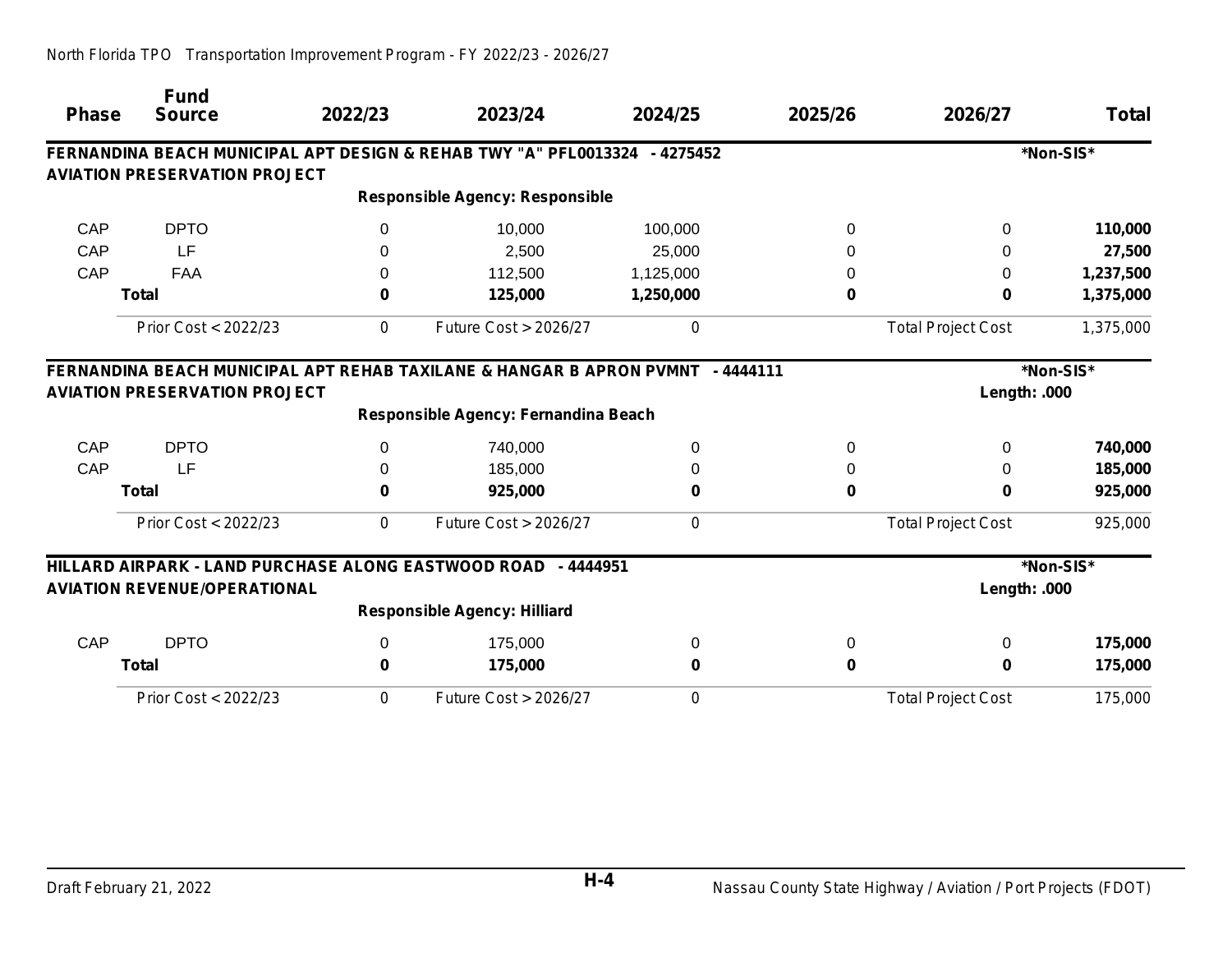|              | <b>Fund</b>                                                  |          |                                                                 |            |         |                           |              |
|--------------|--------------------------------------------------------------|----------|-----------------------------------------------------------------|------------|---------|---------------------------|--------------|
| <b>Phase</b> | <b>Source</b>                                                | 2022/23  | 2023/24                                                         | 2024/25    | 2025/26 | 2026/27                   | <b>Total</b> |
|              | HILLIARD AIRPARK - MASTER PLAN/ALP UPDATE PFL12470 - 4444691 |          |                                                                 |            |         |                           | *Non-SIS*    |
|              | <b>AVIATION CAPACITY PROJECT</b>                             |          |                                                                 |            |         | Length: .000              |              |
|              |                                                              |          | <b>Responsible Agency: Hilliard</b>                             |            |         |                           |              |
| CAP          | <b>DPTO</b>                                                  | 0        | 40,000                                                          | 0          | 0       | 0                         | 40,000       |
| CAP          | <b>FAA</b>                                                   | O        | 360,000                                                         |            | 0       | 0                         | 360,000      |
|              | <b>Total</b>                                                 | 0        | 400,000                                                         |            | 0       | 0                         | 400,000      |
|              | Prior Cost < 2022/23                                         | 0        | <b>Future Cost &gt; 2026/27</b>                                 | 0          |         | <b>Total Project Cost</b> | 400,000      |
|              |                                                              |          | HILLIARD AIRPARK ACQUIRE TRACTOR AND ATTACHMENTS PFL0010628     | $-4380581$ |         |                           | *Non-SIS*    |
|              | <b>AVIATION REVENUE/OPERATIONAL</b>                          |          |                                                                 |            |         | Length: .000              |              |
|              |                                                              |          | <b>Responsible Agency: Hilliard</b>                             |            |         |                           |              |
| CAP          | <b>DPTO</b>                                                  | 0        | 0                                                               | 0          | 0       | 173,000                   | 173,000      |
|              | <b>Total</b>                                                 | 0        | 0                                                               | 0          | 0       | 173,000                   | 173,000      |
|              | Prior Cost < 2022/23                                         | 0        | Future Cost > 2026/27                                           | 0          |         | <b>Total Project Cost</b> | 173,000      |
|              |                                                              |          | HILLIARD AIRPARK DESIGN & CONSTRUCT HANGAR PFL0013227 - 4417512 |            |         |                           | *Non-SIS*    |
|              | <b>AVIATION REVENUE/OPERATIONAL</b>                          |          |                                                                 |            |         |                           |              |
|              |                                                              |          | <b>Responsible Agency: Hilliard</b>                             |            |         |                           |              |
| CAP          | <b>DPTO</b>                                                  | $\Omega$ | 0                                                               | $\Omega$   | 150,000 | 250,000                   | 400,000      |
| CAP          | <b>DDR</b>                                                   | 0        | 0                                                               | 0          | 250,000 | $\Omega$                  | 250,000      |
|              | <b>Total</b>                                                 | 0        | $\bf{0}$                                                        | 0          | 400,000 | 250,000                   | 650,000      |
|              | Prior Cost < 2022/23                                         | 0        | Future Cost > 2026/27                                           | 0          |         | <b>Total Project Cost</b> | 650,000      |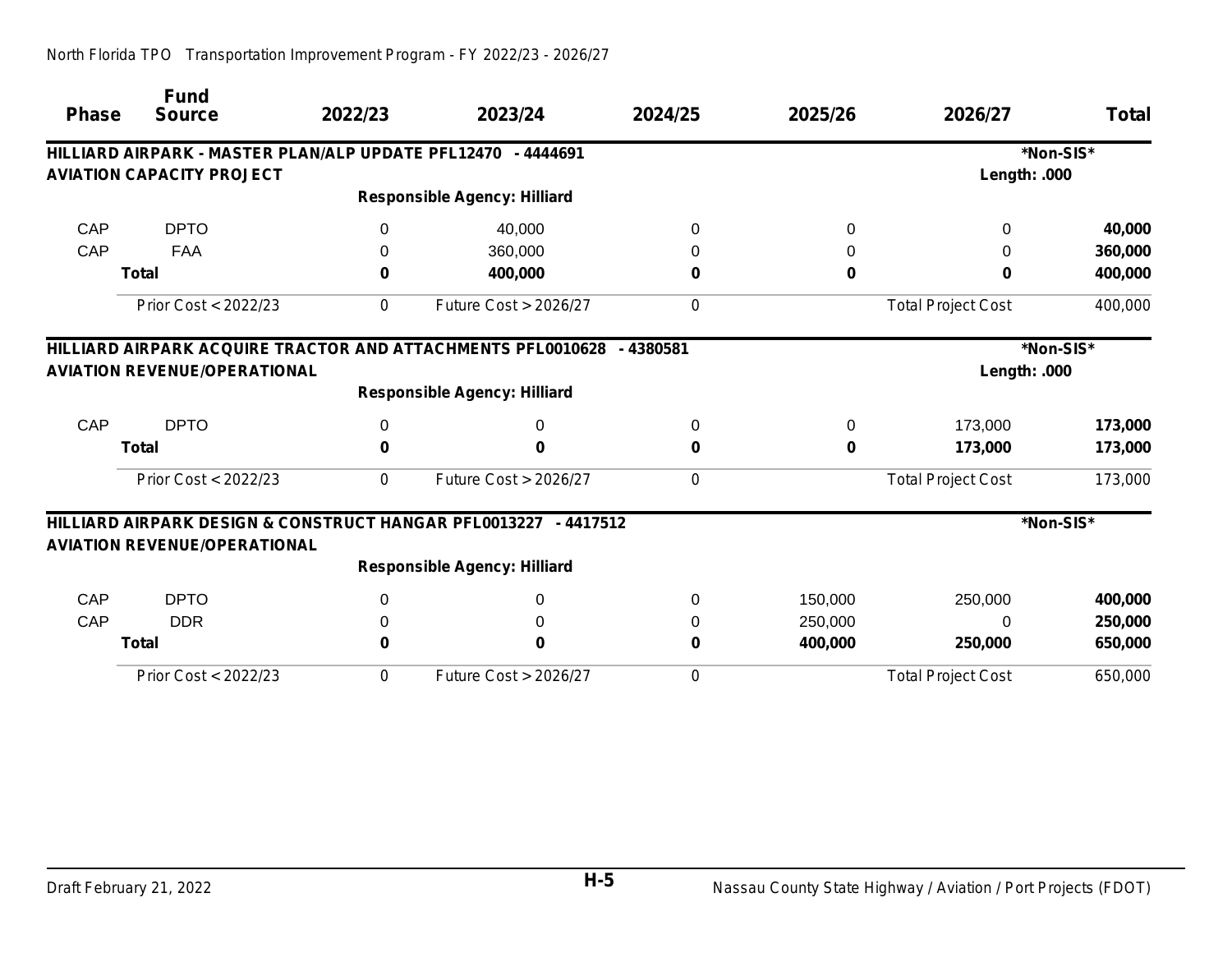|              | <b>Fund</b>                          |          |                                                               |           |         |                           |              |
|--------------|--------------------------------------|----------|---------------------------------------------------------------|-----------|---------|---------------------------|--------------|
| <b>Phase</b> | <b>Source</b>                        | 2022/23  | 2023/24                                                       | 2024/25   | 2025/26 | 2026/27                   | <b>Total</b> |
|              | HILLIARD AIRPARK HANGAR DEVELOPMENT  |          | - 4461291                                                     |           |         |                           | *Non-SIS*    |
|              | <b>AVIATION REVENUE/OPERATIONAL</b>  |          |                                                               |           |         | Length: .000              |              |
|              |                                      |          | <b>Responsible Agency: Hilliard</b>                           |           |         |                           |              |
| CAP          | <b>DPTO</b>                          | 0        | 0                                                             | 1,000,000 | 0       | 0                         | 1,000,000    |
|              | <b>Total</b>                         | 0        | 0                                                             | 1,000,000 | 0       | 0                         | 1,000,000    |
|              | Prior Cost < 2022/23                 | 0        | Future Cost > 2026/27                                         | 0         |         | <b>Total Project Cost</b> | 1,000,000    |
|              |                                      |          | HILLIARD AIRPARK RELOCATE DISPLACED RW 36 THRESHOLD - 4444121 |           |         |                           | *Non-SIS*    |
|              | <b>AVIATION PRESERVATION PROJECT</b> |          |                                                               |           |         | Length: .000              |              |
|              |                                      |          | <b>Responsible Agency: Hilliard</b>                           |           |         |                           |              |
| CAP          | <b>DPTO</b>                          | $\Omega$ | 11,000                                                        | 0         | 0       | 0                         | 11,000       |
| CAP          | <b>FAA</b>                           | 0        | 99,000                                                        |           | 0       | 0                         | 99,000       |
|              | <b>Total</b>                         | 0        | 110,000                                                       | 0         | 0       |                           | 110,000      |
|              | Prior Cost < 2022/23                 | 0        | <b>Future Cost &gt; 2026/27</b>                               | 0         |         | <b>Total Project Cost</b> | 110,000      |
|              |                                      |          | HILLIARD APK DESIGN & CONSTRUCT HANGARS PFL0011464 - 4417511  |           |         |                           | *Non-SIS*    |
|              | <b>AVIATION REVENUE/OPERATIONAL</b>  |          |                                                               |           |         | Length: .000              |              |
|              |                                      |          | <b>Responsible Agency: Hilliard</b>                           |           |         |                           |              |
| CAP          | <b>DPTO</b>                          | 340,000  | $\Omega$                                                      | $\Omega$  | 0       | 0                         | 340,000      |
|              | <b>Total</b>                         | 340,000  | 0                                                             | 0         | 0       | 0                         | 340,000      |
|              | Prior Cost < 2022/23                 | 0        | Future Cost > 2026/27                                         | 0         |         | <b>Total Project Cost</b> | 340,000      |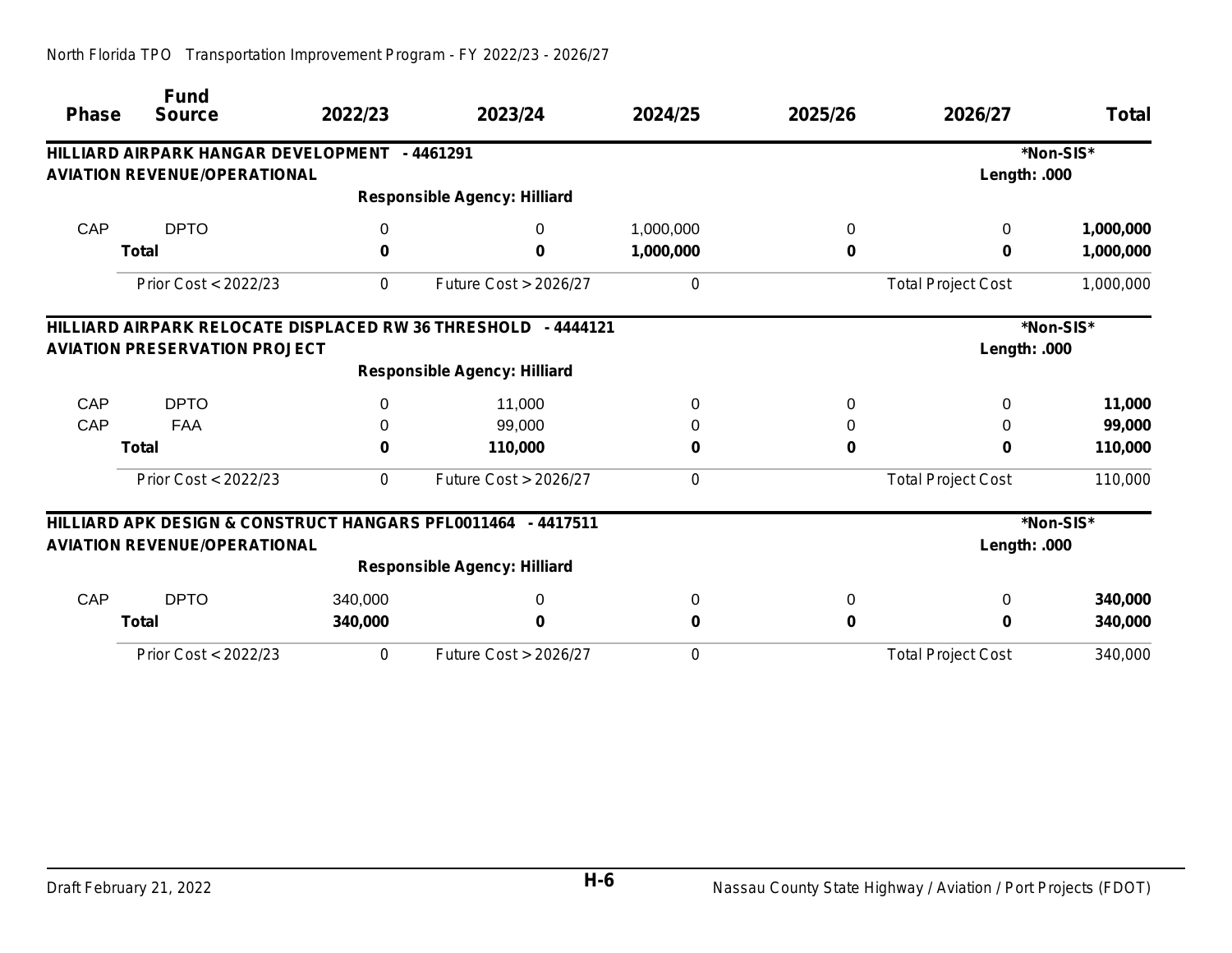| <b>Phase</b>       | <b>Fund</b><br><b>Source</b>         | 2022/23  | 2023/24                                                                         | 2024/25 | 2025/26 | 2026/27                   | <b>Total</b> |
|--------------------|--------------------------------------|----------|---------------------------------------------------------------------------------|---------|---------|---------------------------|--------------|
|                    |                                      |          | HILLIARD APK SECURITY FENCING FOR NEWLY ACQ LAND N OF APK - 4438101             |         |         |                           | *Non-SIS*    |
|                    | <b>AVIATION SECURITY PROJECT</b>     |          |                                                                                 |         |         | Length: .000              |              |
|                    |                                      |          | <b>Responsible Agency: Hilliard</b>                                             |         |         |                           |              |
| CAP                | <b>DPTO</b>                          | 0        | 0                                                                               | 0       | 0       | 60,000                    | 60,000       |
| CAP                | <b>FAA</b>                           | 0        | 0                                                                               |         | 0       | 540,000                   | 540,000      |
|                    | <b>Total</b>                         | 0        | 0                                                                               | 0       | 0       | 600,000                   | 600,000      |
|                    | Prior Cost < 2022/23                 | 0        | Future Cost > 2026/27                                                           | 0       |         | <b>Total Project Cost</b> | 600,000      |
|                    |                                      |          | HILLIARD APT CONST REALIGNED PEA FARM RD BEYOND RW 36 TO RPZ PFL11462 - 4417461 |         |         |                           | *Non-SIS*    |
|                    | <b>AVIATION PRESERVATION PROJECT</b> |          |                                                                                 |         |         | Length: .000              |              |
|                    |                                      |          | <b>Responsible Agency: Hilliard</b>                                             |         |         |                           |              |
| CAP                | <b>DPTO</b>                          | 0        | 0                                                                               | 0       | 87,000  | 0                         | 87,000       |
| CAP                | FAA                                  |          | 0                                                                               | 0       | 783,000 |                           | 783,000      |
|                    | <b>Total</b>                         | 0        | 0                                                                               | 0       | 870,000 | 0                         | 870,000      |
|                    | Prior Cost < 2022/23                 | 0        | <b>Future Cost &gt; 2026/27</b>                                                 | 0       |         | <b>Total Project Cost</b> | 870,000      |
|                    |                                      |          | I-10 (SR 8) FROM BAKER COUNTY LINE TO DUVAL COUNTY LINE - 4460431               |         |         |                           | *SIS*        |
| <b>RESURFACING</b> |                                      |          |                                                                                 |         |         | Length: .676              |              |
|                    |                                      |          | <b>Responsible Agency: FDOT</b>                                                 |         |         |                           |              |
| <b>CST</b>         | <b>DS</b>                            | 0        | 52,800                                                                          | 0       | 0       | 0                         | 52,800       |
| <b>CST</b>         | <b>ACNP</b>                          | 0        | 1,464,385                                                                       |         | 0       | 0                         | 1,464,385    |
|                    | <b>Total</b>                         | 0        | 1,517,185                                                                       |         | 0       | $\bf{0}$                  | 1,517,185    |
|                    | Prior Cost < 2022/23                 | 185, 194 | Future Cost > 2026/27                                                           | 0       |         | <b>Total Project Cost</b> | 1,702,379    |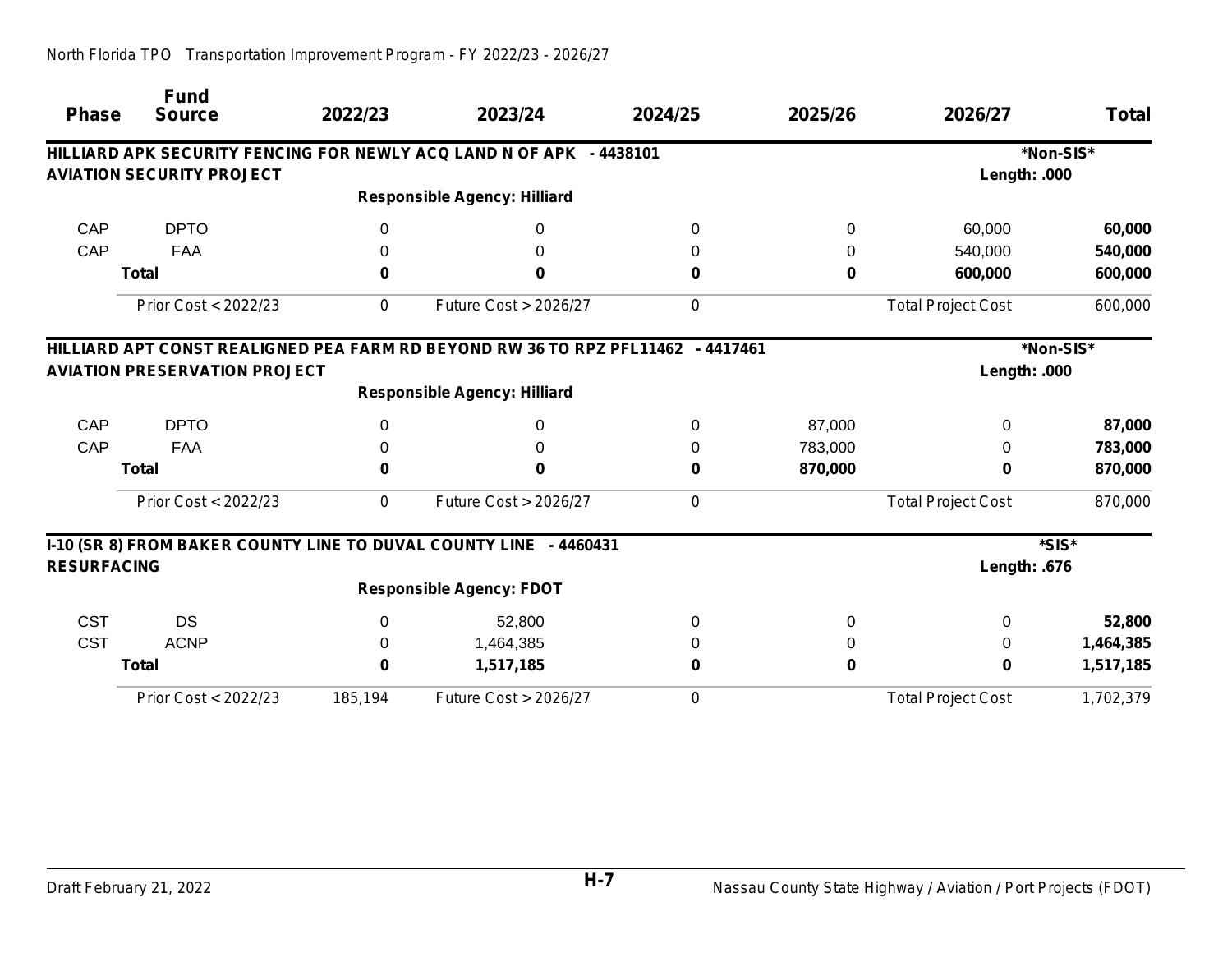| <b>Phase</b> | <b>Fund</b><br><b>Source</b>                                 | 2022/23   | 2023/24                                                       | 2024/25 | 2025/26    | 2026/27                   | Total      |
|--------------|--------------------------------------------------------------|-----------|---------------------------------------------------------------|---------|------------|---------------------------|------------|
|              | I-95 (SR 9) NB / ST MARY'S RIVER BRIDGE NO. 740089 - 2134632 |           |                                                               |         |            |                           | *SIS*      |
|              | <b>BRIDGE-REPAIR/REHABILITATION</b>                          |           |                                                               |         |            | Length: .237              |            |
|              |                                                              |           | <b>Responsible Agency: FDOT</b>                               |         |            |                           |            |
| <b>CST</b>   | <b>DIH</b>                                                   | 106,350   | 0                                                             | 0       | 0          | 0                         | 106,350    |
| <b>CST</b>   | <b>BRRP</b>                                                  | 6,686,753 | $\Omega$                                                      |         | 0          | 0                         | 6,686,753  |
|              | <b>Total</b>                                                 | 6,793,103 | 0                                                             | 0       | 0          | 0                         | 6,793,103  |
|              | Prior Cost < 2022/23                                         | 675,827   | Future Cost > 2026/27                                         | 0       |            | <b>Total Project Cost</b> | 7,468,930  |
|              | I-95 (SR 9) YULEE WEIGH STATION RESURFACING - 4479161        |           |                                                               |         |            |                           | *SIS*      |
|              | <b>MCCO WEIGH STATION STATIC/WIM</b>                         |           |                                                               |         |            | <b>Length: 1.152</b>      |            |
|              |                                                              |           | <b>Responsible Agency: FDOT</b>                               |         |            |                           |            |
| <b>PE</b>    | <b>DIH</b>                                                   | 0         | 257,400                                                       | 0       | 0          | 0                         | 257,400    |
| PE           | <b>DWS</b>                                                   | 0         | 1,581,015                                                     |         | 0          | 0                         | 1,581,015  |
| <b>CST</b>   | <b>DIH</b>                                                   | 0         | 0                                                             | 0       | 294,860    | 0                         | 294,860    |
| <b>CST</b>   | <b>DWS</b>                                                   | 0         | 0                                                             | 0       | 16,655,561 | 0                         | 16,655,561 |
|              | <b>Total</b>                                                 | 0         | 1,838,415                                                     | 0       | 16,950,421 | 0                         | 18,788,836 |
|              | Prior Cost < 2022/23                                         | 0         | Future Cost > 2026/27                                         | 0       |            | <b>Total Project Cost</b> | 18,788,836 |
|              |                                                              |           | I-95 YULEE WEIGH STATION - INSPECTION BARN UPGRADES - 4478631 |         |            |                           | *SIS*      |
|              | <b>MCCO WEIGH STATION STATIC/WIM</b>                         |           |                                                               |         |            | <b>Length: 1.152</b>      |            |
|              |                                                              |           | <b>Responsible Agency: Managed by FDOT</b>                    |         |            |                           |            |
| <b>CST</b>   | <b>DWS</b>                                                   | 0         | 0                                                             | 0       | 0          | 549,613                   | 549,613    |
|              | <b>Total</b>                                                 | 0         | 0                                                             | 0       | 0          | 549,613                   | 549,613    |
|              | Prior Cost < 2022/23                                         | 0         | Future Cost > 2026/27                                         | 0       |            | <b>Total Project Cost</b> | 549,613    |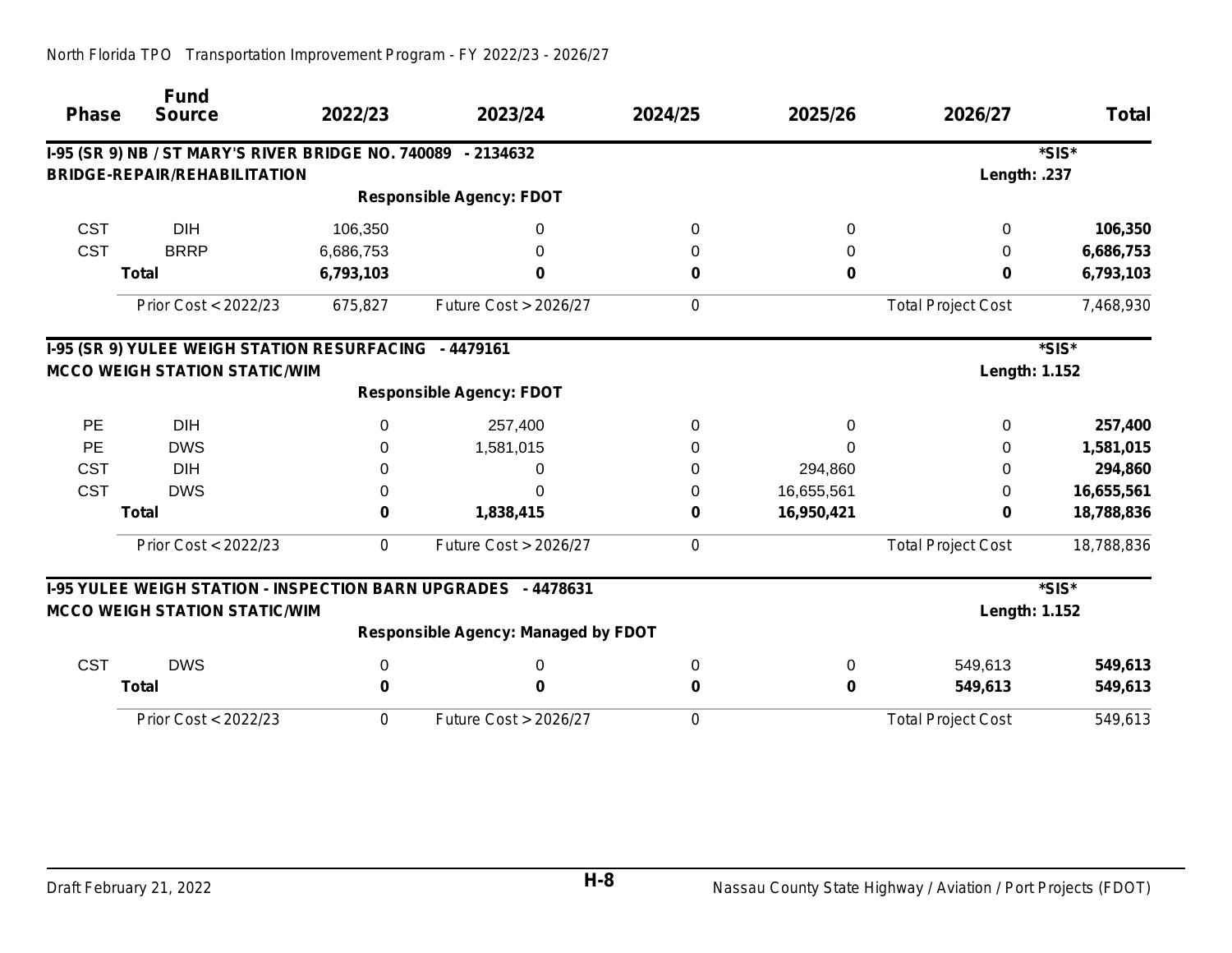| <b>Phase</b> | <b>Fund</b><br><b>Source</b>                                | 2022/23   | 2023/24                                    | 2024/25   | 2025/26   | 2026/27                   | <b>Total</b> |
|--------------|-------------------------------------------------------------|-----------|--------------------------------------------|-----------|-----------|---------------------------|--------------|
|              | NASSAU COUNTY FED SECT 5311 RURAL TRANSIT FUNDING - 4272631 |           |                                            |           |           |                           | *Non-SIS*    |
|              | <b>OPERATING/ADMIN. ASSISTANCE</b>                          |           |                                            |           |           | Length: .000              |              |
|              |                                                             |           | Responsible Agency: Nassau Co COA          |           |           |                           |              |
| <b>OPS</b>   | <b>DU</b>                                                   | 499,221   | 514,198                                    | 529,624   | 545,513   | 561,878                   | 2,650,434    |
| <b>OPS</b>   | LF                                                          | 499,221   | 514,198                                    | 529,624   | 545,513   | 561,878                   | 2,650,434    |
|              | <b>Total</b>                                                | 998,442   | 1,028,396                                  | 1,059,248 | 1,091,026 | 1,123,756                 | 5,300,868    |
|              | Prior Cost < 2022/23                                        | 5,945,966 | Future Cost > 2026/27                      | 0         |           | <b>Total Project Cost</b> | 11,246,834   |
|              | <b>NASSAU COUNTY ROUTINE MAINTENANCE - 2146744</b>          |           |                                            |           |           |                           | *Non-SIS*    |
|              | <b>ROUTINE MAINTENANCE</b>                                  |           | <b>Responsible Agency: Managed by FDOT</b> |           |           |                           |              |
|              |                                                             |           |                                            |           |           |                           |              |
| <b>MNT</b>   | D                                                           | 300,000   | 300,000                                    | 300,000   | 300,000   | 300,000                   | 1,500,000    |
|              | <b>Total</b>                                                | 300,000   | 300,000                                    | 300,000   | 300,000   | 300,000                   | 1,500,000    |
|              | Prior Cost < 2022/23                                        | 0         | <b>Future Cost &gt; 2026/27</b>            | 0         |           | <b>Total Project Cost</b> | 1,500,000    |
|              | NASSAU COUNTY ROUTINE MAINTENANCE - INTERSTATE - 2151964    |           |                                            |           |           |                           | *Non-SIS*    |
|              | <b>ROUTINE MAINTENANCE</b>                                  |           |                                            |           |           |                           |              |
|              |                                                             |           | <b>Responsible Agency: Managed by FDOT</b> |           |           |                           |              |
| <b>MNT</b>   | D                                                           | 100,000   | 50,000                                     | 50,000    | 50,000    | 50,000                    | 300,000      |
|              | <b>Total</b>                                                | 100,000   | 50,000                                     | 50,000    | 50,000    | 50,000                    | 300,000      |
|              | Prior Cost < 2022/23                                        | 0         | Future Cost > 2026/27                      | 0         |           | <b>Total Project Cost</b> | 300,000      |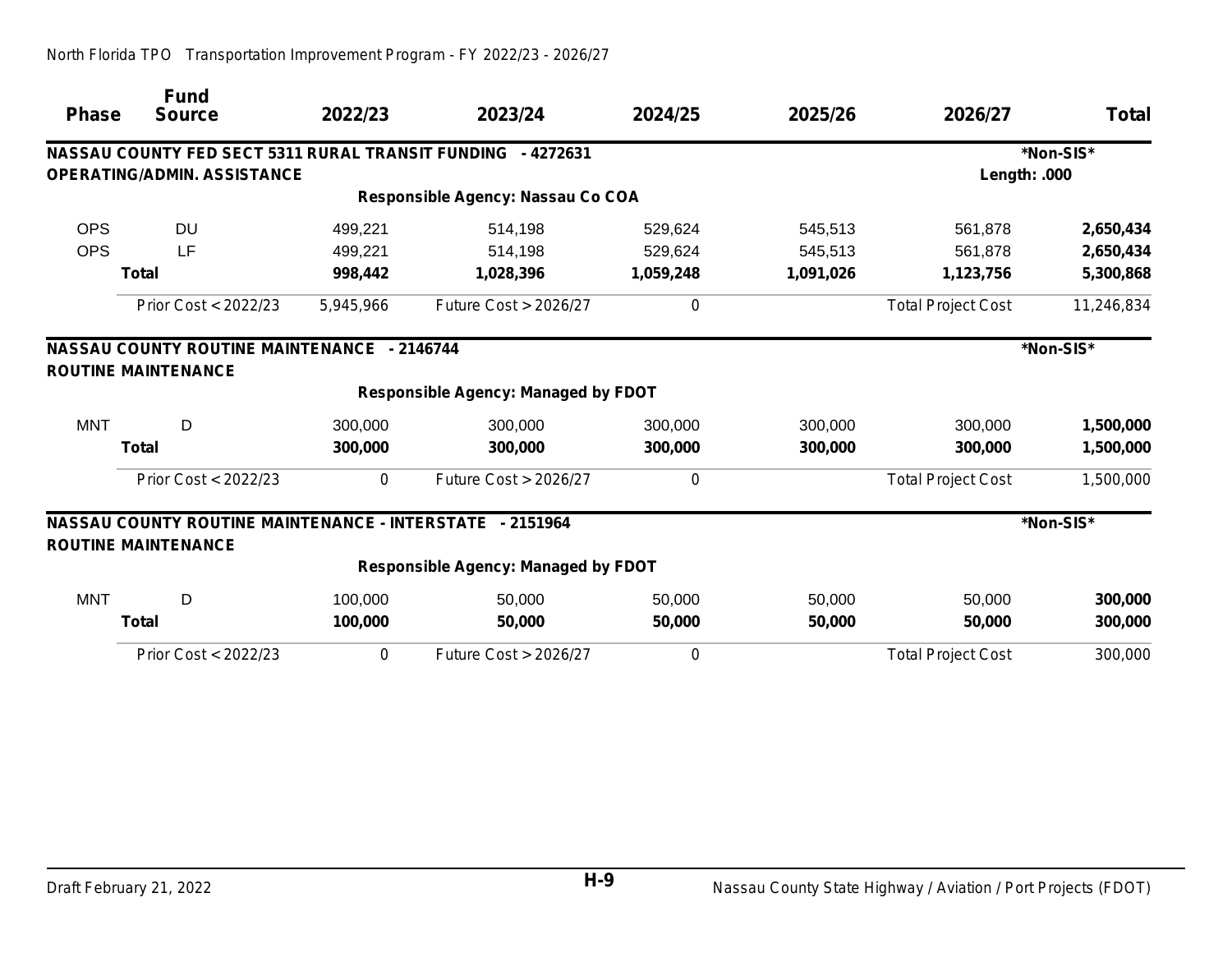| <b>Phase</b>       | <b>Fund</b><br><b>Source</b>                                | 2022/23   | 2023/24                                                                 | 2024/25   | 2025/26     | 2026/27                   | <b>Total</b> |
|--------------------|-------------------------------------------------------------|-----------|-------------------------------------------------------------------------|-----------|-------------|---------------------------|--------------|
|                    |                                                             |           | NASSAU OPERATIONAL FUNDS TO SUPPORT JOB ACCESS TRANSPORTATION - 4360832 |           |             |                           | *Non-SIS*    |
|                    | <b>TRANSIT IMPROVEMENT</b>                                  |           |                                                                         |           |             |                           |              |
|                    |                                                             |           | <b>Responsible Agency: MANAGED BY</b>                                   |           |             |                           |              |
| <b>OPS</b>         | <b>DPTO</b>                                                 | 0         | 120,000                                                                 | $\Omega$  | 0           | $\Omega$                  | 120,000      |
|                    | <b>Total</b>                                                | 0         | 120,000                                                                 | 0         | 0           | 0                         | 120,000      |
|                    | Prior Cost < 2022/23                                        | 0         | Future Cost > 2026/27                                                   | 0         |             | <b>Total Project Cost</b> | 120,000      |
|                    | SR 115 FROM THE DUVAL COUNTY LINE TO US 1 - 2105653         |           |                                                                         |           |             |                           | *Non-SIS*    |
| <b>RESURFACING</b> |                                                             |           |                                                                         |           |             | Length: 5.058             |              |
|                    |                                                             |           | <b>Responsible Agency: Managed by FDOT</b>                              |           |             |                           |              |
| PE                 | <b>DDR</b>                                                  | 716,317   | 0                                                                       | 0         | 0           | 0                         | 716,317      |
| PE                 | <b>SA</b>                                                   | 182,585   | 0                                                                       | 0         | 0           | 0                         | 182,585      |
| <b>CST</b>         | <b>DS</b>                                                   | 0         | 0                                                                       | 4,344,000 | 0           | 0                         | 4,344,000    |
| <b>CST</b>         | <b>DIH</b>                                                  | 0         | 0                                                                       | 26,102    | 0           | 0                         | 26,102       |
| <b>CST</b>         | <b>SA</b>                                                   | 0         | 0                                                                       | 1,620,369 | 0           | 0                         | 1,620,369    |
| <b>CST</b>         | <b>DDR</b>                                                  |           | 0                                                                       | 1,464,991 | $\mathbf 0$ | 0                         | 1,464,991    |
|                    | <b>Total</b>                                                | 898,902   | 0                                                                       | 7,455,462 | 0           | $\bf{0}$                  | 8,354,364    |
|                    | Prior Cost < 2022/23                                        | 162,782   | Future Cost > 2026/27                                                   | 0         |             | <b>Total Project Cost</b> | 8,517,146    |
|                    | SR 200 FROM I-95 DDI TO WEST OF STILL QUARTERS RD - 4412911 |           |                                                                         |           |             |                           | *SIS*        |
| <b>LANDSCAPING</b> |                                                             |           |                                                                         |           |             | <b>Length: 2.218</b>      |              |
|                    |                                                             |           | <b>Responsible Agency: FDOT</b>                                         |           |             |                           |              |
| <b>CST</b>         | <b>DS</b>                                                   | 2,788,305 | 0                                                                       | 0         | 0           | 0                         | 2,788,305    |
| <b>CST</b>         | <b>DIH</b>                                                  | 36,972    | 0                                                                       | 0         | 0           | 0                         | 36,972       |
|                    | <b>Total</b>                                                | 2,825,277 | 0                                                                       | $\bf{0}$  | $\mathbf 0$ | $\bf{0}$                  | 2,825,277    |
|                    | Prior Cost < 2022/23                                        | 547,088   | Future Cost > 2026/27                                                   | 0         |             | <b>Total Project Cost</b> | 3,372,365    |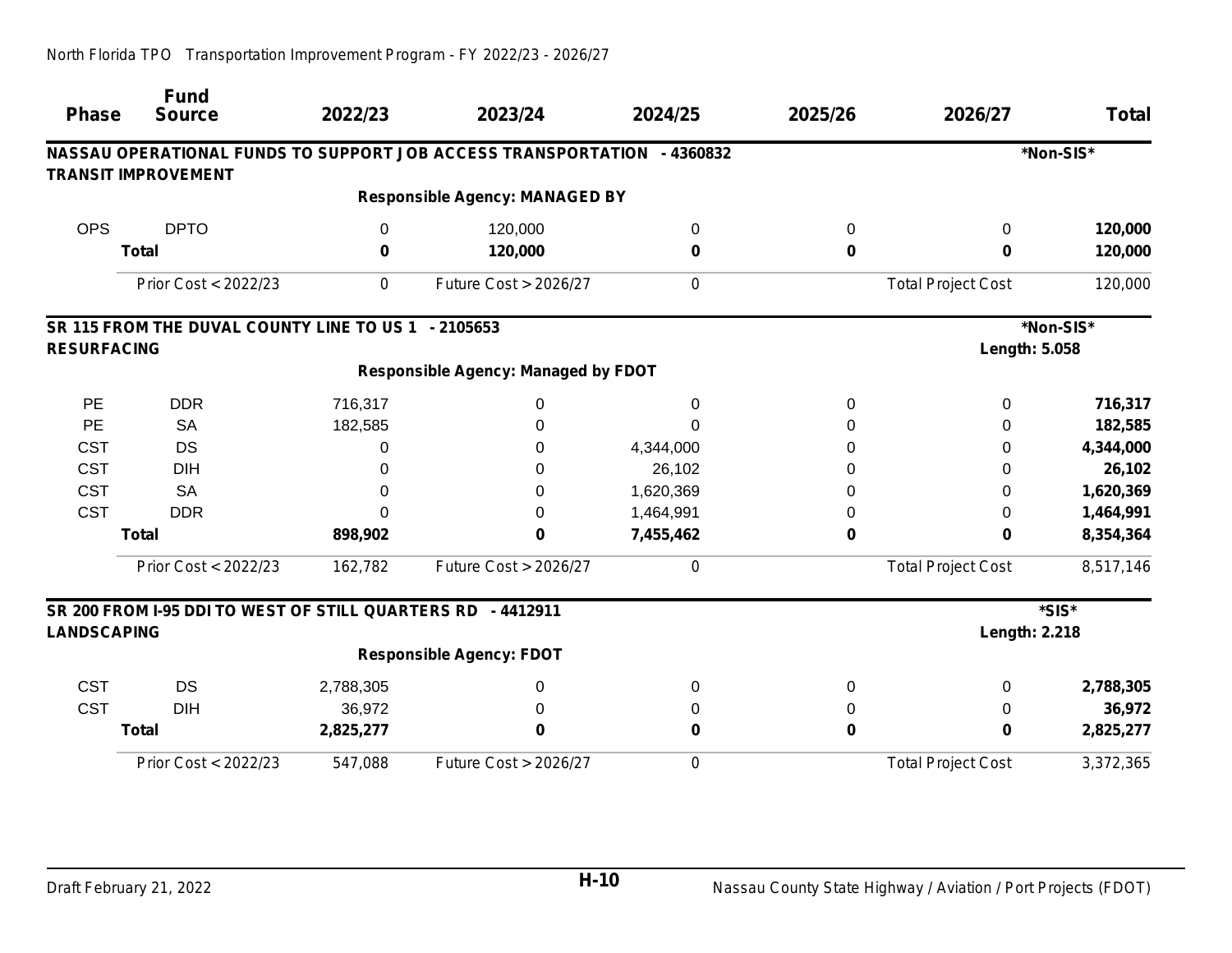| <b>Phase</b>       | <b>Fund</b><br><b>Source</b>                               | 2022/23   | 2023/24                                                                          | 2024/25 | 2025/26 | 2026/27                   | <b>Total</b> |
|--------------------|------------------------------------------------------------|-----------|----------------------------------------------------------------------------------|---------|---------|---------------------------|--------------|
|                    | SR 200 FROM W OF RUBIN DAVIS LANE TO E OF CR 107 - 4412901 |           |                                                                                  |         |         |                           | *SIS*        |
| <b>LANDSCAPING</b> |                                                            |           |                                                                                  |         |         | <b>Length: 4.978</b>      |              |
|                    |                                                            |           | <b>Responsible Agency: FDOT</b>                                                  |         |         |                           |              |
| <b>CST</b>         | <b>DS</b>                                                  | 429,433   | 0                                                                                | 0       | 0       | 0                         | 429,433      |
| <b>CST</b>         | <b>DIH</b>                                                 | 46,215    | 0                                                                                | 0       | 0       | 0                         | 46,215       |
| <b>CST</b>         | <b>DDR</b>                                                 | 3,026,422 | 0                                                                                | 0       | 0       | 0                         | 3,026,422    |
|                    | <b>Total</b>                                               | 3,502,070 | $\bf{0}$                                                                         | 0       | 0       | 0                         | 3,502,070    |
|                    | Prior Cost < 2022/23                                       | 525,964   | Future Cost > 2026/27                                                            | 0       |         | <b>Total Project Cost</b> | 4,028,034    |
|                    |                                                            |           | SR A1A (SR 200) FROM W OF STILL QUARTERS ROAD TO W OF RUBIN DAVIS LANE - 4377291 |         |         |                           | *SIS*        |
| <b>LANDSCAPING</b> |                                                            |           |                                                                                  |         |         | <b>Length: 1.428</b>      |              |
|                    |                                                            |           | <b>Responsible Agency: FDOT</b>                                                  |         |         |                           |              |
| <b>CST</b>         | <b>DS</b>                                                  | 97,565    | 0                                                                                | 0       | 0       | 0                         | 97,565       |
| <b>CST</b>         | <b>DIH</b>                                                 | 15,405    | 0                                                                                | 0       | 0       | 0                         | 15,405       |
| <b>CST</b>         | <b>DDR</b>                                                 | 950,046   | 0                                                                                | 0       | 0       | 0                         | 950,046      |
|                    | <b>Total</b>                                               | 1,063,016 | $\bf{0}$                                                                         | 0       | 0       | 0                         | 1,063,016    |
|                    | Prior Cost < 2022/23                                       | 340,994   | Future Cost > 2026/27                                                            | 0       |         | <b>Total Project Cost</b> | 1,404,010    |
|                    | SR A1A (SR 200) FROM GRIFFIN RD TO I-95 - 4453411          |           |                                                                                  |         |         |                           | *SIS*        |
| <b>RESURFACING</b> |                                                            |           |                                                                                  |         |         | Length: 5.055             |              |
|                    |                                                            |           | <b>Responsible Agency: FDOT</b>                                                  |         |         |                           |              |
| <b>CST</b>         | <b>DS</b>                                                  | 4,029,332 | 0                                                                                | 0       | 0       | 0                         | 4,029,332    |
| <b>CST</b>         | <b>DIH</b>                                                 | 26,685    | 0                                                                                | 0       | 0       | 0                         | 26,685       |
| <b>CST</b>         | <b>SA</b>                                                  | 531,695   | 0                                                                                | 0       | 0       | 0                         | 531,695      |
| <b>CST</b>         | <b>NHRE</b>                                                | 5,270,000 | 0                                                                                | 0       | 0       | 0                         | 5,270,000    |
|                    | <b>Total</b>                                               | 9,857,712 | 0                                                                                | 0       | 0       | 0                         | 9,857,712    |
|                    | Prior Cost < 2022/23                                       | 142,921   | Future Cost > 2026/27                                                            | 0       |         | <b>Total Project Cost</b> | 10,000,633   |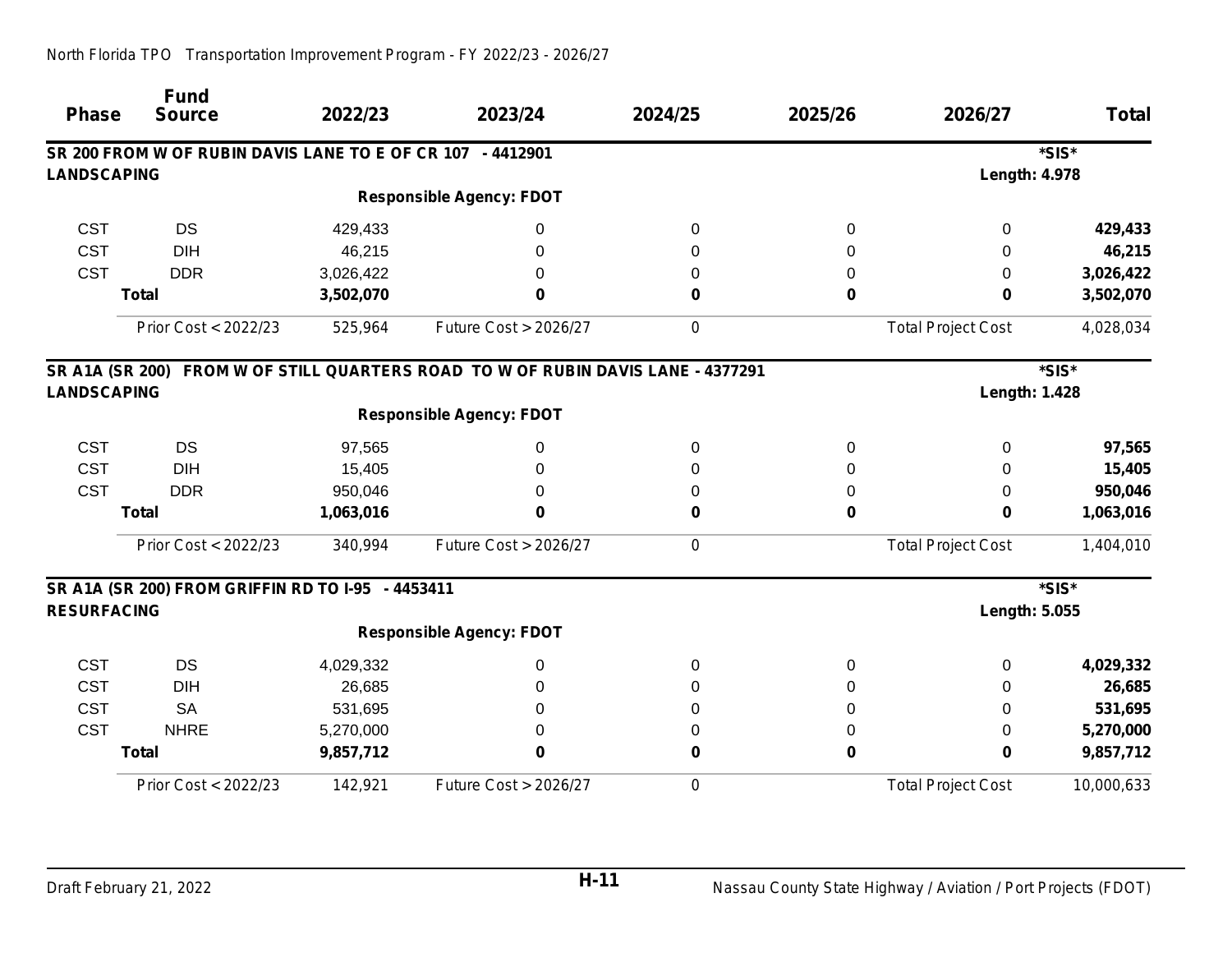|              | <b>Fund</b>                                                    |           |                                                                   |         |         |                           |              |
|--------------|----------------------------------------------------------------|-----------|-------------------------------------------------------------------|---------|---------|---------------------------|--------------|
| <b>Phase</b> | <b>Source</b>                                                  | 2022/23   | 2023/24                                                           | 2024/25 | 2025/26 | 2026/27                   | <b>Total</b> |
|              | US 17 (SR5) FROM S OF WILLIAM BURGESS BLVD TO SR 200 - 4473641 |           |                                                                   |         |         |                           | *Non-SIS*    |
|              | <b>ADD LANES &amp; REHABILITATE PVMNT</b>                      |           |                                                                   |         |         | <b>Length: 1.826</b>      |              |
|              |                                                                |           | <b>Responsible Agency: FDOT</b>                                   |         |         |                           |              |
| <b>ROW</b>   | SU                                                             | 795,000   | 470,431                                                           | 0       | 0       | 0                         | 1,265,431    |
| PE           | <b>DIH</b>                                                     | 75,000    | 0                                                                 |         | 0       | 0                         | 75,000       |
| <b>PE</b>    | <b>SU</b>                                                      | 1,500,000 | $\Omega$                                                          |         | 0       | 0                         | 1,500,000    |
| <b>ROW</b>   | <b>DIH</b>                                                     | 25,000    | 13,500                                                            |         | 0       | 0                         | 38,500       |
|              | <b>Total</b>                                                   | 2,395,000 | 483,931                                                           | 0       | 0       | 0                         | 2,878,931    |
|              | Prior Cost < 2022/23                                           | 0         | Future Cost > 2026/27                                             | 0       |         | <b>Total Project Cost</b> | 2,878,931    |
|              | US 17 YULEE WEIGH STATION - LIGHTING - 4462802                 |           |                                                                   |         |         |                           | *Non-SIS*    |
|              | <b>MCCO WEIGH STATION STATIC ONLY</b>                          |           |                                                                   |         |         | Length: .150              |              |
|              |                                                                |           | <b>Responsible Agency: FDOT</b>                                   |         |         |                           |              |
| <b>CST</b>   | <b>DWS</b>                                                     | 0         | 0                                                                 | 290,122 | 0       | 0                         | 290,122      |
|              | <b>Total</b>                                                   | 0         | 0                                                                 | 290,122 | 0       | O                         | 290,122      |
|              | Prior Cost < 2022/23                                           | 0         | Future Cost > 2026/27                                             | 0       |         | <b>Total Project Cost</b> | 290,122      |
|              |                                                                |           | US 17 YULEE WEIGH STATION - SIGNING & PAVEMENT MARKINGS - 4462801 |         |         |                           | *Non-SIS*    |
|              | <b>MCCO WEIGH STATION STATIC ONLY</b>                          |           |                                                                   |         |         | Length: .150              |              |
|              |                                                                |           | <b>Responsible Agency: FDOT</b>                                   |         |         |                           |              |
| <b>CST</b>   | <b>DWS</b>                                                     | 0         | 0                                                                 | 262,160 | 0       | 0                         | 262,160      |
|              | <b>Total</b>                                                   | 0         | 0                                                                 | 262,160 | 0       | 0                         | 262,160      |
|              | Prior Cost < 2022/23                                           | 0         | Future Cost > 2026/27                                             | 0       |         | <b>Total Project Cost</b> | 262,160      |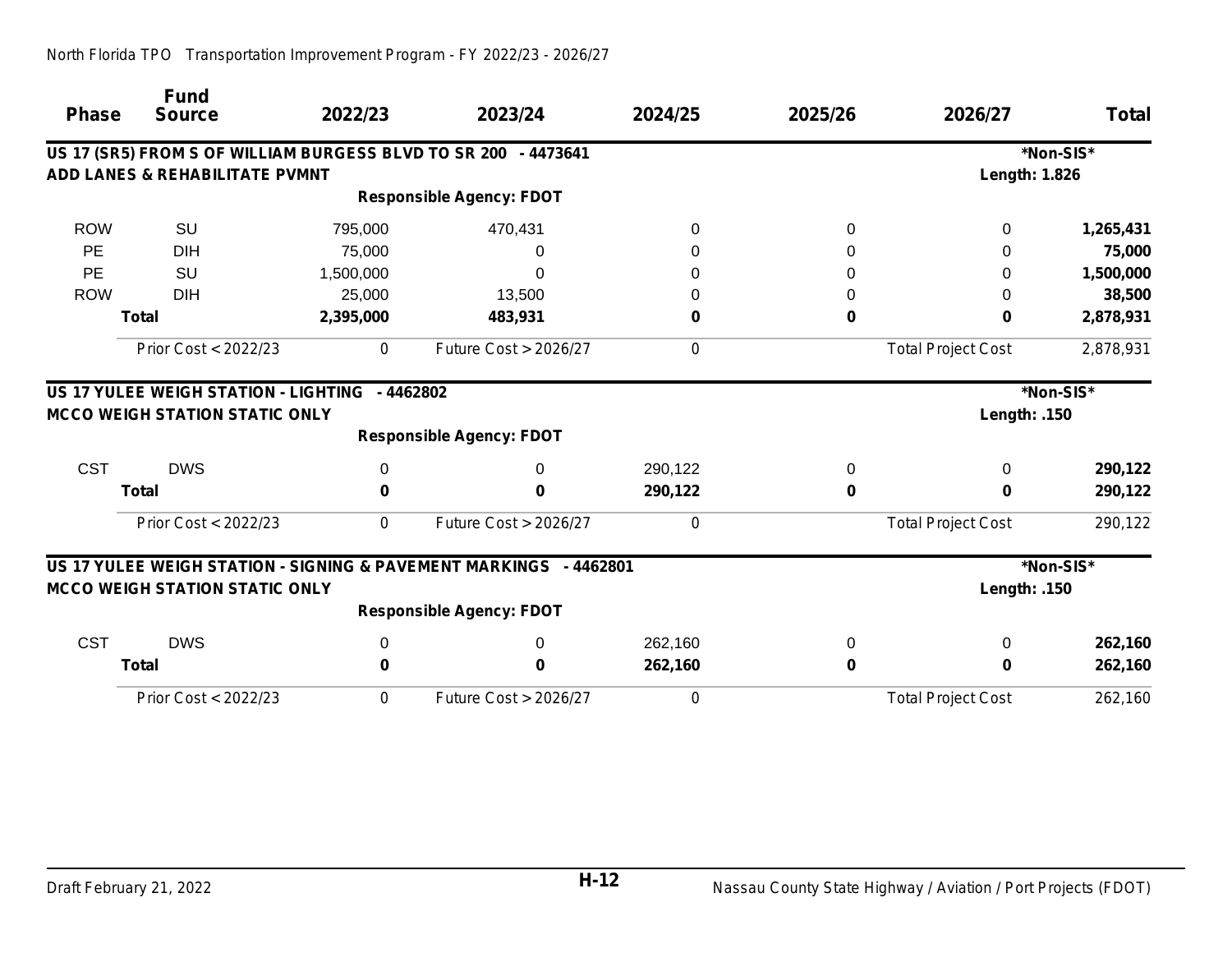| <b>Phase</b>                 | <b>Fund</b><br><b>Source</b>                               | 2022/23  | 2023/24                         | 2024/25  | 2025/26     | 2026/27                   | <b>Total</b> |
|------------------------------|------------------------------------------------------------|----------|---------------------------------|----------|-------------|---------------------------|--------------|
|                              | US1 (SR 15) FROM INGHAM RD TO GEORGIA STATE LINE - 4453511 |          |                                 |          |             |                           | *Non-SIS*    |
| <b>RESURFACING</b>           |                                                            |          |                                 |          |             | Length: 7.731             |              |
|                              |                                                            |          | <b>Responsible Agency: FDOT</b> |          |             |                           |              |
| <b>CST</b>                   | <b>DS</b>                                                  | $\Omega$ | 10,549,968                      | $\Omega$ | 0           | 0                         | 10,549,968   |
| <b>CST</b>                   | <b>DIH</b>                                                 |          | 82,671                          |          | 0           | 0                         | 82,671       |
| <b>CST</b>                   | <b>SN</b>                                                  | 0        | 3,942,460                       |          | 0           | 0                         | 3,942,460    |
| <b>CST</b>                   | <b>SA</b>                                                  | 0        | 1,983,339                       |          | 0           | 0                         | 1,983,339    |
| <b>Total</b>                 |                                                            | $\bf{0}$ | 16,558,438                      | 0        | 0           | 0                         | 16,558,438   |
|                              | Prior Cost < 2022/23                                       | 315,589  | <b>Future Cost &gt; 2026/27</b> | 0        |             | <b>Total Project Cost</b> | 16,874,027   |
|                              | US17 (SR5) AT PAGES DAIRY ROAD - 4472901                   |          |                                 |          |             |                           | *Non-SIS*    |
| <b>INTERSECTION (MODIFY)</b> |                                                            |          |                                 |          |             | Length: 0.1               |              |
|                              | <b>Responsible Agency: Managed by FDOT</b>                 |          |                                 |          |             |                           |              |
| <b>CST</b>                   | <b>ACSS</b>                                                | 881,238  | 0                               | $\Omega$ | 0           | 0                         | 881,238      |
|                              | <b>Total</b>                                               | 881,238  | 0                               | 0        | $\mathbf 0$ | 0                         | 881,238      |
|                              | Prior Cost < 2022/23                                       | 1,500    | <b>Future Cost &gt; 2026/27</b> | 0        |             | <b>Total Project Cost</b> | 882,738      |

*North Florida TPO Transportation Improvement Program - FY 2022/23 - 2026/27*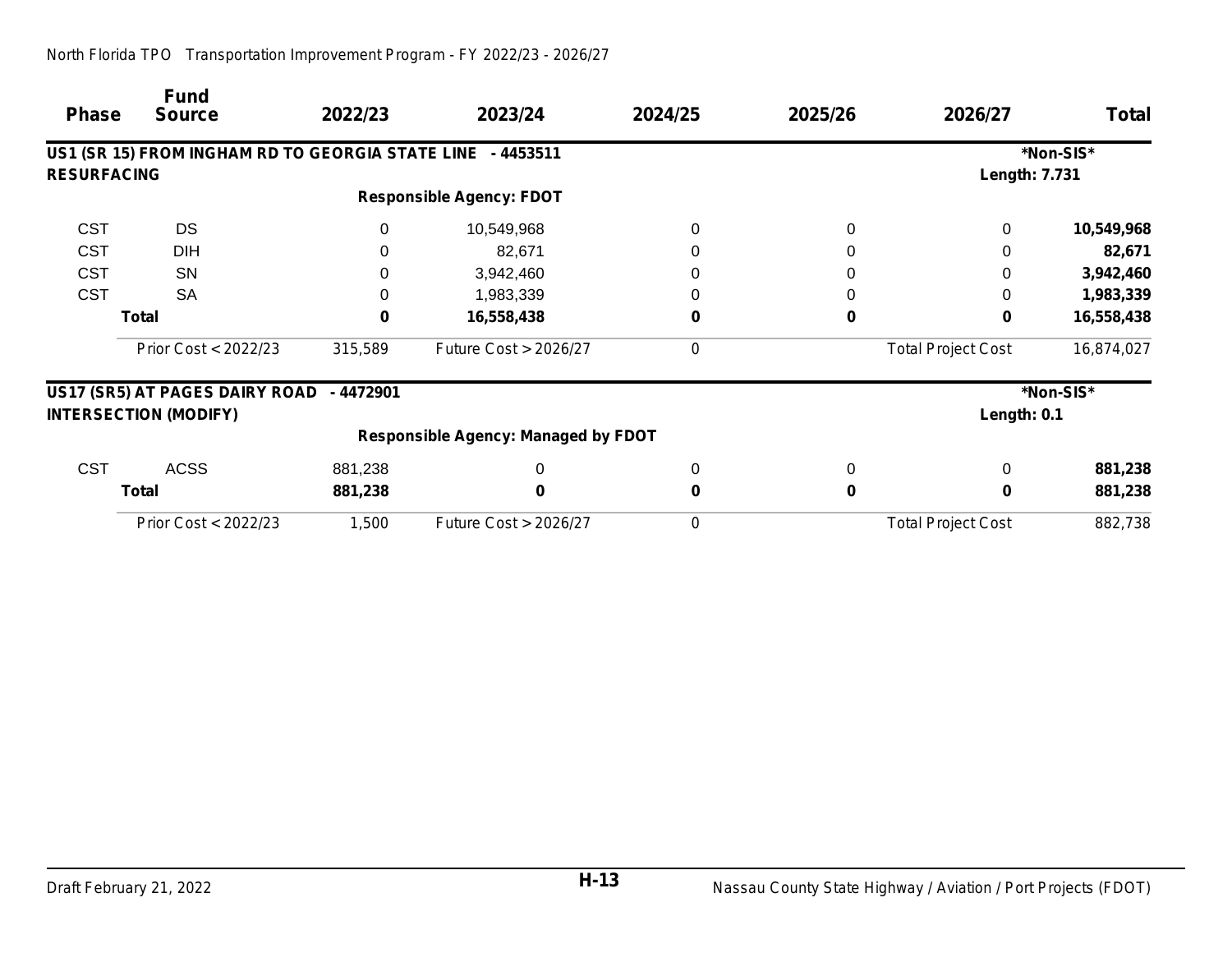| <b>Phase</b>                                                                                                                           | <b>Fund</b><br><b>Source</b>                             | 2022/23   | 2023/24                                | 2024/25   | 2025/26 | 2026/27                   | <b>Total</b> |
|----------------------------------------------------------------------------------------------------------------------------------------|----------------------------------------------------------|-----------|----------------------------------------|-----------|---------|---------------------------|--------------|
| US17 (SR5) FROM LIPPIZAN COURT TO THE GEORGIA STATE LINE - 2106733<br><b>RESURFACING</b><br><b>Responsible Agency: Managed by FDOT</b> |                                                          |           |                                        |           |         | <b>Length: 1.96</b>       | *Non-SIS*    |
|                                                                                                                                        |                                                          |           |                                        |           |         |                           |              |
|                                                                                                                                        |                                                          |           |                                        |           |         |                           |              |
| PE                                                                                                                                     | <b>DDR</b>                                               | 286,172   | 0                                      | 0         | 0       | 0                         | 286,172      |
| PE                                                                                                                                     | <b>SA</b>                                                | 128,070   | 0                                      |           | 0       | 0                         | 128,070      |
| PE                                                                                                                                     | <b>DS</b>                                                | 31,608    | 0                                      |           | 0       | 0                         | 31,608       |
| <b>CST</b>                                                                                                                             | <b>DIH</b>                                               | 0         | 0                                      | 12,478    | 0       | 0                         | 12,478       |
| <b>CST</b>                                                                                                                             | <b>SA</b>                                                | 0         | 0                                      | 480,390   | 0       | 0                         | 480,390      |
| <b>CST</b>                                                                                                                             | <b>DDR</b>                                               | 0         | 0                                      | 731,504   | 0       | 0                         | 731,504      |
| <b>CST</b>                                                                                                                             | <b>ACNR</b>                                              | $\Omega$  | 0                                      | 2,495,537 | 0       | 0                         | 2,495,537    |
|                                                                                                                                        | <b>Total</b>                                             | 445,850   | $\bf{0}$                               | 3,719,909 | 0       | 0                         | 4,165,759    |
|                                                                                                                                        | Prior Cost < 2022/23                                     | 89,743    | Future Cost > 2026/27                  | 0         |         | <b>Total Project Cost</b> | 4,255,502    |
|                                                                                                                                        | YULEE ELEMENTARY, FELMOR ROAD - 4309163                  |           |                                        |           |         |                           | *Non-SIS*    |
| <b>SIDEWALK</b>                                                                                                                        |                                                          |           |                                        |           |         | Length: 0.48              |              |
|                                                                                                                                        |                                                          |           | <b>Responsible Agency: Responsible</b> |           |         |                           |              |
| PE                                                                                                                                     | SR <sub>2</sub> T                                        | 0         | 0                                      | 113,329   | 0       | $\Omega$                  | 113,329      |
| <b>CST</b>                                                                                                                             | SR <sub>2</sub> T                                        | 0         | 0                                      | $\Omega$  | 0       | 622,296                   | 622,296      |
|                                                                                                                                        | <b>Total</b>                                             | 0         | 0                                      | 113,329   | 0       | 622,296                   | 735,625      |
|                                                                                                                                        | Prior Cost < 2022/23                                     | 0         | Future Cost > 2026/27                  | 0         |         | <b>Total Project Cost</b> | 735,625      |
|                                                                                                                                        | YULEE MAINLINE WEIGH IN MOTION (WIM) SCREENING - 4453203 |           |                                        |           |         |                           | *SIS*        |
|                                                                                                                                        | <b>MCCO WEIGH STATION STATIC/WIM</b>                     |           |                                        |           |         | <b>Length: 1.152</b>      |              |
|                                                                                                                                        |                                                          |           | <b>Responsible Agency: FDOT</b>        |           |         |                           |              |
| <b>CST</b>                                                                                                                             | <b>DWS</b>                                               | 3,441,682 | 0                                      | 0         | 0       | 0                         | 3,441,682    |
|                                                                                                                                        | <b>Total</b>                                             | 3,441,682 | 0                                      | 0         | 0       | 0                         | 3,441,682    |
|                                                                                                                                        | Prior Cost < 2022/23                                     | 0         | Future Cost > 2026/27                  | 0         |         | <b>Total Project Cost</b> | 3,441,682    |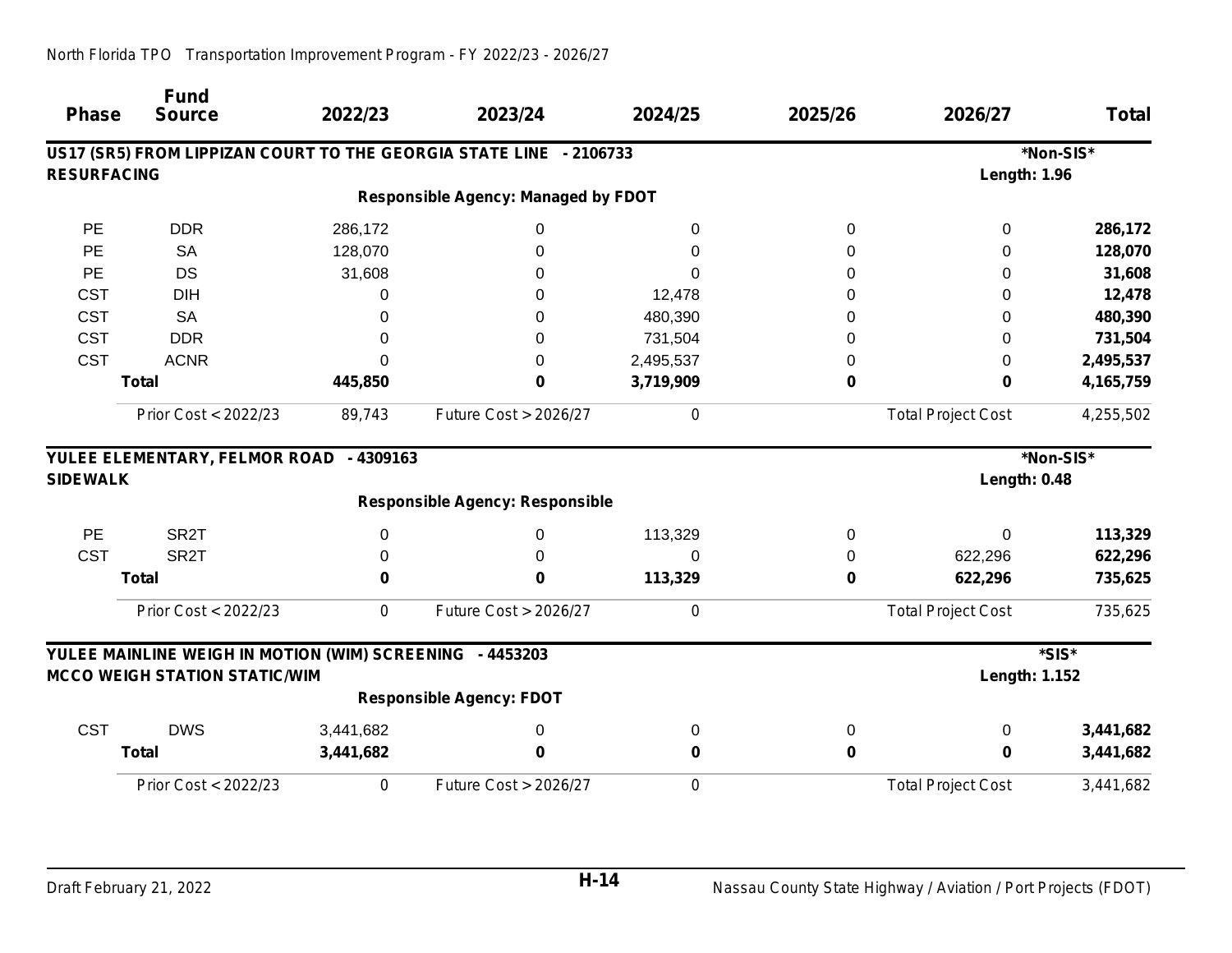## **Section I - Area-Wide Projects**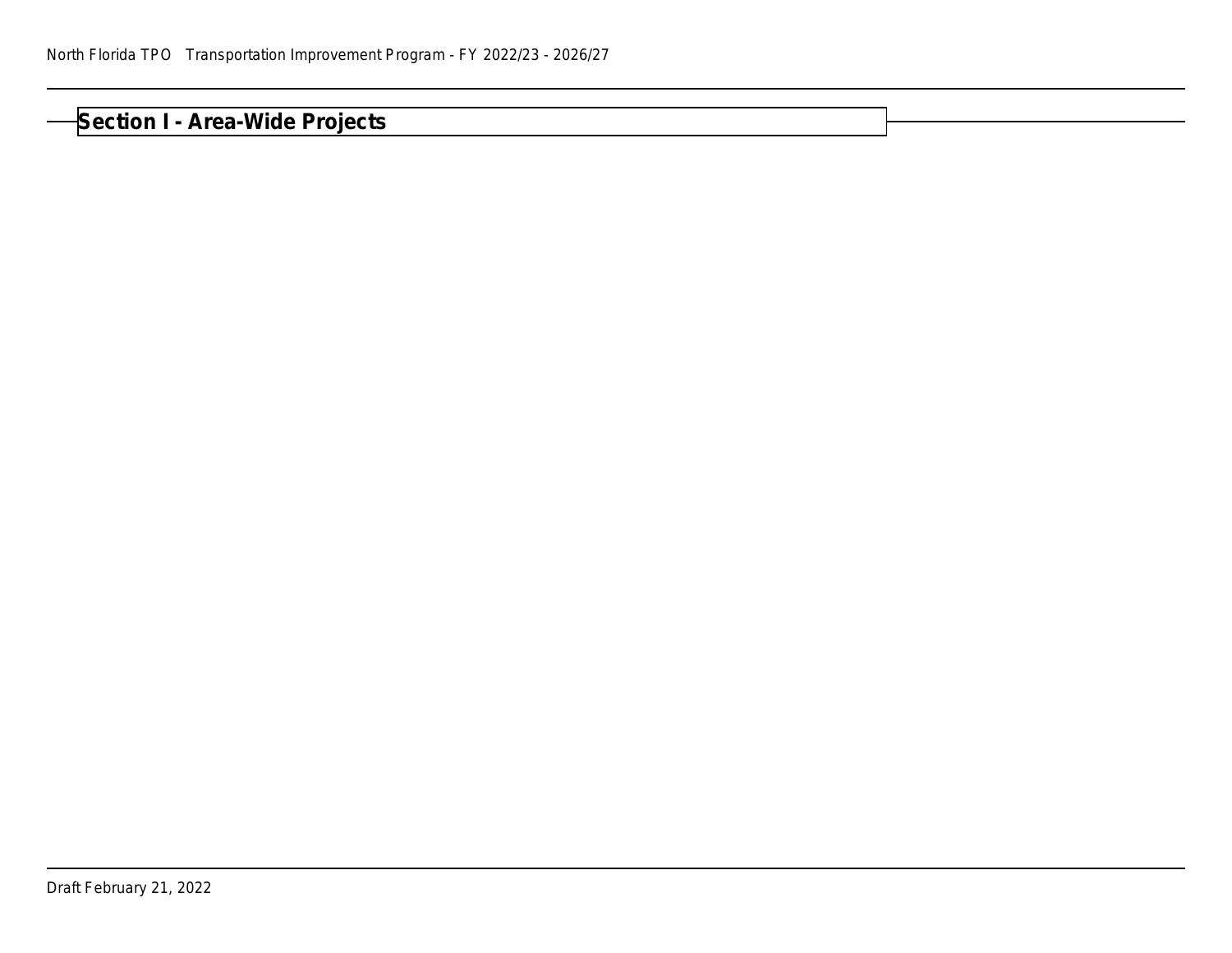| <b>Phase</b>                    | <b>Fund</b><br><b>Source</b> | 2022/23     | 2023/24                                                                     | 2024/25            | 2025/26   | 2026/27                   | <b>Total</b> |
|---------------------------------|------------------------------|-------------|-----------------------------------------------------------------------------|--------------------|-----------|---------------------------|--------------|
|                                 |                              |             | BLANDING BLVD (SR 21) FROM ORANGE PARK NORTHWAY TO ARGYLE FOREST BLVD       |                    | -4468081  |                           | *Non-SIS*    |
| <b>INTERSECTION IMPROVEMENT</b> |                              |             |                                                                             |                    |           | <b>Length: 0.486</b>      |              |
|                                 |                              |             | <b>Responsible Agency: FDOT</b>                                             |                    |           |                           |              |
| <b>ROW</b>                      | <b>SA</b>                    | 7,500       | 0                                                                           | $\Omega$           | 0         | $\Omega$                  | 7,500        |
| <b>ROW</b>                      | SU                           | 324,550     | 0                                                                           |                    | 0         | 0                         | 324,550      |
| <b>CST</b>                      | <b>TRIP</b>                  | 0           | 0                                                                           | 2,951,776          | 0         | 0                         | 2,951,776    |
| <b>CST</b>                      | <b>CIGP</b>                  |             | 0                                                                           | 261,782            | 0         | 0                         | 261,782      |
| <b>CST</b>                      | <b>CM</b>                    |             | 0                                                                           | 1,278,722          | 0         | 0                         | 1,278,722    |
| <b>CST</b>                      | SU                           |             | 0                                                                           | 9,805,663          | 0         | 0                         | 9,805,663    |
| <b>CST</b>                      | <b>TRWR</b>                  | 0           | 0                                                                           | 1,771,269          | 0         | 0                         | 1,771,269    |
| <b>CST</b>                      | <b>SA</b>                    | 0           | 0                                                                           | 278,408            | 0         | $\Omega$                  | 278,408      |
|                                 | <b>Total</b>                 | 332,050     | 0                                                                           | 16,347,620         | 0         | $\bf{0}$                  | 16,679,670   |
|                                 | Prior Cost < 2022/23         | 0           | Future Cost > 2026/27                                                       | 0                  |           | <b>Total Project Cost</b> | 16,679,670   |
|                                 |                              |             | FIRST COAST EXPRESSWAY (SR 23) FROM EAST OF CR 16A (SPUR) TO EAST OF CR 209 |                    | -4229387  |                           | *SIS*        |
|                                 | <b>NEW ROAD CONSTRUCTION</b> |             |                                                                             | <b>LRTP No: 10</b> |           | Length: 6.503             |              |
|                                 |                              |             | <b>Responsible Agency: FDOT</b>                                             |                    |           |                           |              |
| <b>DSB</b>                      | <b>ACNP</b>                  | 154,561,747 | 2,672,736                                                                   | 0                  | 0         | $\Omega$                  | 157,234,483  |
| <b>DSB</b>                      | <b>PKBD</b>                  | 202,991,610 | 0                                                                           | 0                  | 0         | $\Omega$                  | 202,991,610  |
| <b>DSB</b>                      | <b>DS</b>                    | 231,075     |                                                                             |                    | 0         | 0                         | 231,075      |
| <b>DSB</b>                      | <b>GMR</b>                   | 84,657,231  | 0                                                                           | O                  | 0         | $\Omega$                  | 84,657,231   |
| PE                              | <b>ACNP</b>                  | 3,353,668   | 0                                                                           |                    | 0         | 0                         | 3,353,668    |
| <b>RRU</b>                      | <b>ACNP</b>                  | 3,044,778   | 0                                                                           |                    | 0         | 0                         | 3,044,778    |
| <b>DSB</b>                      | <b>STED</b>                  | 16,750,343  | 0                                                                           | 0                  | 0         | 0                         | 16,750,343   |
| <b>DSB</b>                      | DI                           | 0           | 3,920,000                                                                   | 0                  | 0         | $\Omega$                  | 3,920,000    |
| <b>DSB</b>                      | <b>PKYI</b>                  | $\Omega$    | 0                                                                           | 0                  | 1,555,294 | 0                         | 1,555,294    |
|                                 | <b>Total</b>                 | 465,590,452 | 6,592,736                                                                   | 0                  | 1,555,294 | 0                         | 473,738,482  |
|                                 | Prior Cost < 2022/23         | 3,726,940   | Future Cost > 2026/27                                                       | 0                  |           | <b>Total Project Cost</b> | 477,465,422  |